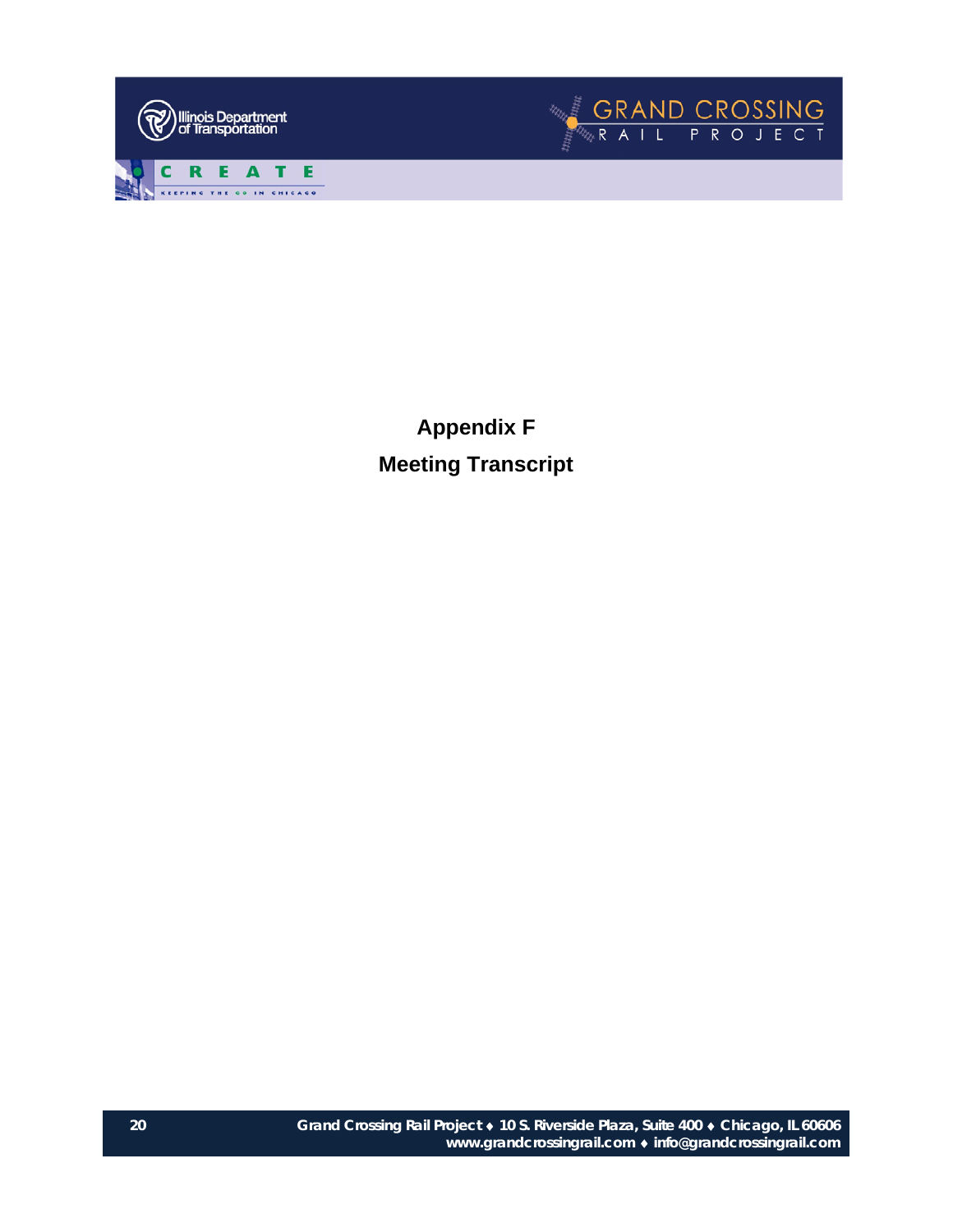

1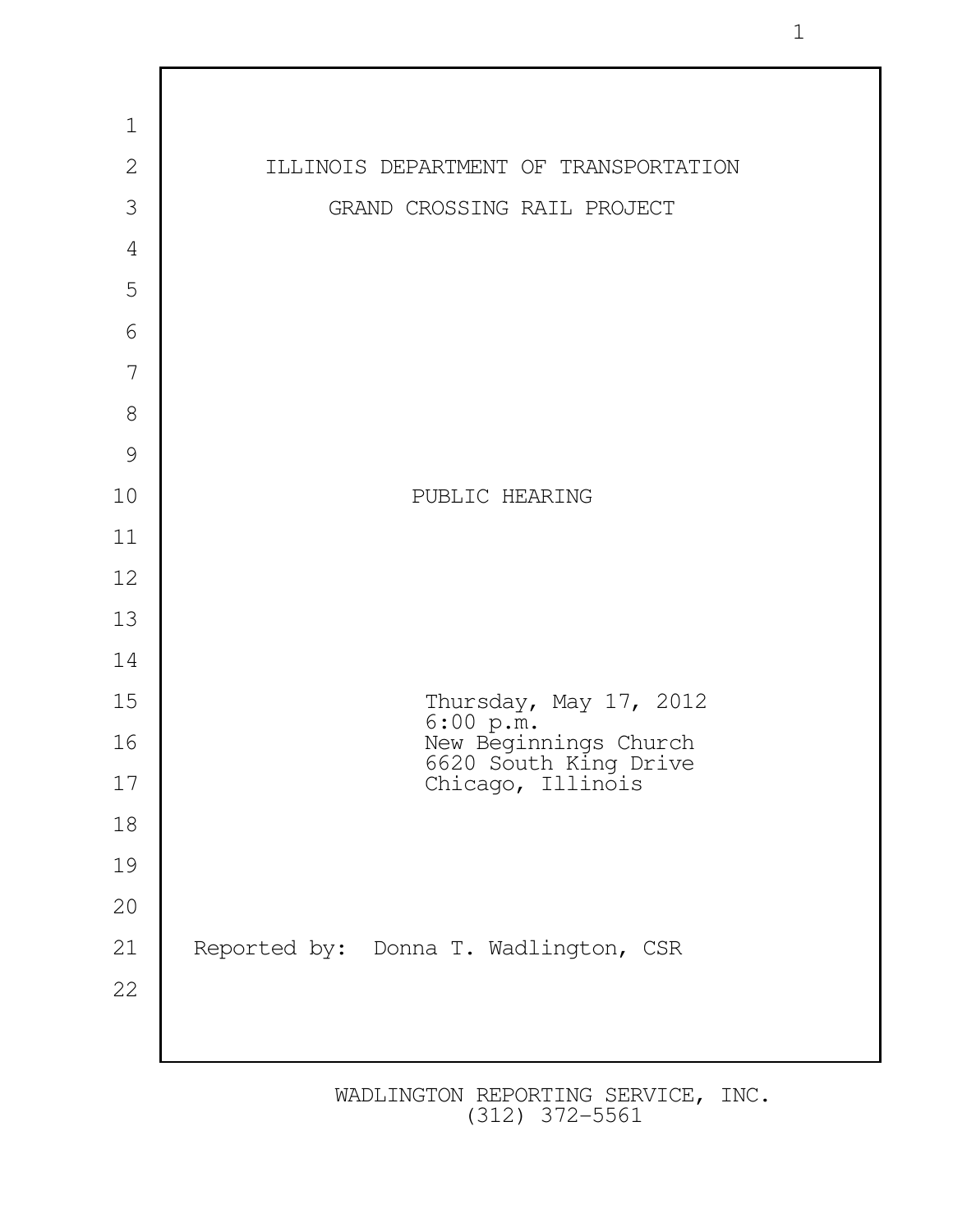1 2 3 MS. TROTTER: Good evening and 4 welcome, everyone, to the CREATE Grand Crossing 5 Rail Project. 6 First I want to thank Pastor 7 Brooks and his New Beginnings Church staff for 8 allowing us to have our event here this evening. 9 I'm Jakita Trotter, and I'm 10 | with the Illinois Department of Transportation. 11 | I'm the CREATE outreach manager there. 12 **And this evening we are going** 13 to talk about the purpose of the meeting. This 14 is a redo of our December meetings, and it will 15 not present any new content, you know, that was 16 presented at the December meeting. 17 But I'm glad that you took the 18 time today to come out and to attend. And so 19 that the meeting proceeds in a productive, 20 | timely, and respectful manner, I will go over 21 the meeting guidelines. 22 **Please silence your cellphone.**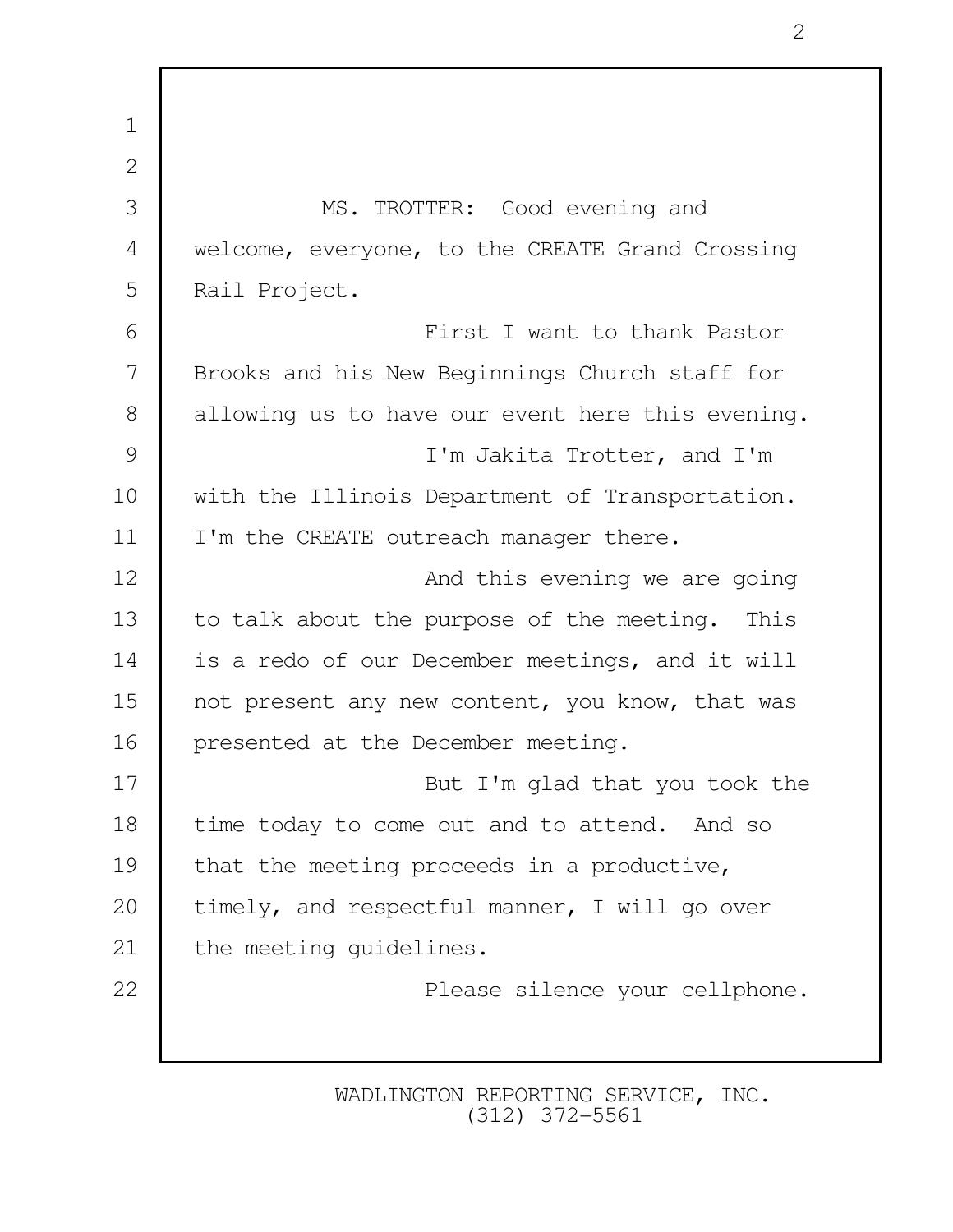1 | When someone has the floor, please respect their 2 input and do not interrupt. Please refrain from 3 side conversations, as they are disruptive to 4 those speaking. And we ask that conversations 5 | remain focused on project-related concerns. 6 This evening you will hear 7 about the CREATE Grand Crossing Rail Project and 8 have an additional opportunity to review and 9 | comment on materials here and the presentation. 10 I'm going to introduce the 11 CREATE project -- program project team members 12 now. Actually, if they would stand and 13 introduce themselves. 14 MS. STEWART: I'm Danielle Stewart. 15 | I'm with IDOT. I'm the CREATE program manager. 16 MR. HARRIS: I'm Michael Harris. I'm 17 | with IDOT in acquisition. 18 MR. SRIVER: I'm Jeff Sriver. I'm 19 with CREATE programs for the City of Chicago, 20 Department of Transportation. 21 MR. ALLEN: Chuck Allen. I represent 22 | Norfolk Southern, as well as Herb Smith from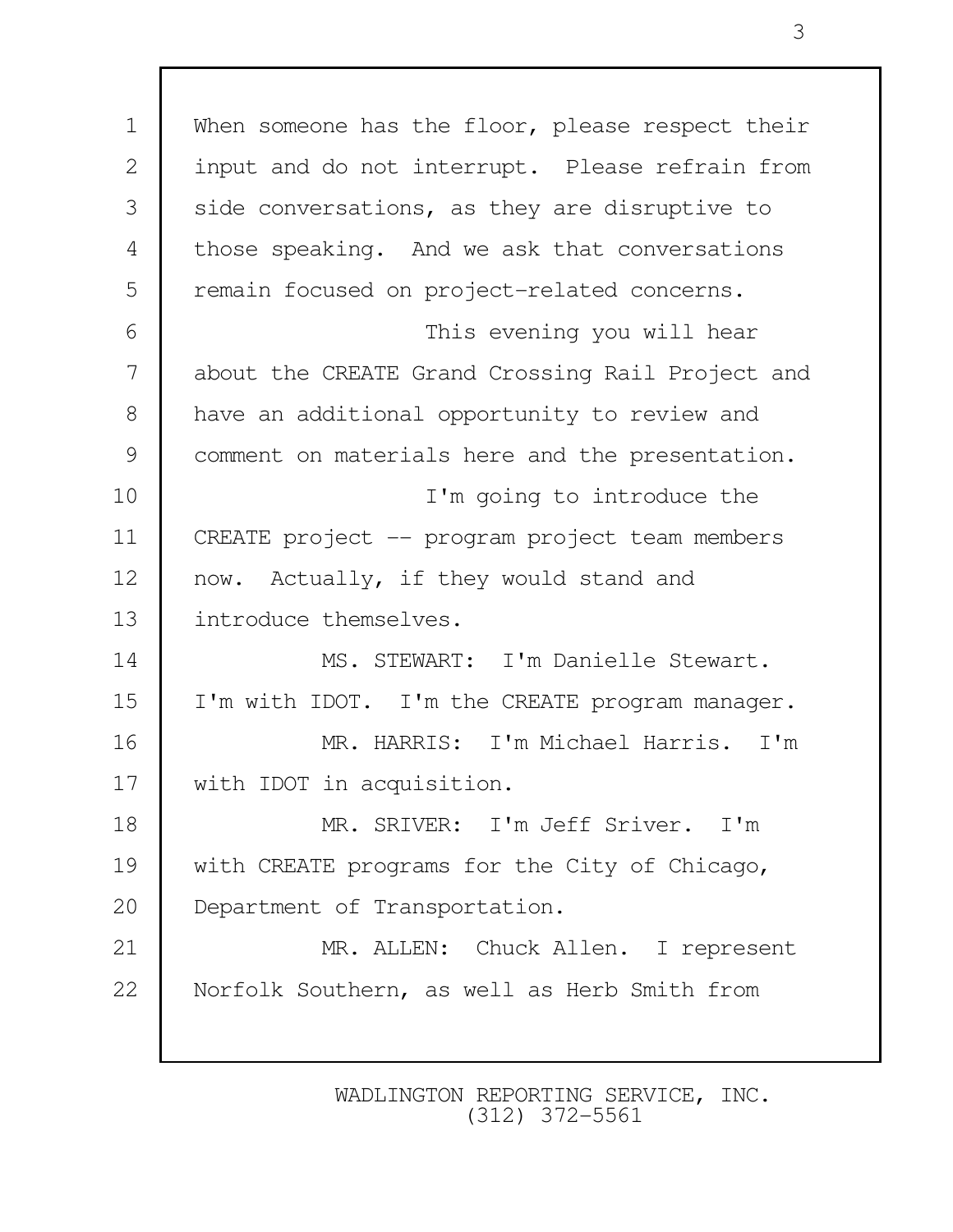1 Norfolk Southern.

| MR. BUSTAMANTE: Good evening. My                 |
|--------------------------------------------------|
| name is Bernardo Bustamante. I work for the      |
| USDOT, the Federal Highway Administration. I am  |
| here representing the federal interests here     |
| with this program.                               |
| MR. MONTE VERDE: Hello. I'm Charlie              |
| Monte Verde. I'm with Amtrak Government Affairs  |
| and Community Relations here in Chicago.         |
| MR. PAKELTIS: I'm Tony Pakeltis. I'm             |
| with Parsons. We are consultants to IDOT on the  |
| Grand Crossing Rail Project.                     |
| MS. TROTTER: Thank you, everyone.                |
| The purpose of this meeting is                   |
| to provide an overview of the project, review    |
| the project's purpose and need for improvement,  |
| obtain additional public input on the project,   |
| including its purpose and needs statement.       |
| Before we start, I wish to                       |
| acknowledge any elected officials or their staff |
| that may be in the audience. If so, would you    |
| please stand.                                    |
|                                                  |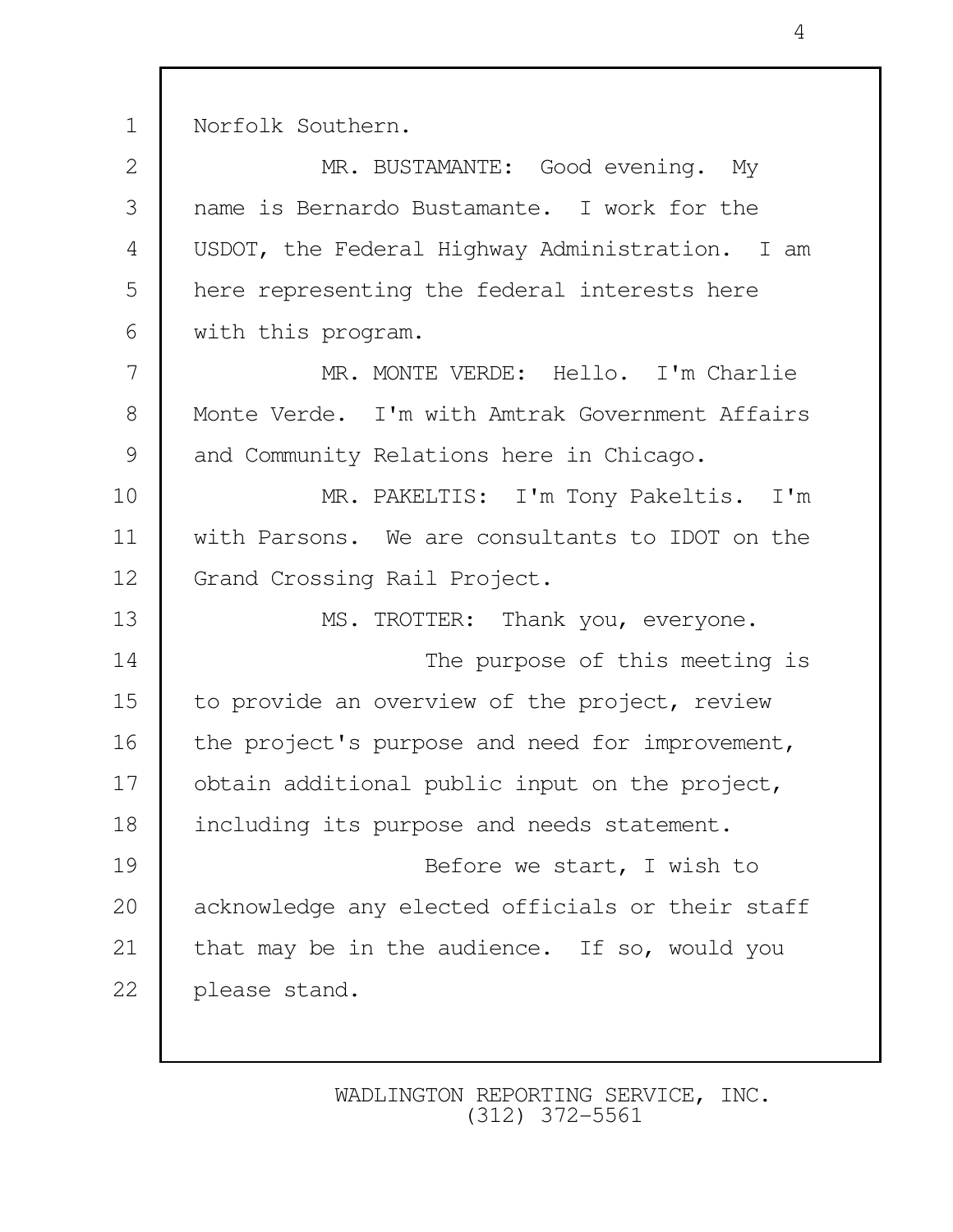| $\mathbf 1$    | Okay. And thank you,                            |
|----------------|-------------------------------------------------|
| $\mathbf{2}$   | everyone, for attending again. We are going to  |
| 3              | start the presentation. After the PowerPoint    |
| $\overline{4}$ | presentation, there will be a question and      |
| 5              | answer.                                         |
| 6              | Shoshi. Shoshi Mabina, please                   |
| 7              | come up here. I'm sorry. This is Shoshi         |
| 8              | Mabina. She's with our Highway/Construction     |
| 9              | Careers Training Program, which is at Dawson    |
| 10             | Technical Institute, and she will speak on that |
| 11             | right now.                                      |
| 12             | MS. MABINA: Thank you. Good evening,            |
| 13             | everyone. I'm glad that you guys were able to   |
| 14             | make it out tonight. You guys have a vested     |
| 15             | interest in this program, which is very         |
| 16             | understandable.                                 |
| 17             | What I want to do is I want to                  |
| 18             | communicate with you that there is a training   |
| 19             | program for individuals who are interested in   |
| 20             | working on virtual work. I'm sorry, horizontal  |
| 21             | work.                                           |
| 22             | So what does that mean? As                      |
|                |                                                 |
|                |                                                 |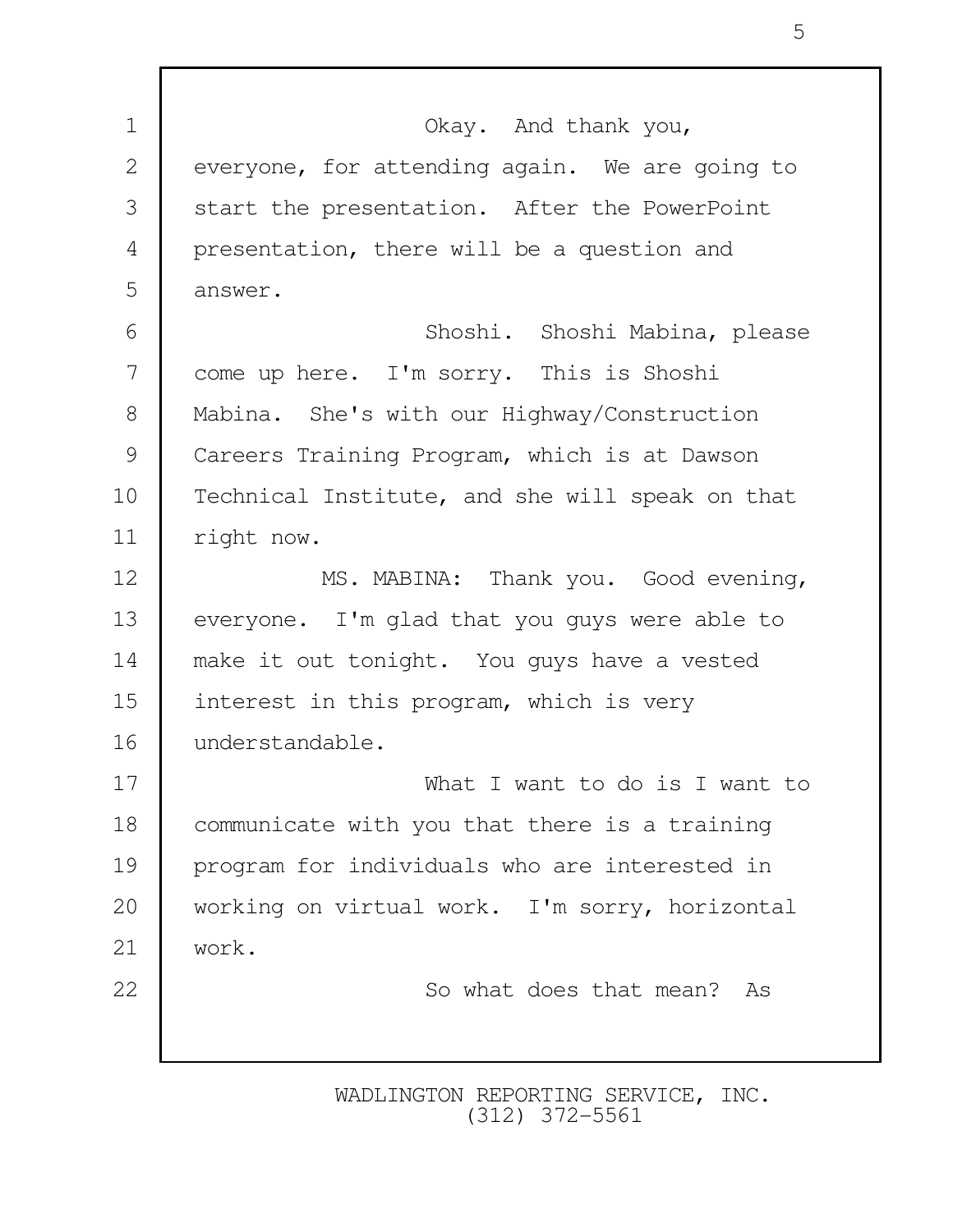| $\mathbf 1$  | far as the bridges, as far as the railroad, as  |
|--------------|-------------------------------------------------|
| $\mathbf{2}$ | far as the road work, how do you go about       |
| 3            | working on those projects. The first step is    |
| 4            | getting the training, getting certified.        |
| 5            | So what IDOT has done they                      |
| 6            | have created a program called the               |
| 7            | Highway/Construction Careers Training Program.  |
| $8\,$        | What that is, is where IDOT is sponsoring for   |
| 9            | individuals to get trained to do carpentry,     |
| 10           | welding, plumbing, blueprint reading, trade     |
| 11           | math, all the necessary things that you need in |
| 12           | order to work on a job site. We also work with  |
| 13           | the U.S. Department of Labor, as far as getting |
| 14           | an OSHA card. Right now the current cohorts     |
| 15           | have been getting OSHA 10. The next ones are    |
| 16           | going to be getting OSHA 30. What does that     |
| 17           | mean?                                           |
| 18           | Because to a contractor all                     |
| 19           | they're seeing on the top of your head is a     |
| 20           | dollar sign. What does that mean? That means    |
| 21           | that are you safe, are you going to injure      |
| 22           | yourself or make some kind of harm out in the   |
|              |                                                 |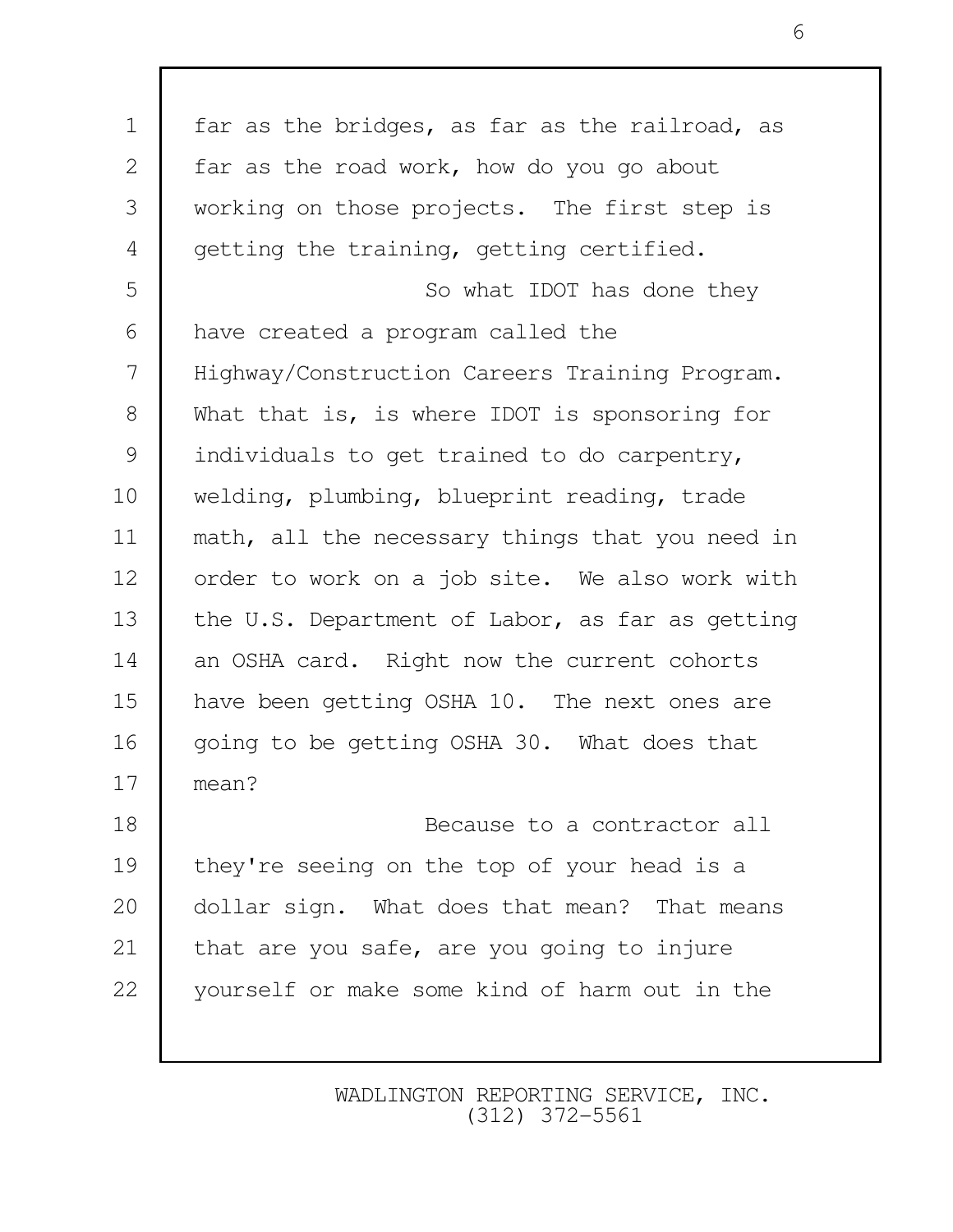1 field. So you need to know how to be safe on a 2 job site. So you get that training there at 3 Dawson as well.

 4 There are a lot of things that 5 you need to know coming into this training  $6$  | program. The one main factor that I'm finding 7 that a lot of people don't recognize is trade 8 math. We hone on that. So if you haven't done 9 trade math in the past 20, 30 years, Dawson, we 10 have a math lab. In that math lab, it's open to 11 | the public. Anyone -- anyone in this room can 12 | go there. It's free. It's no charge. Get your 13 math skills together. Because what's involved 14 in this construction is knowing algebra, all 15 these different calculus theories and how to do 16 them.

17 So if you're not ready, that's 18 fine. Come to Dawson. Get the math. Spruce up 19 your math, and then come speak with me. Because 20 what's going to happen is that there is going to 21 be a certain score that I'm going to look for 22 during the entrance exam. All right. Now let's

> WADLINGTON REPORTING SERVICE, INC. (312) 372-5561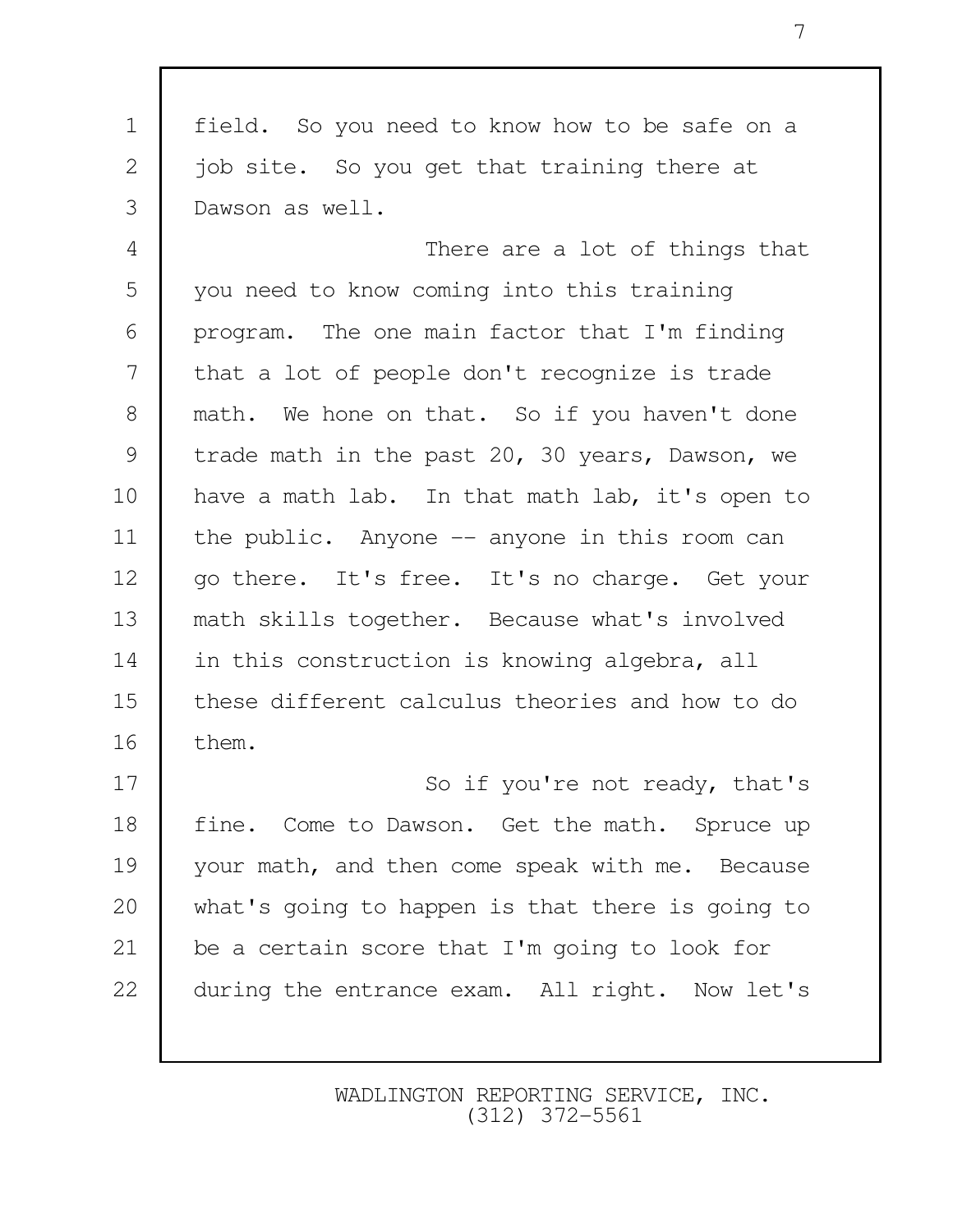1 | go back to the Highway/Construction Careers 2 Training Program, what Dawson and what IDOT has 3 in mind. 4 What they are doing is that; 5 it's a no-brainer. There is no excuse for you 6 not to be able to come to school. So if we have 7 someone who says you know what, I can't afford 8 the tuition. IDOT is paying for them. Okay. 9 | If you say you know what, I can't afford the 10 books because the books are costing about three 11 to \$400 apiece, and that's not even including 12 the workbook, IDOT is paying for it. Okay. 13 Now that I'm going out in the 14 field, they're asking me to bring my own tools. 15 IDOT is paying for that, too. They tell me I 16 need work boots with steel toe. IDOT is paying 17 for that, too. 18 Now, the class is an 19 accelerated program. It's a 32-week training 20 program that's been now broken into an 21 eight-week training program. So that means you 22 need to move fast.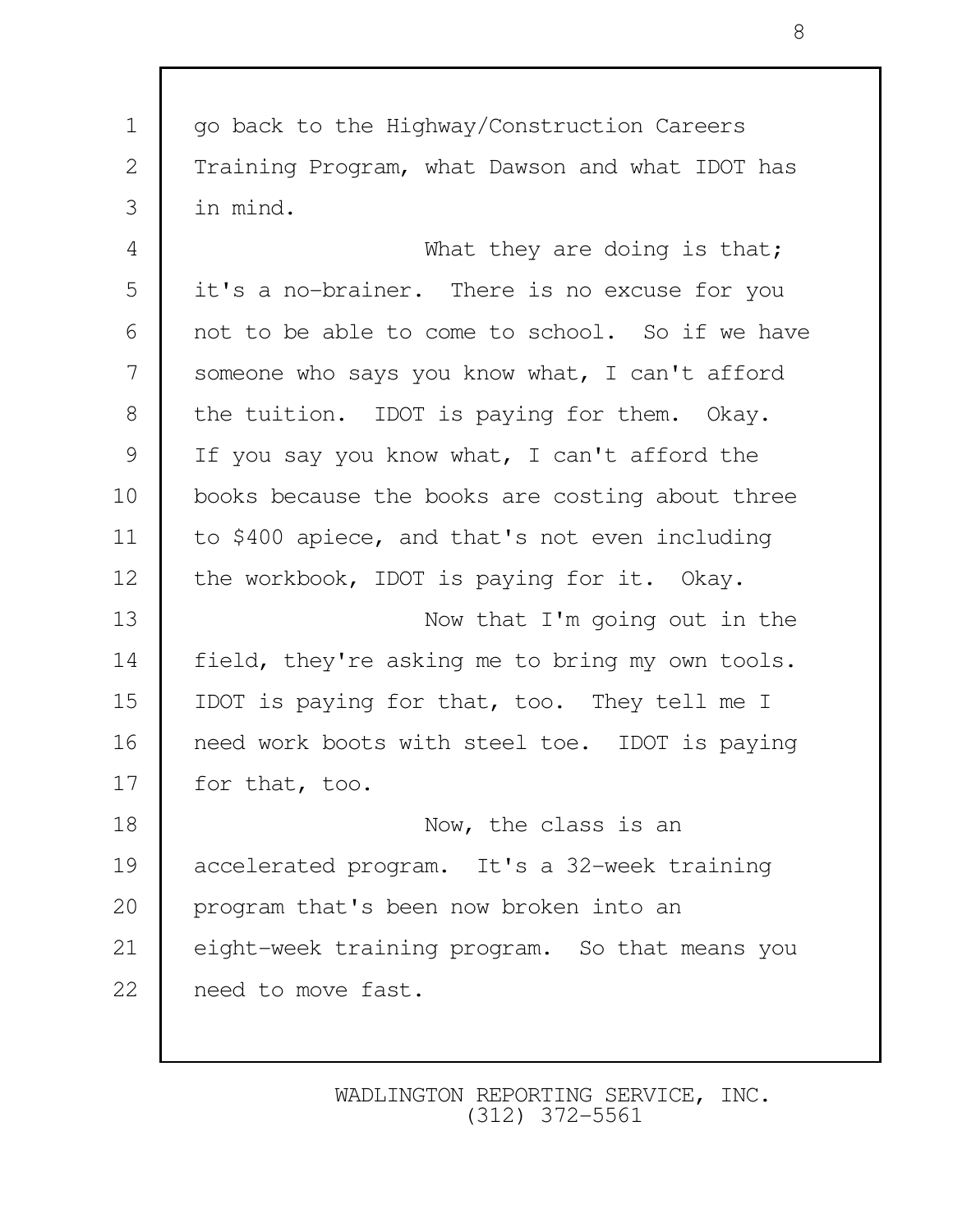1 Whatever it is that's going on 2 in your personal life, you need to have that 3 taken care of before you come to this training 4 program. Because what you would normally learn 5 in one to two weeks in that 32-week training 6 program, you're now learning in one day. So 7 that means you cannot miss a day. Because if 8 you miss that day, when you go on the job site, 9 then you don't know what to do; okay. 10 **And you need to be able to** 11 | sell yourself. Because now I'm going to ask you 12 to create a resume and I'm going to ask you to 13 put on there your training experience. And you 14 won't be able to say what you learned in that 15 one missing day that everybody else has because 16 I'm going to be going through the resumes; you 17 understand. So I need you to get yourself 18 together before you come to the training 19 program. All right. 20 There are a lot of things that 21 are going to be looked at because of the fact 22  $\blacksquare$  that, let's say, with this CREATE project, high

> WADLINGTON REPORTING SERVICE, INC. (312) 372-5561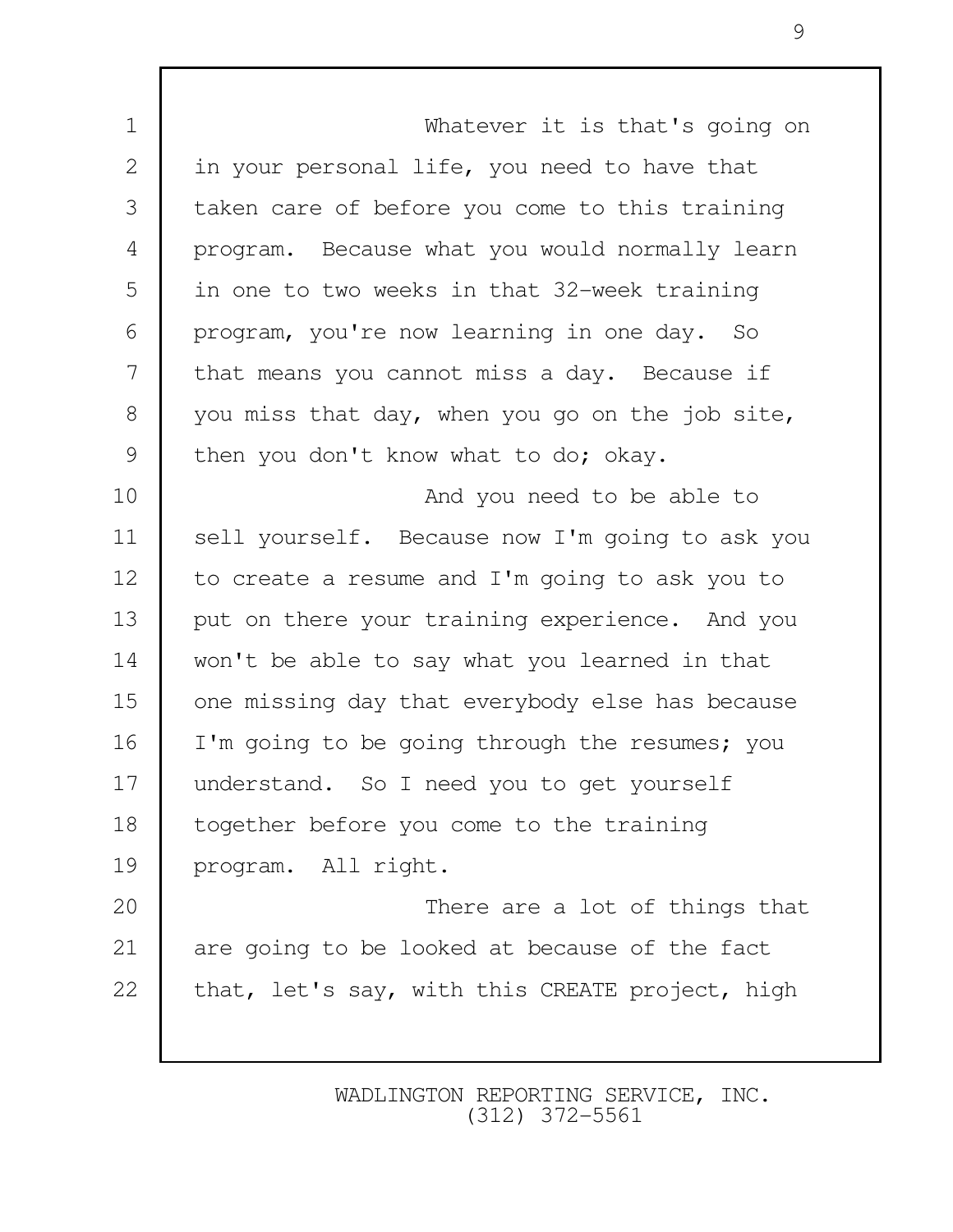1 voltage. What happens when you contact your 2 body with high voltage? Anybody answer. 3 RESPONSE: You die. 4 MS. MABINA: It's a kind of given, 5 | right? All right. 6 So what I want you to 7 understand that this is a dangerous job, but we 8 will train you so that you can be alert; okay. 9 Now, as far as the days, it's 10 Monday through Friday, 7:00 a.m. to 5:00 p.m. 11 Why is it 7:00 a.m. to 5:00 p.m? Anybody? 12 What time do you think you 13 have to be on the job site? 14 RESPONSE: 6:00. 15 MS. MABINA: Yeah, 6:00, 6:30. 16 Okay. Your lunch is going to 17 be a half an hour. Why? Because, typically, 18 your lunch is a half an hour on the job site. I 19 mean, I'm going to instruct you to bring your 20 | lunch everyday. Definitely eat your breakfast 21 and I'm going to instruct you to bring your 22 | lunch everyday. Because when you go out there

> WADLINGTON REPORTING SERVICE, INC. (312) 372-5561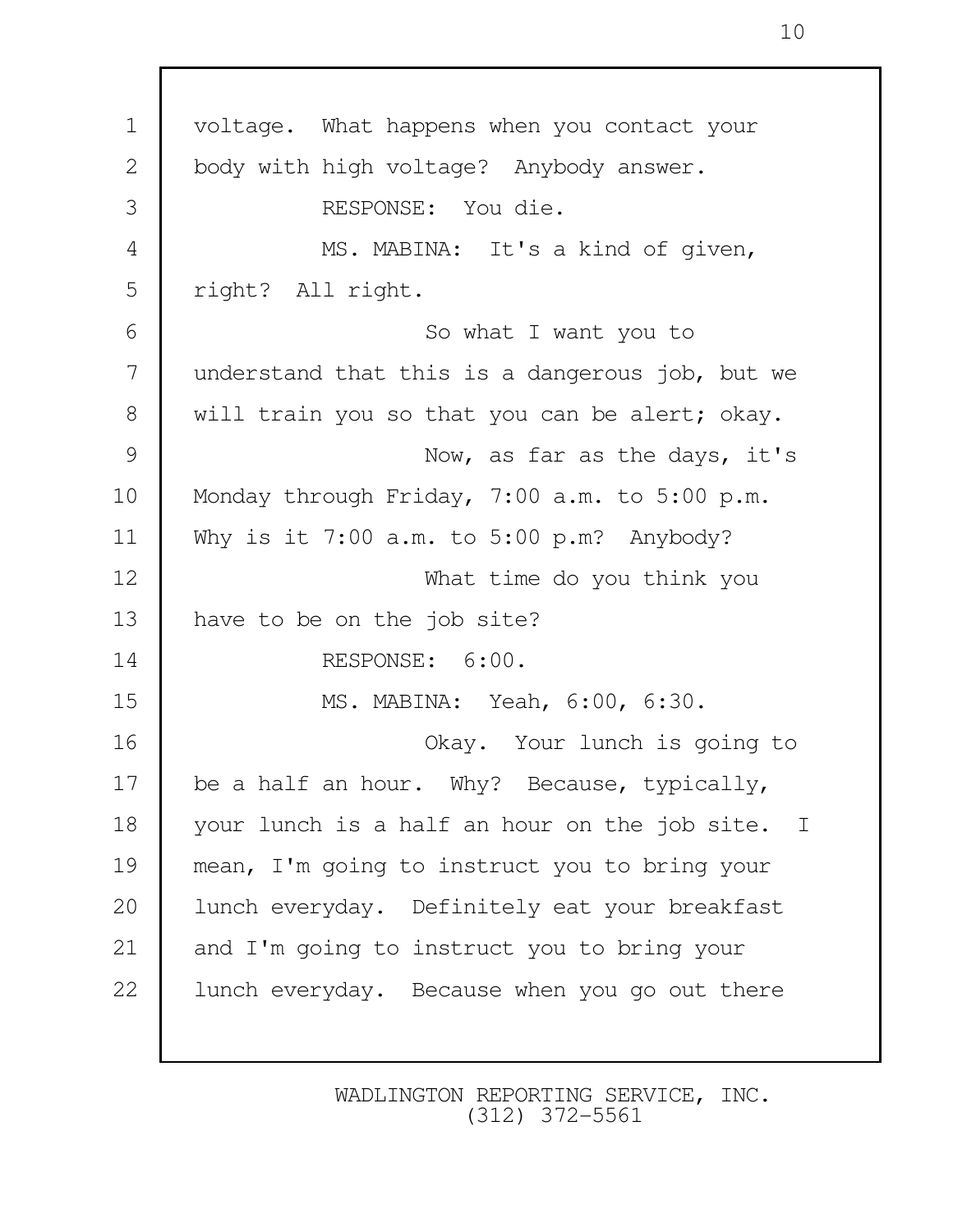| $\mathbf 1$    | in the real world, you do not leave the job      |
|----------------|--------------------------------------------------|
| 2              | site. There is no going to the so-and-so         |
| 3              | barbecue or getting a hot dog. And that's not    |
| $\overline{4}$ | even good because you're not feeding yourself.   |
| 5              | And one of the things that we                    |
| 6              | are going to be training you on is physical      |
| 7              | fitness because we are looking at your core.     |
| $\,8\,$        | Because you are constantly going to be bending a |
| 9              | certain type of way; okay. So this program is    |
| 10             | designed for you to do well. All right.          |
| 11             | The other thing is, if you                       |
| 12             | tell me that I have to be somewhere from 7:00    |
| 13             | a.m. to 5:00 p.m., Monday through Friday, how am |
| 14             | I supposed to get there? Bus cards. You get      |
| 15             | bus cards. And you receive a stipend.            |
| 16             | So when I say that this                          |
| 17             | program is a no-brainer, it's a no-brainer, but  |
| 18             | it's only for the serious. So if you come        |
| 19             | knocking at my door, there are a lot of          |
| 20             | questions I'm going to ask you. I'm going to     |
| 21             | ask you about tools, what position do you want   |
| 22             | to do, why do you want to do that. Because this  |
|                |                                                  |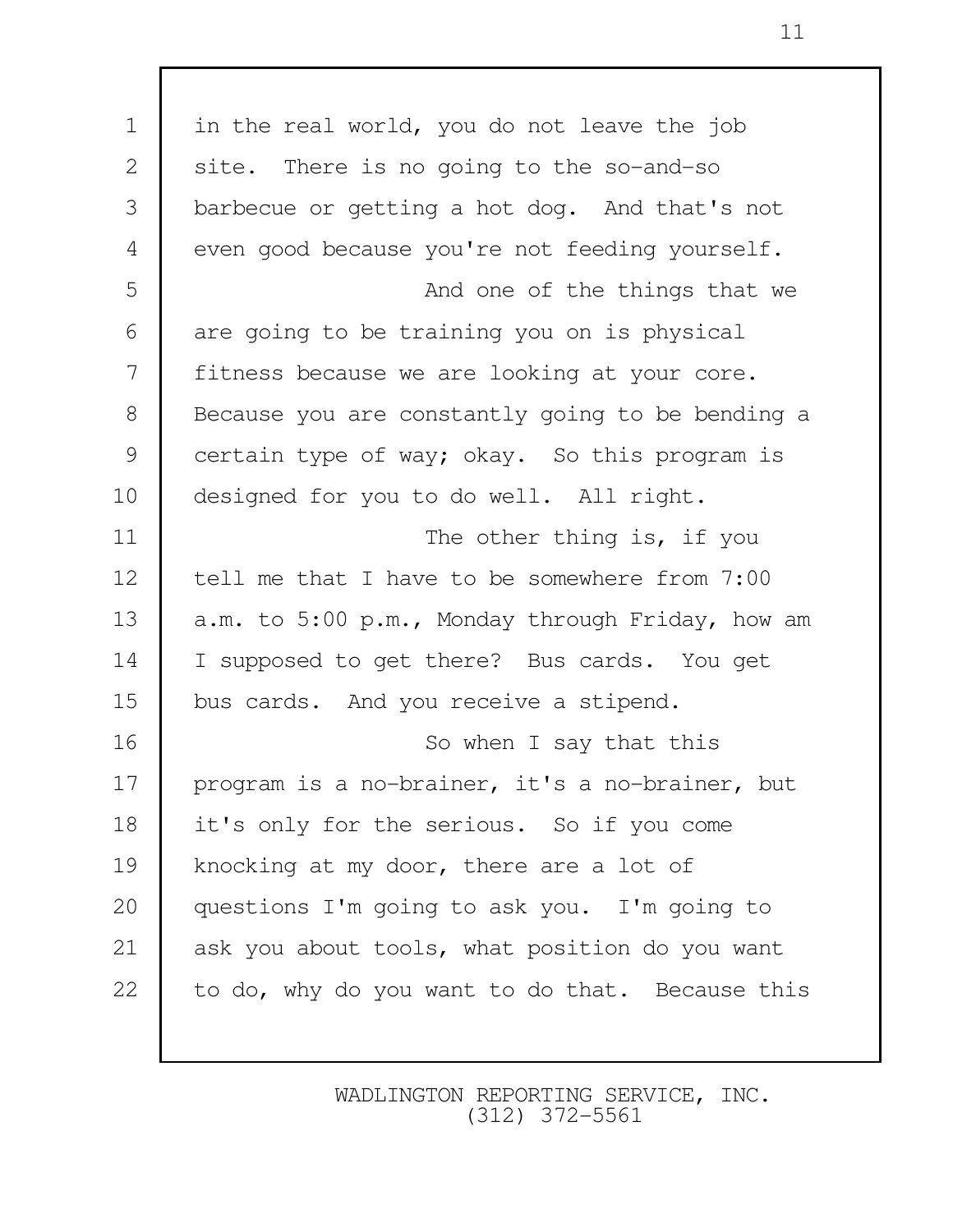| $\mathbf 1$    | is not a job. This is a career. The CREATE       |
|----------------|--------------------------------------------------|
| $\mathbf{2}$   | project is not the only construction project in  |
| 3              | the whole wide world.                            |
| $\overline{4}$ | And something else I want you                    |
| 5              | to keep in mind, if you plan on referring anyone |
| 6              | or anyone in this room, construction projects do |
| 7              | not happen around the corner from your house.    |
| $8\,$          | So this is the Grand Crossing project, which     |
| 9              | happens to be around the corner from your house. |
| 10             | I may tell you there's a                         |
| 11             | project going on in Louisiana. I'm going to      |
| 12             | need you to be able to pack your bags tomorrow   |
| 13             | and go. So if you're not in a position because   |
| 14             | you have family or anything else, that's fine.   |
| 15             | There's nothing wrong with that. That's          |
| 16             | understandable.                                  |
| 17             | But this construction                            |
| 18             | industry, it's not around the corner from your   |
| 19             | house. So if you are looking for a job that's    |
| 20             | around the corner from your house, this is not   |
| 21             | for you. Okay.                                   |
| 22             | Now, my contact information,                     |
|                |                                                  |
|                |                                                  |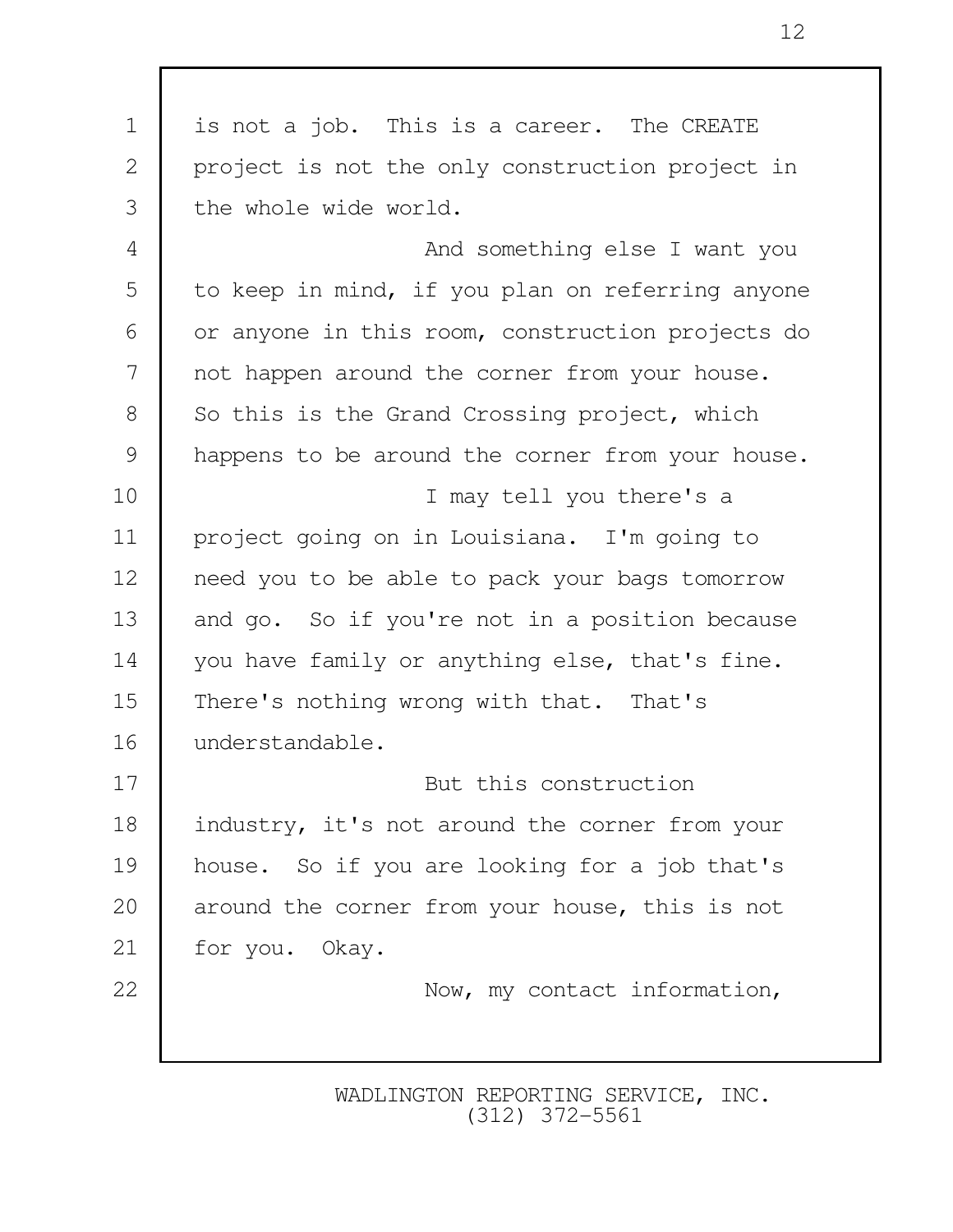| $\mathbf 1$    | if you have paper and pen, my phone number is   |
|----------------|-------------------------------------------------|
| $\mathbf{2}$   | 773-451-2082. I'll repeat that again. That's    |
| 3              | 773-451-2082. My email is S as in Sam, M as in  |
| $\overline{4}$ | Mary, A, B as in boy, I, N as in Nancy, at      |
| 5              | ccc.edu. Ccc stands for City Colleges of        |
| 6              | Chicago because Dawson is a subsidiary of the   |
| 7              | City Colleges, dot edu.                         |
| $8\,$          | Okay. My name is Shoshi.                        |
| 9              | That's S-h-o-s-h-i. Shoshi Mabina.              |
| 10             | Give me a call. It's best to                    |
| 11             | come speak to me. I'm at Dawson Technical       |
| 12             | Institute, which is on 39th and State. There's  |
| 13             | free parking on the Wabash side. I'm in Room    |
| 14             | 201G.                                           |
| 15             | Now, remember I told you how                    |
| 16             | stringent I will be asking you all these. Let's |
| 17             | say for instance you are not able to get in. We |
| 18             | have a Peoples Gas program. We have a ComEd.    |
| 19             | We have a lot of different things at Dawson.    |
| 20             | Now, I'm not going to go into                   |
| 21             | all that. My main reason for coming here is to  |
| 22             | talk about the Highway/Construction Careers     |
|                |                                                 |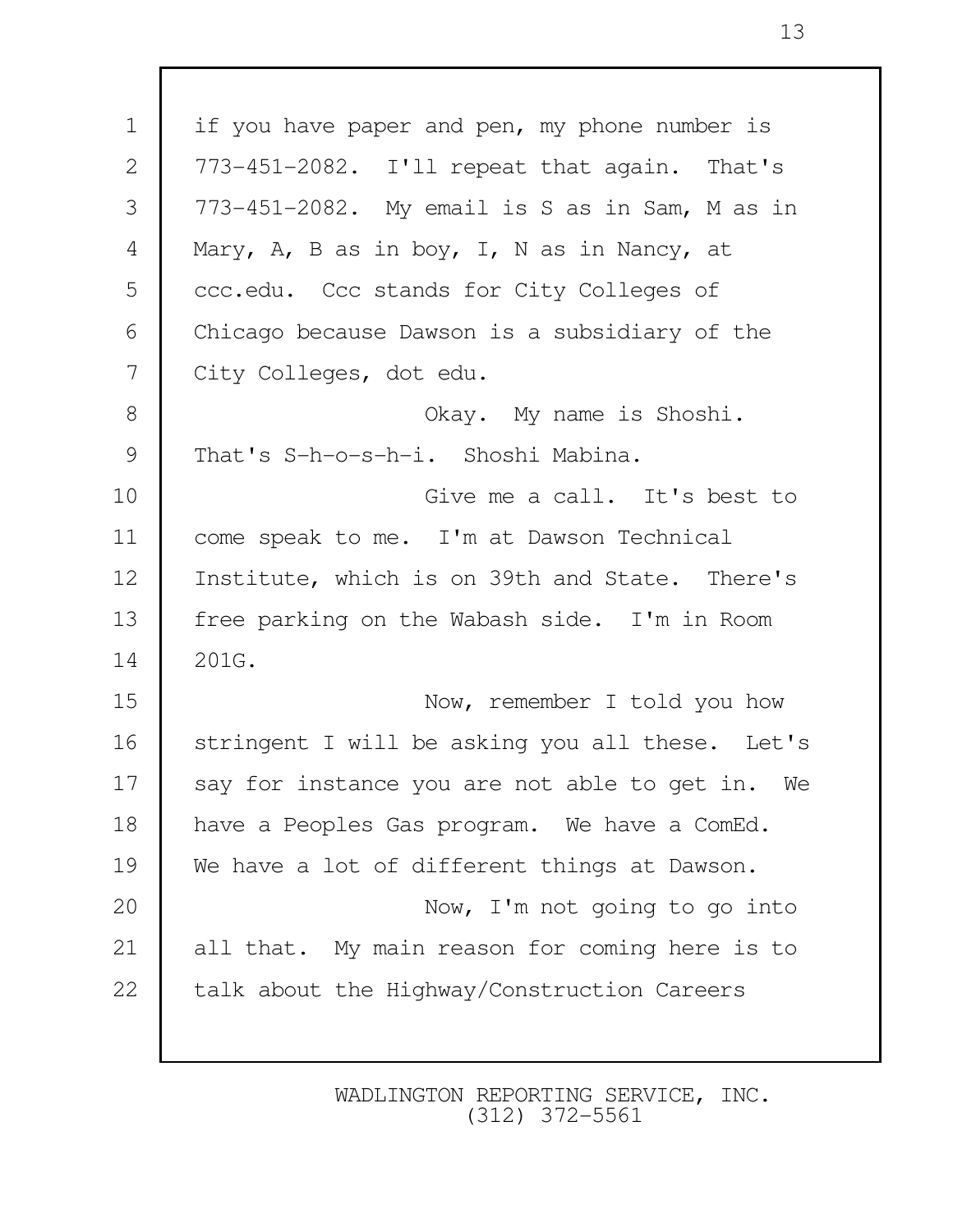1 Training Program, but I just wanted to let you 2 | know that Dawson not only has the GED program, 3 if you don't have a GED. Because you need a 4 high school diploma or GED and a driver's 5 license. We do have a GED program. 6 Dawson has a lot. So come to 7 me. Let me know what you need, and I could help 8 you and tell you where to go from there. Cool? 9 | All right. Enjoy yourselves. 10 (Applause.) 11 MS. TROTTER: Thank you, Shoshi, very 12 much. 13 Before we get started, I want 14 to make sure that everybody has a blank card. 15 Hold up your hands if you don't. Because we 16 want you to jot down your questions that you may 17 | have as you watch the presentation. And from 18 that that's where we would do the O&A and our 19 | lovely panel of CREATE partners up here will, 20 you know, do the honors of responding to the 21 questions and Tony. 22 Is everyone good?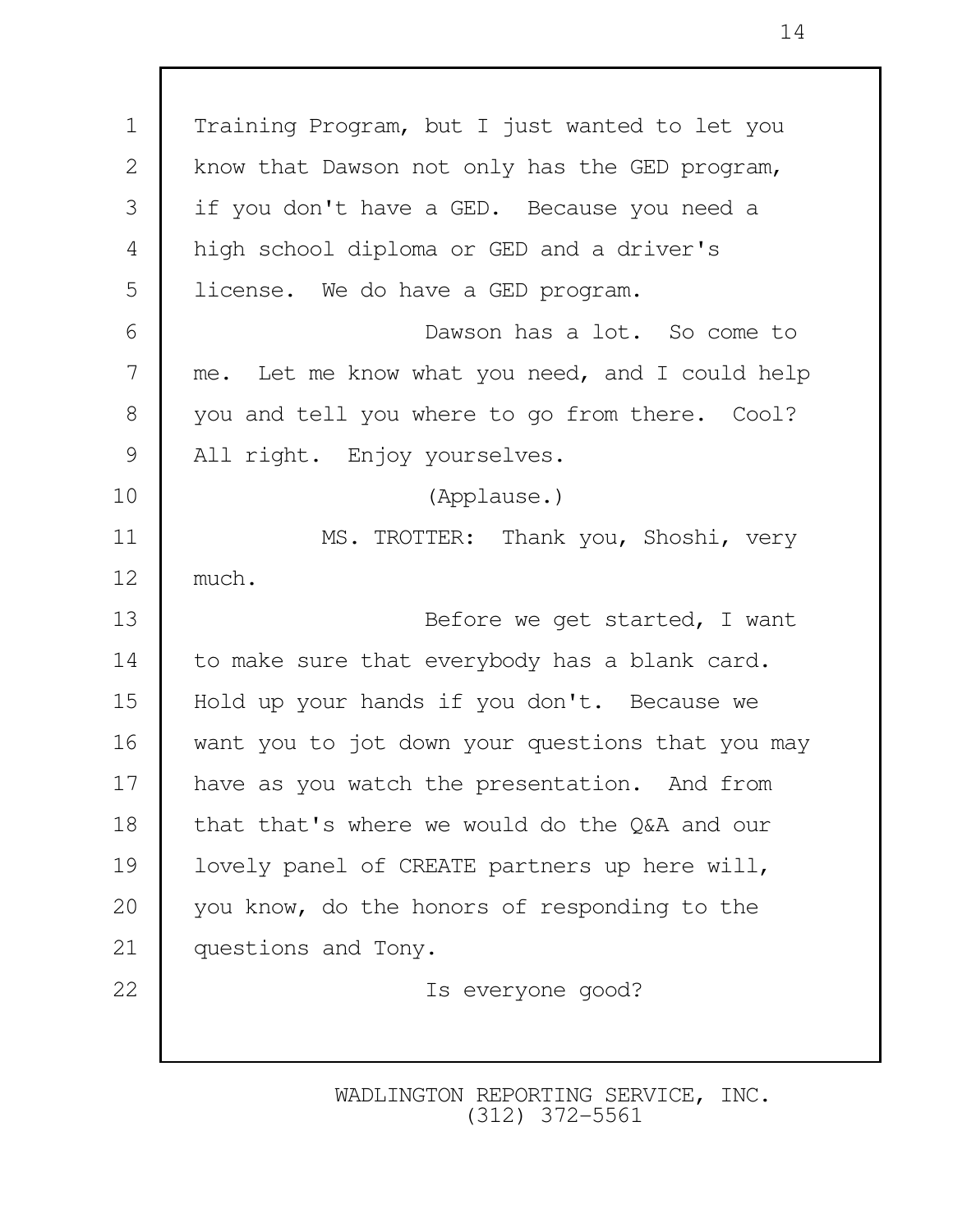1 | Margerite? Is Margerite 2 available? 3 Margerite will do a safety 4 briefing. 5 MS. WYPYCHOWSKI: I just want to go 6 | over a few safety and logistical items before we 7 get started. The emergency exits are to the 8 | left here, along the side. There is a fire 9 extinguisher here at the back of the room right 10 next to the vending machine. 11 And in the event of an 12 emergency, a member of our project team, Brian 13 | McNuckle, who is sitting right back here is 14 trained in CPR. 15 **And finally, the restrooms are** 16 | located right outside the room to the left. 17 Just go down the hallway and they are at the 18 corner. 19 **And if you have any other** 20 questions, there'll be -- one of us will be at 21 the sign-in table throughout the presentation. 22 So feel free to come by and ask any questions.

> WADLINGTON REPORTING SERVICE, INC. (312) 372-5561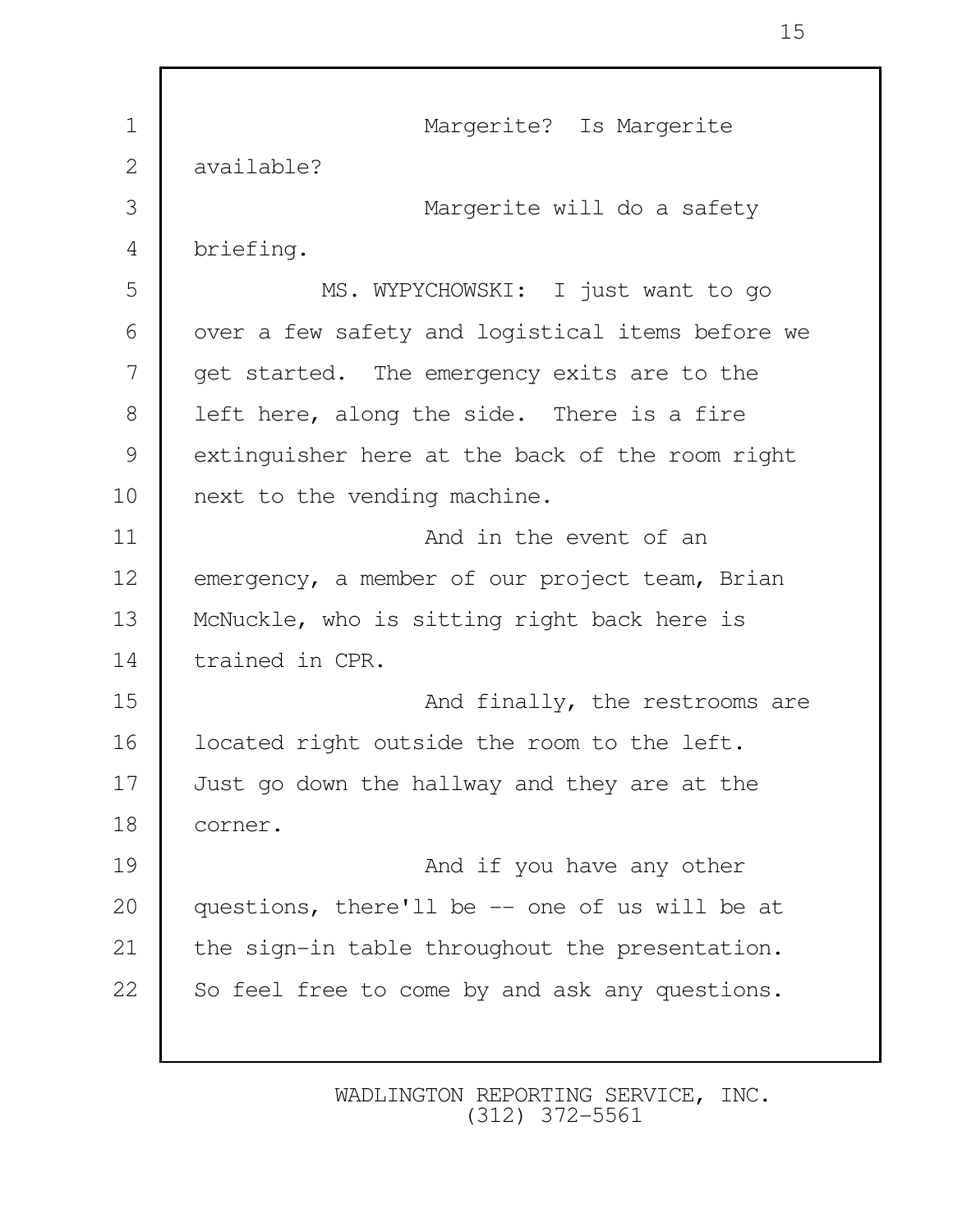| $\mathbf 1$    | MS. TROTTER: All right. Thank you.               |
|----------------|--------------------------------------------------|
| $\overline{2}$ | Now the presentation.                            |
| 3              |                                                  |
| 4              | (WHEREUPON, a video                              |
| 5              | presentation was played.)                        |
| 6              |                                                  |
| 7              | MS. TROTTER: Okay. Well, now it's                |
| 8              | Q&A time. And for those that have any questions  |
| 9              | that they jotted down, we have someone on the    |
| 10             | side there that will pick it up from you. I      |
| 11             | have a few here to start with.                   |
| 12             | Will there be any changes in                     |
| 13             | this project that is being presented tonight; if |
| 14             | there is a change in funding of the project,     |
| 15             | especially in the community? Danielle.           |
| 16             | MS. STEWART: Well, as of right now,              |
| 17             | we only have funding for the planning phase of   |
| 18             | this project, so we are accepting input. But as  |
| 19             | far as the design and construction, we are still |
| 20             | seeking funding for those portions of the        |
| 21             | project.                                         |
| 22             | MS. TROTTER: Okay. Does Norfolk                  |
|                |                                                  |
|                |                                                  |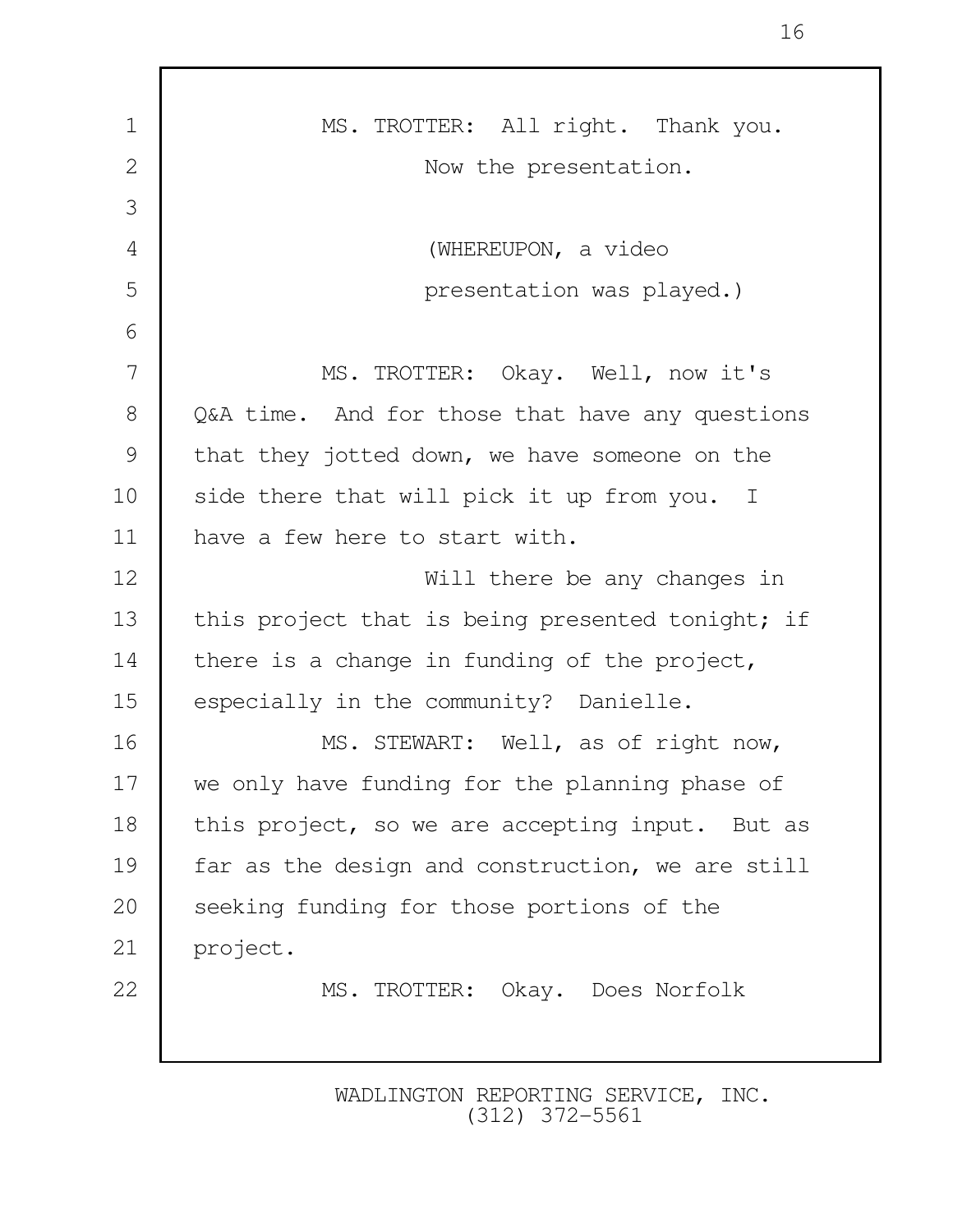| $\mathbf 1$    | Southern intend to build a railyard in any       |
|----------------|--------------------------------------------------|
| 2              | neighborhood besides Englewood? Chuck.           |
| 3              | MR. ALLEN: Well, we are expanding                |
| $\overline{4}$ | railyards in Chicago. We have just completed an  |
| 5              | expansion in the landers area of 75th and        |
| 6              | Western. We are currently in the process of      |
| 7              | expanding what we call our 63rd Street yard,     |
| 8              | 63rd and Prairie, and then we will also be       |
| $\mathcal{G}$  | expanding the yard south of Garfield between the |
| 10             | Norfolk Southern line, which is approximately    |
| 11             | Stewart, and the Metra line which is Wallace.    |
| 12             | And that line -- that yard eventually could be   |
| 13             | extended as far south as 60th Street.            |
| 14             | The only location that we are                    |
| 15             | actually buying private residential property is  |
| 16             | the area south of Garfield.                      |
| 17             | AUDIENCE MEMBER: Can you repeat that.            |
| 18             | We didn't hear you.                              |
| 19             | MR. ALLEN: Yeah, south of Garfield I             |
| 20             | said. South of Garfield between Stewart and      |
| 21             | Wallace down as far as about 60th.               |
| 22             | MS. TROTTER: That was Chuck Allen                |
|                |                                                  |
|                |                                                  |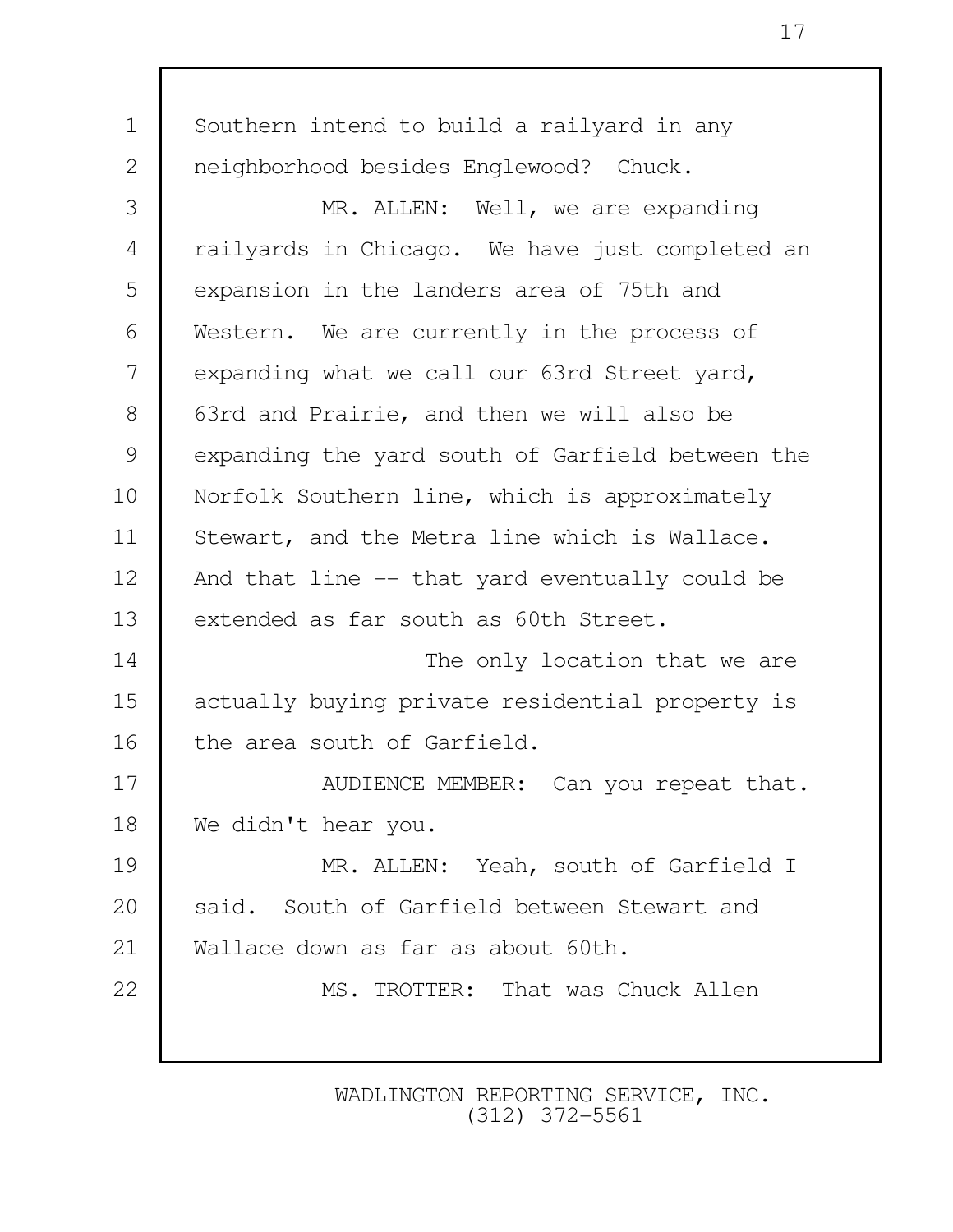1 with Norfolk Southern. 2 **Are you still considering**  3 luring 76th Street and what streets will be 4 involved south and north of 76th Street? Tony. 5 MR. PAKELTIS: I believe that question 6 is related to some information that we presented 7 at the March public meetings related to the 8 | range of alternatives. 9 As part of that we are looking 10 at a new railroad connection between Canadian 11 National Railyway and Norfolk Southern Railway. 12 **And as part of that** 13 **Connection, we would have to lower 76th, and so** 14 that is something that we are still considering. 15 And then 75th Street to the north would also be 16 affected by that project, and we were 17 considering and evaluating potential lowering of 18 that street as well. 19 **AUDIENCE MEMBER:** What are the areas 20 affected? What areas to the north? 21 MR. ALLEN: What are the north/south 22 streets?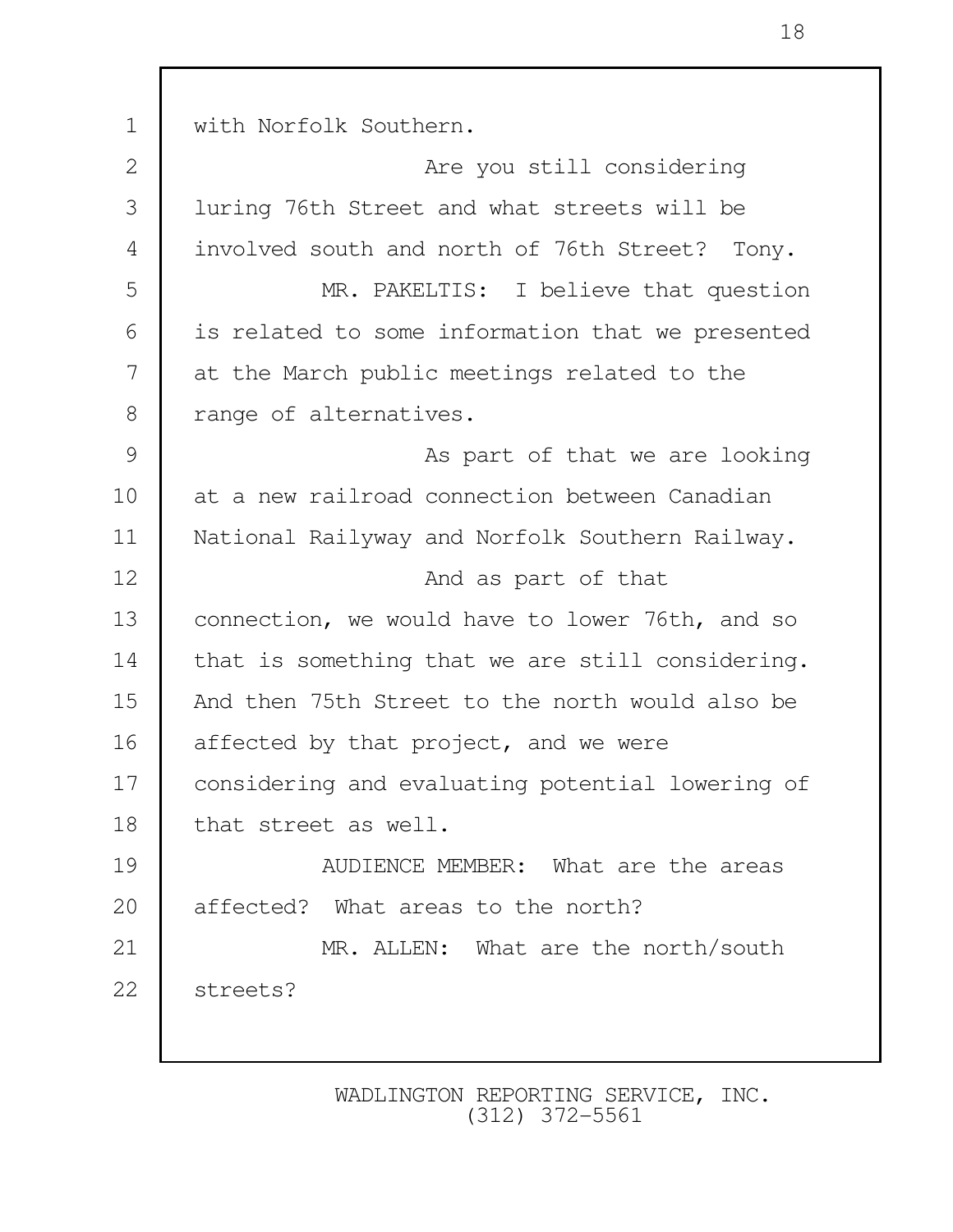1 NUDIENCE MEMBER: Yes, east or west. 2 MR. PAKELTIS: It's Greenwood on the 3 west and at Avalon on the east for 76th Street 4 in that area. 5 AUDIENCE MEMBER: In the written 6 responses, I believe you included the option of 7 closing 76th Street, which I had not heard 8 before. Is that -- are you actually considering 9 | closing 76th Street? 10 MR. PAKELTIS: We will have to look at 11 what the feasibility is of lowering the street 12 and if it -- if it isn't practical to lower the 13 Street, closing would be something we would have 14 to consider. 15 AUDIENCE MEMBER: Closing it from 16 where to where? 17 MR. PAKELTIS: In that area that I 18 just mentioned between roughly Greenwood and 19 Avalon where it goes underneath the railroad 20 tracks. 21 **AUDIENCE MEMBER:** Where -- so has it 22 been thought about how that would be rerouted?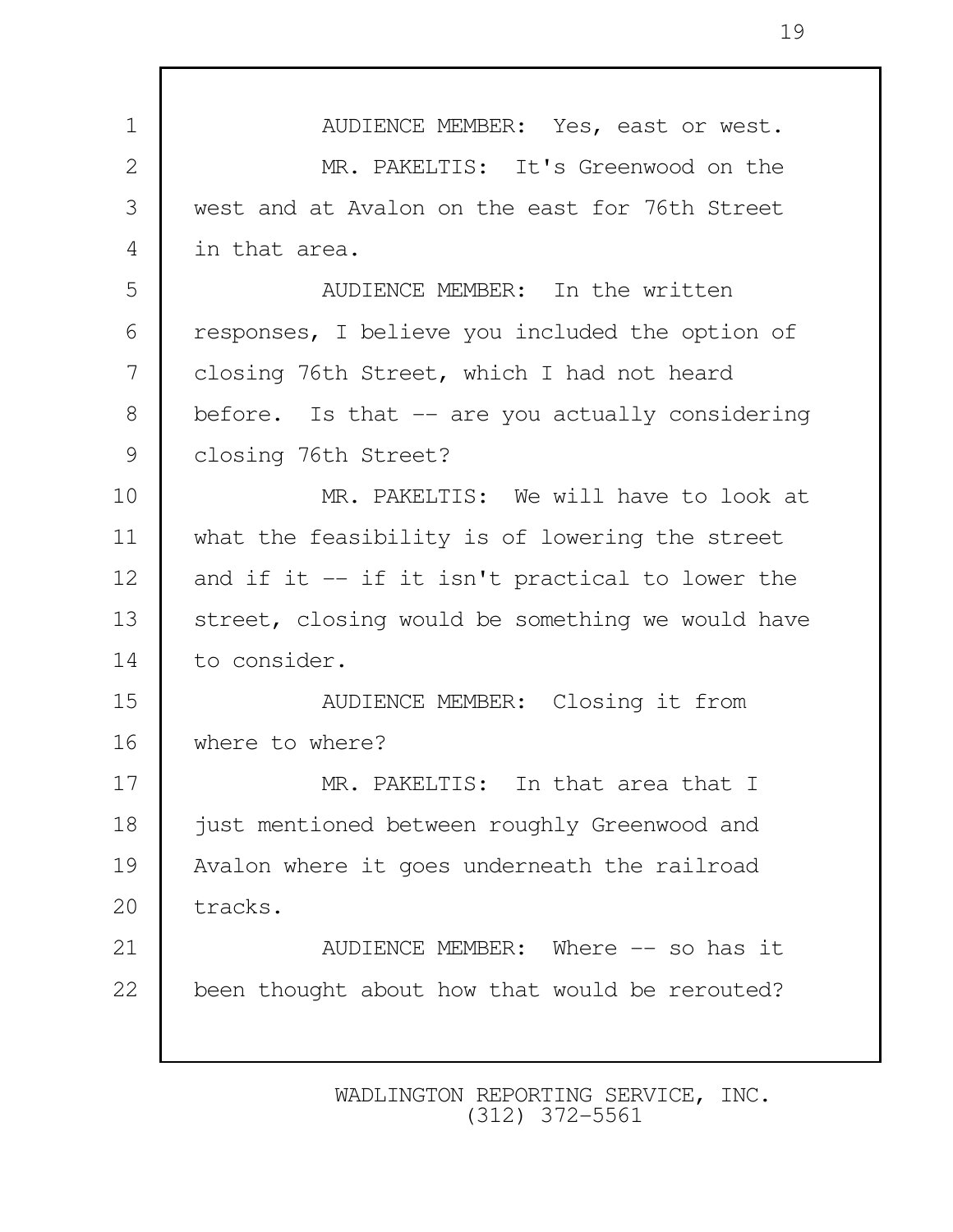| $\mathbf 1$    | MR. PAKELTIS: It's still something               |
|----------------|--------------------------------------------------|
| $\mathbf{2}$   | that we are evaluating at this time. I can't     |
| 3              | say for -- I can't tell you one way or the other |
| $\overline{4}$ | now if we are going to lower it or if it has to  |
| 5              | be closed. But as part of that evaluation, we    |
| 6              | would look at how traffic would divert from that |
| 7              | location.                                        |
| $8\,$          | MR. SRIVER: Thanks. Jeff Sriver from             |
| $\mathcal{G}$  | the City of Chicago, Department of               |
| 10             | Transportation.                                  |
| 11             | Yes. This is an IDOT project,                    |
| 12             | but CDOT is a partner in it, and CDOT, of        |
| 13             | course, owns and operates the local city streets |
| 14             | around the city.                                 |
| 15             | And as it relates to 75th                        |
| 16             | Street and 76th Street, what would be very       |
| 17             | useful at this time with the study is to         |
| 18             | understand from the community the role that      |
| 19             | streets like 75th and 76th play in the community |
| 20             | and the importance that they have for            |
| 21             | circulation in the community and to provide that |
| 22             | in writing as part of the comments.              |
|                |                                                  |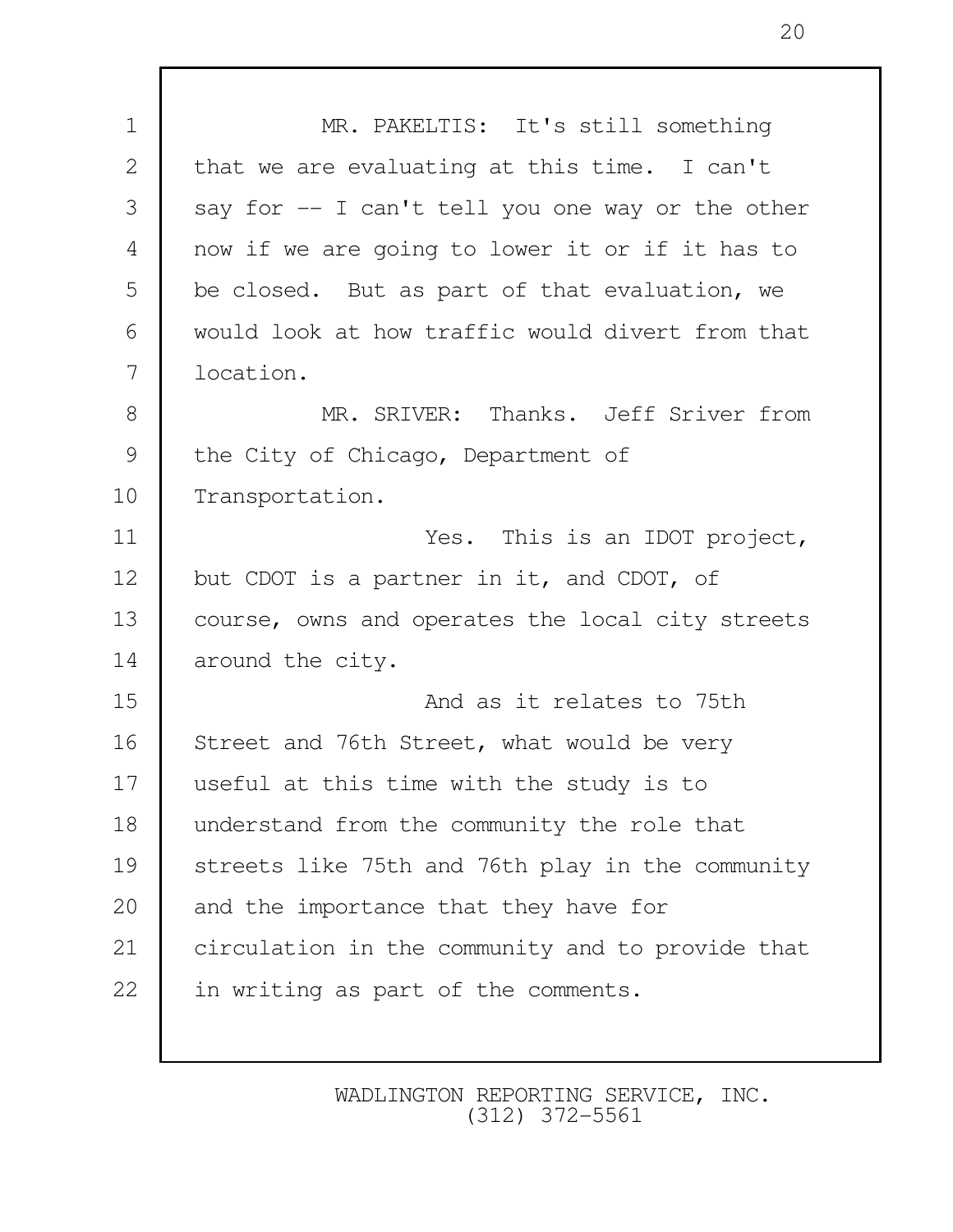1 **I** So that when we are faced with 2 the technical considerations of to lower the 3 Street or not to lower the street or to reroute 4 traffic and things like that, we have that 5 information from the community to understand how 6 important these streets are to the community. 7 Maybe in some neighborhood 8 there might be some people that say, well, XYZ 9 streets, you know, boy, we'd love if that street 10 were closed. It's a nuisance. We don't like 11 the traffic there. But in another community 12 they might say, well, no, this street is a vital 13 Street. It has to remain open for these 14 reasons. 15 Those are -- that's the type 16 of input that would be really helpful for us at 17 this stage to have a better sense from everyone 18 who lives around and uses these streets how they 19 are important and what to preserve. That's 20 important in the community. 21 | AUDIENCE MEMBER: I don't know what 22 | lowering means. What do you mean by lowering?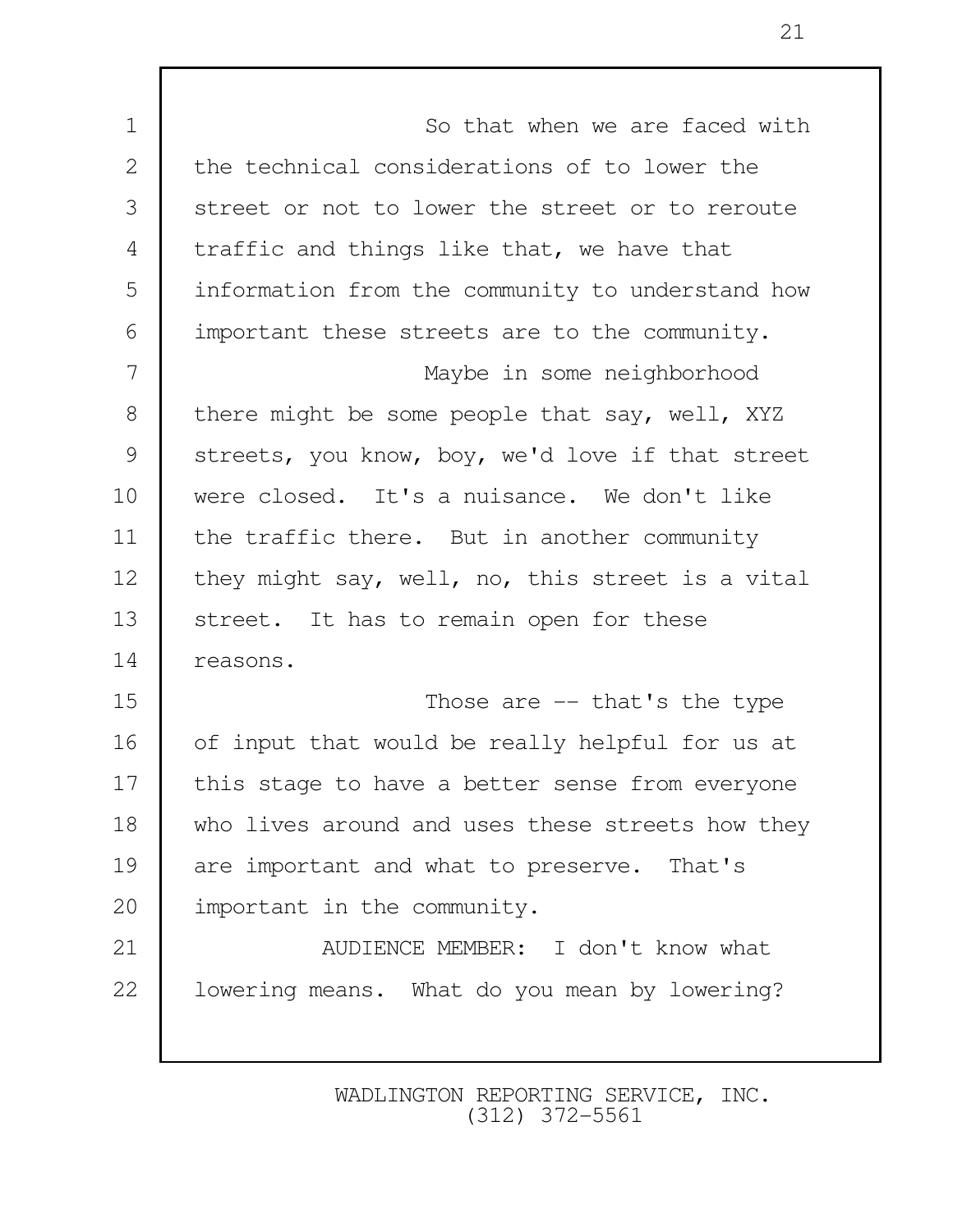1 MR. SRIVER: Lowering means that if 2 the -- the new railroad tracks, like the rebuilt 3 | railroad bridge that would go over the top, if 4 there's not enough clearance so that vehicles 5 and cars and trucks can get underneath, the 6 street would have to be rebuilt so that the 7 pavement on the street would be so many feet 8 below where it is now. So it would dip under 9 the bridge. 10 If you notice that there's 11 Some viaducts around the city where the street 12 dips down to go under them. That's what 13 | lowering means. But it usually involves 14 replacing the sewers and stuff underneath so 15 that it's  $-$  clearly water is going to drain 16 down and it needs to be someplace. So it's not 17 as simple as just digging and paving. There's a 18 | lot of utility work that goes on with that, too. 19 AUDIENCE MEMBER: (Inaudible.) 20 MR. SRIVER: And that may potentially 21 need to be lowered still. That's something that 22 needs to be determined.

> WADLINGTON REPORTING SERVICE, INC. (312) 372-5561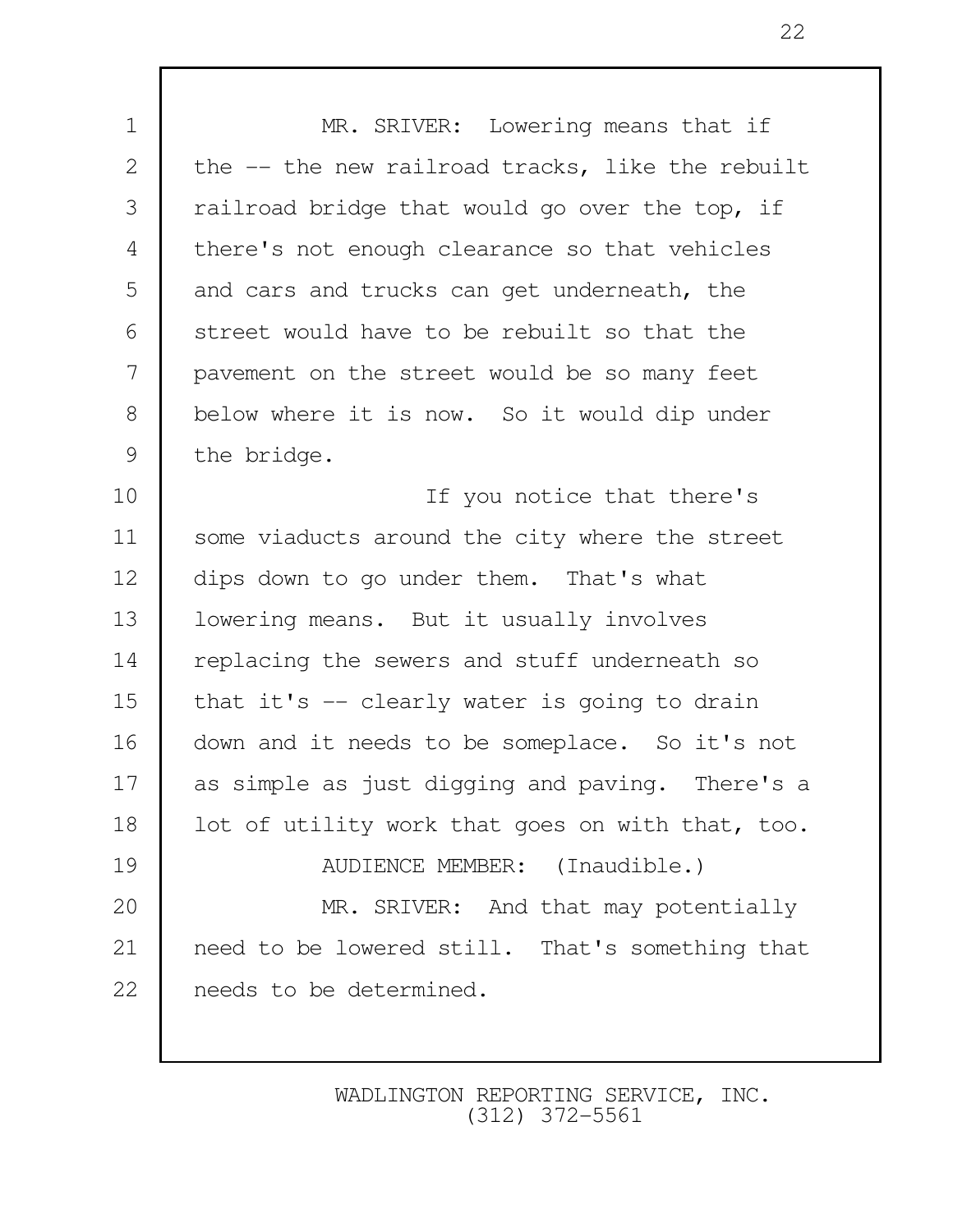| $\mathbf 1$    | MS. TROTTER: Okay. Moving along.                 |
|----------------|--------------------------------------------------|
| $\mathbf{2}$   | AUDIENCE MEMBER: Can I ask a                     |
| 3              | question? I wanted to kind of back on what she   |
| $\overline{4}$ | was saying about the lowering.                   |
| 5              | Now, in our communities even                     |
| 6              | now with our viaducts that are lowered when it   |
| 7              | rains, when we have a heavy flood, we have a lot |
| $8\,$          | of flooding, so you can't even get through the   |
| $\mathcal{G}$  | viaducts.                                        |
| 10             | So in this process, are you                      |
| 11             | going to make the sewers better so that we will  |
| 12             | not have to find another route to go, you know,  |
| 13             | with the viaducts?                               |
| 14             | MR. PAKELTIS: As part of our                     |
| 15             | evaluation, we will have to look at the drainage |
| 16             | associated with that street and make the         |
| 17             | necessary improvements so that we don't worsen   |
| 18             | any conditions in the area. But that's --        |
| 19             | that's something that we'll get into as the      |
| 20             | project progresses a little further. We don't    |
| 21             | have details on that at this time.               |
| 22             | AUDIENCE MEMBER: And another question            |
|                |                                                  |
|                |                                                  |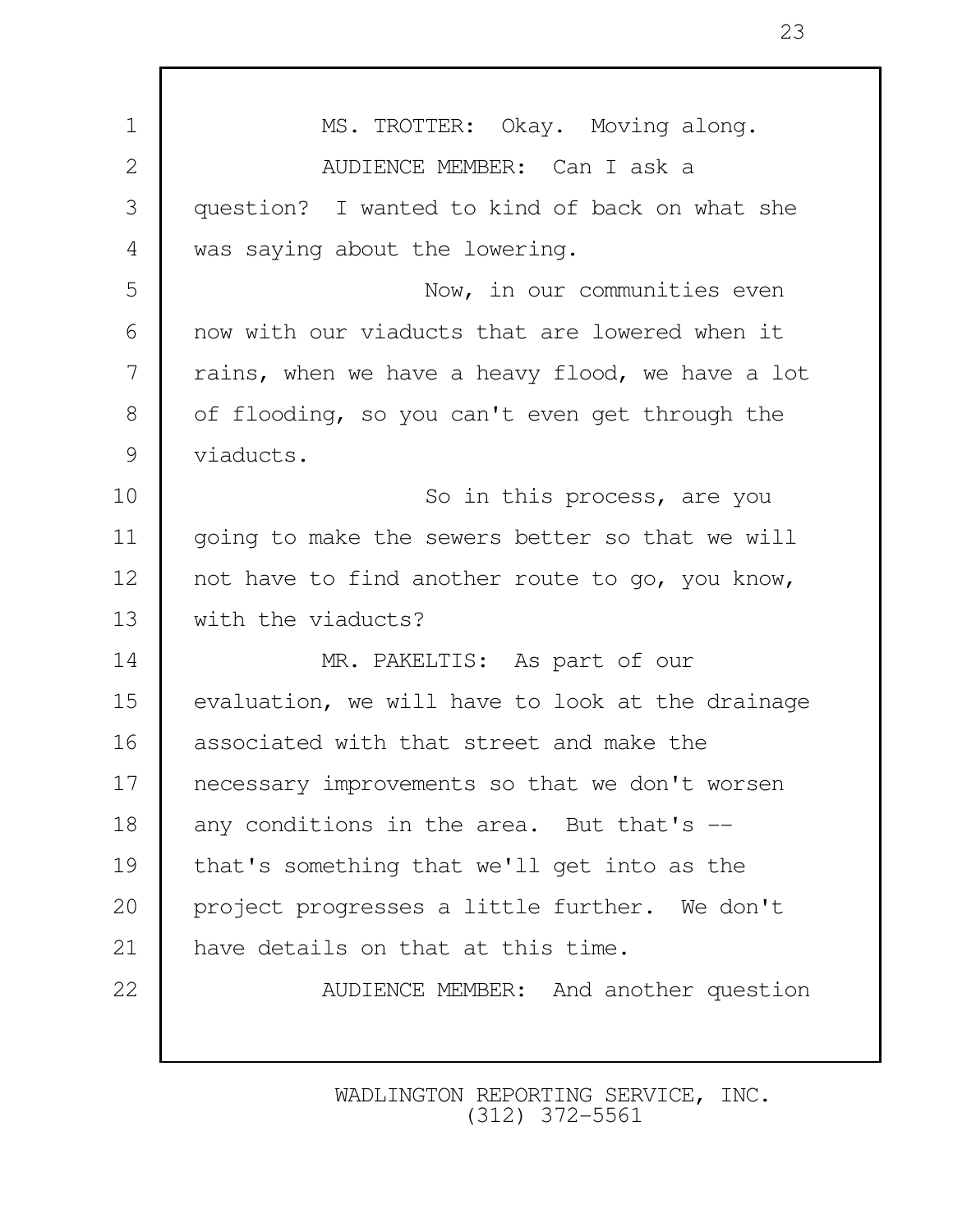1 I'd like to ask, too, because I missed coming in 2 on all of this, and I want to read further on  $3 \mid \text{it.}$  4 The other concerns too is the 5 noise in our community. You know, is that 6 | something that you are going to entertain also? 7 Because, you know, where it stands now, I live 8 directly on Avalon, Woodlawn and you know the 9 trains run along there, and you actually hear 10 the noise. So is that something that you are 11 going to also put into your project? 12 MR. PAKELTIS: Well, we are going to 13 evaluate noise as part of the Environmental 14 Impact Statement, and we will determine where if 15 there are noise impacts associated with the 16 project. And if so, we would look at ways to 17 mitigate that noise. 18 But, again, we don't -- that's 19 something -- that's kind of the things we will 20 be looking at as we move forward in the project. 21 The Environmental Impact Statement is due out 22 the early part of next year. So the results of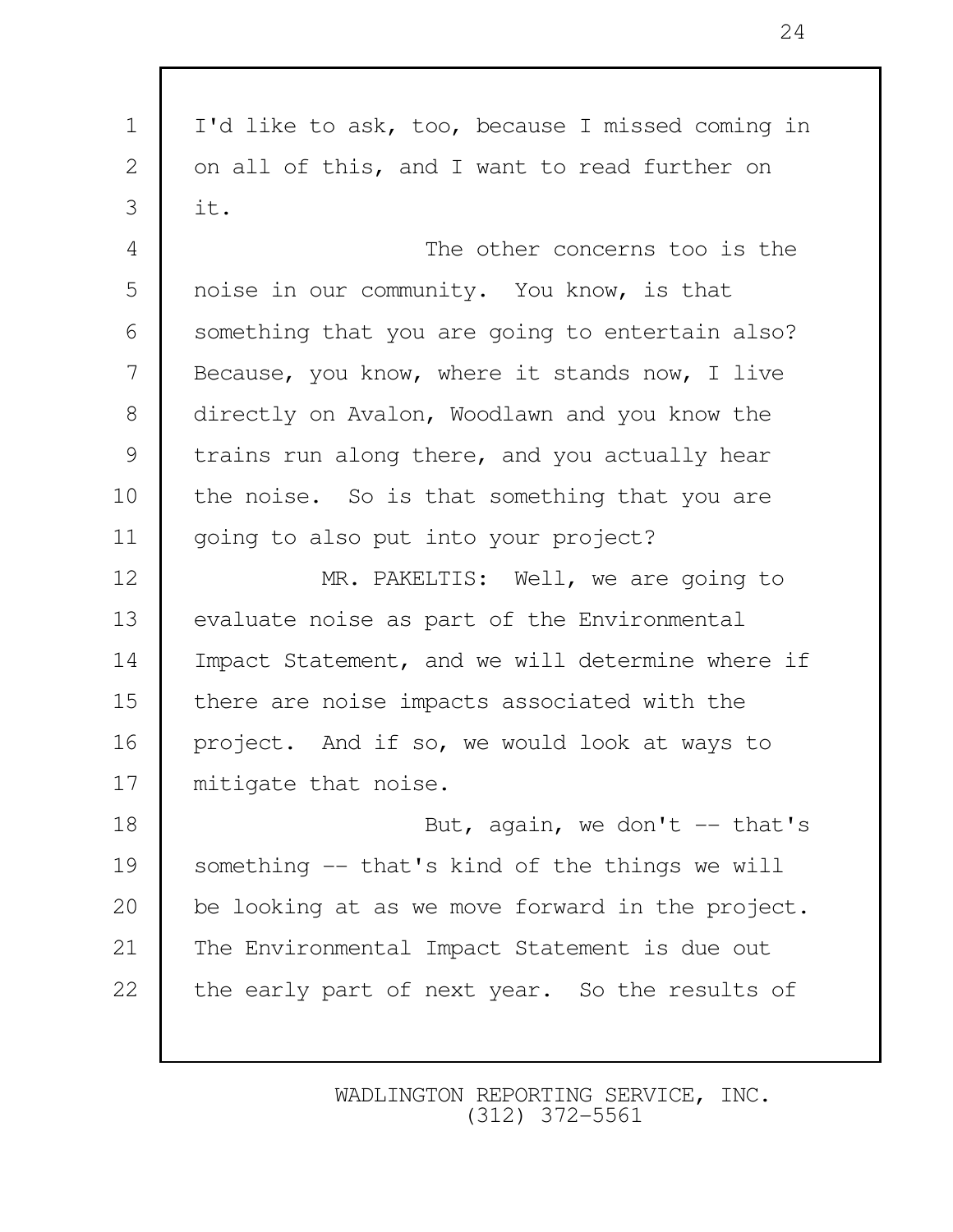| $\mathbf 1$    | those analysis would be available at that time.  |
|----------------|--------------------------------------------------|
| $\mathbf{2}$   | AUDIENCE MEMBER: I would like to ask             |
| 3              | another question. On the -- what is the          |
| $\overline{4}$ | projection for the completion of this project?   |
| 5              | MR. PAKELTIS: Well, at this time                 |
| 6              | we're conducting the Phase I portion of the      |
| 7              | study, which is preliminary engineering and      |
| $8\,$          | environmental clearance. From there if funding   |
| 9              | was available and the project was moving         |
| 10             | forward, it would go into Phase II, which is     |
| 11             | final design and property acquisition. And then  |
| 12             | after that Phase III is construction.            |
| 13             | At this point with where we                      |
| 14             | are we anticipate completion of this Phase I     |
| 15             | study around February of 2014, and so at that -- |
| 16             | at that pace we don't anticipate that            |
| 17             | construction would begin any sooner than 2016.   |
| 18             | AUDIENCE MEMBER: So we're going to               |
| 19             | have more meetings so we can get more            |
| 20             | understanding?                                   |
| 21             | MR. PAKELTIS: As part of -- as part              |
| 22             | of this project, we will meet with the community |
|                |                                                  |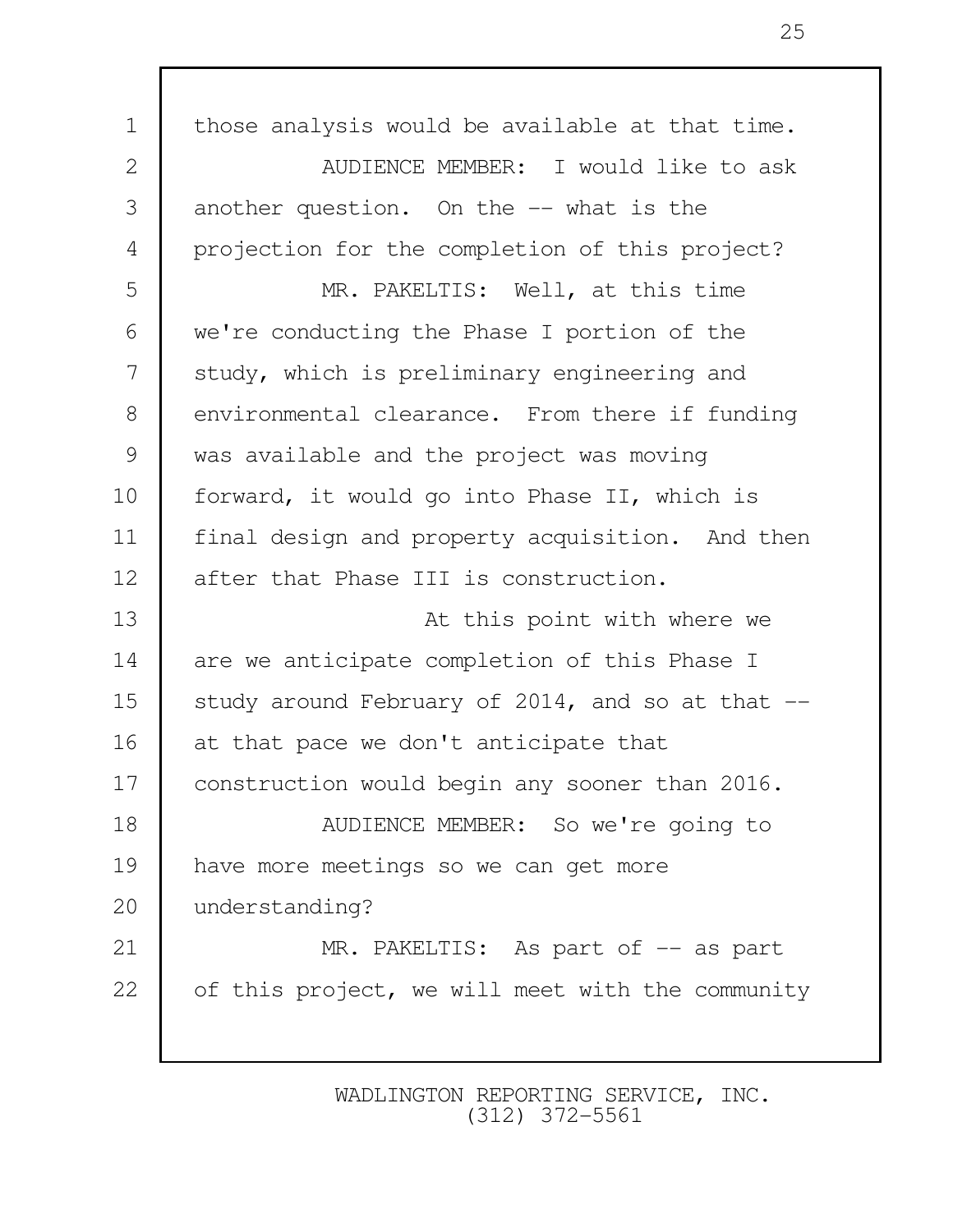1 advisory group a couple more times, and we also 2 have the public hearings which would occur after 3 publication of the Draft Environmental Impact 4 Statement. At this point we anticipate that to 5 be around the first quarter of next year.

6 **AUDIENCE MEMBER:** Thank you.

7 MR. PAKELTIS: Here's the timeline up 8 here, and you see the -- with the red -- the red 9 | lettering is the community meeting we are at 10 now. We are moving forward with our evaluation 11 of alternatives, and I'll prepare that 12 | Environmental Impact Statement, and then that 13 Environmental Impact Statement will be 14 available, and then we present at the public 15 hearings early next year. 16 **AUDIENCE MEMBER:** I have a question. 17 MR. PAKELTIS: We're going to go 18 | through the cards first and then answer 19 questions. 20 MS. TROTTER: How did the Governor or 21 Transportation Secretary come up with 1500 jobs 22 associated with the Englewood flyover is the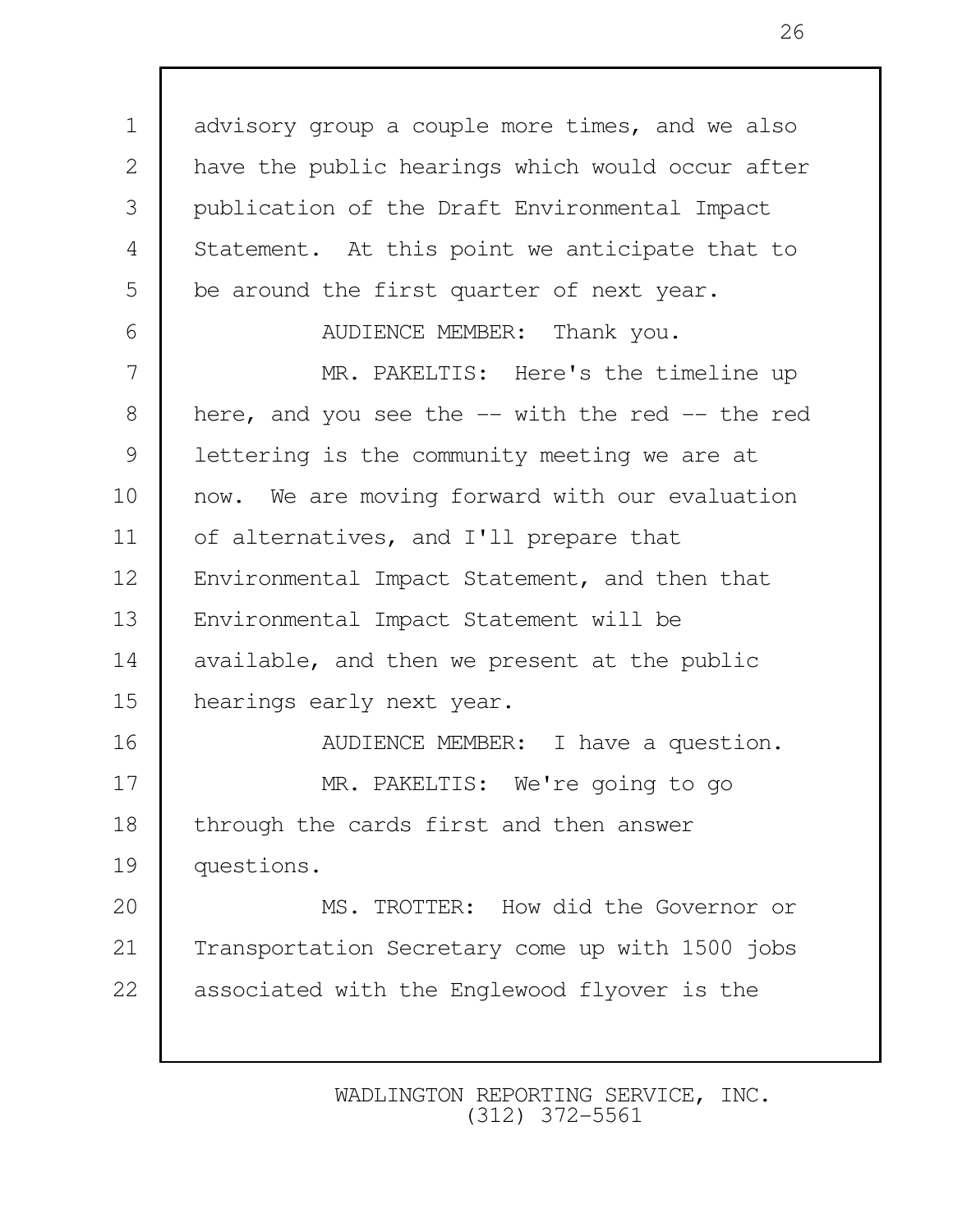| $\mathbf 1$   | first question. Is there who -- anyone here at    |
|---------------|---------------------------------------------------|
| 2             | the table that can address that?                  |
| 3             | MS. STEWART: Well, the Englewood                  |
| 4             | flyover is a separate project. It's part of       |
| 5             | CREATE as well.                                   |
| 6             | And the way the jobs are set                      |
| 7             | up, I'm not going to go into specifics here. I    |
| 8             | don't have them in front of me, but they use a    |
| $\mathcal{G}$ | formula, and it includes indirect and direct      |
| 10            | jobs. It's based on the federal formula. It's     |
| 11            | from the Office of Management and Budget.         |
| 12            | AUDIENCE MEMBER: We can't hear you.               |
| 13            | (Inaudible.)                                      |
| 14            | MR. SMITH: The number $--$ the 1450               |
| 15            | came from the Office of Management and Budget     |
| 16            | through the White House for all the               |
| 17            | stimulus-funded projects, which is every \$92,000 |
| 18            | in spending approximately creates one full-time   |
| 19            | equivalent job. That's broken out that 66         |
| 20            | percent of that is a direct and 33 percent is     |
| 21            | indirect. So that's -- you know, when you're      |
| 22            | looking at a \$130 million project divided by     |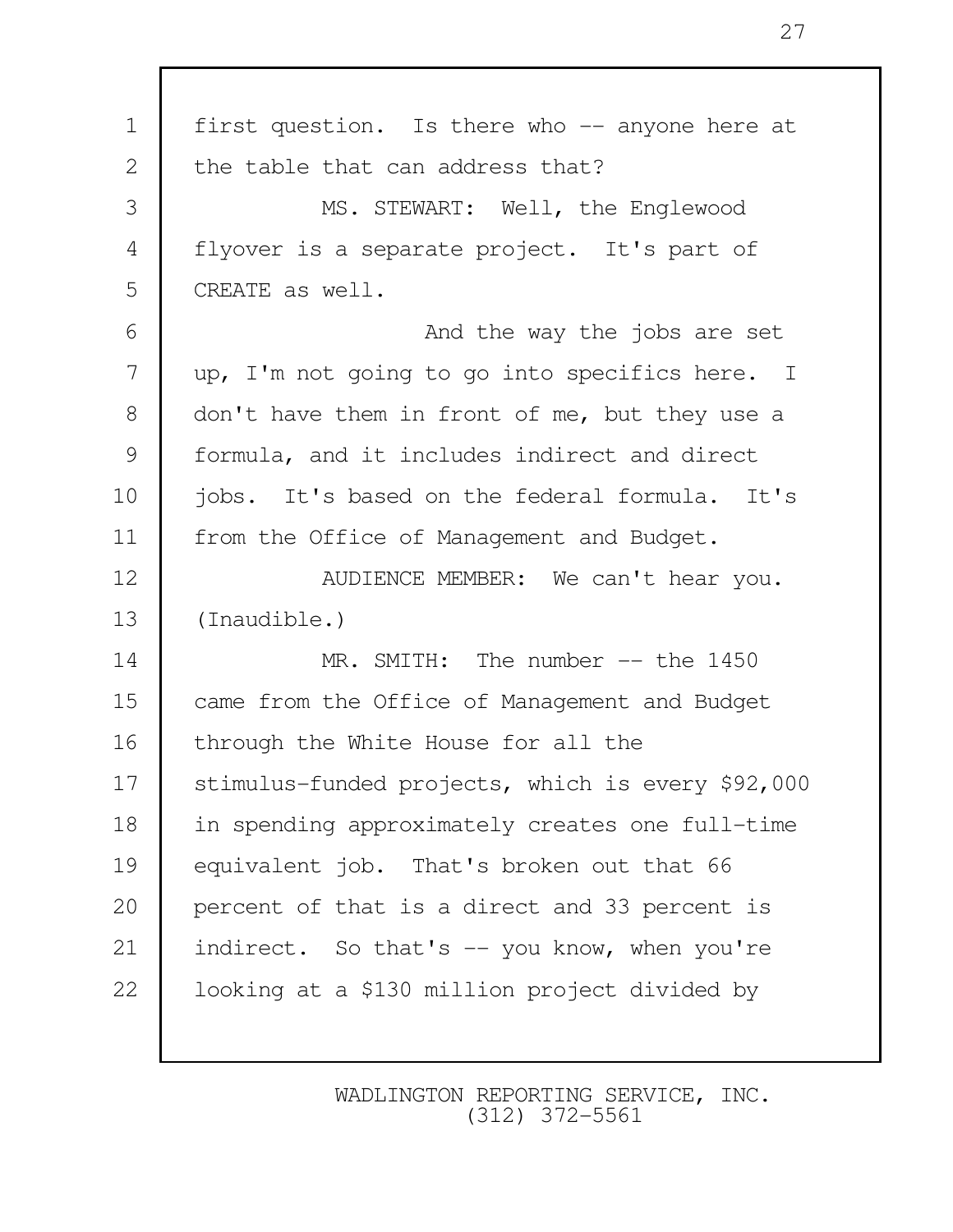1 | \$92,000 that's an approximation. What's an 2 equivalent job is, you know, for a quarter -- or 3 within a full calendar year. So each quarter -- 4 There won't be 1450 jobs at 5 any one given time or from that project. There 6 might be 30 or 40, but over the course of the 7 two plus years that takes to construct, you 8 know, roughly, there will be about that number 9 of people involved. 10 MS. STEWART: Thank you. 11 **I** How many jobs would be 12 appropriated with the Grand Crossing Project? 13 We don't know that at this 14 point. We are just in the planning study right 15 now. We don't have a cost estimate put together 16 | for construction or funding. 17 MS. TROTTER: Any contact with Metra 18 to rebid contracts? 19 No. Metra will, you know 20 address that themselves directly for the 63rd 21 Street Flyover Project. 22 What will IDOT do to ensure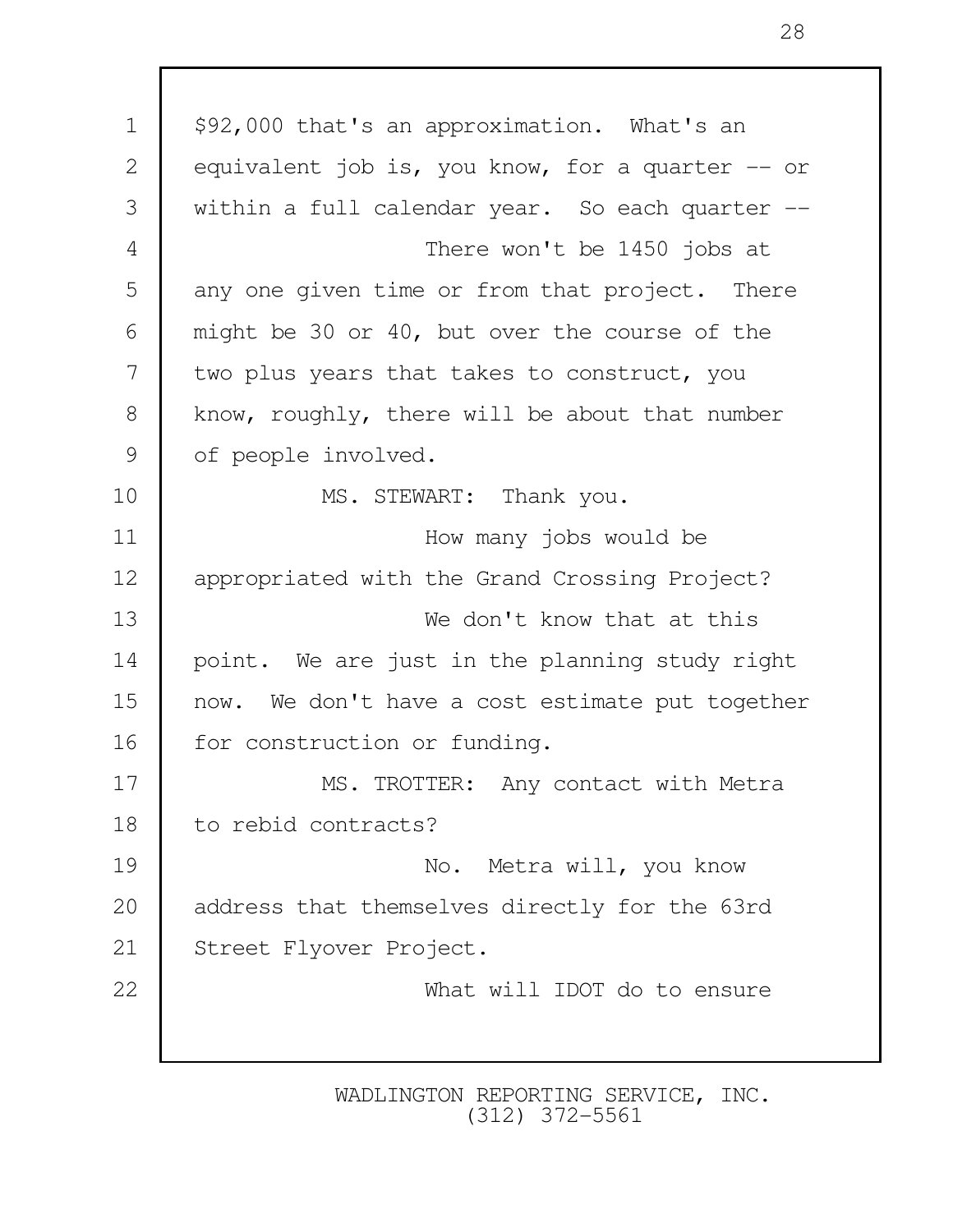1 minority compliance? 2 MS. STEWART: As part of our normal 3 protocol here based on the -- and it's per 4 project, per specific qualifications are needed. 5 We set a DBE goal placed on pre-qualified firms 6 in that particular specialty. So that's how we 7 set them internally within IDOT and that 8 basically -- that sets our DBE goal, which is 9 disadvantaged business enterprise goal, 10 including minorities and including women-owned 11 businesses below a certain threshold. 12 MS. TROTTER: How many people will be 13 hired from the community? 14 **Hopefully, a lot.** When that 15 time comes, you know -- well, you know it's way 16 | down the road right now. This is Phase I. 17 Phase III is the construction phase. 18 Who will be in charge of the 19 jobs for the project? 20 MS. STEWART: I quess you're asking 21 who would let the project, who would put it out 22 there for bid. And at this point it would be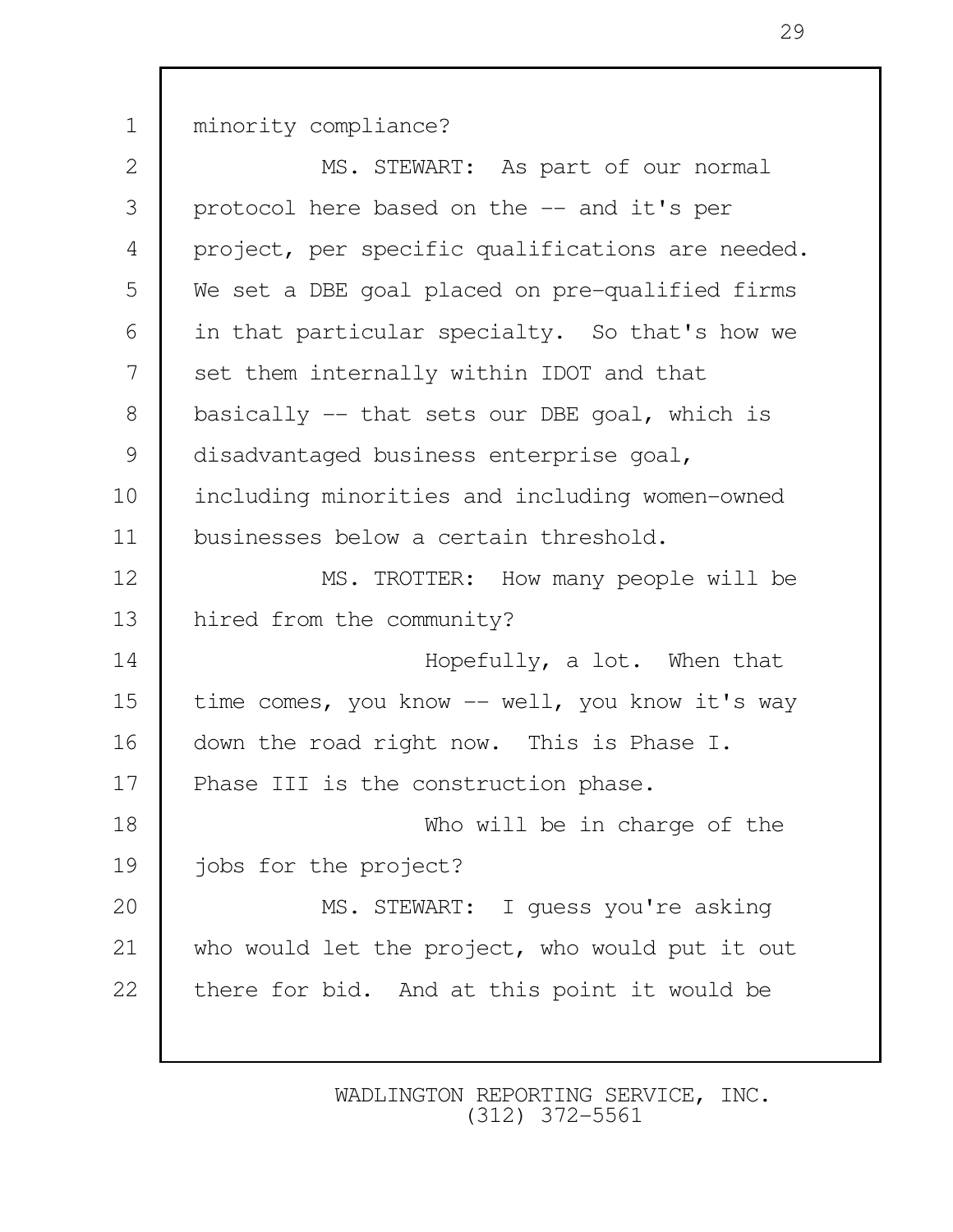1 the railroads at that point. It's the same 2 Similar process, although that was through Metra 3 for the Englewood flyover project. So it would 4 be through bids. 5 What are the current solution 6 | levels at the tracks in the Grand Crossing area? 7 MR. PAKELTIS: We are not able to 8 answer that question specifically at this time. 9 We will conduct an air quality analysis as part 10 of the project. So when the draft Environmental 11 Impact Statement is available, we would be in a 12 position to discuss that with additional 13 specifics at that time. 14 MS. TROTTER: Okay. I was looking for 15 Shoshiwa. This is a question for her. 16 What is the project commitment 17 to the African-American contractors 18 | specifically, not minority contractors. Is 19 that -- what is the project commitment? 20 MS. STEWART: In terms of  $--$  and I 21 don't know who wrote that but in terms of the 22 construction side --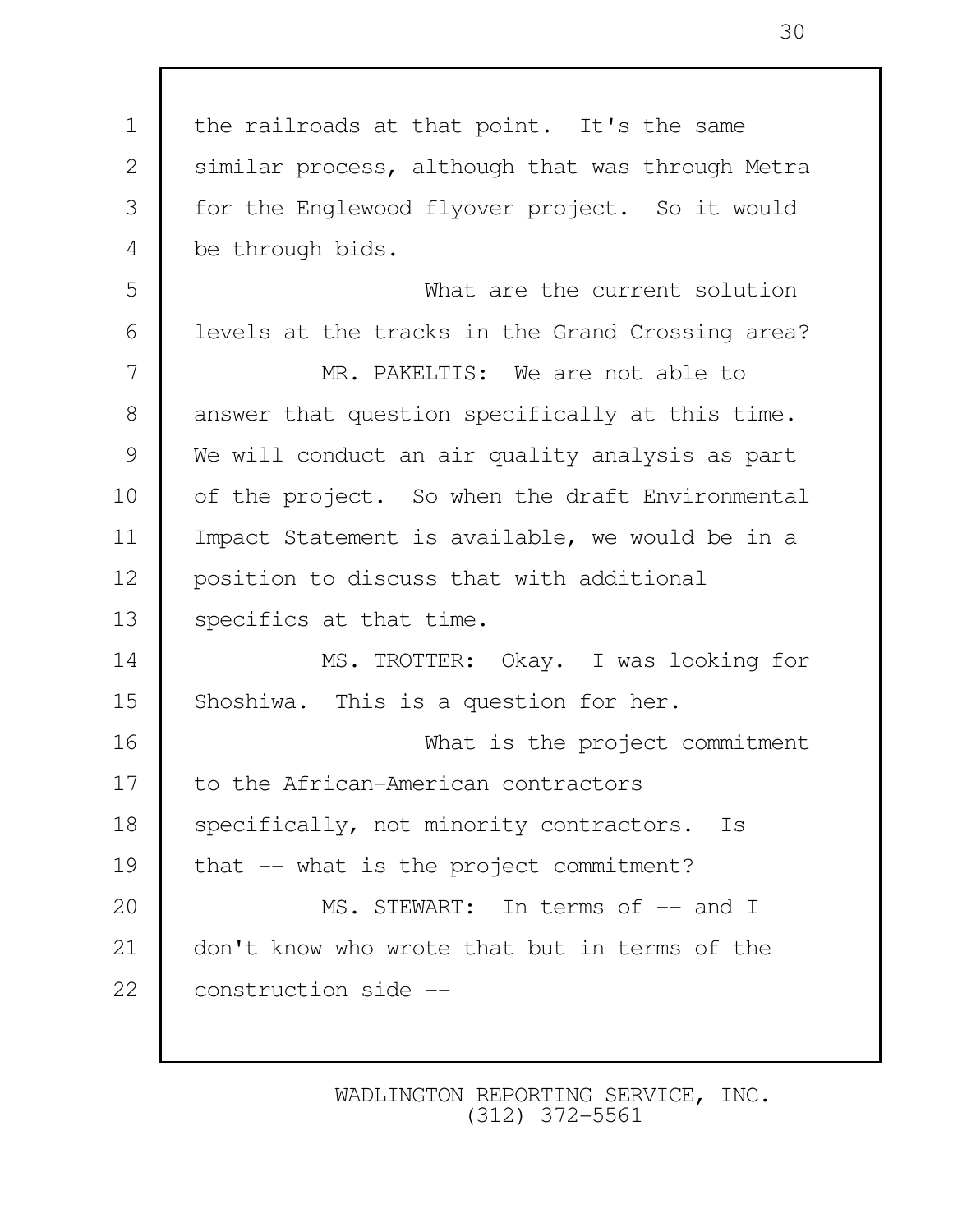| $\mathbf 1$    | AUDIENCE MEMBER: I can't hear you.               |
|----------------|--------------------------------------------------|
| 2              | MS. STEWART: In terms of the                     |
| 3              | construction side, I'm not sure where the        |
| $\overline{4}$ | question came from.                              |
| 5              | AUDIENCE MEMBER: What is the                     |
| 6              | question?                                        |
| 7              | MS. STEWART: What is the project                 |
| 8              | commitment to African-American contractors       |
| 9              | specifically, not minority contractors.          |
| 10             | So as part of our process,                       |
| 11             | when this project goes out for bid, we will      |
| 12             | set -- as I've mentioned before, we will set a   |
| 13             | disadvantaged business enterprise goal based on  |
| 14             | the qualifications that are needed and the firms |
| 15             | that are prequalified to do that work.           |
| 16             | AUDIENCE MEMBER: Where would you go              |
| 17             | for the information on putting in a bid for      |
| 18             | African-American contractors?                    |
| 19             | MS. STEWART: I missed the middle of              |
| 20             | what you said.                                   |
| 21             | AUDIENCE MEMBER: Where would you go              |
| 22             | to put in the bids for African-American          |
|                |                                                  |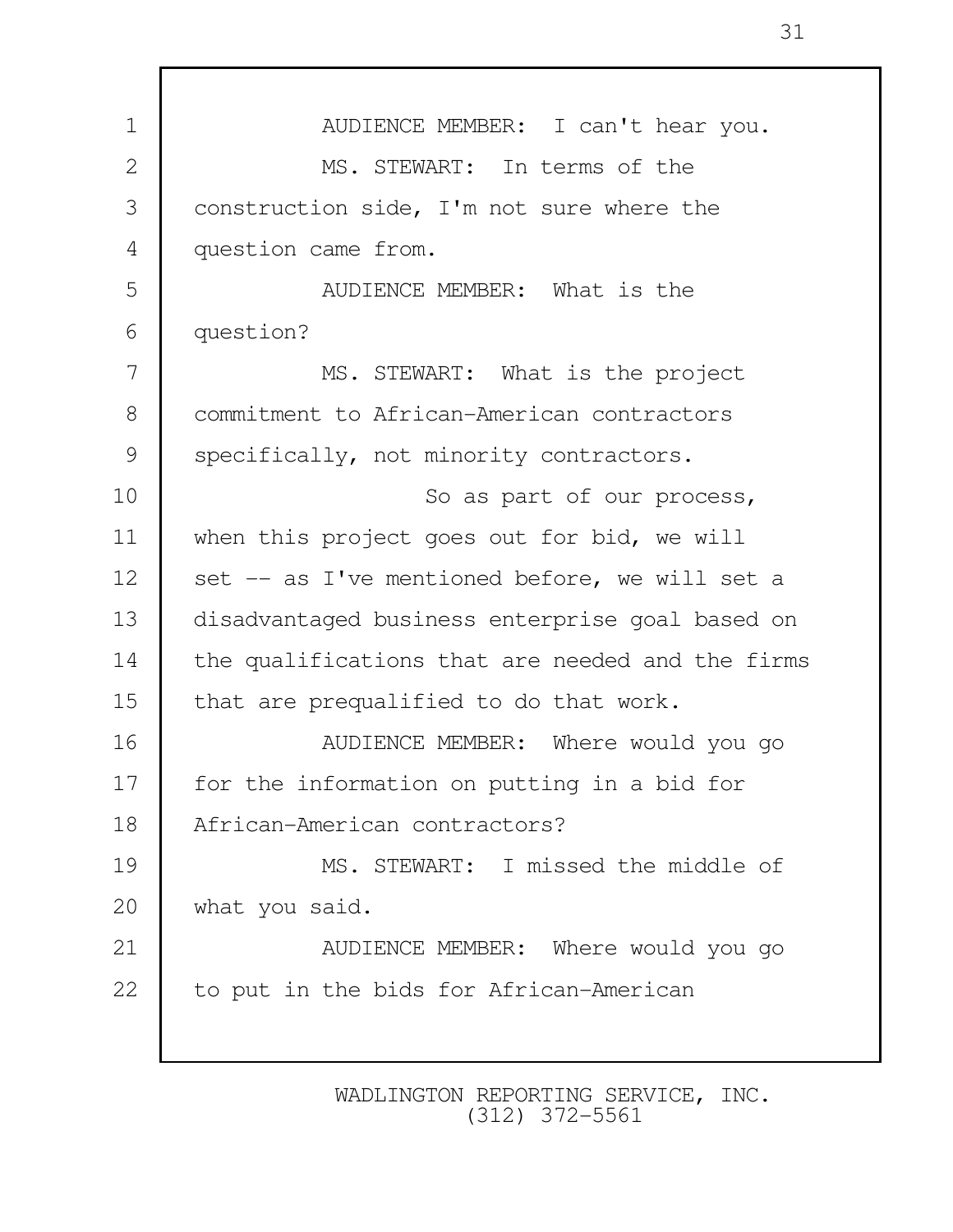1 contractors that live in the area? 2 MS. STEWART: Well, based on the 3 regulations and the wording that we can put in 4 | there, we can put in a disadvantaged business 5 enterprise percentage. 6 AUDIENCE MEMBER: How will we go about 7 putting in the bids? 8 MS. STEWART: The information should 9 be on the IDOT website. I can give you my 10 business card as well. 11 **NUMBER:** Okay. I appreciate  $12$  that. 13 MS. TROTTER: Does Norfolk Southern -- 14 did we do this one? 15 MS. STEWART: Yes. 16 MS. TROTTER: Is Norfolk Southern --17 Norfolk Southern hiring? 18 MR. ALLEN: The answer to that is yes, 19 as I think are most of the railroads here in 20 Chicago. I think there are links both on the 21 CREATE website and certainly links on the 22 Norfolk Southern website that takes you to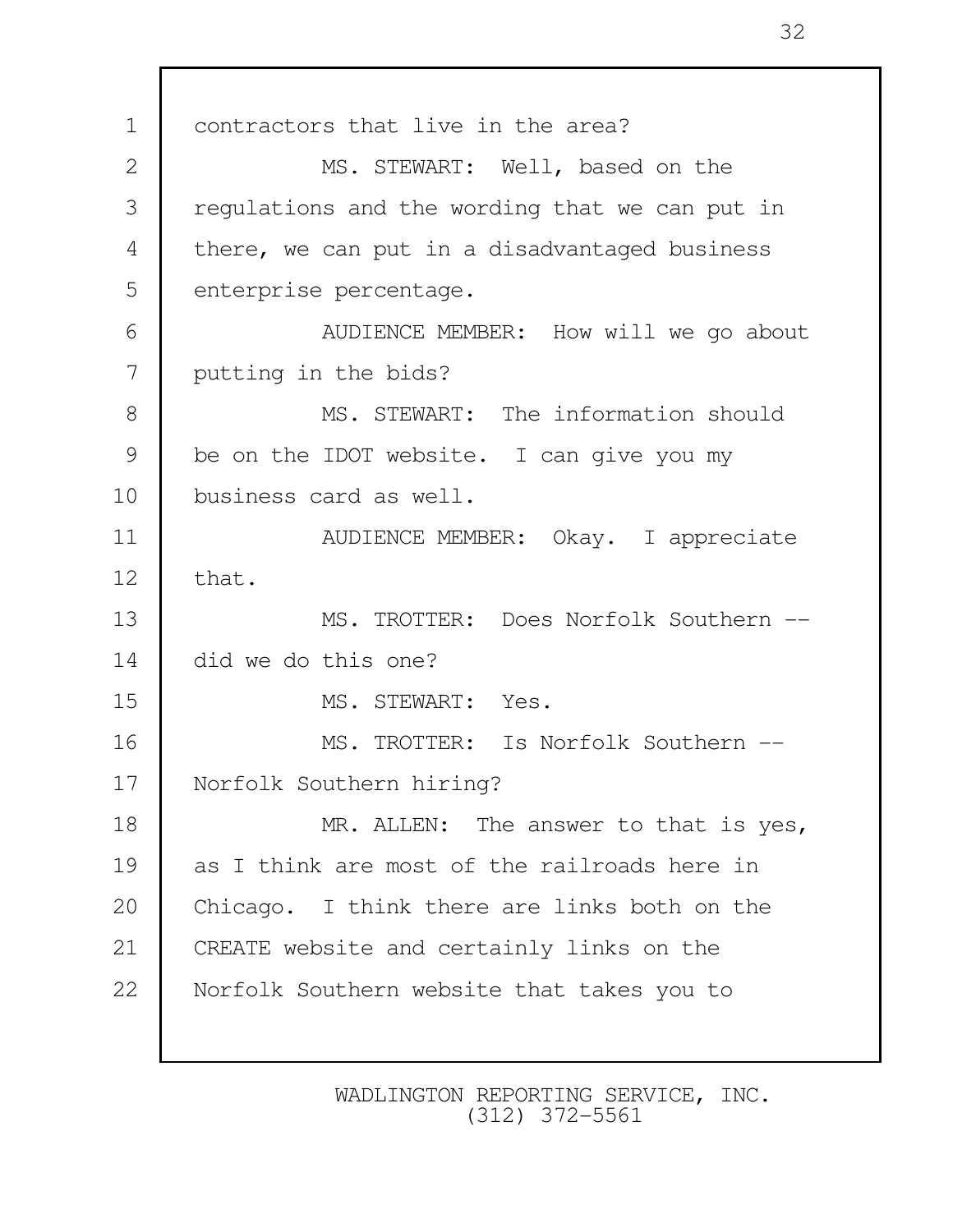| $\mathbf 1$    | employment page applications. You can search as  |
|----------------|--------------------------------------------------|
| $\mathbf{2}$   | to what jobs are available in the Chicago area,  |
| 3              | and in the state of Illinois and in Indiana.     |
| $\overline{4}$ | So the answer is yes. It's                       |
| 5              | for specific jobs and those jobs are posted on   |
| 6              | our website. And there is a link on the CREATE   |
| 7              | program that goes to each of the railroad's      |
| $8\,$          | employment websites. So if you're interested in  |
| 9              | personally to go that direction, fill out the    |
| 10             | application on line and you'll also see a pretty |
| 11             | detailed description of what's expected of each  |
| 12             | of the jobs or what the qualifications are they  |
| 13             | are doing.                                       |
| 14             | But, you know, it ranges from                    |
| 15             | conductors, people that will maintain the signal |
| 16             | system, maintain the freight cars, and maintain  |
| 17             | the locomotives and maintain the tracks.         |
| 18             | MS. TROTTER: Thank you, Chuck.                   |
| 19             | And the next was -- is IDOT                      |
| 20             | hiring? I would direct you to IDOT's website.    |
| 21             | They have on there whatever jobs are available,  |
| 22             | and what you -- what qualifications are required |
|                |                                                  |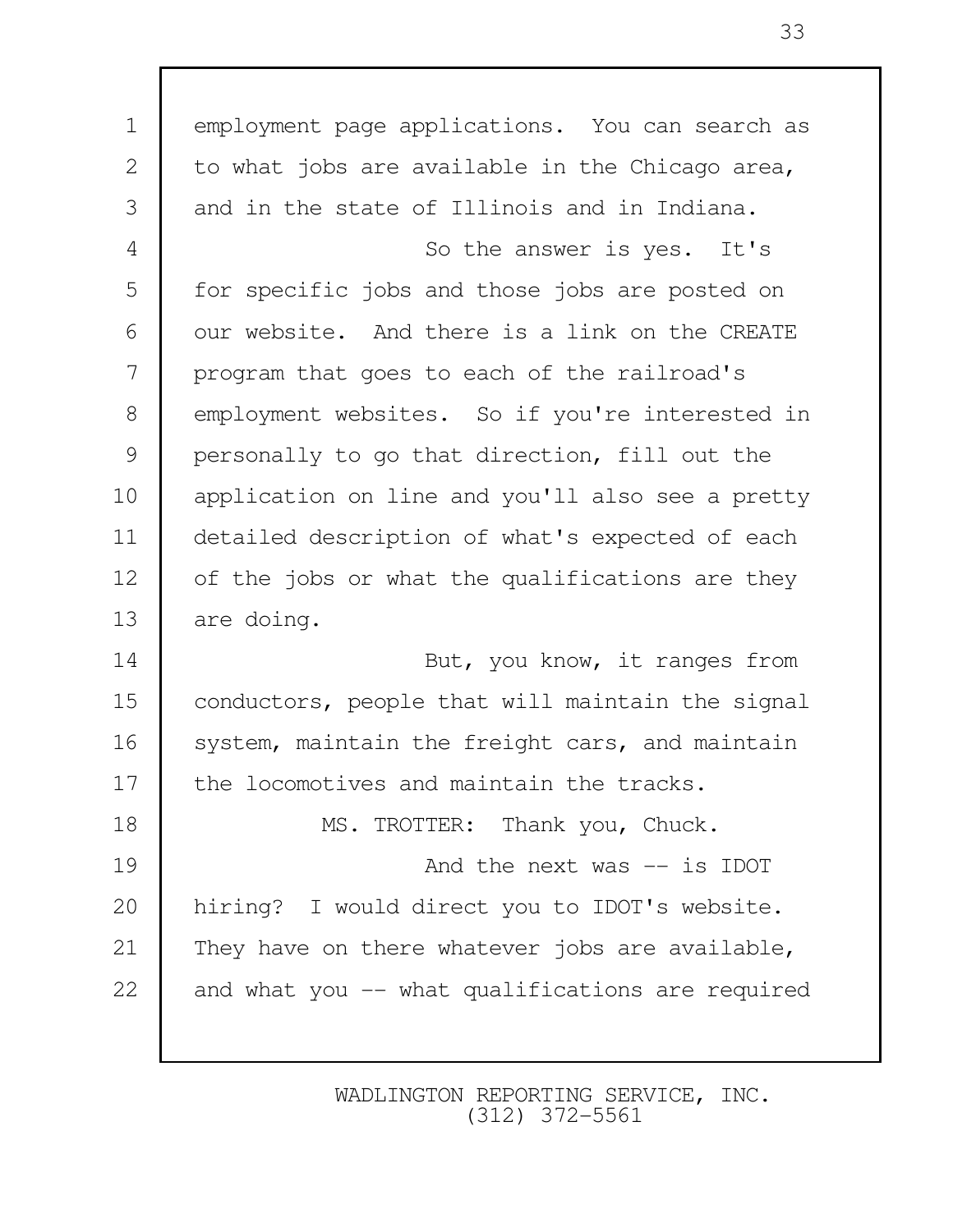| $\mathbf 1$ | for those particular jobs and who's hiring now.  |
|-------------|--------------------------------------------------|
| 2           | As Chuck pointed out, the                        |
| 3           | railroads definitely are hiring in a multitude   |
| 4           | of different areas, and we encourage you to go   |
| 5           | to the CREATE website or we also have at the     |
| 6           | front desk a list of, you know, the railroads    |
| 7           | with their websites or on the CREATE website all |
| 8           | the links that go to their job, you know, page   |
| 9           | on their website and follow the directions       |
| 10          | there. But we encourage anyone that's            |
| 11          | interested in that to do so.                     |
| 12          | Shoshi, do we see her?                           |
| 13          | What meeting will allow us to                    |
| 14          | know when the work $-$ or when the work and job  |
| 15          | application process starts?                      |
| 16          | I'm not sure how to answer                       |
| 17          | that. It won't be within this, you know, this    |
| 18          | phase, which is the first phase. Specifically    |
| 19          | when, we don't have that information yet. Phase  |
| 20          | II must be funded in order to proceed on.        |
| 21          | Does anyone want to add to                       |
| 22          | that?                                            |
|             |                                                  |
|             |                                                  |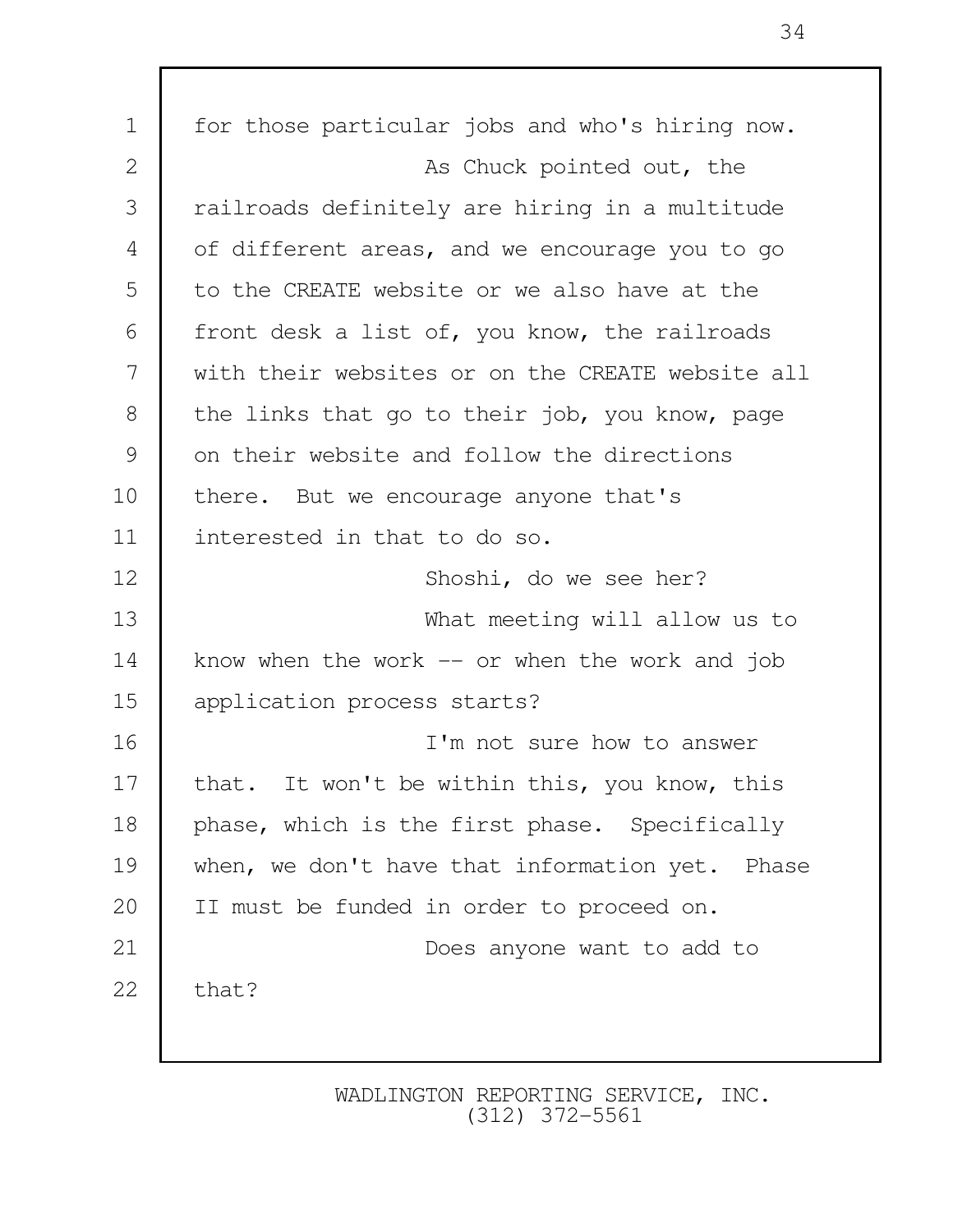| $\mathbf 1$ | RESPONSE: No.                                    |
|-------------|--------------------------------------------------|
| 2           | MS. TROTTER: Okay.                               |
| 3           | When and where does Community                    |
| 4           | Advisory Group, and can we get report of that    |
| 5           | group?                                           |
| 6           | That information is on the                       |
| 7           | grandcrossingrailproject.com website. So we --   |
| 8           | what's posted on there are the community         |
| 9           | advisory group meeting summary and included in   |
| 10          | that is where the meeting, you know, was held    |
| 11          | and also information about past public meetings  |
| 12          | that we've had and project materials. So it's    |
| 13          | chockful of information about the project, and I |
| 14          | encourage you to go and check it out.            |
| 15          | Are dates of future meetings                     |
| 16          | already scheduled? If so, where are they --      |
| 17          | what are they and where?                         |
| 18          | There are $--$ future<br>No.                     |
| 19          | meetings have not been posted yet or $-$ and/or  |
| 20          | scheduled for the public.                        |
| 21          | Comments requested by 6/1/12                     |
| 22          | should be sent where and to whom? I believe      |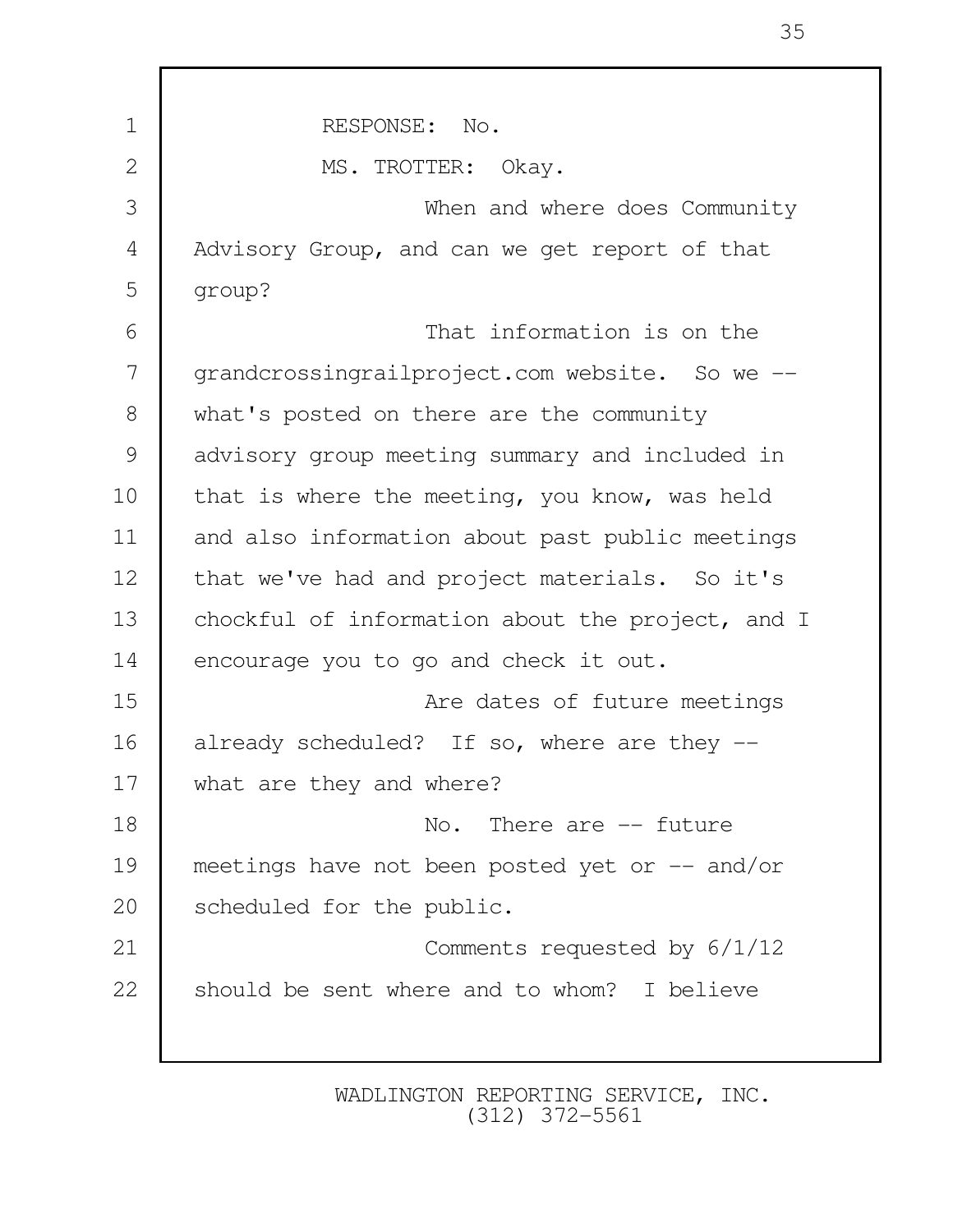1 that information is indicated on the back of 2 your comment form, and we can also post it up 3 here. So that it should be sent to Tony 4 Pakeltis here, who will be happy to give you his 5 home phone number and address and email. 6 (Laughter.) 7 MR. PAKELTIS: You can see me after 8 the meeting for that. 9 MS. TROTTER: How were the community 10 advisories -- advisers chosen? 11 We seek out the information 12 | from the elected officials within the community, 13 from the state legislative level to the local 14 level with the Aldermen and asked for 15 recommendations as to whom should be on the 16 | community advisory group committees, so... 17 **And who are they and from** 18 where? 19 They're from a diverse group 20 of people, from businesses, residents, community 21 | organizations, police, fire, school. It's a 22 multitude of people that are reflective in the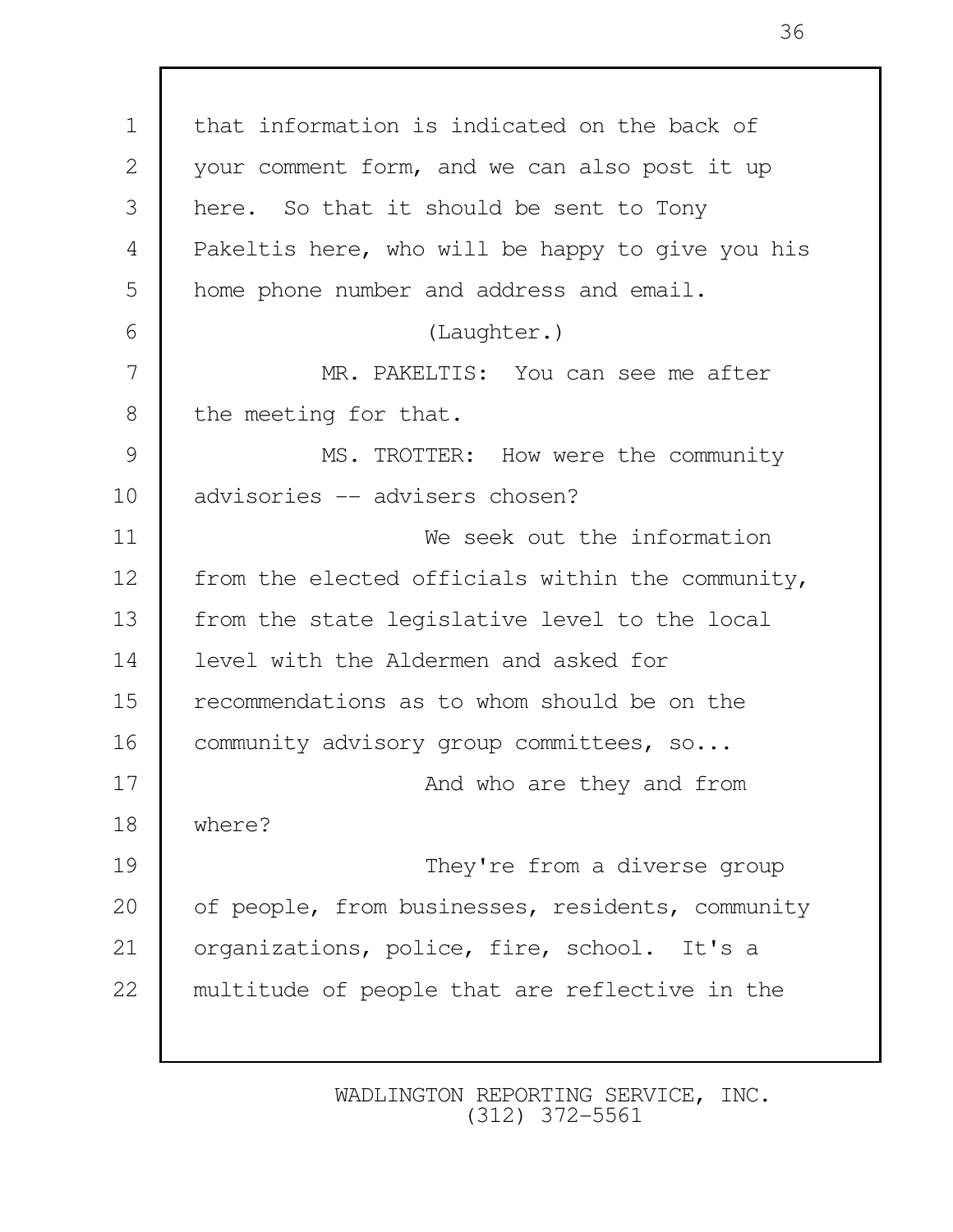1 | community advisory groups. And, again, they 2 were -- the information for them were provided 3 to us from the Aldermen and the elected -- other 4 state-elected officials themselves. We will not 5 give out their private information because of 6 just that. It's private. 7 MS. FEDERICO: There's a list of names 8 on the website. 9 MS. TROTTER: As Liz pointed out 10 there's a list of names of the individuals and 11 the CAD meeting summaries are even posted on the 12 website. 13 **I** How effective would you rate 14 your communication to city officials, state 15 reps, police districts and three, two, seven, 16 six -- of districts 3, 2, 7, 6. 17 The reason that there is so 18 | little representation is a concern. In our 19 community these offices respond to us as -- 20 respond to us as a community. Why is there so 21 little presence from these offices? 22 I personally don't have an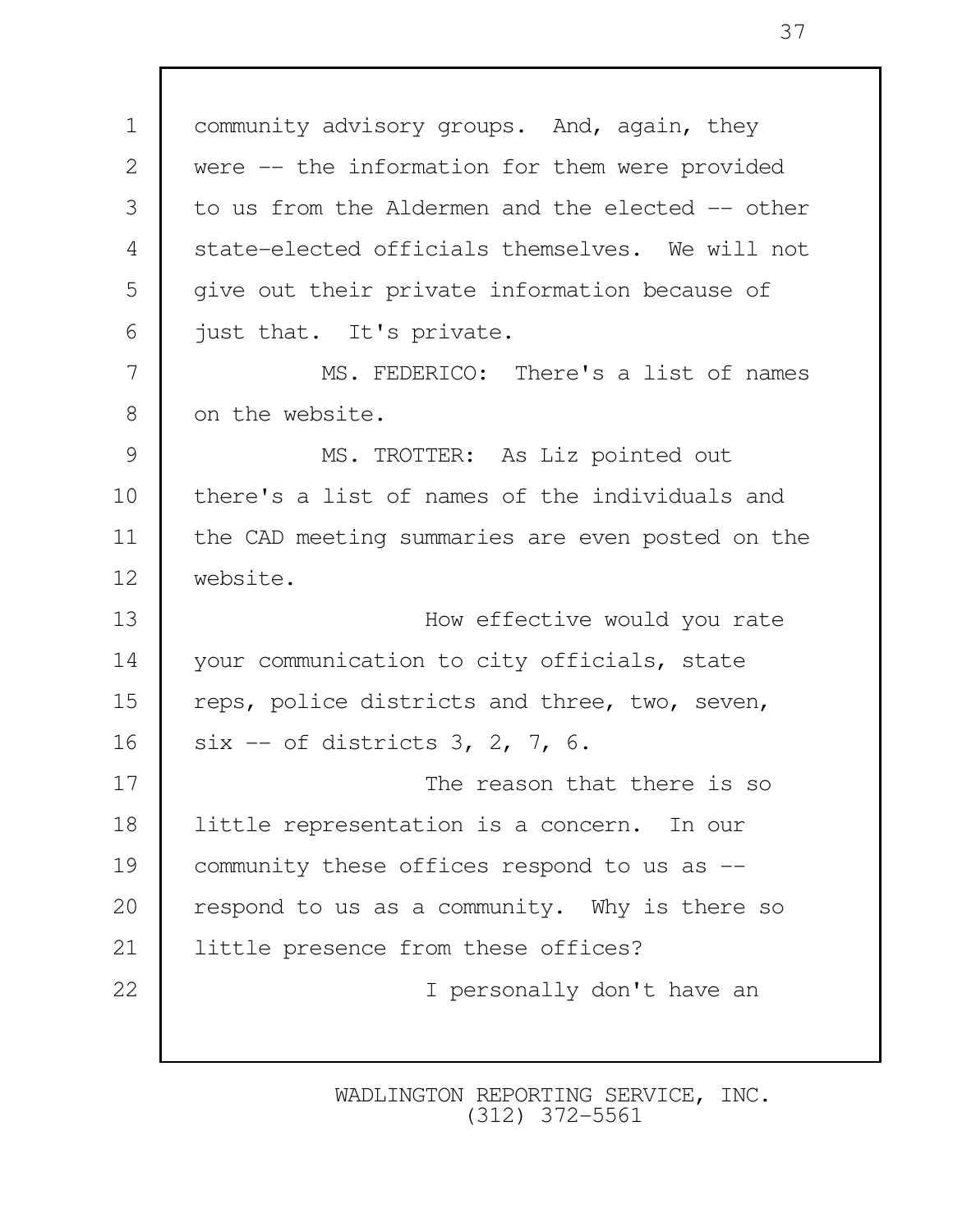1 answer for that as to why they are invited and 2 that's the most we can do and encourage to come. 3 So why, you know, there is no representation, 4 I'm not exactly sure. I would suggest that, you 5 know, you might want to inquire directly with, 6 you know, your representative, you know, at 7 these different districts here. 8 **B** AUDIENCE MEMBER: The reason why that 9 question was raised simply because when we are 10 here you ask for them and they are not here. It 11 Seems to be a situation that's CREATE and the 12 people. 13 These individuals are the 14 representation, whether they are law enforcement 15 and -- I picked this up, a copy here, and it 16 Says offices of all the State Senators, State 17 Representatives, Chicago Police Department, 2, 18 3, 7 and then I'm including 6, Chicago Public 19 Library, (inaudible), Grand Crossing, 20 (inaudible), Gary Coleman. I'm saying -- and 21 | there's some others here. 22 **But the officials -- even if**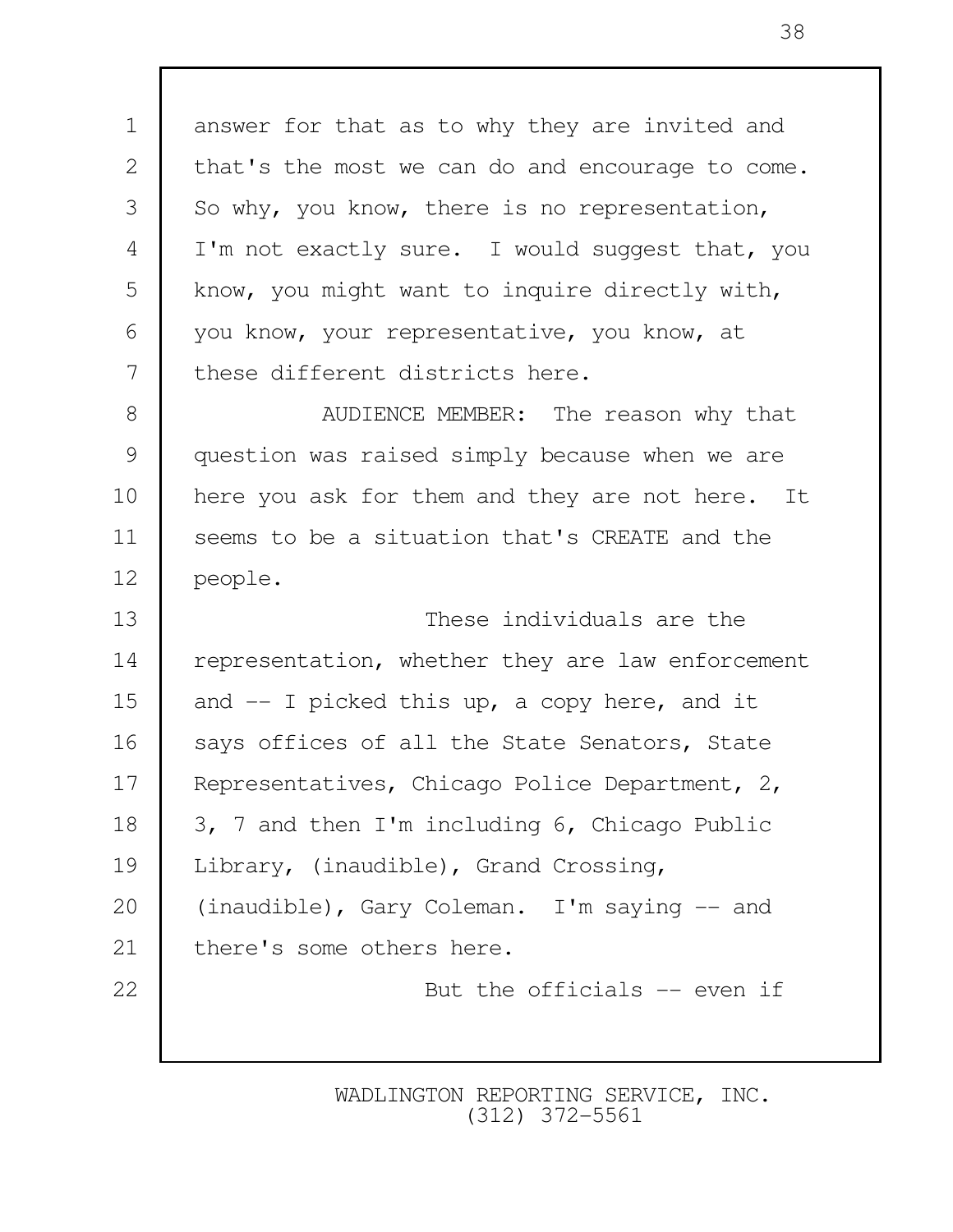1 the individuals is not there, their staff has 2 representatives. And when I do not see them, I 3 say how effective is your communication because  $4 \mid$  as you know  $-$  5 MS. TROTTER: I'm sorry. 6 | AUDIENCE MEMBER: It's important. 7 It's important. It's very important that you 8 T rate your communication. Because when we are 9 here, you're telling us that we have to get to 10 | them personally, and  $I'm -- what is the$ 11 | relationship you have here? 12 Because we are concerned. 13 Because when we come here, we are here because 14 of the efforts and our energies that we are 15 communicating to our people to get them here. 16 And I would like to see them do their jobs. 17 They should have something on their newsletter, 18 Something that's supporting us in this effort 19 here. 20 **And so I need to know how** 21 effective -- how are you rating your 22 communication. Because that's the reason why we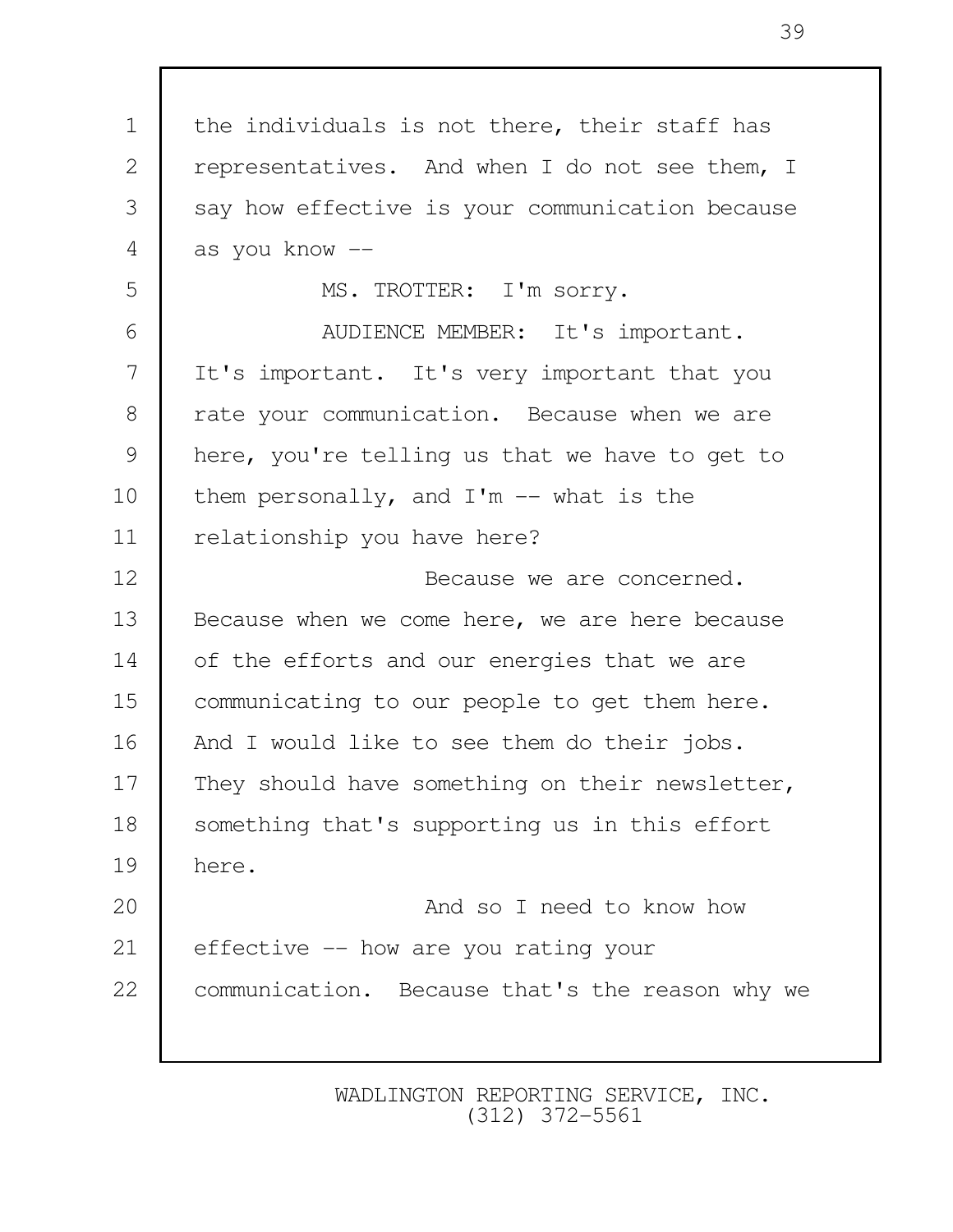1 are here for this meeting now because the 2 initial meeting did not come to us, and we had 3 to come here from that time for this to happen. 4 So I'm asking that CREATE in 5 some manner or form also go to their table and 6 determine how effective your communication is 7 when you have communication. 8 MS. TROTTER: Thank you very much for 9 | your comments. 10 (Applause.) 11 MS. TROTTER: Well, we do have, as a 12 matter of fact, an elected official here that is 13 present from his ward. 14 NUDIENCE MEMBER: (Inaudible.) 15 MS. TROTTER: Alderman Cochran is 16 here. Would you like to say a few words, sir? 17 | ALDERMAN COCHRAN: Good evening, 18 | ladies and gentlemen. 19 I want to make some 20 corrections about the elected officials, myself 21 in particular, at these meetings that have gone 22 forward in the past. Each of one of these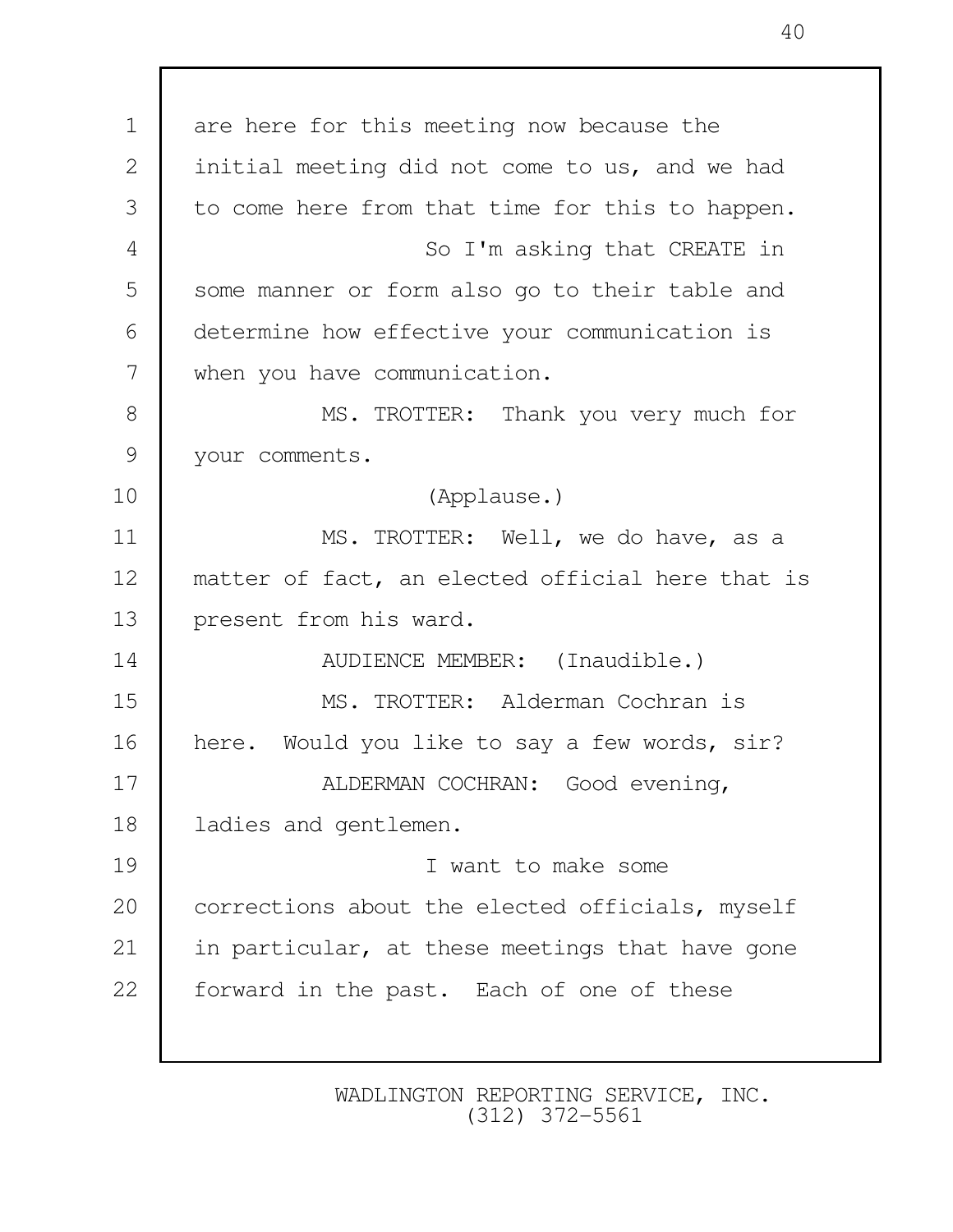| $\mathbf 1$    | community meetings that have been held on this   |
|----------------|--------------------------------------------------|
| $\mathbf{2}$   | CREATE project in Grand Crossing, in Washington  |
| 3              | Park, here today in Woodlawn I have been at.     |
| $\overline{4}$ | The next thing I want to say                     |
| 5              | is that my website contains this information,    |
| 6              | and we do send out fliers. We do send out        |
| 7              | newsletters on a weekly basis informing people   |
| 8              | about the activities, not only from our ward but |
| 9              | any activity that is going on when people submit |
| 10             | that information to us.                          |
| 11             | This CREATE project is a very                    |
| 12             | important project in the 20th Ward, in the City  |
| 13             | of Chicago, in this state.                       |
| 14             | And so sometimes people don't                    |
| 15             | get communications and it's unfortunate that you |
| 16             | haven't gotten any communication. I would love   |
| 17             | to get your email address or contact information |
| 18             | to ensure that you get information from my ward  |
| 19             | office. I'm here and I have seen you at various  |
| 20             | meetings before and so I'm glad to see you       |
| 21             | engaged.                                         |
| 22             | So, again, the Alderman of the                   |
|                |                                                  |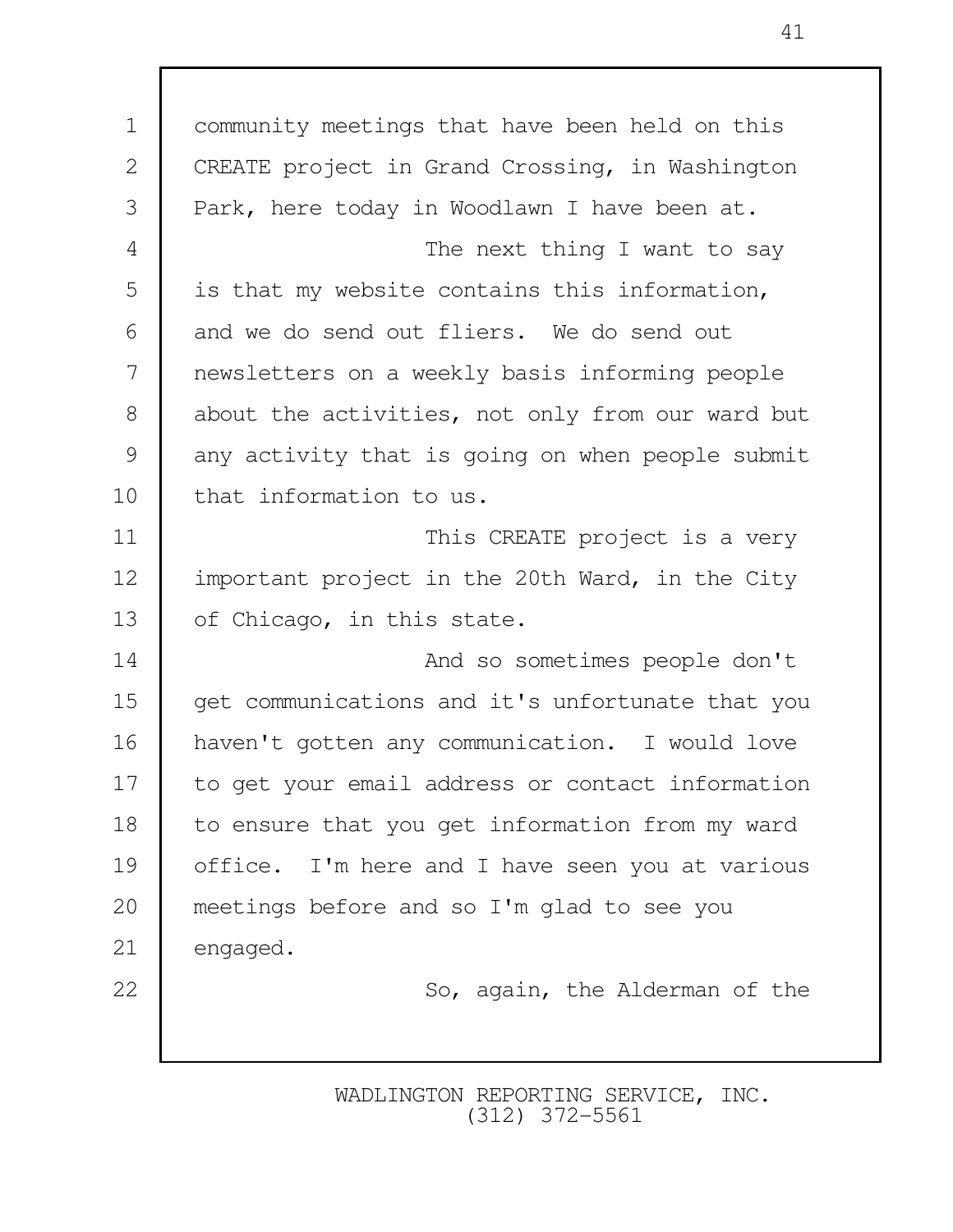1 20th Ward is very involved in this process. You 2 have some questions, want to make sure that you 3 are getting the answers that you get and that 4 the followup is done so that we can make sure 5 that whoever needs to be here the next time is 6 here the next time.

 7 I'm hearing a lot about jobs. 8 I I'm hearing a lot about contracting and so, you 9 | know, there has been a bidding process that's 10 taking place. And I think it would be real 11 important that the next meetings that we have we 12 have some people from that area who are -- who 13 have been awarded these contracts and who can 14 answer questions about jobs. And so if you 15 would do that for me, I'd appreciate it. That 16 way when people do come the next time, one of 17 the most sensitive areas in our community and 18 their concerns can be addressed. 19 **Again**, I have somebody here

20 taking notes. I don't know if there's another 21 Staff member from another Alderman's office that 22 is here.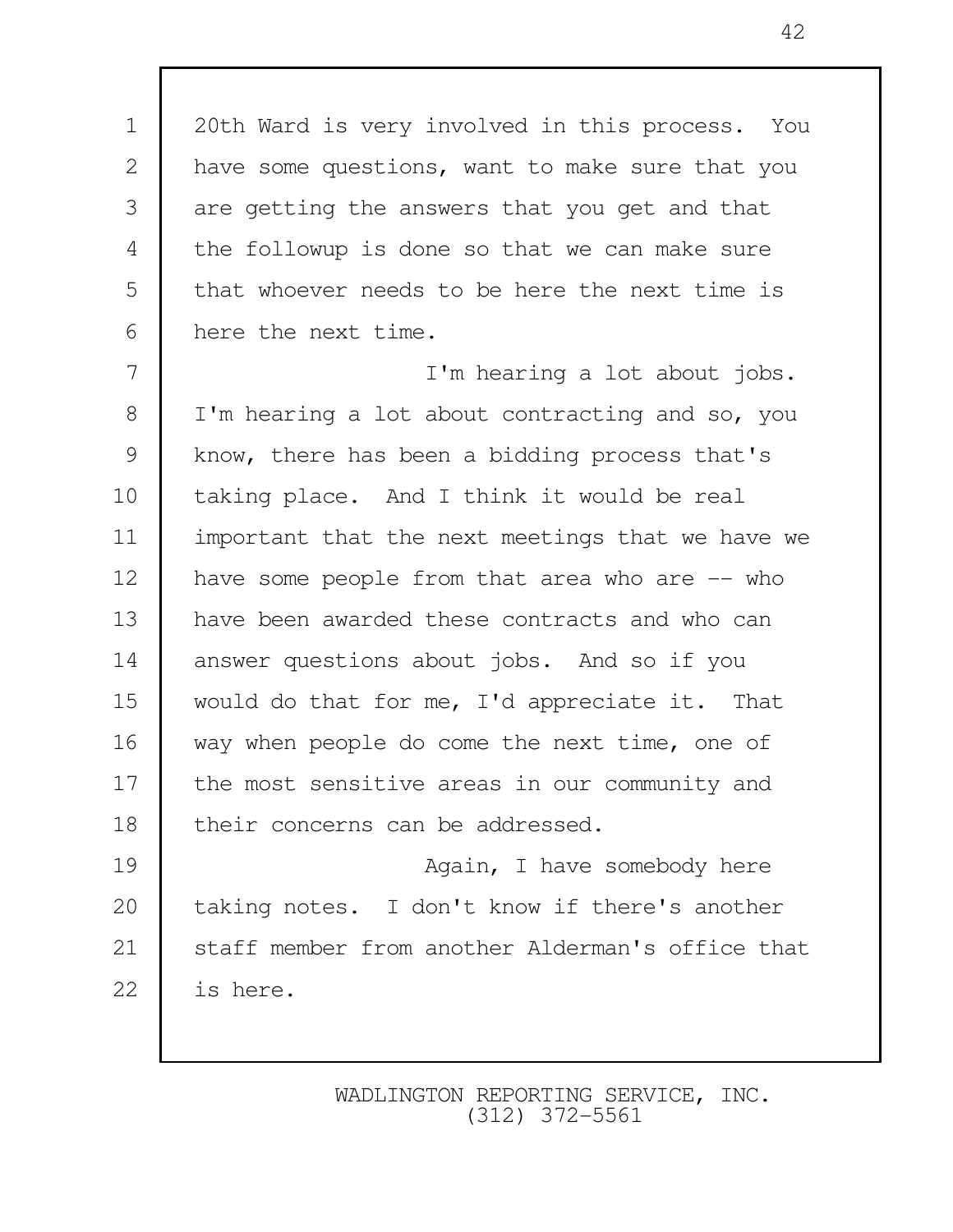| $\mathbf 1$    | Is anybody here from the 6th                    |
|----------------|-------------------------------------------------|
| $\mathbf{2}$   | Ward? Is anybody here from the 16th Ward?       |
| 3              | Okay. There are representatives here, and       |
| $\overline{4}$ | sometimes our schedules conflict.               |
| 5              | It just so happens that I have                  |
| 6              | come over here from another event earlier and   |
| 7              | had to leave that event to get here. And so I'm |
| 8              | sure that my colleagues have the same type of   |
| 9              | issue areas and scheduling.                     |
| 10             | But anytime you want to get a                   |
| 11             | question to us, please reach out to the 20th    |
| 12             | Ward. 311, could you connect me to the 20th     |
| 13             | Ward, and we'll be glad to answer those         |
| 14             | questions. Thank you.                           |
| 15             | AUDIENCE MEMBER: Excuse me.                     |
| 16             | Alderman, the person who has the floor, right.  |
| 17             | Okay. I know you have been to some of the       |
| 18             | meetings and I also know one of the things that |
| 19             | you brought to confide to was because of the    |
| 20             | things had not gone the way you $--$ and if you |
| 21             | -- (inaudible) -- had originally discussed.     |
| 22             | But I'm asking you, sir, as an                  |
|                |                                                 |

Г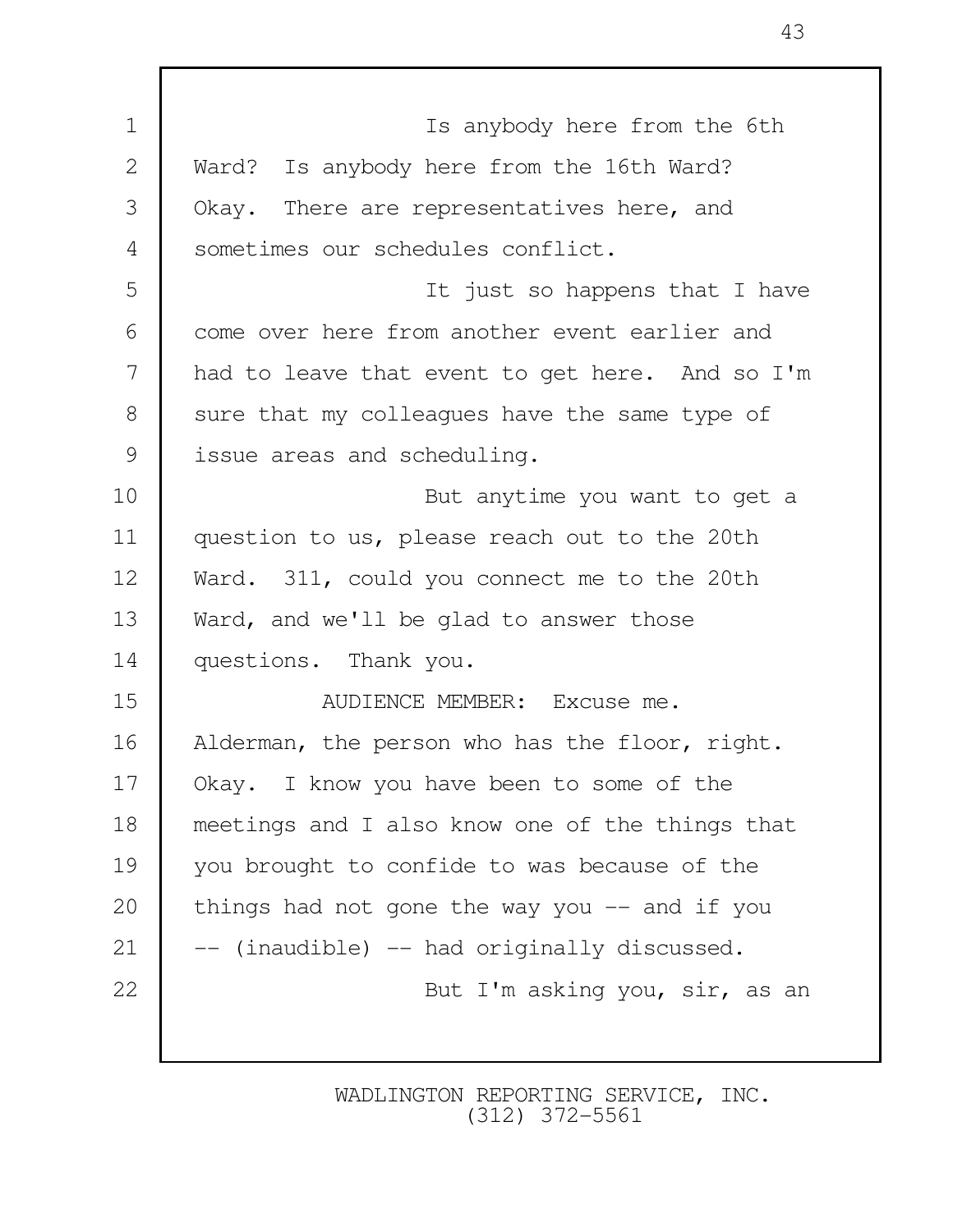1 Alderman, that you communicate with other 2 | Aldermen whose areas are impacted on that. You 3 be the leader. Because if they're sending a 4 representative, then the representative can 5 represent and stand for them. 6 We have a situation where we 7 are not communicating with each other and our 8 | leadership is not as effective as it should be. 9 So since you are making your presence, then my 10 challenge to you is that you connect with the 11 other Aldermen and communicate with them and let 12 them know how important it is to have someone 13 here. So when Ms. Trotter gets up and asks for 14 the leadership or officials that someone is 15 here. We are not accepting  $-$  (inaudible)  $-$ 16 (Applause.) 17 NUDIENCE MEMBER: (Inaudible.) 18 I have no qualms about the 19 business of your schedule, but we all have 20 schedules. We all -- but we are here. And when 21 there -- they are not just that person and we 22 are not paid. Yes. We are not being paid.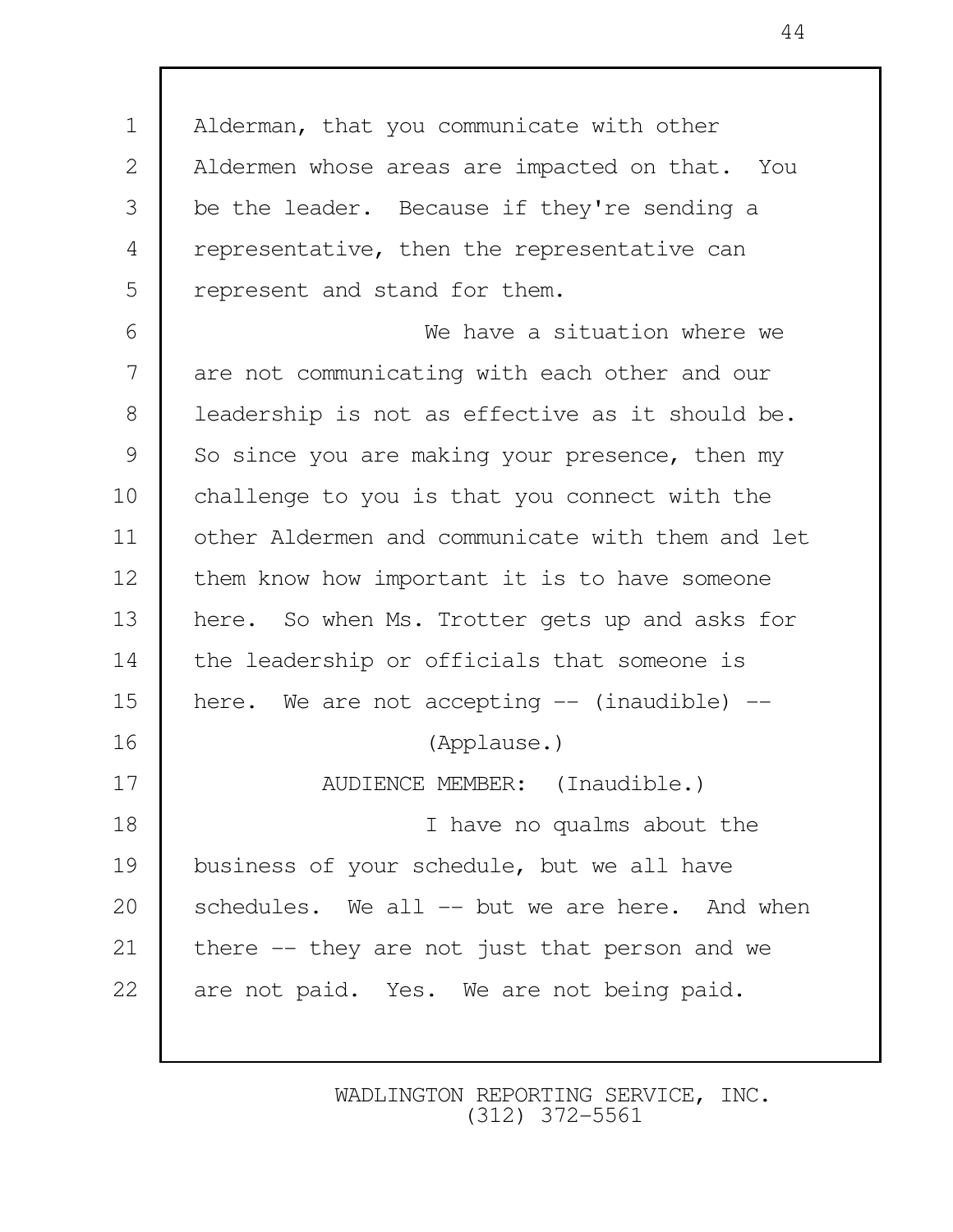| $\mathbf 1$    | So I'm asking you, challenging                   |
|----------------|--------------------------------------------------|
| $\mathbf{2}$   | you, which means when we come next time and you  |
| 3              | make a stand there, you have some other Aldermen |
| $\overline{4}$ | with you.                                        |
| 5              | ALDERMAN COCHRAN: No. I'm not going              |
| 6              | to take the responsibility of wearing the jacket |
| 7              | for another alderman. The other aldermen in      |
| 8              | this city are fully aware of this project.       |
| 9              | And so for you to say that you                   |
| 10             | want me to do it is not going to happen. It's    |
| 11             | not going to happen.                             |
| 12             | And so don't $-$ I'm not even                    |
| 13             | going to accept that challenge. Willie Cochran   |
| 14             | is going to be here. Willie Cochran gets paid    |
| 15             | and Willie Cochran is doing his job and getting  |
| 16             | information out. And I'm glad that you're here   |
| 17             | doing your job; okay. All right. There's         |
| 18             | another hand.                                    |
| 19             | AUDIENCE MEMBER: What I'd like to                |
| 20             | just say is that I agree with you. I'm in the    |
| 21             | 8th Ward, and Alderman Harris sent out emails to |
| 22             | people that, you know, give her the email --     |
|                |                                                  |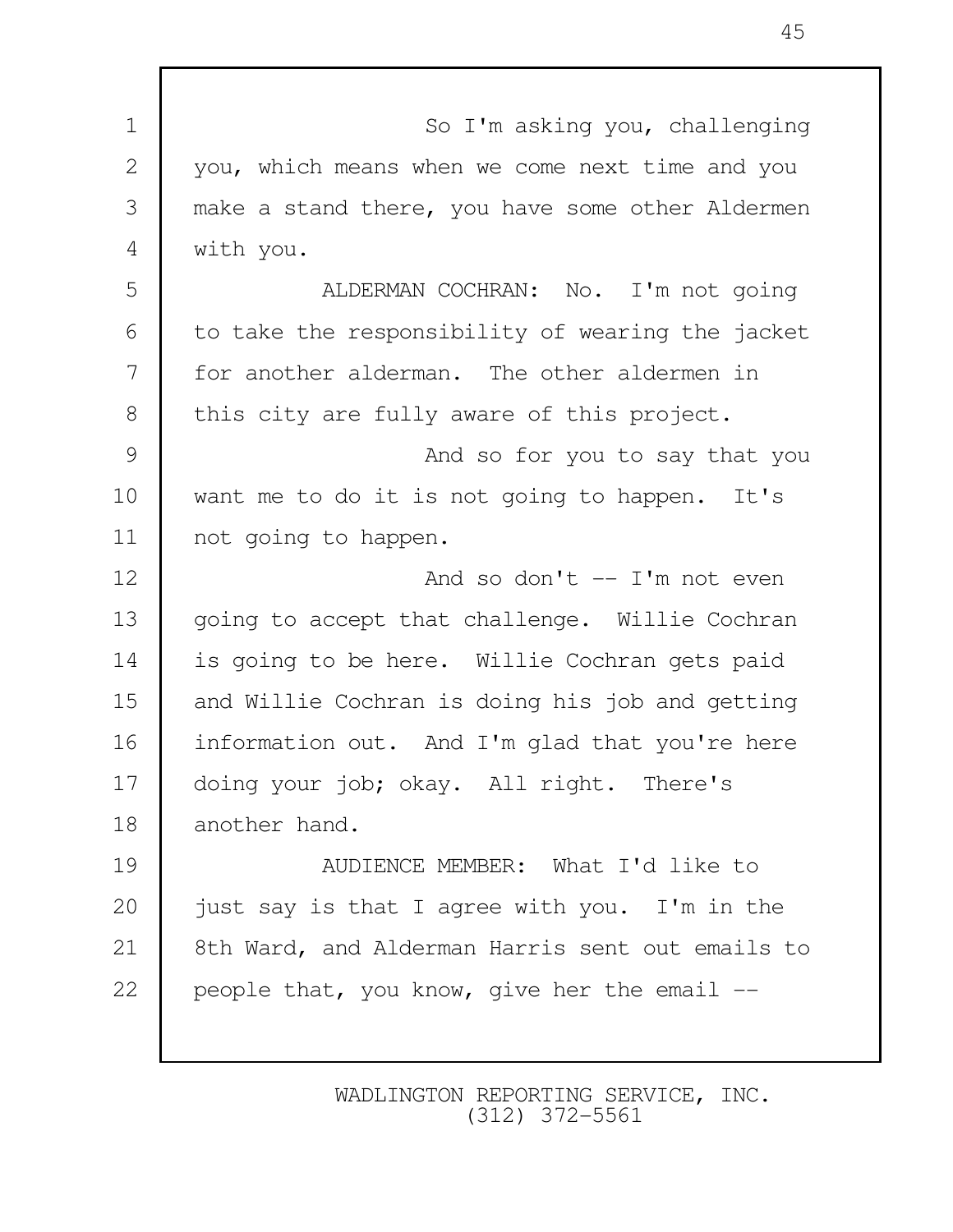| $\mathbf 1$    | your email address informing me that there was a |
|----------------|--------------------------------------------------|
| $\mathbf{2}$   | meeting tonight.                                 |
| 3              | What we need to do is not to                     |
| $\overline{4}$ | make him responsible. Make your own self         |
| 5              | responsible.                                     |
| 6              | ALDERMAN COCHRAN: Thank you.                     |
| 7              | AUDIENCE MEMBER: Other thing too is              |
| $8\,$          | that if you -- if you're in touch with your      |
| $\mathcal{G}$  | alderman's office, you know who your alderman is |
| 10             | and you let them know that you have concern.     |
| 11             | Give them your email address and they do send    |
| 12             | out notes. And if they are not, then you need    |
| 13             | to make your alderman responsible for your area. |
| 14             | AUDIENCE MEMBER: That's true.                    |
| 15             | AUDIENCE MEMBER: Well, you know what             |
| 16             | we do, the other solution to that $-$ I know     |
| 17             | sometimes people don't. So we formed a block     |
| 18             | club. So I informed other people that, you       |
| 19             | know, we put out like a little and your alderman |
| 20             | will do this also. She will create flyers for    |
| 21             | you to put in people's mailboxes that cannot --  |
| 22             | that don't have email. But we need to make our   |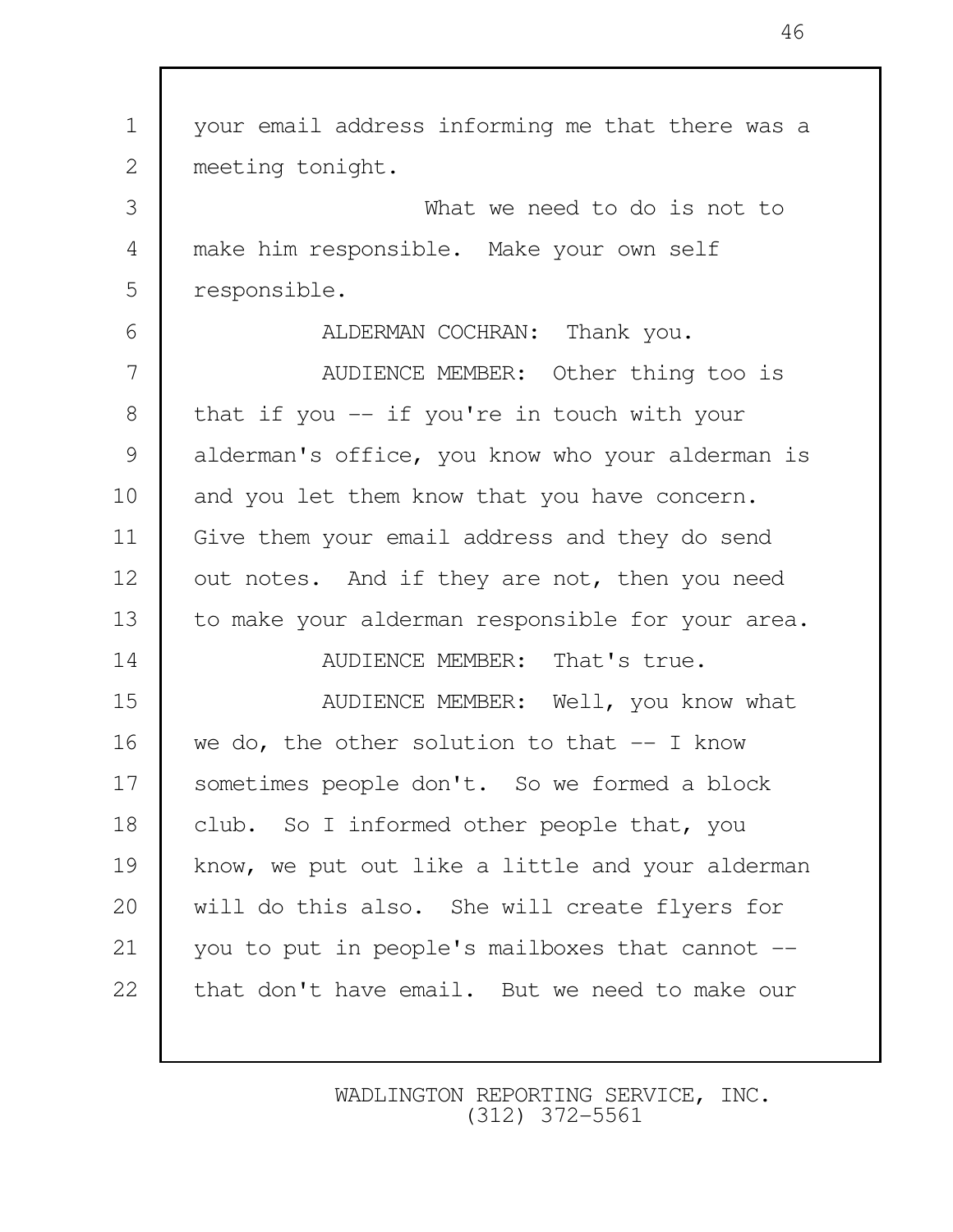| $\mathbf 1$    | Alderman and the people elect more responsible  |
|----------------|-------------------------------------------------|
| $\mathbf{2}$   | for that.                                       |
| 3              | So if you get that information                  |
| $\overline{4}$ | to them, they will get the information to you   |
| 5              | regarding things that are going on in your      |
| 6              | community.                                      |
| 7              | ALDERMAN COCHRAN: How many people are           |
| $8\,$          | from the 8th Ward? Okay. Were you notified?     |
| $\mathcal{G}$  | AUDIENCE MEMBER: Yes. I'm very                  |
| 10             | active in my ward.                              |
| 11             | ALDERMAN COCHRAN: And how many people           |
| 12             | are here from the 6th Ward? Were you notified?  |
| 13             | RESPONSE: No, not through the                   |
| 14             | Alderman. I was notified with the notification  |
| 15             | from this organization.                         |
| 16             | ALDERMAN COCHRAN: Okay. Very good.              |
| 17             | But listen, I want you all to understand this.  |
| 18             | It requires a network of                        |
| 19             | individuals spreading information around your   |
| 20             | community. You cannot depend on one source of   |
| 21             | information. You can't do that. And so you      |
| 22             | have just as much responsibility to inform your |
|                |                                                 |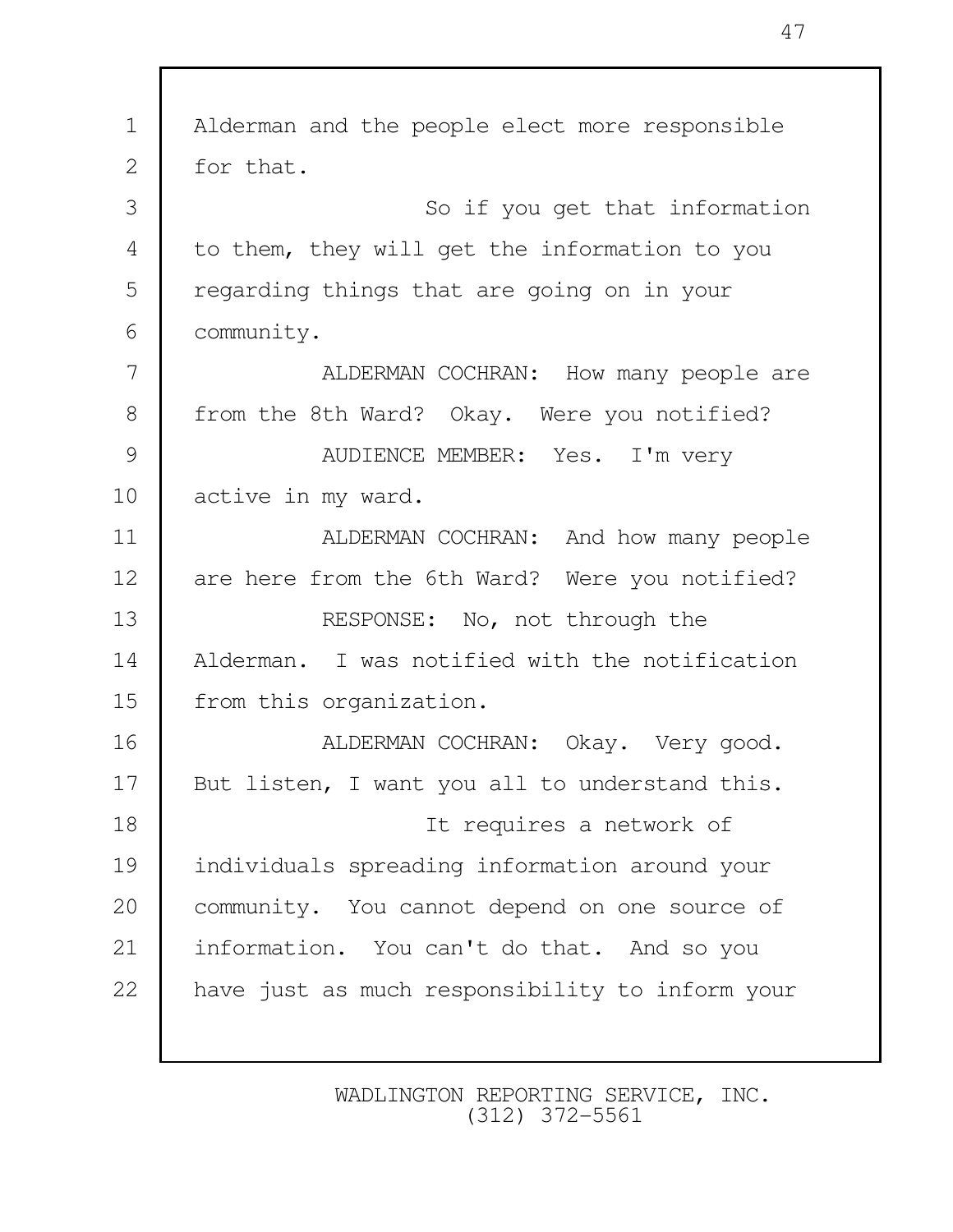1 community as to what's going on in your 2 | community, to keep your community informed. 3 And so whenever I send out 4 information, one of my last or preceding notices 5 | is please share this information with your 6 network. And so I will ask you all to do the 7 Same thing. I will continue to ask you to share 8 this information with others so that we can be 9 efficient and inform our community. 10 You just cannot depend on the 11 State Senator. You cannot depend on the State 12 Representative. You cannot depend on the 13 Mayor's office. You cannot depend on your 14 brother. You cannot depend on your sister. You 15 cannot depend on people in your lives for 16 various things. 17 **I** So we know that we have to do 18 and stretch and go the extra step. If we see 19 this deficiency, we cure the deficiency, and 20 it's only going to be done with you. 21 **AUDIENCE MEMBER:** With the attitude of 22 Something like this --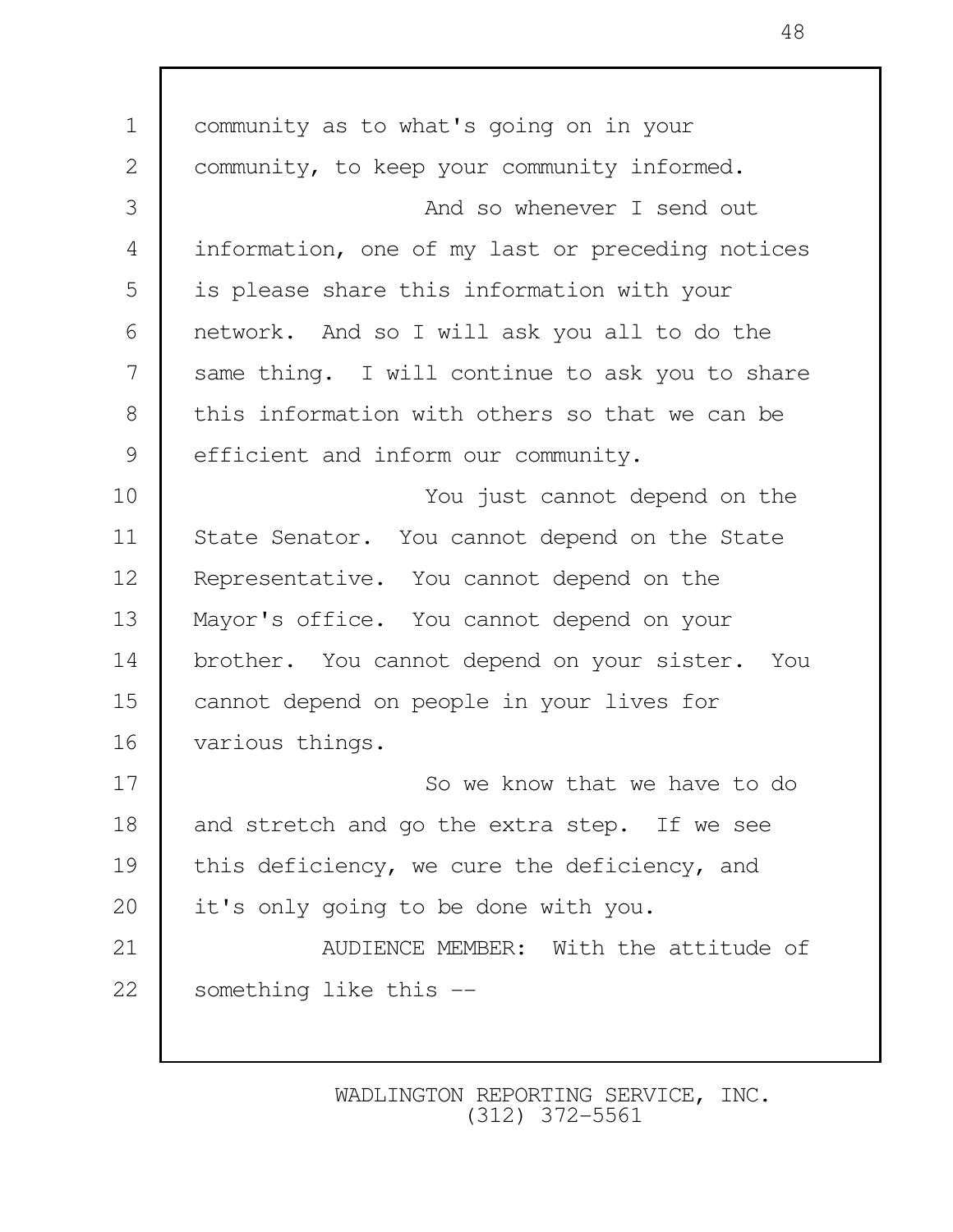1 MS. TROTTER: Thank you, Alderman. 2 | AUDIENCE MEMBER: -- with the Alderman 3 that has been elected, you put up billboard 4 signs when you want to be elected. You can send 5 | out flyers everywhere when you want to be 6 elected. Something that is affecting our 7 community like this and we want to be a part of 8 it, I see no reason why you can't send out 9 | flyers the same way. You walk the streets when 10 you want to be elected. 11 (Applause.) 12 **AUDIENCE MEMBER:** I want that same 13 thing. Let me finish. Let me finish. And I 14 want -- I walked the streets --15 NUDIENCE MEMBER: Moderator. 16 Moderator. 17 Number 2015 MEMBER: I am the moderator 18 | right now. 19 MS. TROTTER: She can say what she 20 needs to say. 21 AUDIENCE MEMBER: I pay taxes like you 22 too; okay. So let me speak.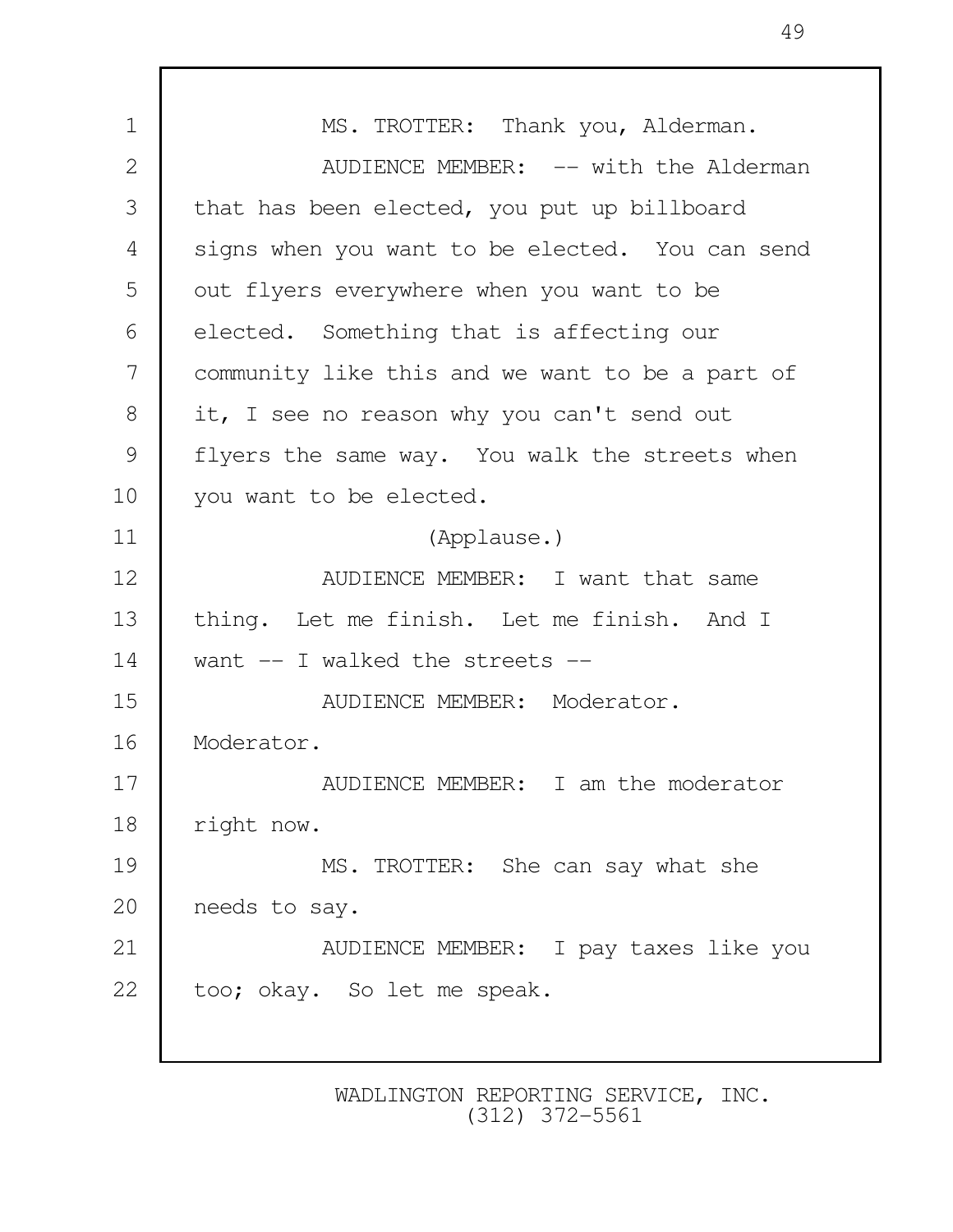| $\mathbf 1$    | So that you want us to know                      |
|----------------|--------------------------------------------------|
| $\mathbf{2}$   | about, you get it out there. That you don't      |
| 3              | want us to know about, you can care less.        |
| $\overline{4}$ | ALDERMAN COCHRAN: Let me explain                 |
| 5              | something to you.                                |
| 6              | The CREATE notices and                           |
| 7              | responsibility is part of their funding strip.   |
| 8              | AUDIENCE MEMBER: Thank you.                      |
| 9              | ALDERMAN COCHRAN: Not the Alderman.              |
| 10             | We don't get funding for this. The people who    |
| 11             | are sitting here, the Illinois Department of     |
| 12             | Transportation, Metra and anybody involved in    |
| 13             | this -- you let me talk now. I let you.          |
| 14             | So the media campaign that is                    |
| 15             | associated with this, the notices, the           |
| 16             | requirements for those notices are written by    |
| 17             | State law for them to send out notices on these  |
| 18             | meetings. And so if you didn't get a notice, we  |
| 19             | will let -- we will put the microphone in        |
| 20             | somebody's hand who is charged through State law |
| 21             | for getting those notices out to you; okay.      |
| 22             | But the media campaign on this                   |
|                |                                                  |

Г

WADLINGTON REPORTING SERVICE, INC. (312) 372-5561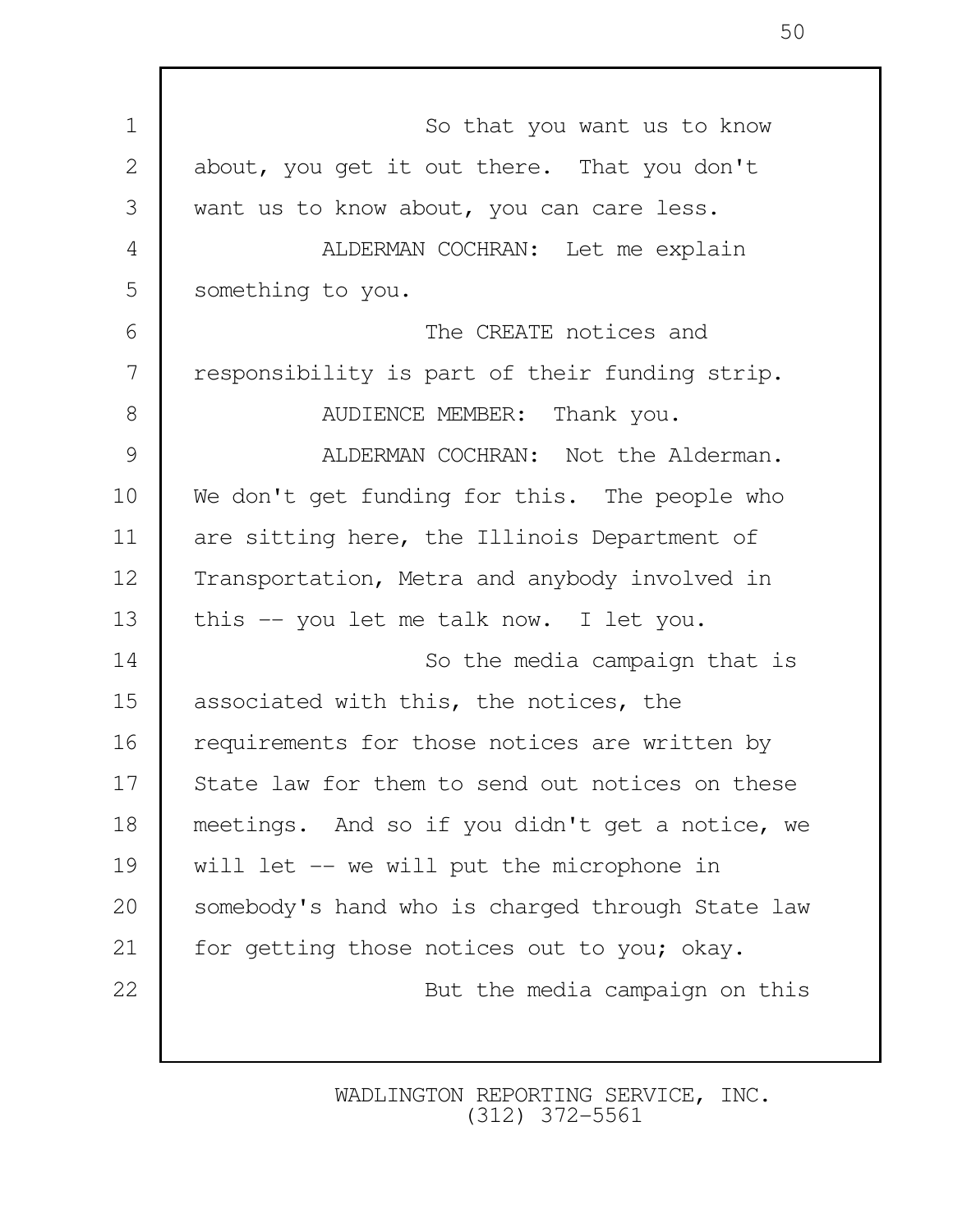| $\mathbf 1$ | is built into the budget that is at this table,  |
|-------------|--------------------------------------------------|
| 2           | not my budget. But besides that, I still get     |
| 3           | out my notices.                                  |
| 4           | So could you answer that                         |
| 5           | question how are you required to make those      |
| 6           | notices and what steps you have done to do that. |
| 7           | MS. TROTTER: Well, yes, I can, and               |
| 8           | it's a lot. We have available on the table how   |
| 9           | we get the word out, which is pretty extensive.  |
| 10          | Josh is handing that to you right now.           |
| 11          | Again, and to your point about                   |
| 12          | jobs, you know, we are not hiring at this phase  |
| 13          | in the project of this right now. And I hear     |
| 14          | you and know that everyone is concerned. That    |
| 15          | is a very, very big concern for the community.   |
| 16          | But in light of that, we do                      |
| 17          | have information as to how you can go about      |
| 18          | seeking jobs with the railroads, with Shoshiwa   |
| 19          | here who will answer some questions about the    |
| 20          | CCC program and whatever else that we can share  |
| 21          | with you.                                        |
| 22          | You know, if we've got it                        |
|             |                                                  |
|             |                                                  |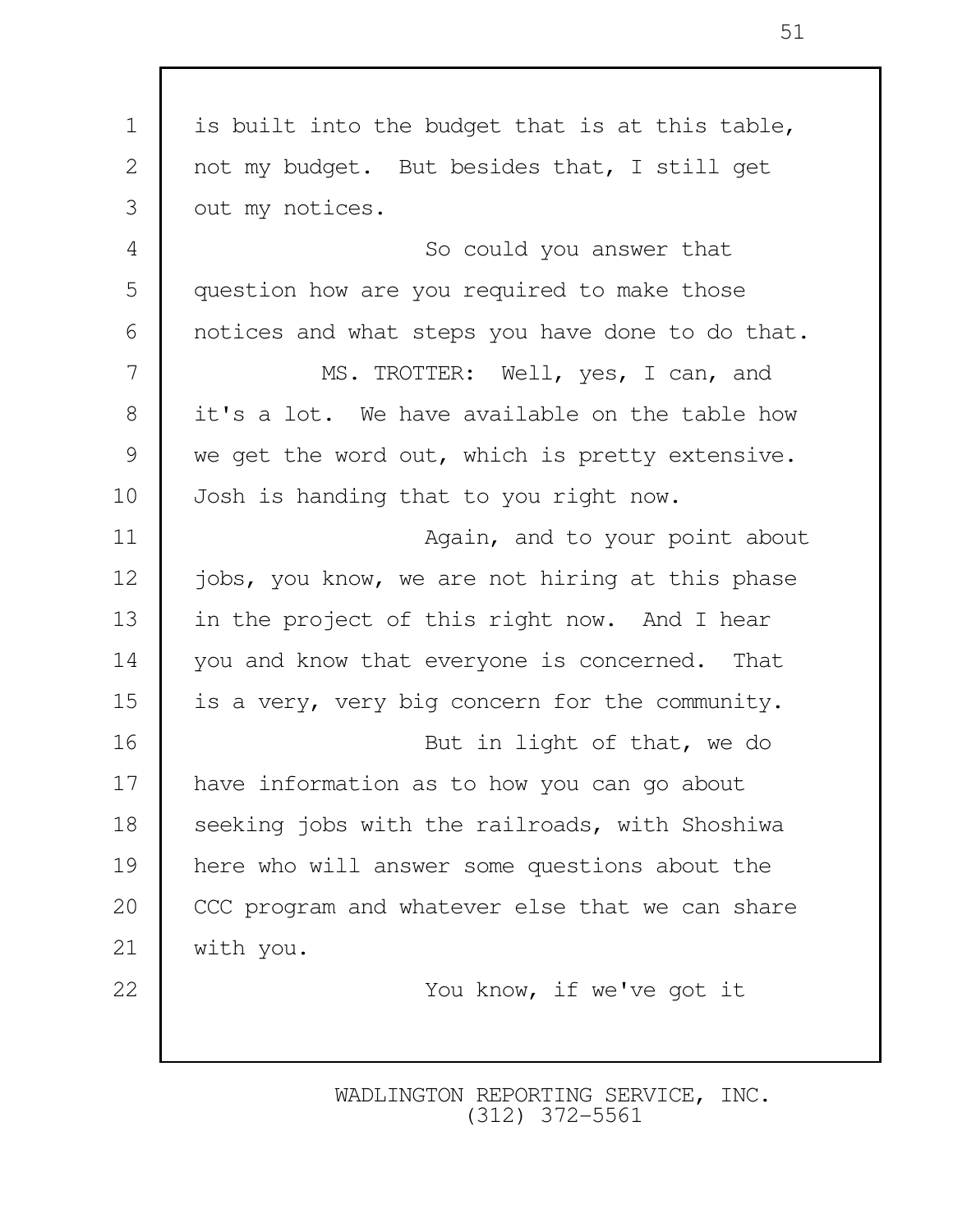1 we're going to give it up to you, really. You 2 | know, the jobs for Phase I of this project don't 3 exist now, you know. That would be in Phase 4 III. Will there be something going on before 5 Phase III gets here, you betcha. When? We've 6 | got to finish Phase I first. 7 AUDIENCE MEMBER: Will there be a job 8 | fair? Will there be a job fair? 9 MS. TROTTER: Probably. But, you 10 know, for me to say when, will, what and, you 11 | know, when will that happen, it's a step at a 12 time. Something is required for the next phase 13 of the program. I'm not sure how many ways I 14 can say that. 15 **ALDERMAN COCHRAN:** Ladies and 16 | gentlemen, ladies and gentlemen --17 NUDIENCE MEMBER: But Jakita, to your 18 | point about the way that  $-$  the ways that you 19 get the word out. One of our requests is that 20 we -- you share the sign-in sheets with us 21 because we need to be in communication with our 22 bodies. Because the point of fact that we're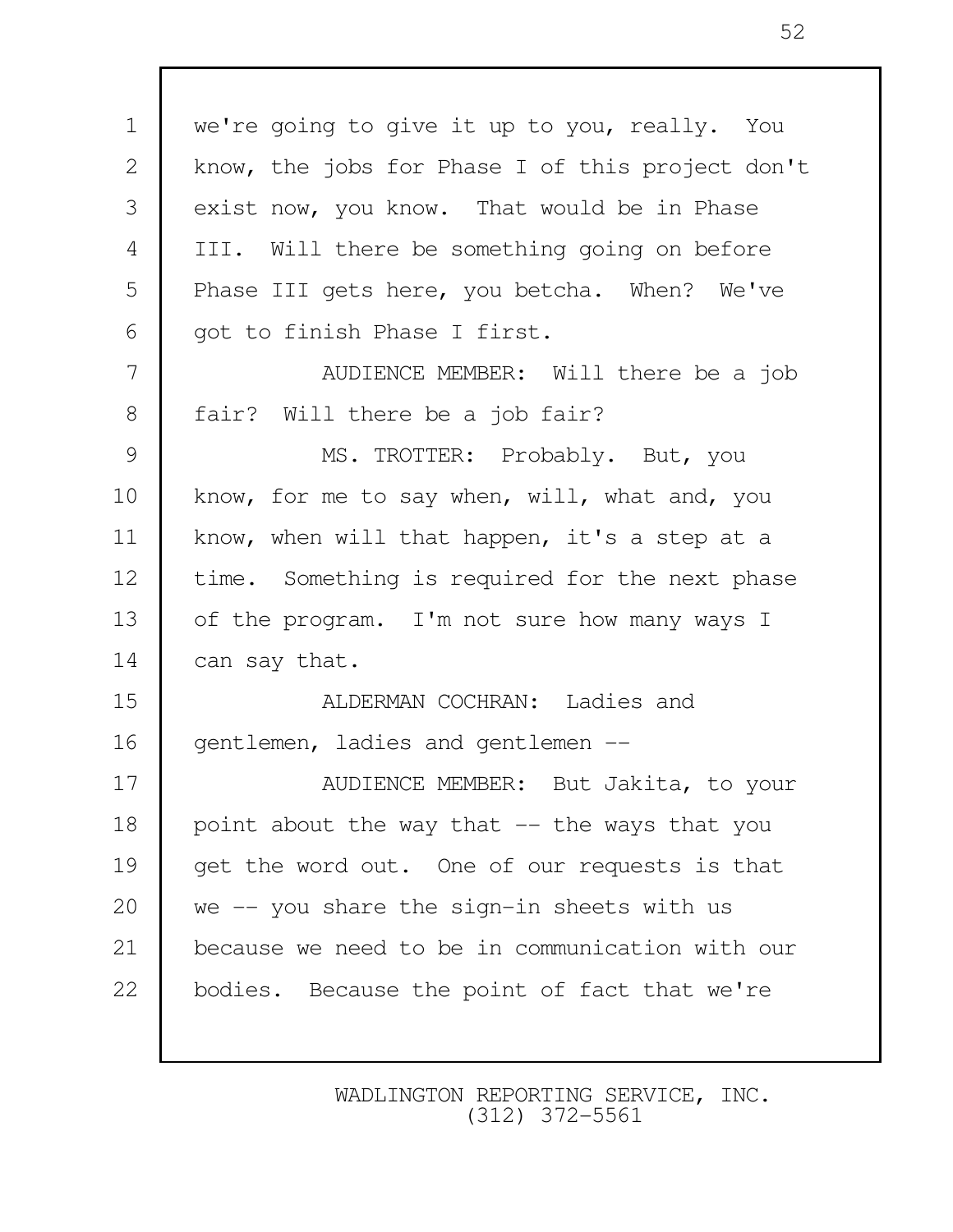| $\mathbf 1$   | the -- the communities are the ones carrying the |
|---------------|--------------------------------------------------|
| $\mathbf{2}$  | weight of getting the word out. Well, let me     |
| 3             | ask you this. Let me ask you a question.         |
| 4             | Your sign-in sheet has a check                   |
| 5             | box that says how did you hear about this        |
| 6             | meeting, and I assert that, you know, just from  |
| 7             | my standing of it -- you would know better. But  |
| $8\,$         | my perception is that people are not $-$ people  |
| $\mathcal{G}$ | are hearing about it from word of mouth and from |
| 10            | the coalition putting the word out. But we       |
| 11            | would like to see those statistics.              |
| 12            | MS. TROTTER: It's on the website.                |
| 13            | AUDIENCE MEMBER: Alderman, I                     |
| 14            | appreciate what you're saying; I really do. I    |
| 15            | looked in the newsletter and I looked on the     |
| 16            | website. I did not see where this meeting was    |
| 17            | posted, and I'm sure you pointed out to me --    |
| 18            | MS. TROTTER: Yes. And also the                   |
| 19            | sign-in sheets -- the sign-in sheet is posted on |
| 20            | the website. The public meeting summary is       |
| 21            | still being reviewed and finalized, and that     |
| 22            | will be posted on the website. So that           |
|               |                                                  |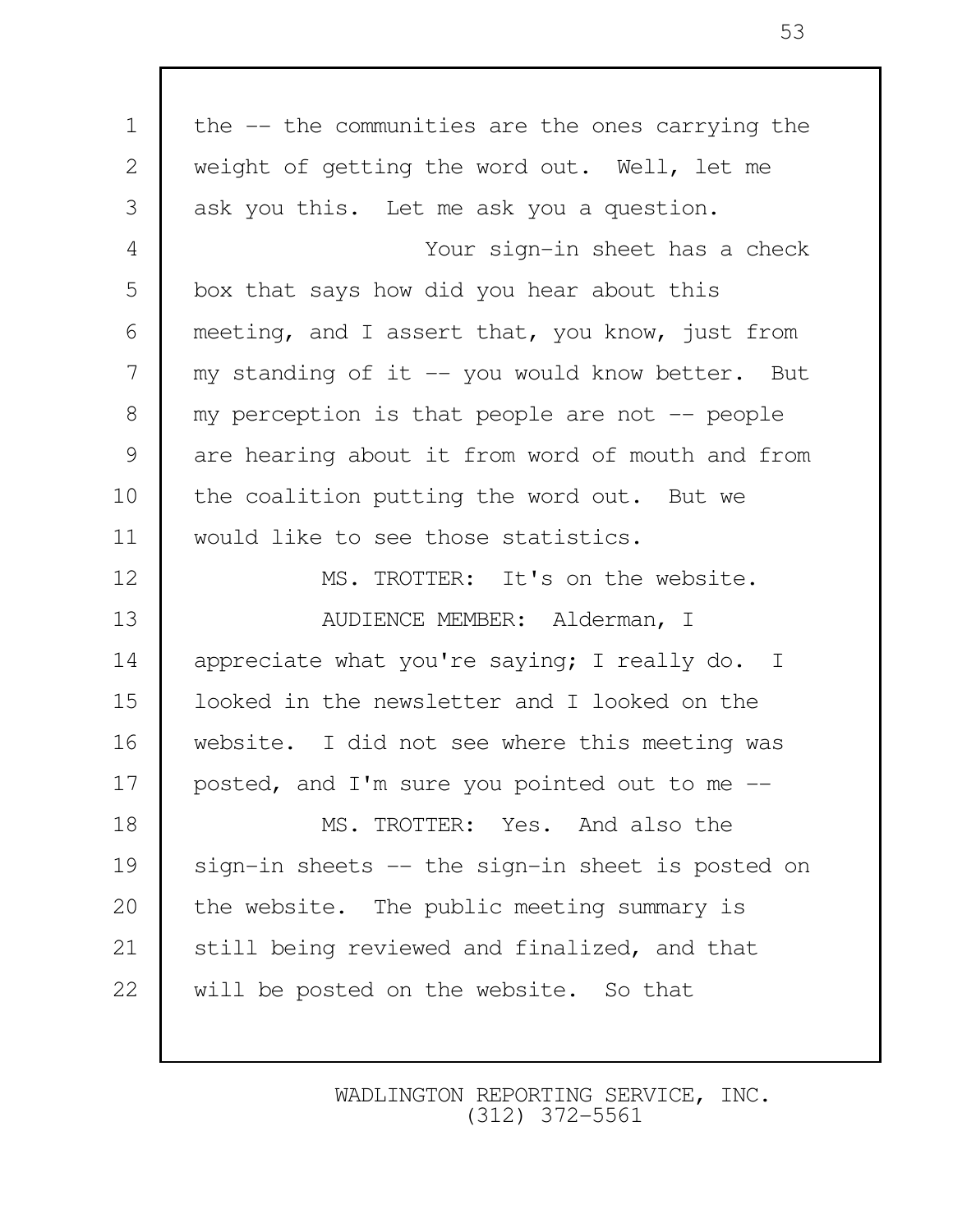1 | information, you know, to your question is 2 | available for public view and downloading. 3 ALDERMAN COCHRAN: Ladies and 4 gentlemen, listen, this meeting here today is 5 | really vital in terms of your input on this 6 project. The message that you have delivered 7 about getting the word out and how we 8 disseminated that word has been accepted and we 9 understand that. We don't want to waste any 10 more time on it. We want to move on to other 11 areas. 12 These billboards that you see 13 back here are a demonstration of what it could 14 be and what you would like it to be. They are 15 depictions of what the roadways, the railways 16 and how that will effect your community. Should 17 it affect your community by removing homes or 18 can there be walls that are up. This meeting is 19 to get your input and your insight on how these 20 things are taking place in your community. 21 **And so when you see those** 22 boards back there, if you have questions on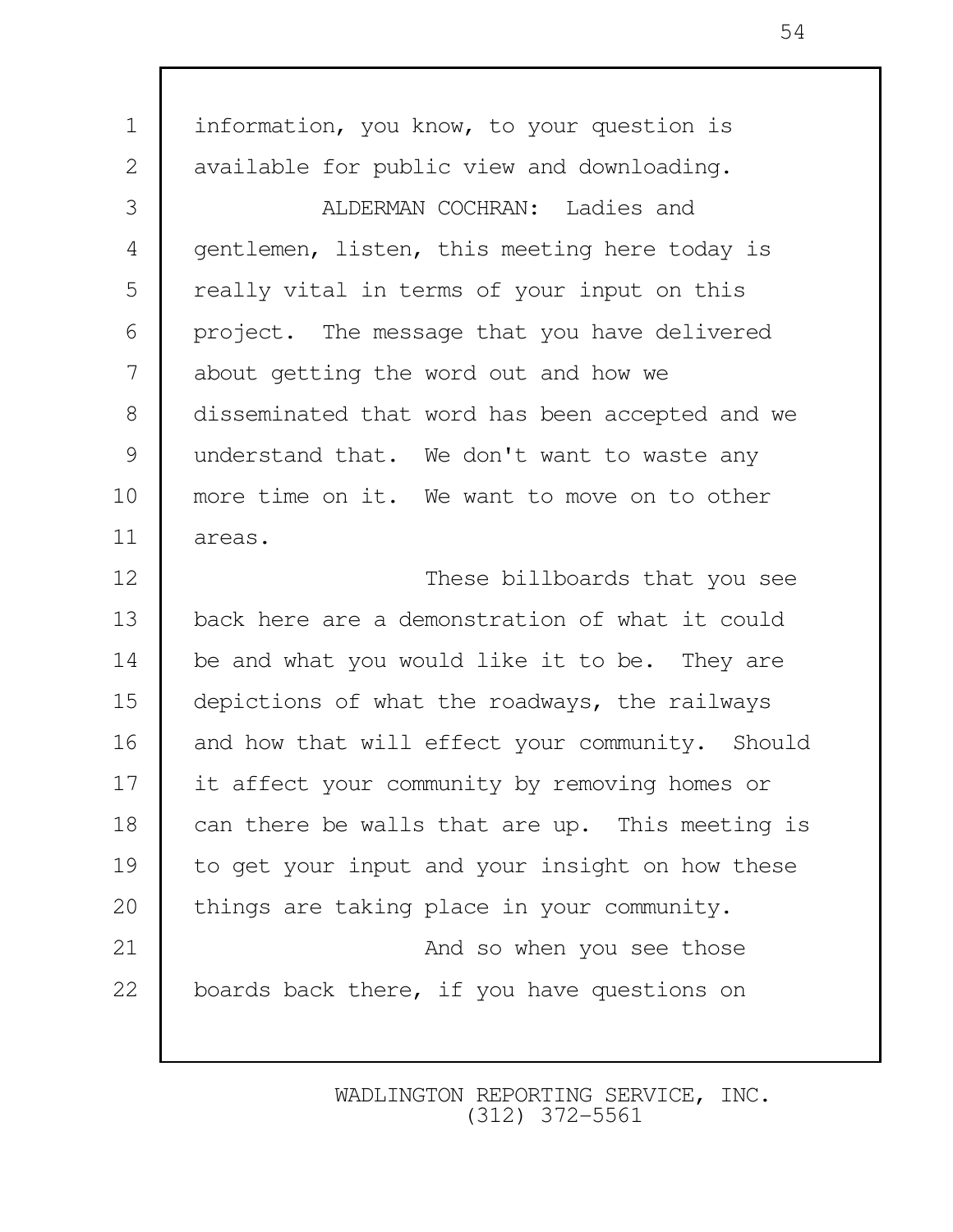1 | these, these people are here to answer those and 2 to take your input about what you think are on 3 those schematic drawings there, and in those 3D 4 drawings they say to generate questions that may  $5 \mid$  be  $-$  that may come up to you. 6 So let's focus our attention 7 on how this is going to impact our community and 8 we're going to focus our attention on getting 9 the information out the best that we possibly 10 can and even better. But yet, as you know, we 11 could put information out -- we could put a 12 | thousand letters out and 75 people will come. 13 35 people will come. It does not mean that the 14 message has not gotten out. 15 So let's stay on point. We 16 have people here who can answer questions and 17 who could deliver your information and shed 18 | light on the reality of how this is going to 19 impact your community. And the more that you 20 ask these questions, the more notes and -- can 21 be answered on that website or on the 22 information that we need to get to you. We want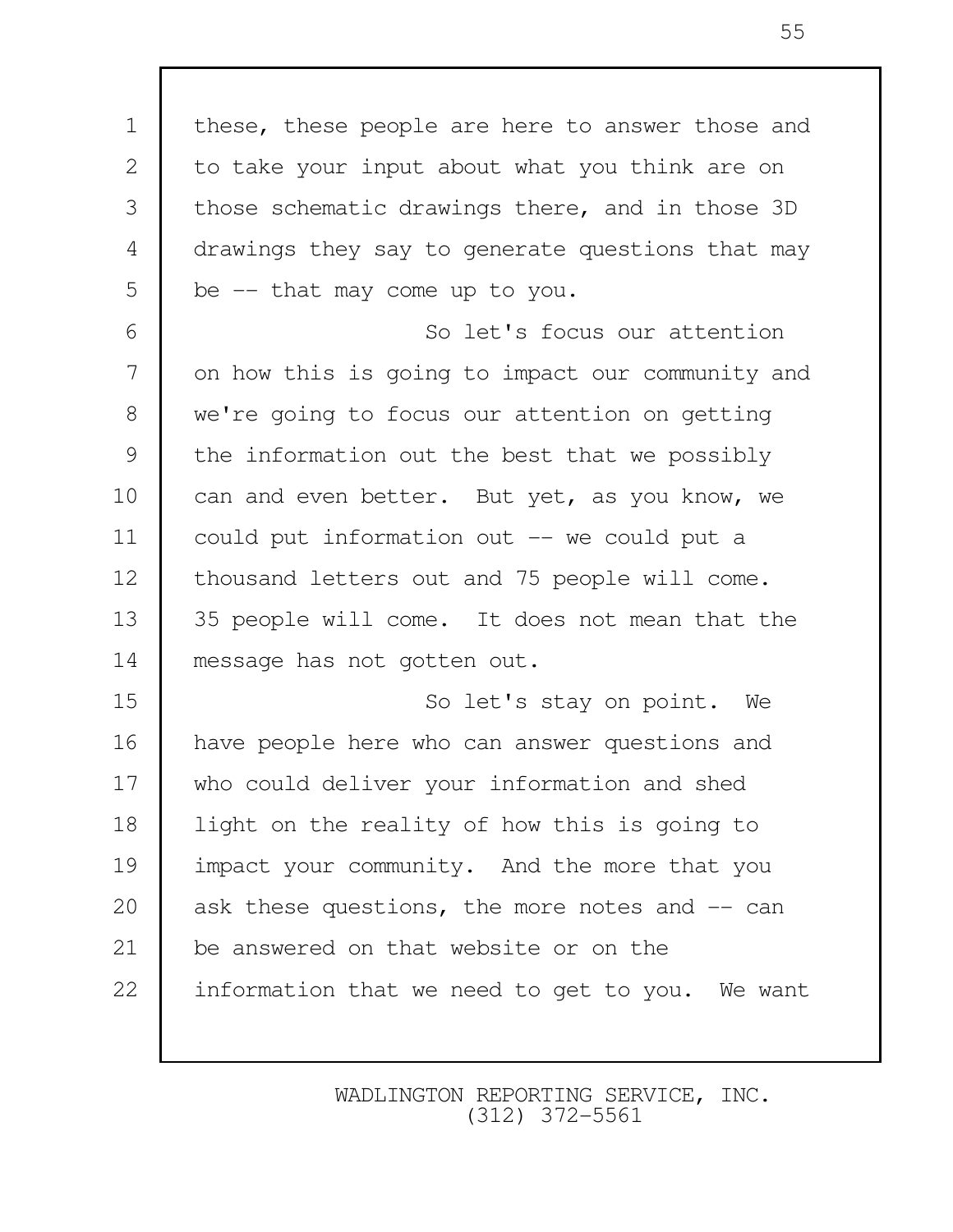1 to help you. We want to share information with 2 you and we want to answer your questions. Yes,  $3 \text{ sin.}$ 4 **AUDIENCE MEMBER:** Okay. I live in an 5 area that's going to be very close to the train  $6$  tracks, and I want to know, like, how the 7 vibration is going to affect my house as far as 8 | like tuckpointing, my house shifting, and -- 9 (inaudible) -- and the noise pollution and so 10 | forth as far as being able to rectify. 11 **ALDERMAN COCHRAN:** Okay. That 12 would -- I have been involved in this process 13 for some time and that issue right there is one 14 of the things that I brought to their attention. 15 We want to have vibration 16 sensors put in the homes on this -- along this 17 work site. And we want pictures and evaluations 18 of these homes and buildings along this work 19 site. So that if damage occurs to your 20 | foundation, your walls, it can be measured. 21 **AUDIENCE MEMBER:** Okay. All right. 22 **ALDERMAN COCHRAN:** Okay. That has

> WADLINGTON REPORTING SERVICE, INC. (312) 372-5561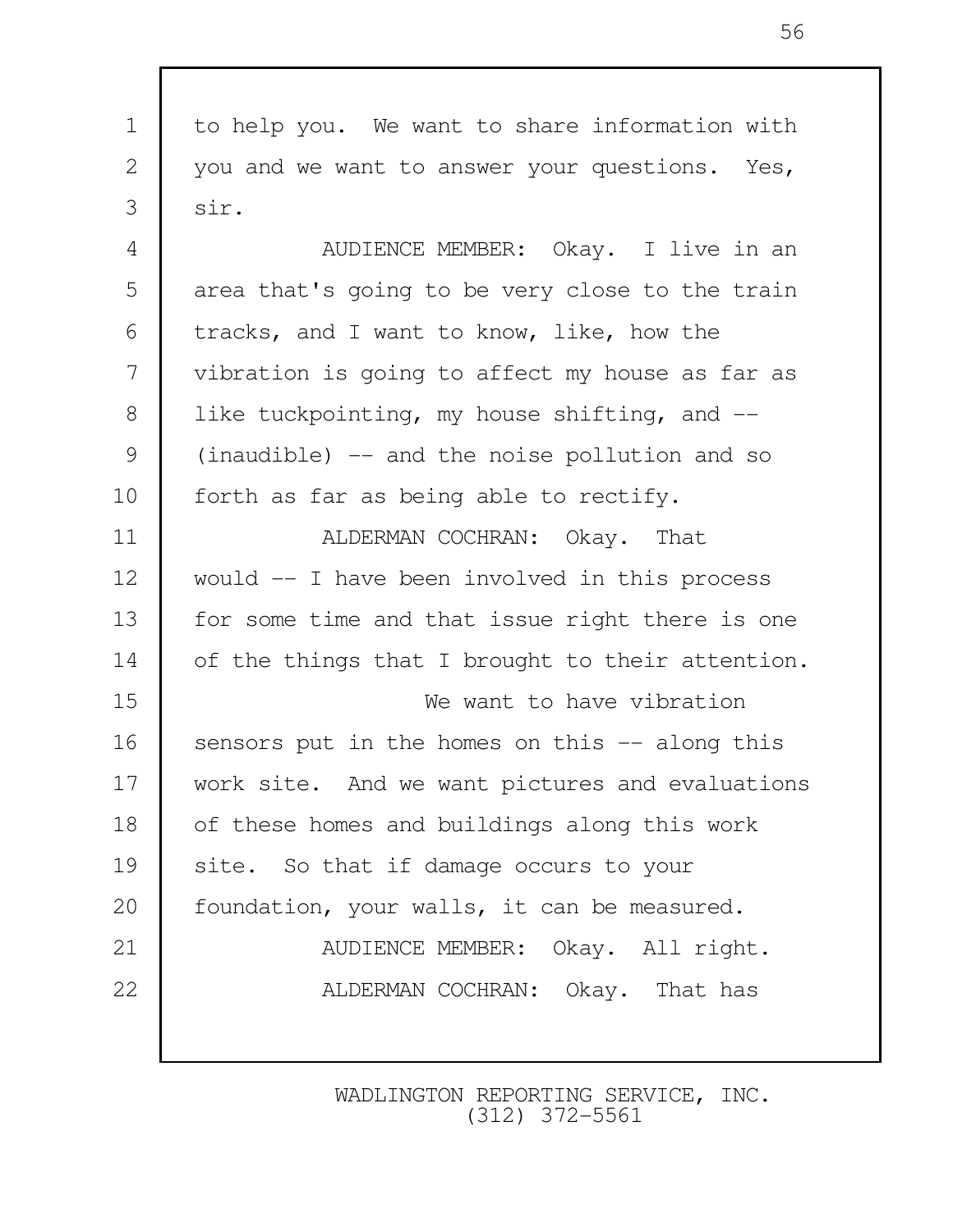1 been done and we are going to make sure that 2 that process is in place. 3 AUDIENCE MEMBER: Because I haven't 4 received a vibration sensor. 5 ALDERMAN COCHRAN: It hasn't happened 6 yet. It won't happen until it's time to work; 7 okay. And that is this -- as this process moves 8 | forward, that's a question that you want to ask 9 again. Who's doing the work, when will they get 10 into my neighborhood and how do we determine and 11 see what kind of measures are being found in our 12 community. 13 NUDIENCE MEMBER: Not only like 14 foundations but it will go so far as to affect 15 sewage, plumbing, everything, roofing and every 16 aspect of a house if it's vibrating too much, 17 you know -- 18 **ALDERMAN COCHRAN:** I'm with you man. 19 Infrastructure is something that we always have 20 to be concerned with. Because it happens to 21 come out my budget when it has to be replaced. 22 So yes, I'm concerned about

> WADLINGTON REPORTING SERVICE, INC. (312) 372-5561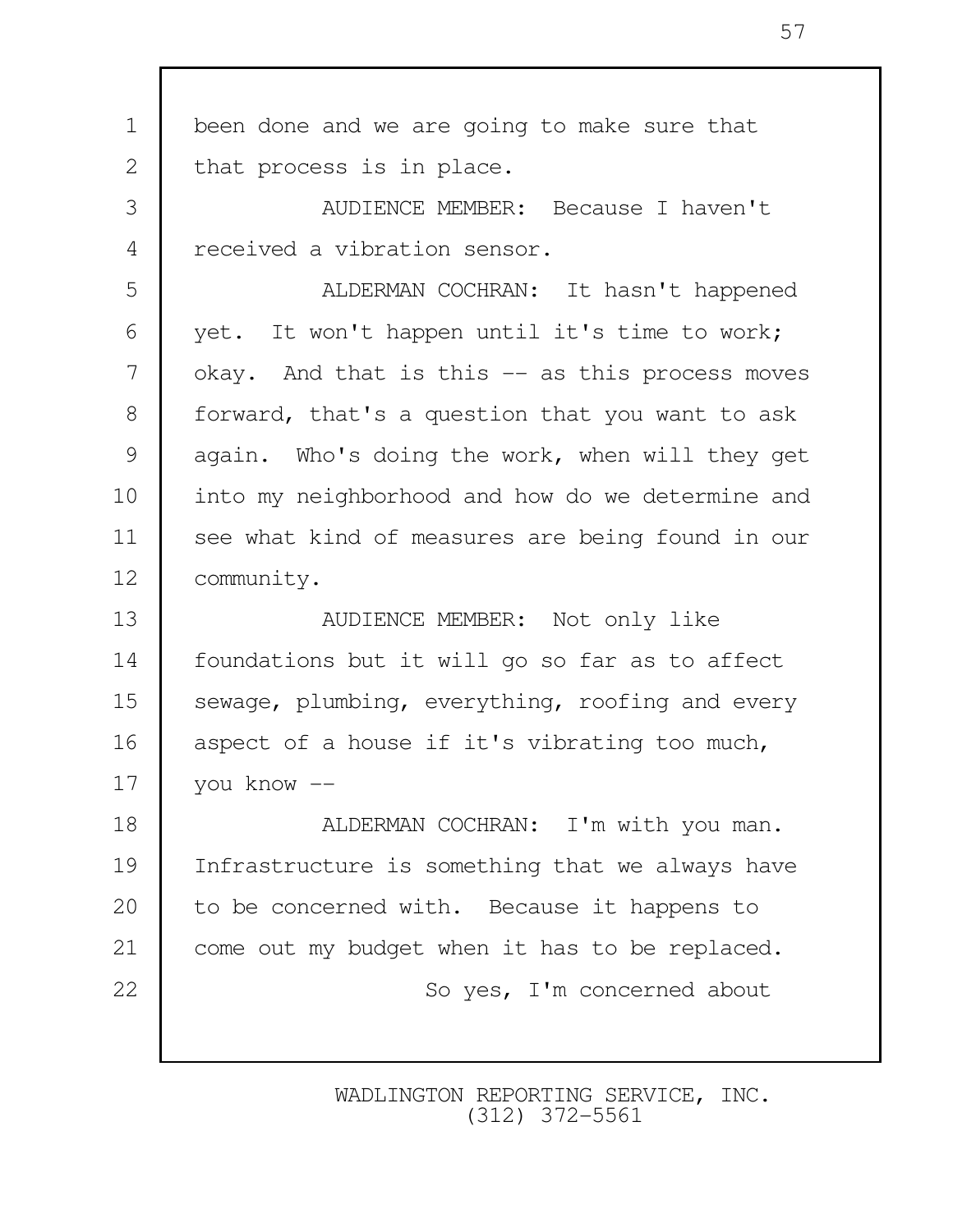1 the water lines. I'm concerned about the sewer 2 lines. I'm concerned about having those 3 electronic devices and the readings from those 4 electronic devices to let us know the vibration 5 | levels and see if they are associated with any 6 damage. We have been over that. 7 Thank you. That's a good 8 question. 9 AUDIENCE MEMBER: Okay. 10 ALDERMAN COCHRAN: Yes. 11 **Number II** AUDIENCE MEMBER: At whose cost will 12 that be? 13 ALDERMAN COCHRAN: It's part of the 14 project costs. 15 Nunlemed MEMBER: When you say that 16 are you saying that for people who own homes 17 | that the project cost will take that part of  $18$  that? 19 **ALDERMAN COCHRAN:** Okay. Let me --20 let me say this. 21 **Part of the project costs for** 22 determining air quality, determining whether or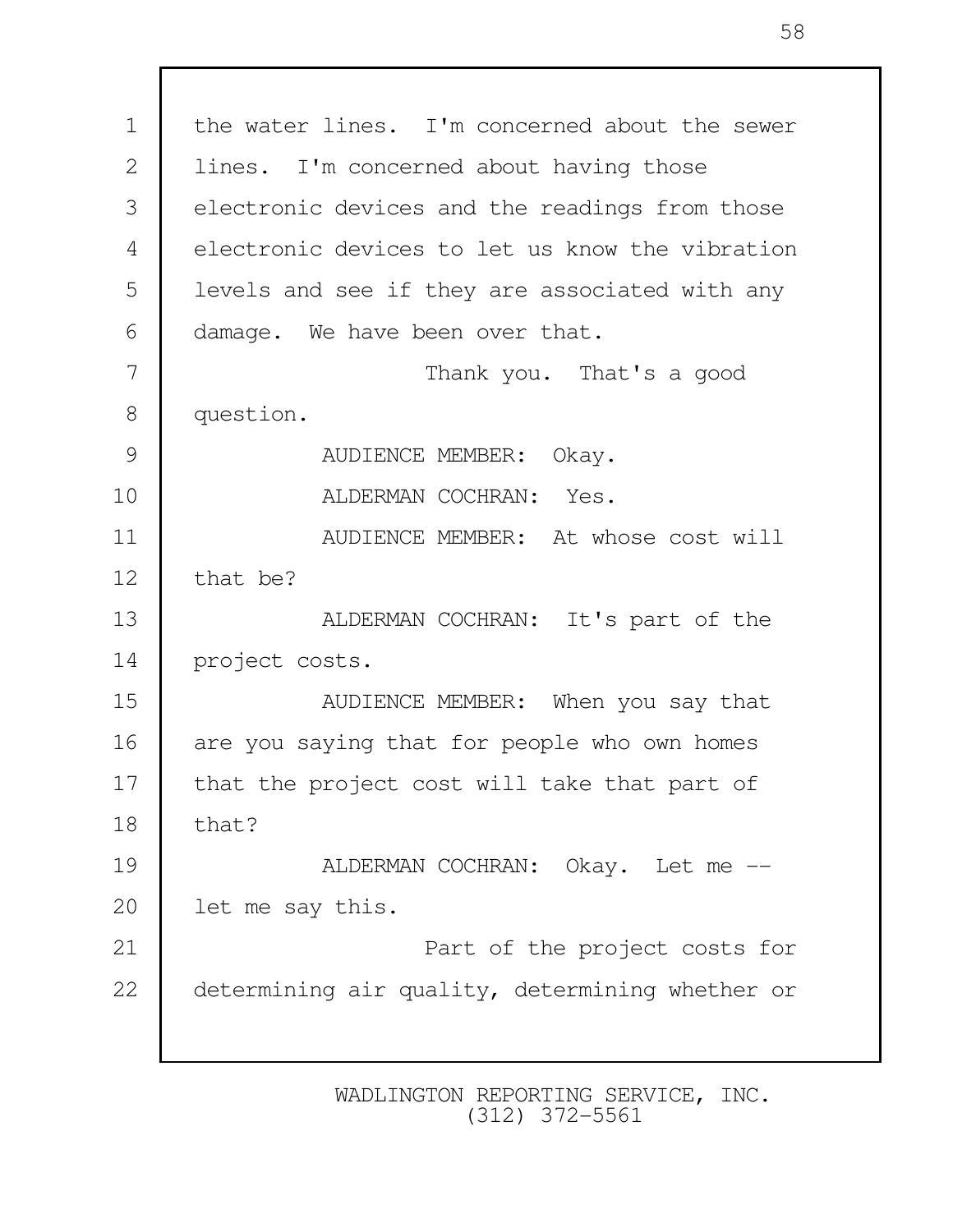1 | not your homes -- if vibrators are put into 2 those homes. Now, everybody's home will not get 3 a vibrator put in it. No. It will be in areas 4 along the work site specifically done through 5 engineering standards, and we will make sure  $6$  that those standards are put in so you'll have 7 knowledge of it. So everybody's house won't get 8 no vibrator. 9 | AUDIENCE MEMBER: You are using this 10 to determine -- 11 MR. PAKELTIS: To close out the issue 12 of vibrations, as part of the Environmental 13 | Impact Statement, we will conduct a vibration 14 study. There is -- there are set procedures for 15 the conduct of that study that have been 16 developed as part of the CREATE program and 17 those are available. We'll be following them 18 and they are available at the CREATE program 19 website. 20 **As I mentioned earlier, we are** 21 not at the stage where we have any details of 22 those analyses. As shown on the timeline here,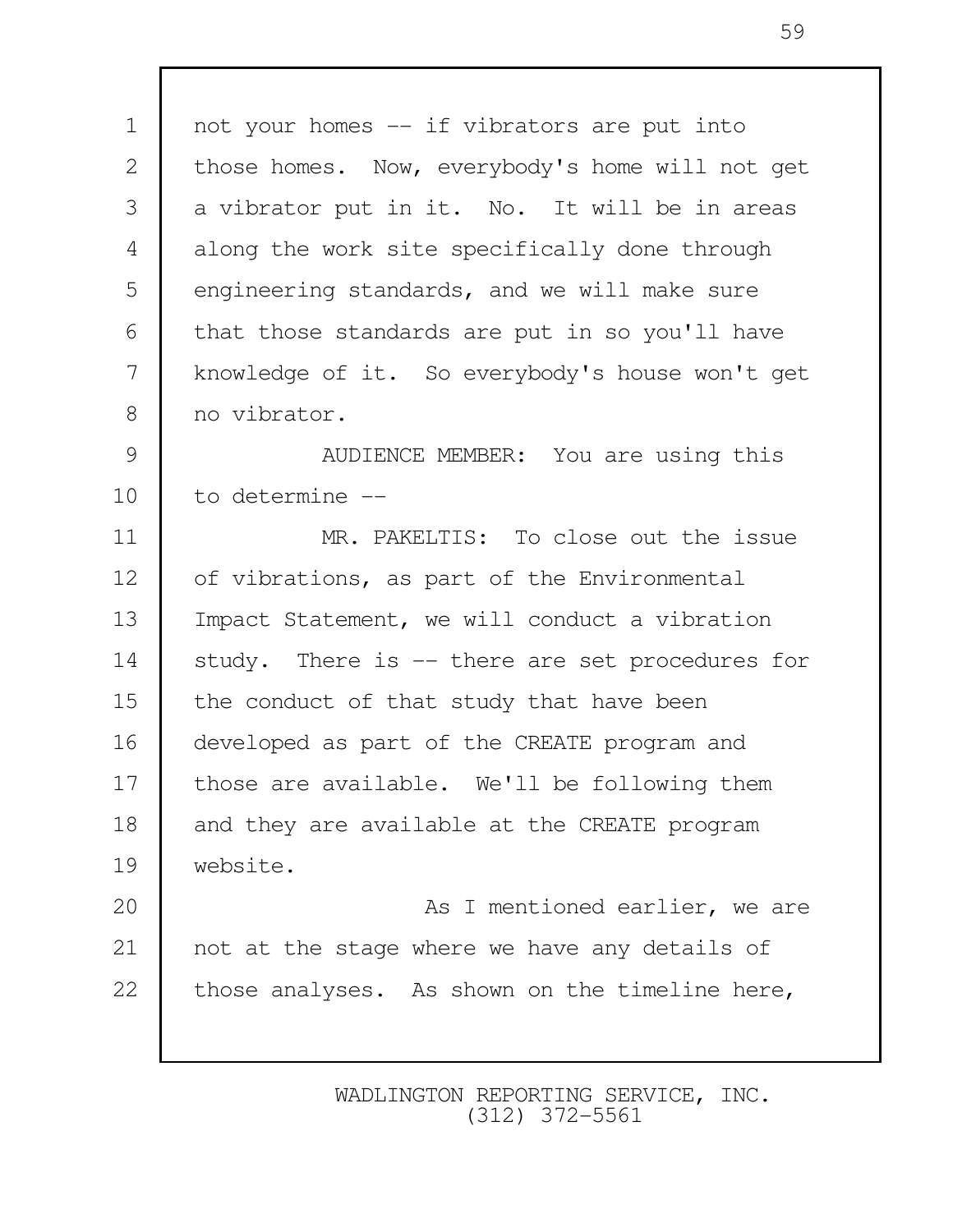1 we're at the part of the project where we're 2 just going to start evaluating alternatives. 3 So, again, the evaluation that 4 we'll conduct is going to be -- is going to 5 | follow the CREATE vibration quidelines, and in 6 terms of any type of mitigation and who bears 7 that cost, if there are project-related impacts 8 that are identified as part of our study and 9 mitigation is required for it, then the project 10 would bear those costs. 11 MS. TROTTER: Okay. Let's go to 12 Shoshi so we can move forward. We are going to 13 politely move forward with the questions we had 14 for Shoshi. 15 MS. MABINA: Okay. So I understand 16 that you guys have a couple questions. 17 **How many people have been** 18 hired by the contractors from highway 19 construction crews training programs at Dawson 20 for the CREATE project? 21 **Now, I think that question has** 22 already been answered; just from looking at the

> WADLINGTON REPORTING SERVICE, INC. (312) 372-5561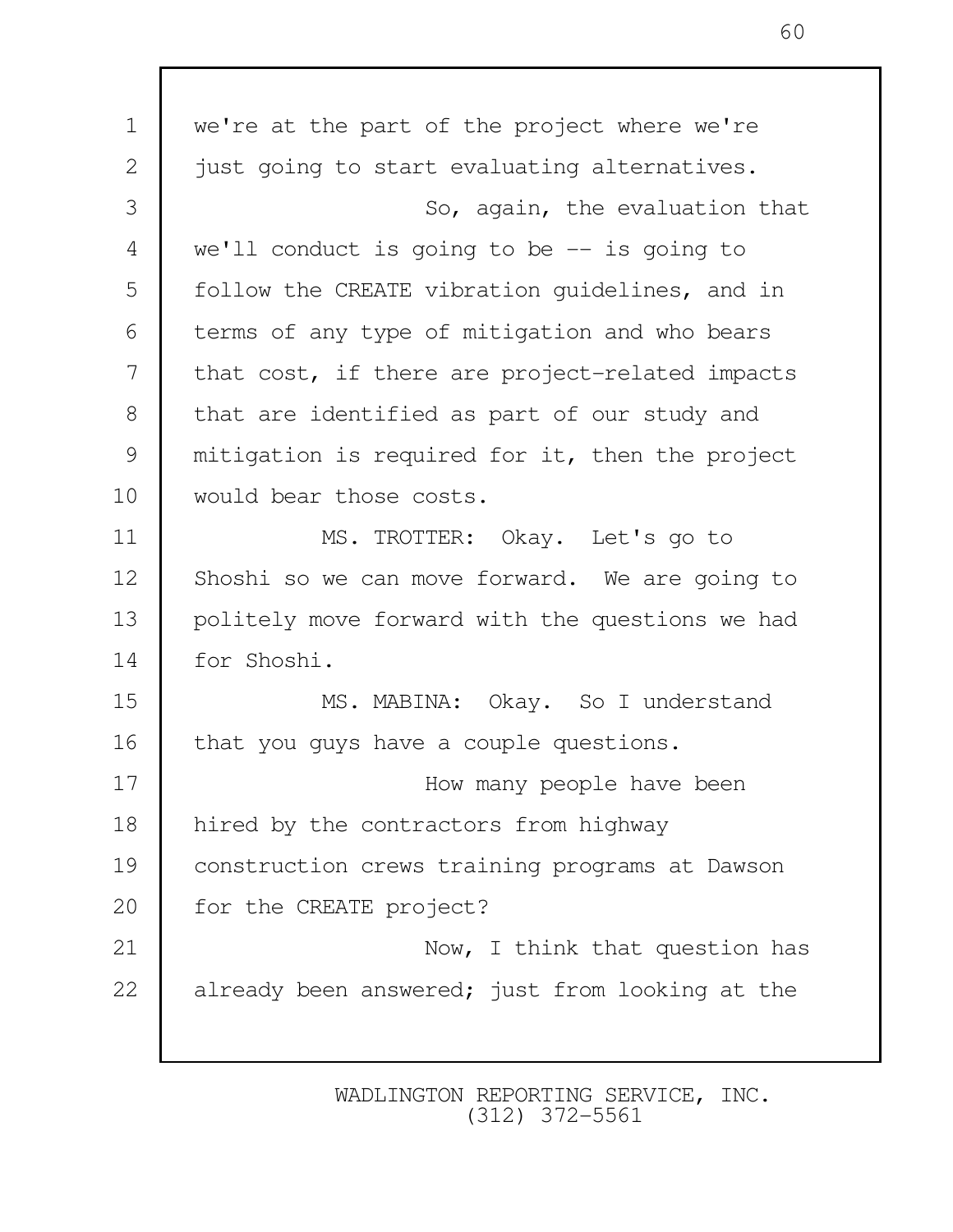1 | timeline that we are not even there yet. 2 **AUDIENCE MEMBER:** I'm talking about 3 any CREATE program. 4 MS. MABINA: This is for CREATE. So 5 the CREATE hasn't even started. 6 AUDIENCE MEMBER: Is says the program 7 is ongoing. (Inaudible.) 8 | MS. MABINA: Okay. Not a problem. To 9 answer that question, no. 10 AUDIENCE MEMBER: Zero? 11 MS. MABINA: Zero. 12 NUDIENCE MEMBER: I thought so. 13 MS. MABINA: But that doesn't mean 14 that it won't be. And that's the reason why I'm 15 here. 16 **And as far as that zero** and as far as that zero 17 | number, I don't want to harp on it too much 18 because I can list other projects that I have 19 placed people on. Even though we're here to 20 talk about the CREATE project, there are other 21 construction projects. The main thing that I 22 want you to get out of the Highway/Construction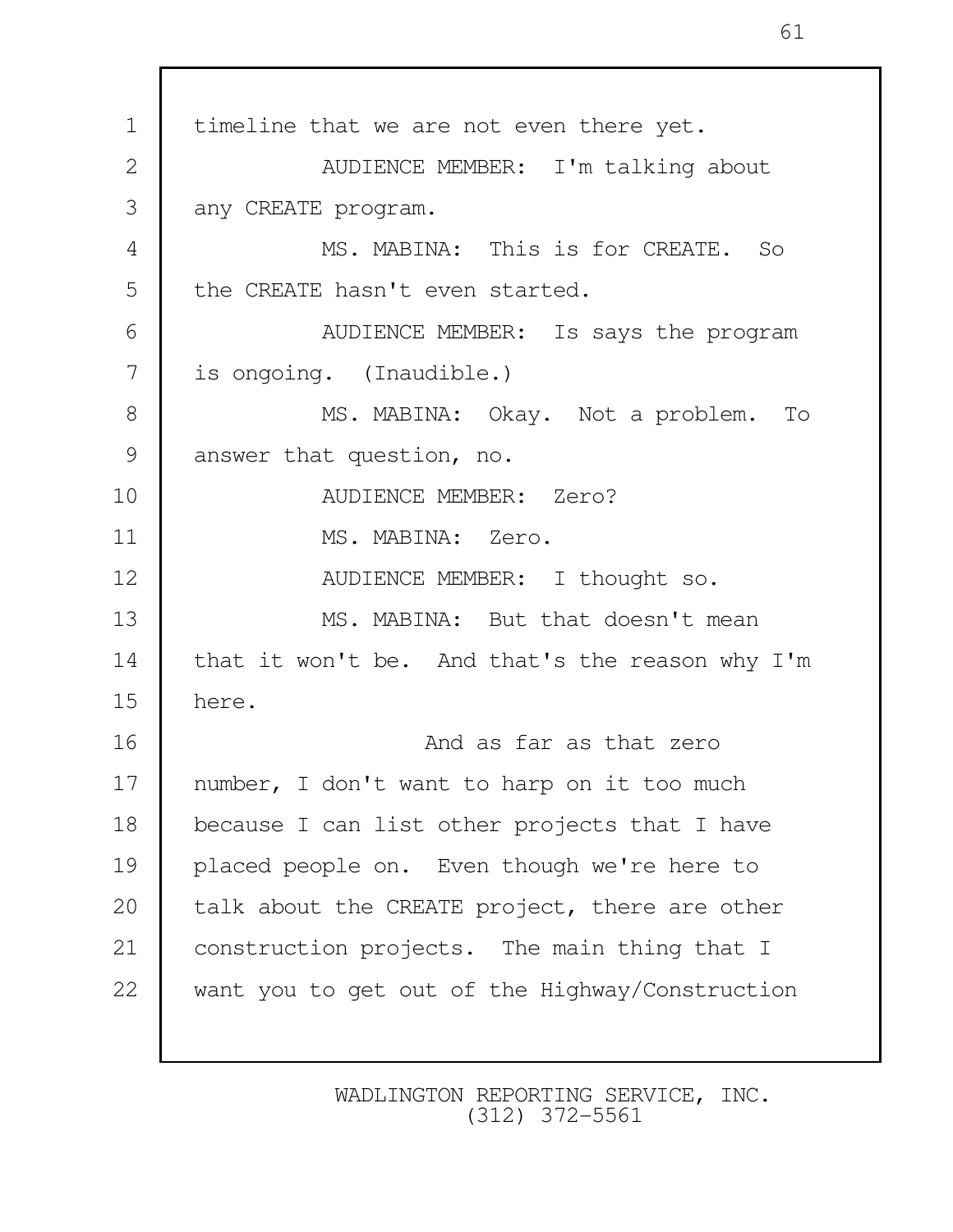1 Careers Training Program is the prep work that 2 you need, and that's something that I had shared 3 earlier as far as the trade math. 4 As far as right now today, 5 anybody that you refer for this program I want 6 you to tell them start going to bed at 9 o'clock 7 every night. Because that's going to get your 8 body together. So then that way you can wake up 9 early enough to make yourself breakfast and get 10 to class on time so then that way you can get to 11 work on time. There's a lot of prep work that 12 needs to be done; okay. 13 **Another question.** 14 **For training, is there an age** 15 limit for math lab and highway construction 16 32-week training program? 17 **COLANCE II SOLARY.** So I was speaking 18 earlier that Dawson has a free math lab. There 19 is no age restrictions. It's open to the 20 public. As I mentioned, anyone in this room can 21 | go to the math lab today, tomorrow for the math 22 also lab and get free math training. So then that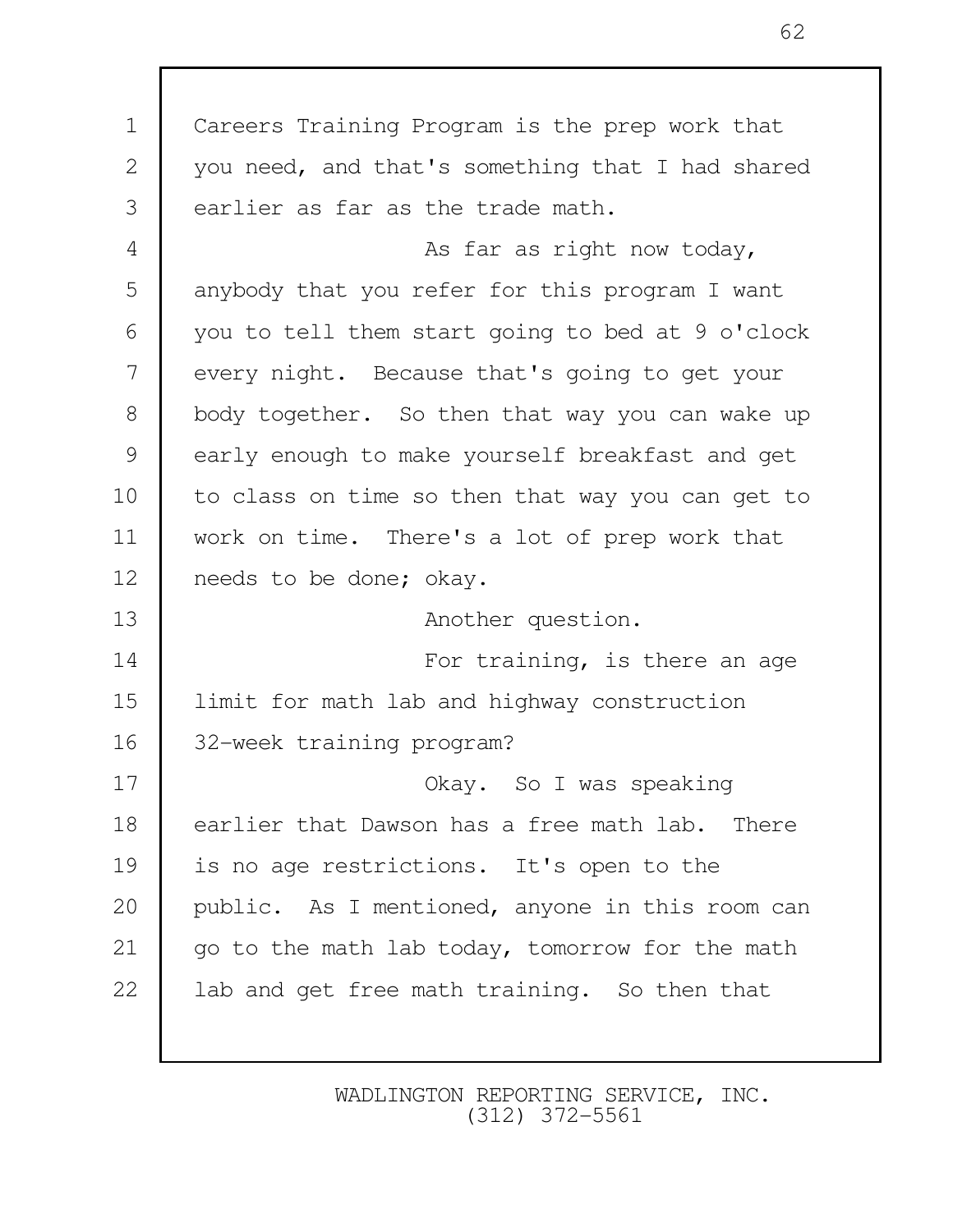1 way you can get ready. 2 Because just as you are 3 comfortable in this room, the reason you're 4 comfortable in this room because someone shot 5 the grade. Someone made this room plumb. 6 and I'm using construction 7 terms for a reason because I want you to 8 understand that the construction industry 9 involves a lot of math; okay. So for this 10 Structure to be stable and for it to be squared 11 | the way it is for the 90 degree angles to meet 12 for you to be comfortable, you have to know and 13 understand math; okay. And that's something 14 that I really want you guys to know and 15 understand. So there are no age restrictions to 16 answer that question in the highway construction 17 | 32-week training program. 18 What I was explaining earlier 19 is that the highway construction training 20 program is eight weeks, which is comprised of 32 21 weeks. So essentially originally what you see 22 when you're taking the class it's a 32-week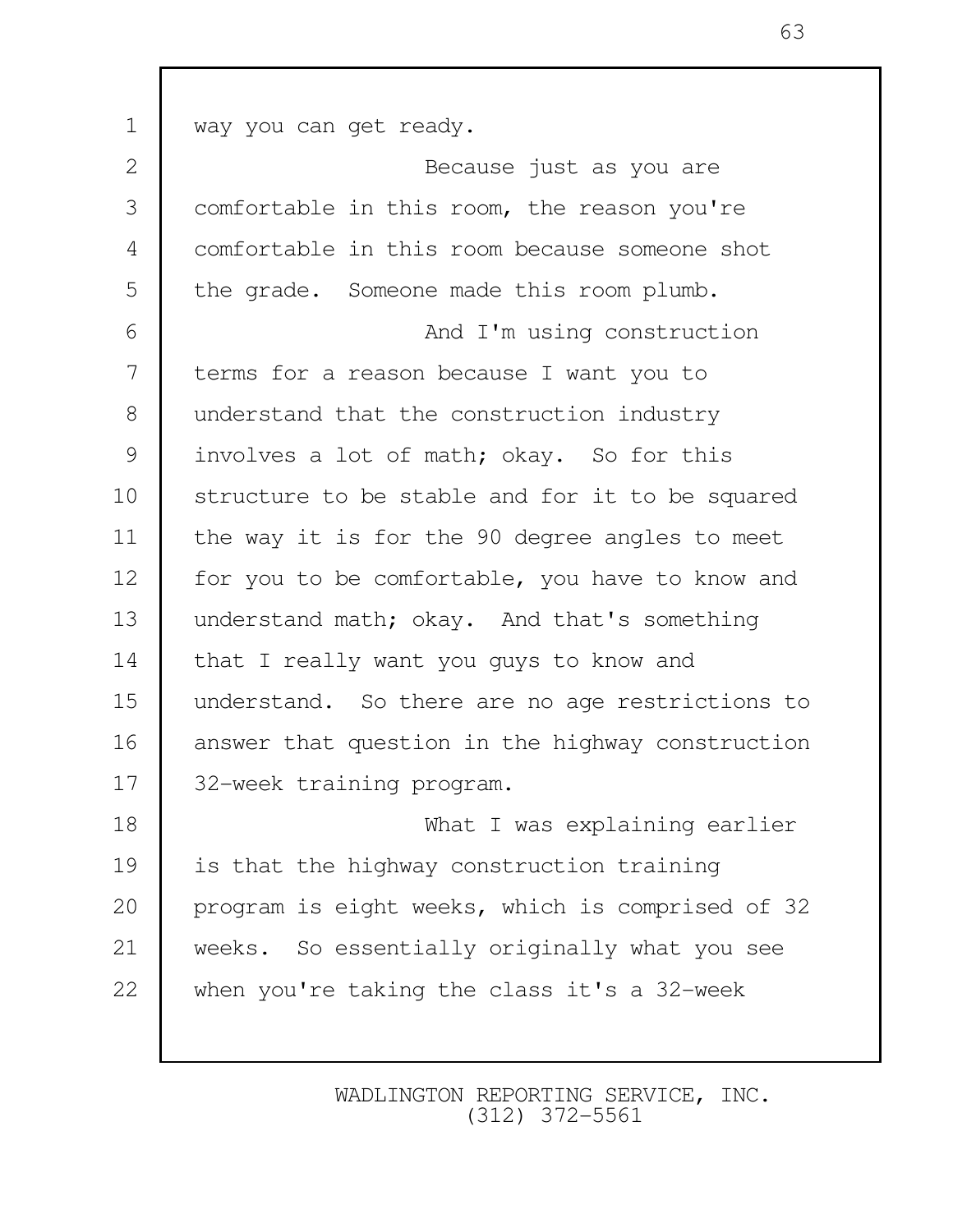1 training program. 2 Gentlemen, do you mind taking 3 that conversation outdoors because I don't know 4 if other people can hear me. You quys are more 5 than welcome to stay. 6 | AUDIENCE MEMBER: Sorry. Excuse me, 7 please. 8 MS. MABINA: Not a problem. Not a 9 problem. 10 But just like you guys want 11 vour questions answered, these people want 12 theirs and I don't know if they can hear me, so 13 | just to be fair. 14 **AUDIENCE MEMBER:** Thank you, ma'am. 15 MS. MABINA: So as far as the 32-week 16 training program, what that means is that what 17 vou would normally learn in one to two weeks, 18 vou would learn in one day. That's what I was 19 trying to explain earlier. So it's not a 20 32-week training program. In actuality once 21 you -- once you finish the program, it's been 22 eight weeks, but it is a 32-week training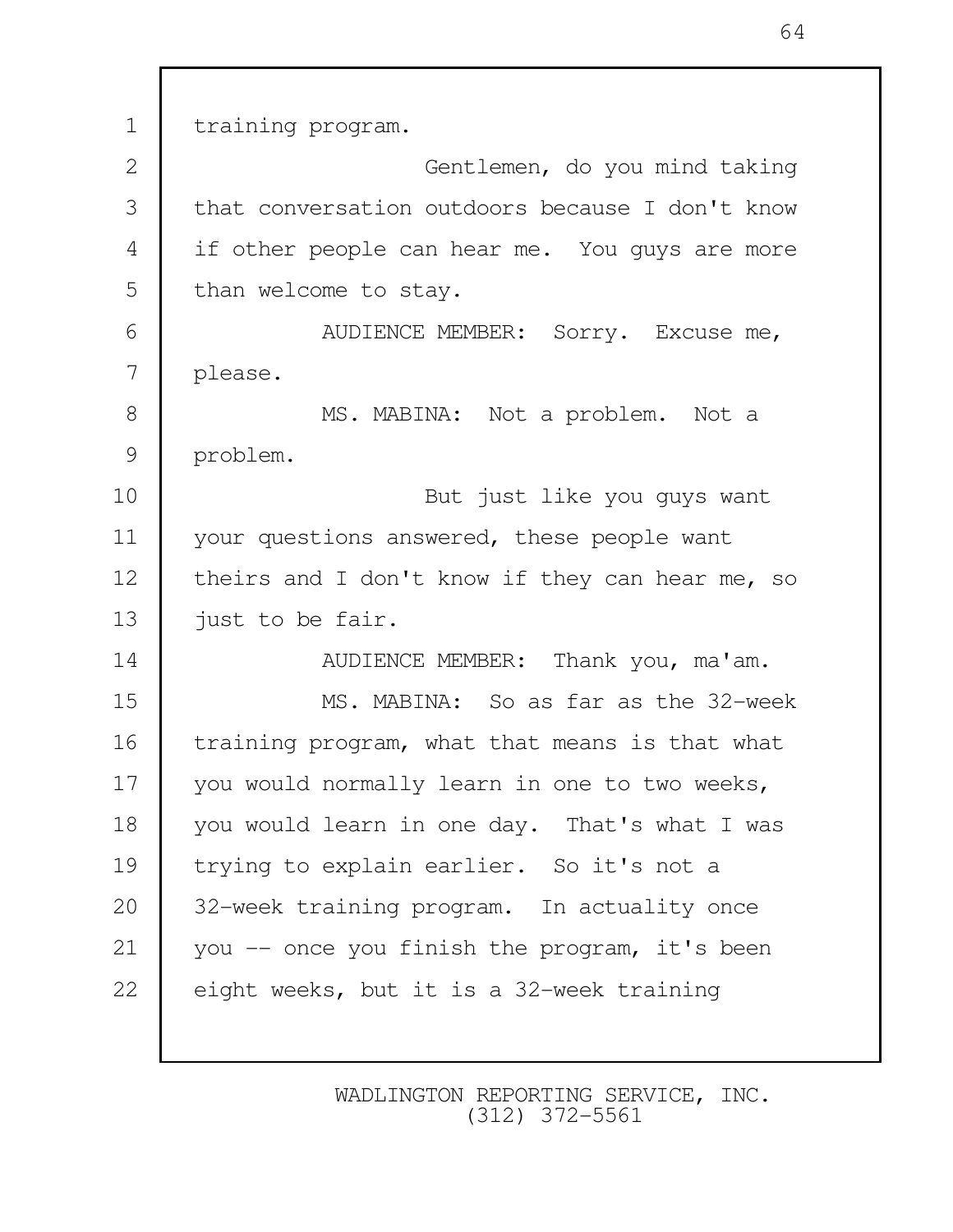1 program. 2 **AUDIENCE MEMBER:** Where do we take  $3$  that at? 4 MS. MABINA: That would be at Dawson. 5 Dawson Technical Institute which is located at 6 3901 South State. 7 Let me go ahead and answer the 8 next questions and then I could take any other 9 questions. 10 **ALDERMAN COCHRAN:** He wants to know 11 how much it costs. 12 Nunder MEMBER: When is the next  $13 \text{ l}$  class? 14 MS. MABINA: I think I missed you 15 earlier. So the Highway/Construction Careers 16 Training Program, it's a free training program 17 where IDOT is sponsoring you. They are paying 18 for your tuition, your books, your training, 19 your boots, your tools, your CTA pass, as well 20 as given a stipend. So it's Monday through 21 Friday, 7:00 a.m. to 5:00 p.m. So that cost is 22 none whatsoever.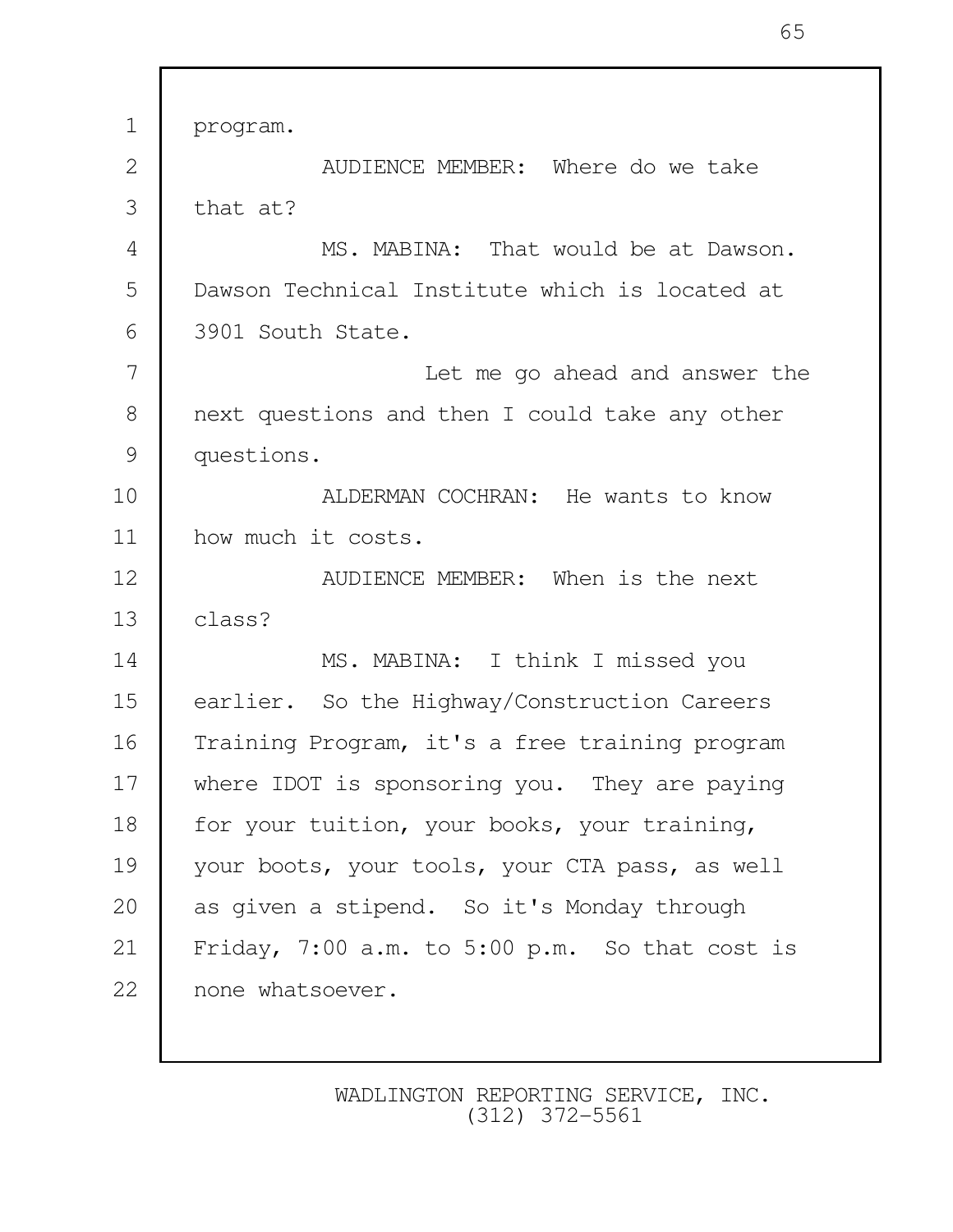1 So by the time I'm done 2 calculating all the costs, it comes out to be 3 about five to \$6,000 per person. 4 **AUDIENCE MEMBER:** When does it start? 5 MS. TROTTER: The next session, it 6 Starts January of 2013. So right now what I 7 would like anyone to do who's interested in 8 getting into the program that you refer or 9 anyone that's in this room come to my office at 10 3901 South State, Room 201G. Come and fill out 11 an application. The application process is 12 | going on now. 13 What I'm going to do is I'm 14 going to contact you to let you know when the 15 test is, which is an entrance exam. That's 16 where I'm going to test you on that math, and 17 | I'm going to test you on your reading. Okay. 18 **And then after that I'm going** 19 to bring you in for an interview. I want to 20 know why is it that you want to get into the 21 | construction industry; okay. Is it because of 22 the CREATE project. What is it about the CREATE

> WADLINGTON REPORTING SERVICE, INC. (312) 372-5561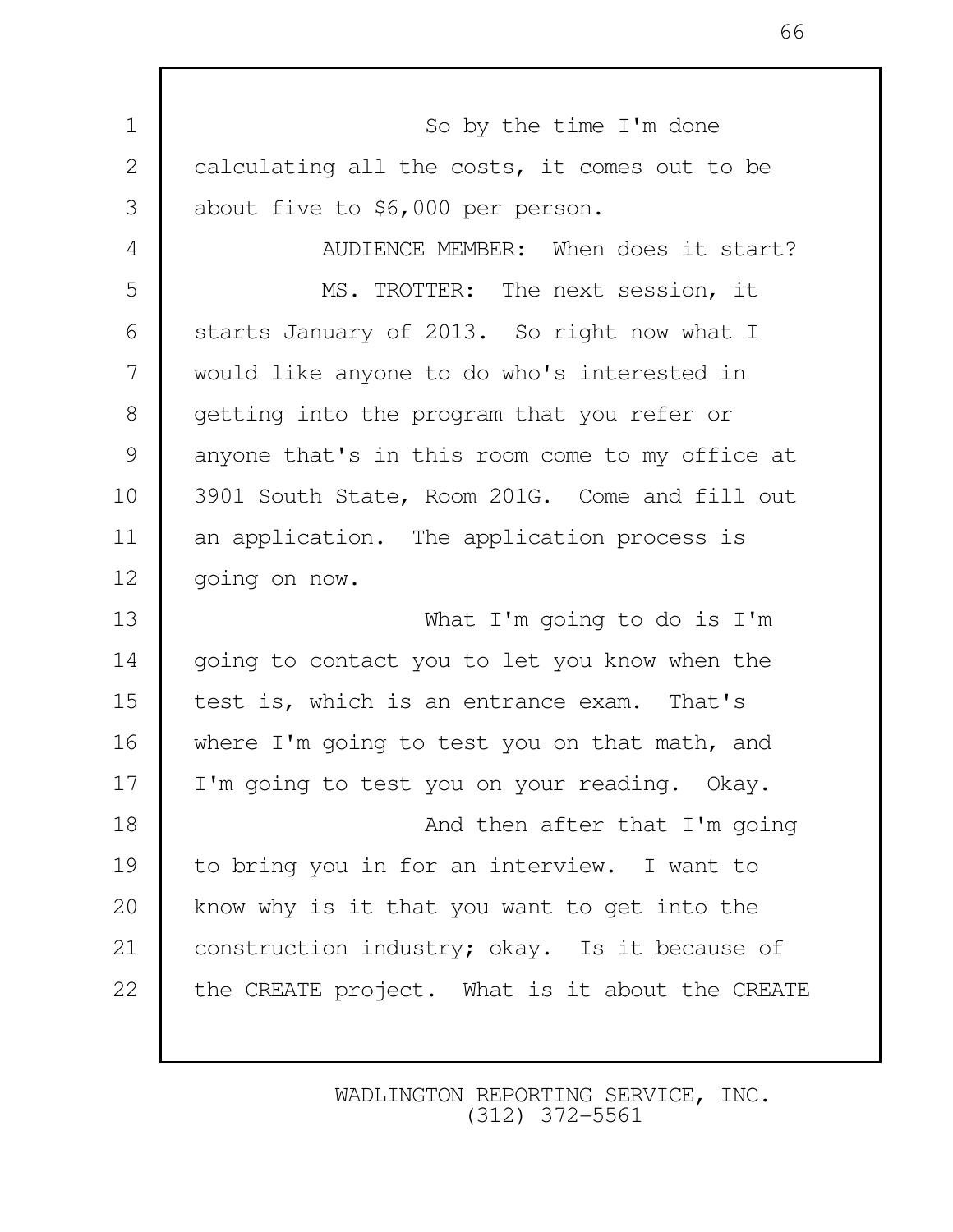1 project that interests you; okay. So you want 2 to become a welder. What is it about being a 3 welder.

 4 I want you to know about the 5 construction industry because, as I mentioned 6 earlier, this is not a job. This is a career. 7 Because I'm going to introduce you to 8 | contractors, to developers, to individuals who 9 are in the union, who are carpenters, who are 10 welders, who are plumbers. Each one of them at 11 the end of the day, they are going to sell you 12 that their job is the best in the whole wide 13 world. Me, I'm a carpenter by trade. I'm going 14 to sell you forever on being a carpenter. 15 But because I'm doing the 16 program I'm not going to do that. But as far as 17 the one-on-one, that's what I love to do. I'm 18 in the construction industry; okay. I decided 19 to take my hands-on application --20 **AUDIENCE MEMBER:** What's your name? 21 MS. MABINA: Shoshi Mabina. 22 S-h-o-s-h-i Mabina.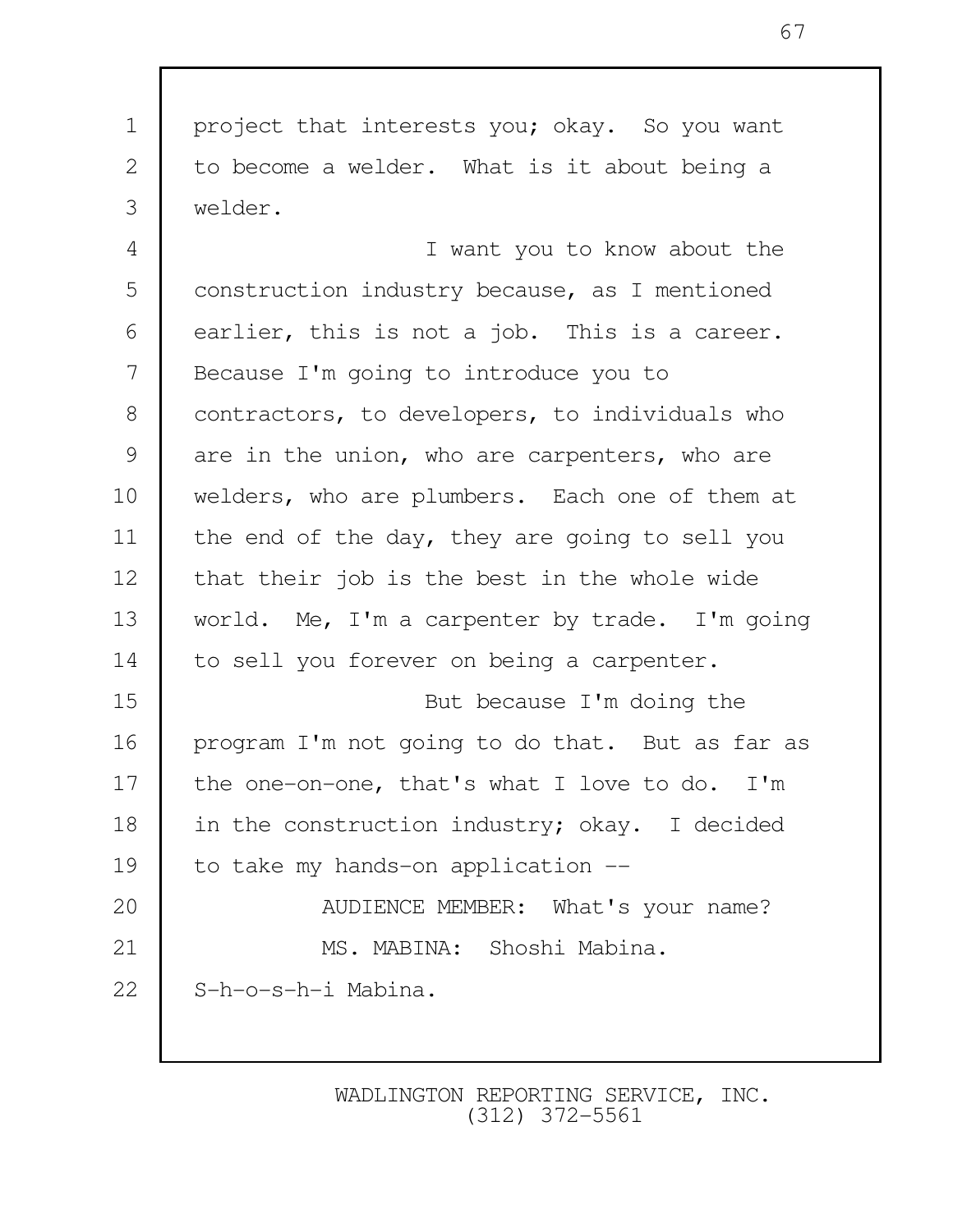1 AUDIENCE MEMBER: (Inaudible.) Like 2 prequalification for the class. 3 MS. MABINA: It's an entrance exam. 4 Right. So you have to pass the entrance exam. 5 AUDIENCE MEMBER: So it's an entrance 6 exam. Do we have to pass the entrance exam to 7 move forward to the interview? 8 MS. MARINA: You would. 9 | AUDIENCE MEMBER: Do you have a 10 | process for those who can't pass the entrance 11 exam? 12 MS. MABINA: There's a math lab. So 13 what you want to do, are you strong in math? 14 **AUDIENCE MEMBER:** The thing is this, 15 | I'm a college student, so... 16 MS. MABINA: Are you strong in math? 17 NUDIENCE MEMBER: Look --18 MS. MABINA: Because in order for you 19 to be part of this program, sir, and I really, 20 really want you to answer the question. In 21 order for me to do that, I have to focus and 22 make sure that we are going in that right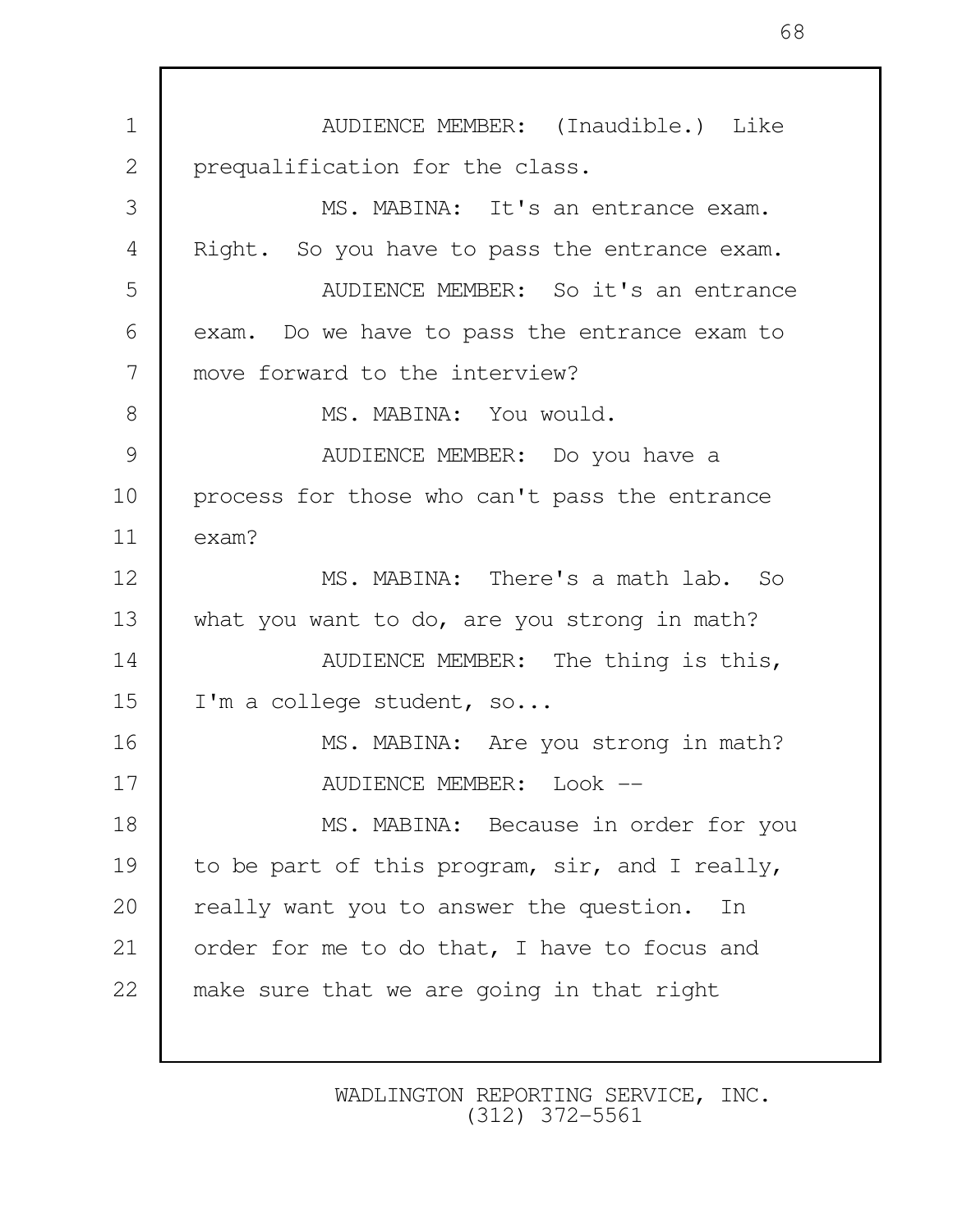1 direction. Because I don't want us to get lost 2 on too many tangents. 3 So as far as the math, to 4 answer your question, what is it that I'm 5 looking for in order for you to be in this 6 program, I'm looking for algebra, calculus, 7 trigonometry; okay. These are all the things 8 that are comprised in building this room alone; 9 nevertheless this building. So if you are  $10$  good  $-$ 11 Number 11 Number 11 Number 2016 and the AUDIENCE MEMBER: So what you really 12 will advise is for a person who's not affluent 13  $\blacksquare$  in math  $\blacksquare$ 14 MS. MABINA: To come to Dawson. 15 Nunlemed MEMBER:  $-$  qo to the math 16 lab first. 17 NUDIENCE MEMBER: Come to Dawson, 18 which has a math lab which is free to the 19 public. 20 AUDIENCE MEMBER: Once they finish the 21 program, right? 22 MS. MABINA: No, I understand.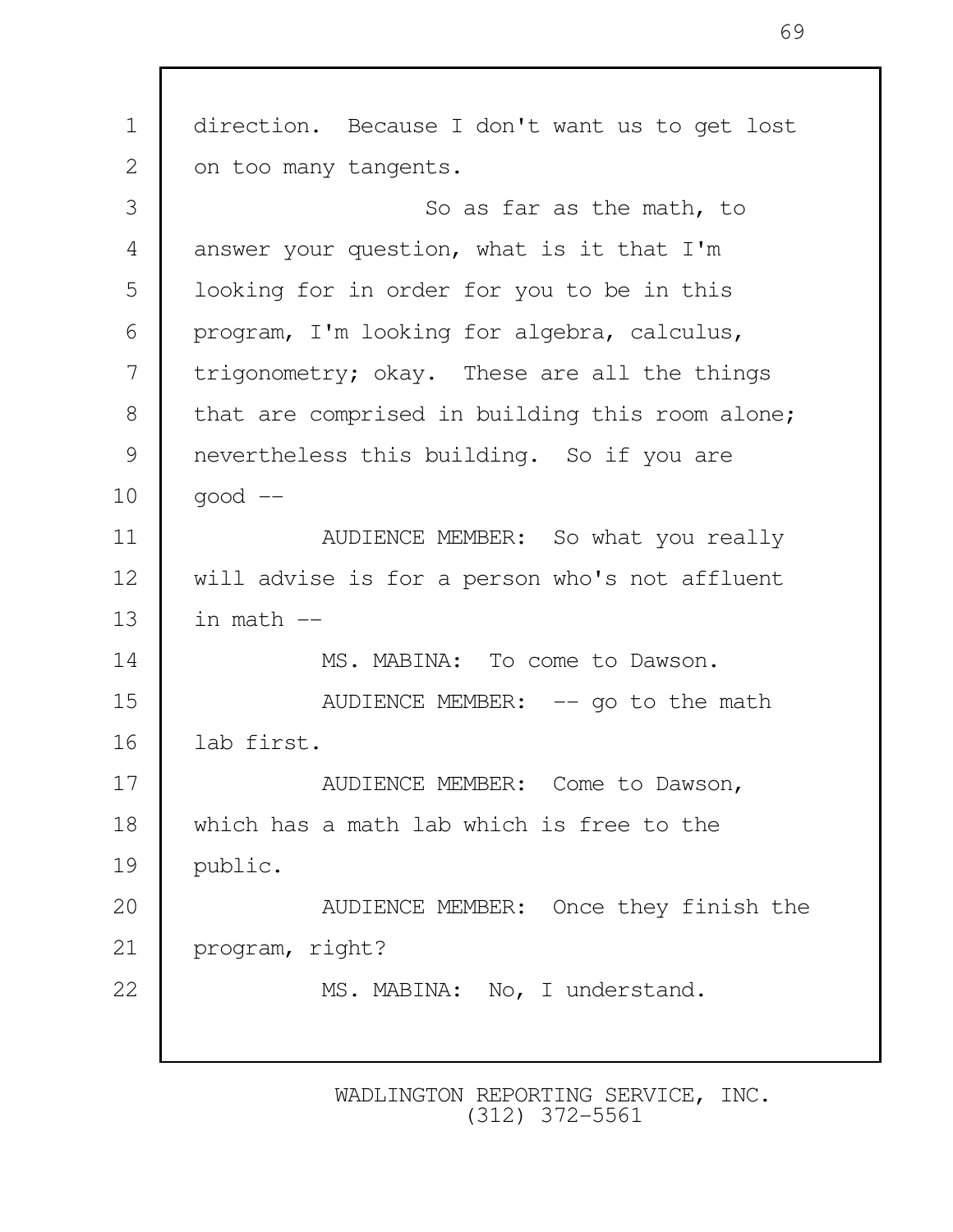| $\mathbf 1$    | Because I really, really want                    |
|----------------|--------------------------------------------------|
| 2              | to make sure that we move forward because I      |
| 3              | really want you to take what I have and then go  |
| $\overline{4}$ | with it.                                         |
| 5              | AUDIENCE MEMBER: What's the hire                 |
| 6              | percentage?                                      |
| 7              | MS. MABINA: Before anybody gets                  |
| 8              | disgruntled, there are two other questions that  |
| 9              | I need to answer and we can talk one-on-one.     |
| 10             | Take my phone number. It's                       |
| 11             | 773 -- let me know when you're ready.            |
| 12             | AUDIENCE MEMBER: I'm ready.                      |
| 13             | MS. MABINA: 451-2802. Ask me all the             |
| 14             | questions you want.                              |
| 15             | All right. The next question                     |
| 16             | is, has anyone in the audience actually talked   |
| 17             | to Shoshiwa Mabina? Who asked that question?     |
| 18             | Okay. I don't know how best                      |
| 19             | to answer that question but yes.                 |
| 20             | Probably now. All right.                         |
| 21             | This is the last one. Will people with felonies  |
| 22             | on their criminal record be able to apply to the |
|                |                                                  |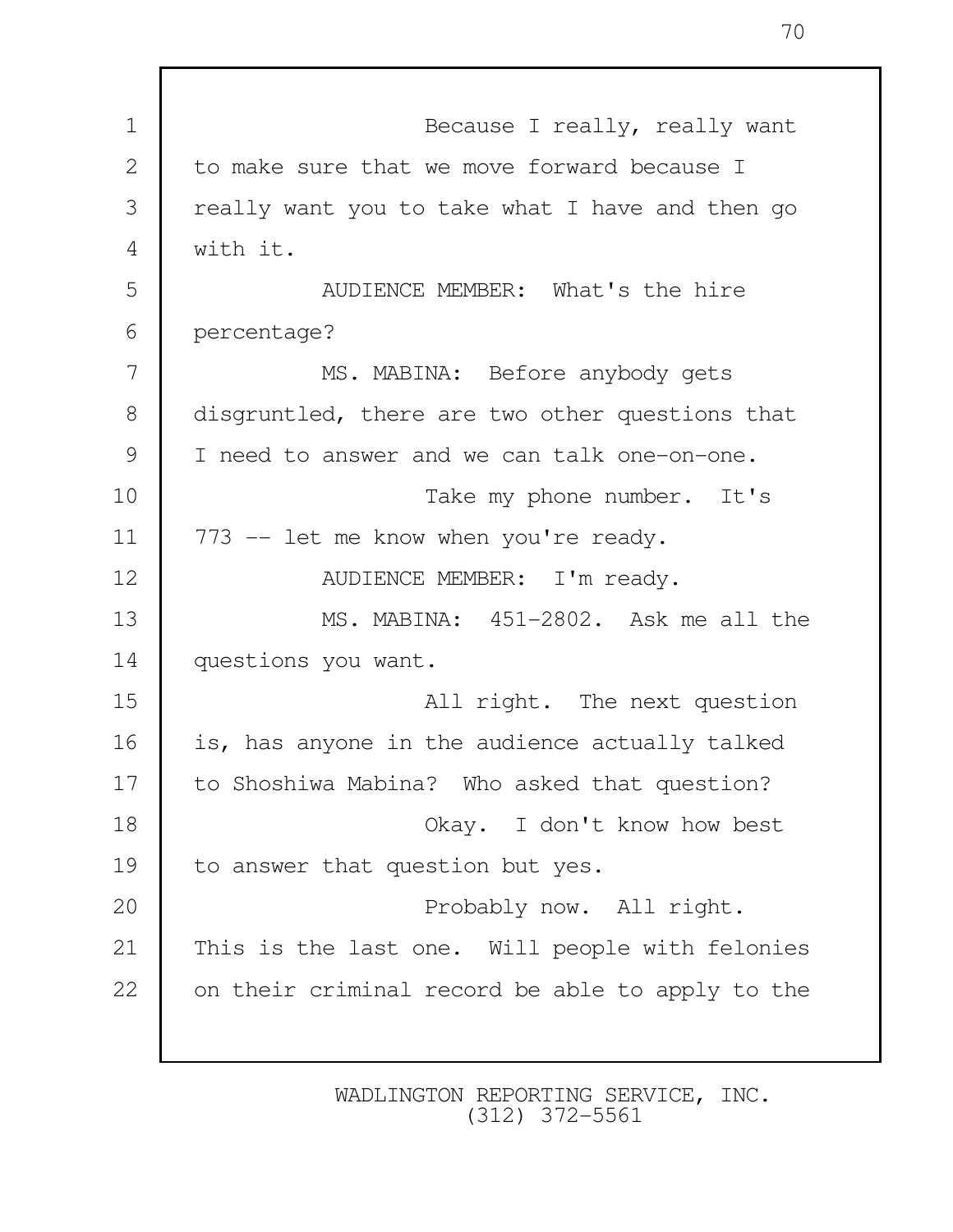1 training program?

2 **1** That won't be an issue. 3 Having a criminal background is not an issue. 4 Felony is not an issue. The only time, once you 5 get into the real world, once you complete the 6 program, let's say you work for a contractor who 7 has a federal project to do. You won't be able 8 to work on that federal project. That doesn't 9 mean you can't work for the contractor. It 10 | doesn't mean that you can't work in the 11 construction industry. You are able to work in 12 the construction industry with a misdemeanor or 13 a felony. 14 Okay. That's the last 15 question. So I just wanted to make sure that we 16 are keeping on task with the cards. 17 MS. TROTTER: Thank you, Shoshi. 18 Thank you very much. 19 Okay. Moving along with the 20 questions and answers. The question is, will we 21 | have to move from our homes, and I'm going to 22 | give that to Mike Harris here who will address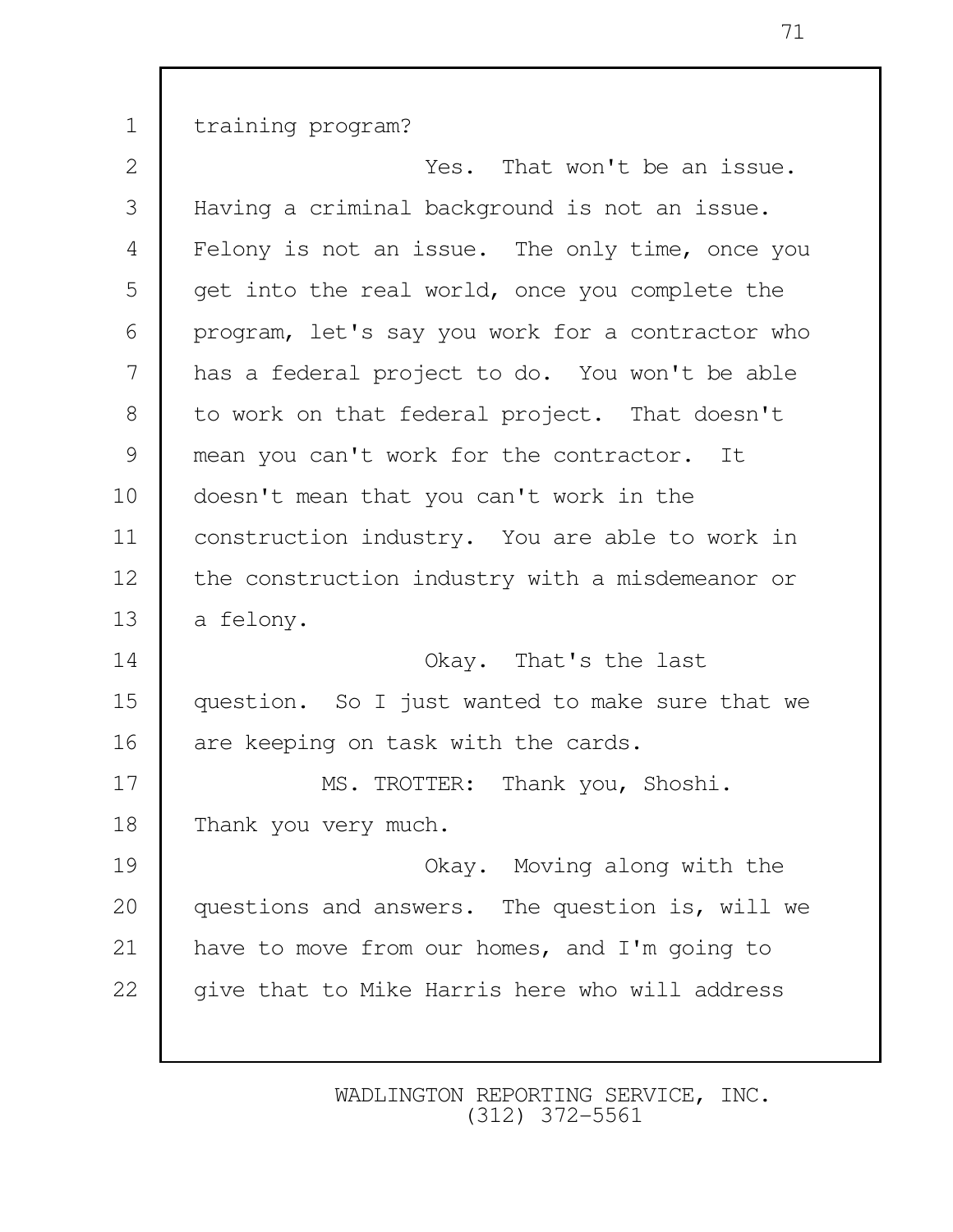1 | that. 2 MR. HARRIS: Okay. The person asked 3 will we have to move from our homes. 4 In full acquisition cases, 5 yes. If your home is part of the selected 6 process where we take that alternative, which 7 won't be decided until early 2014, yes. That's 8 a possibility we will have to take the home. 9 But we are currently in Phase I, as we stated 10 before, so we are a long ways from that. 11 **I have another question.** How 12 will this project influence whether we are 13 relocated from our homes or not? Again, it 14 depends on the alternative that's selected. 15 MS. TROTTER: Thank you, Mike. 16 Okay. Ambiguity of written 17 response. The gray area of who is legally 18 responsible for underpass upkeep, buck passing, 19 blight, funding to whom for maintenance of 20 walls, gutters, painting and something I can't 21 read at the bottom. 22 Who will -- Jeff Sriver from

> WADLINGTON REPORTING SERVICE, INC. (312) 372-5561

72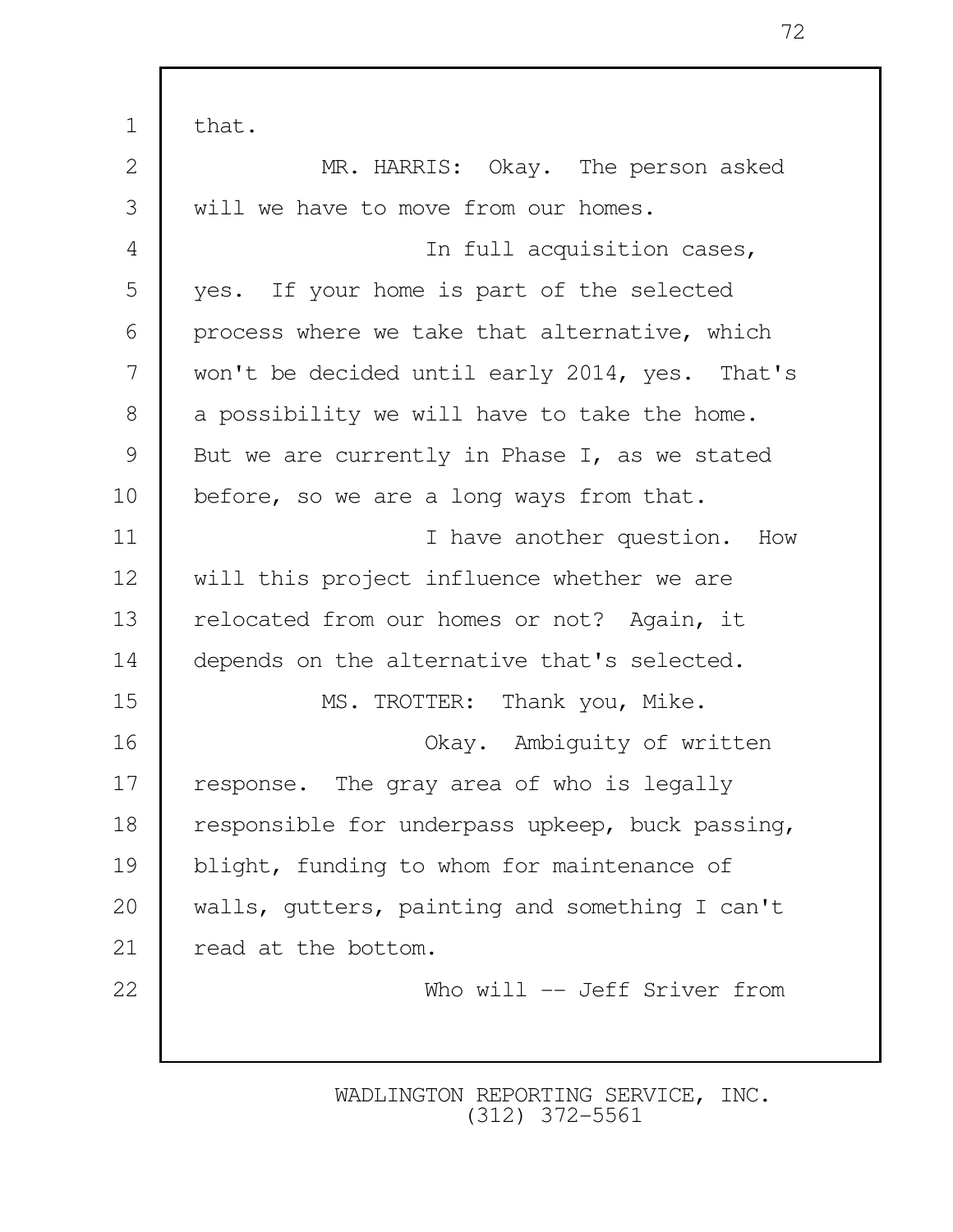1 CDOT.

| 2     | MR. SRIVER: I assume the question                |
|-------|--------------------------------------------------|
| 3     | pertains to the railroad rights of way, the      |
| 4     | viaducts, the embankments, all the physical      |
| 5     | facilities associated with the railroads, as     |
| 6     | they are now, is responsible for their upkeep    |
| 7     | and maintenance.                                 |
| $8\,$ | But, typically, there's two                      |
| 9     | parties that could be responsible. If it's the   |
| 10    | streets and sidewalks, curbs, gutters, drainage, |
| 11    | lighting, that goes on underneath the viaduct    |
| 12    | that would be CDOT's responsibility, Chicago --  |
| 13    | City of Chicago's Department of Transportation.  |
| 14    | If there's an issue about                        |
| 15    | those streets, and sidewalks, curbs, gutters,    |
| 16    | drainage and lighting under the viaduct, they    |
| 17    | should be directed to 311. That's the City's     |
| 18    | information line.                                |
| 19    | Give the location, the nature                    |
| 20    | of the problems and be sure to get the ticket    |
| 21    | number or just the claim number that goes along  |
| 22    | with it so that if the problem is not addressed  |
|       |                                                  |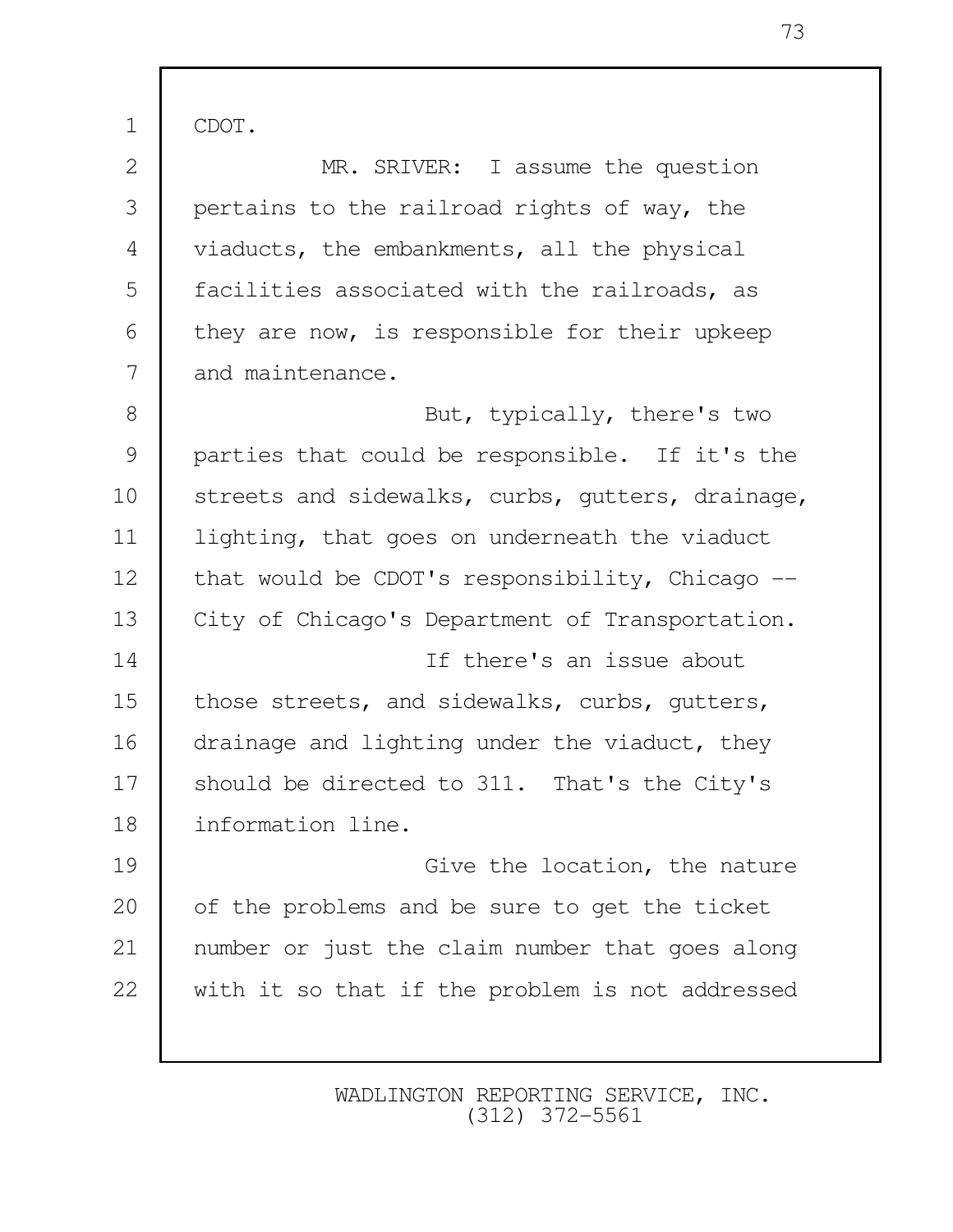1 within a reasonable amount of time, usually it's 2 a matter of weeks and maybe a month or so for 3 things like that to be gotten to, then you can 4 follow up with either 311 or follow up with your 5 Alderman.

6 | Rut it's very helpful to, once 7 a claim is made, if you are going to follow up 8 with an Alderman, they are going to want to know 9 what is that claim number so that that's where 10 they go to follow up with and why wasn't this 11 taken care of.

12 **I** However, if the  $-$  if the 13 | problem is related to the embankment, if the 14 grass is sloped or trees sloped, that the train 15 might run on, or the retaining walls, the walls 16 that hold up the structure that it's on, or the 17 abutment walls, the walls inside of the bridge 18 or the columns or the deck that supports the 19 railroad, so everything above the ground level, 20 that would be the railroad's responsibility. 21 But there's lots of different 22 railroads, and they sometimes share tracks, and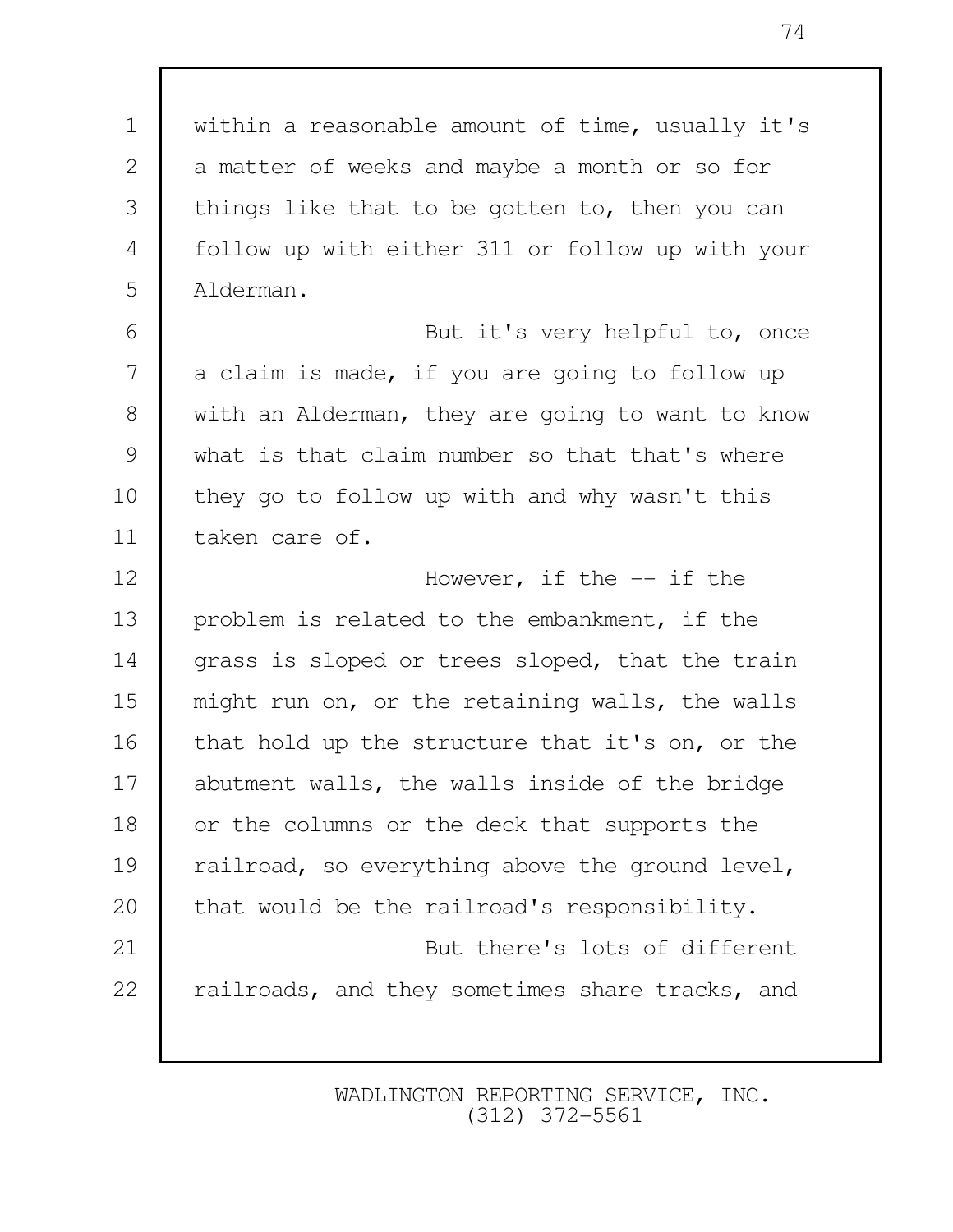| $\mathbf 1$  | it's very complicated to figure out which        |
|--------------|--------------------------------------------------|
| $\mathbf{2}$ | railroad is responsible for what.                |
| 3            | So what we have done is we                       |
| 4            | have partnered with the railroads so that any    |
| 5            | questions related to the railroad property also  |
| 6            | can go to 311, and they will get directed to a   |
| 7            | person within the city government who can then   |
| 8            | go down and figure out what, once you give the   |
| 9            | location and nature of the problem, can figure   |
| 10           | out is that a City issue or is it a railroad     |
| 11           | issue. If it's a railroad issue, which railroad  |
| 12           | is the issue with.                               |
| 13           | So, basically, the shorter                       |
| 14           | answer is no matter what the nature of the       |
| 15           | problem is all of the issues should go through   |
| 16           | 311. But just be very specific about where the   |
| 17           | problem is, what's the nature of the problem and |
| 18           | then be sure to get that claim number or ticket  |
| 19           | number in case you need to follow up, if the     |
| 20           | problem is not addressed within a reasonable     |
| 21           | amount of time.                                  |
| 22           | MS. TROTTER: Thank you, Jeff.                    |
|              |                                                  |

75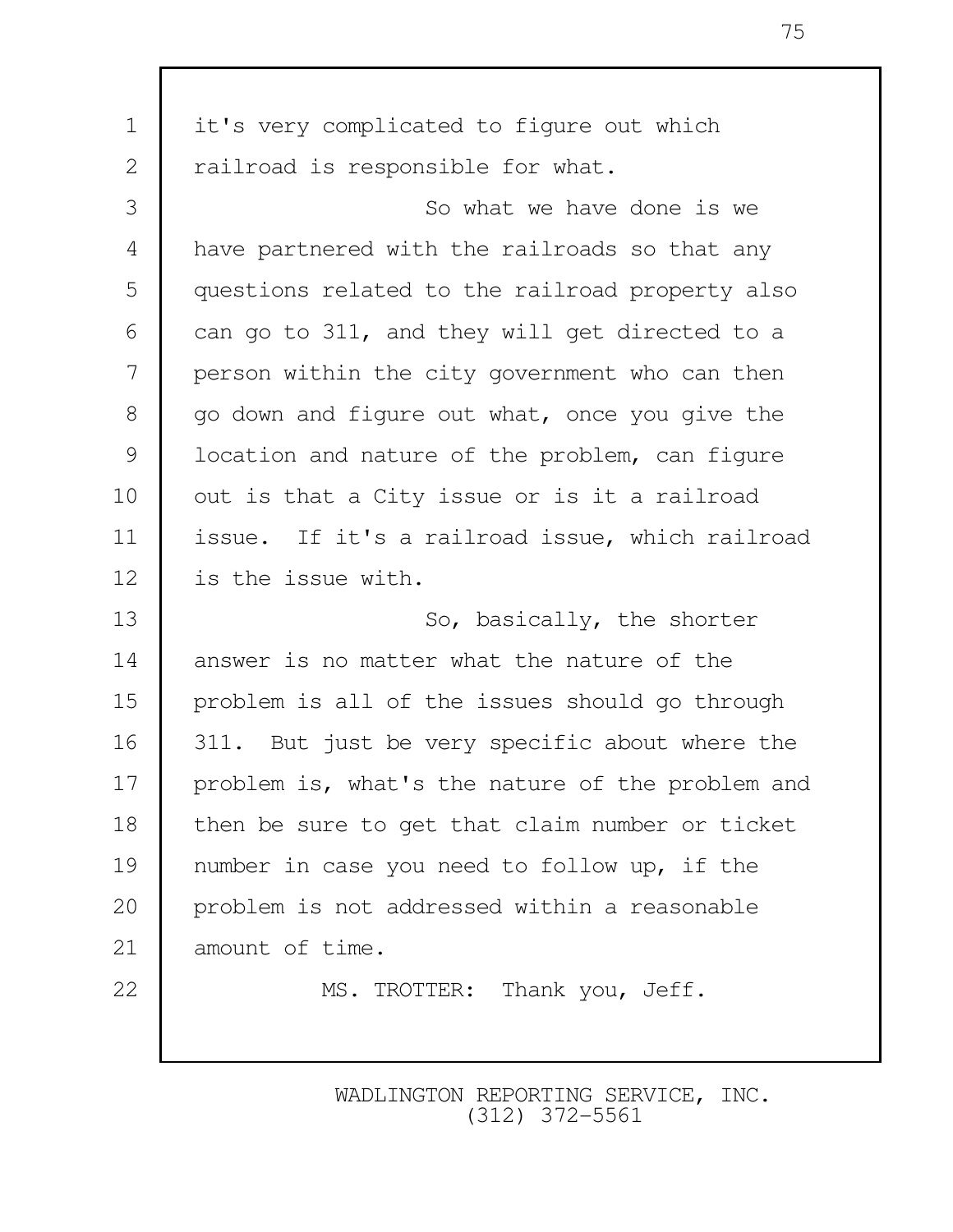1 and to add to that, we do have 2 a fact sheet on the front desk that we set at 3 the sign-in desk that has the information of 4 what Jeff just spoke about. So, you know, 5 | please feel free to pick up one. 6 The next question is how will 7 this affect the Metra line that goes downtown; 8 intersect 75th and South Chicago. 9 MR. ALLEN: I can do that. 10 MS. TROTTER: Okay. Chuck Allen of 11 Norfolk Southern. 12 MR. ALLEN: The answer to that is not 13 at all. This project has no effect whatsoever 14 on the Metra Electric line that runs, you know, 15 from the south suburbs to downtown. The only 16 thing that's lined up is -- or this project is 17 proposed to do is go over top of that on an 18 existing bridge. 19 **And I took this, Jakita,** 20 because I had another question. There was 21 another question about Grand Crossing would 22 | jeopardize a low cost connection and transfer

> WADLINGTON REPORTING SERVICE, INC. (312) 372-5561

76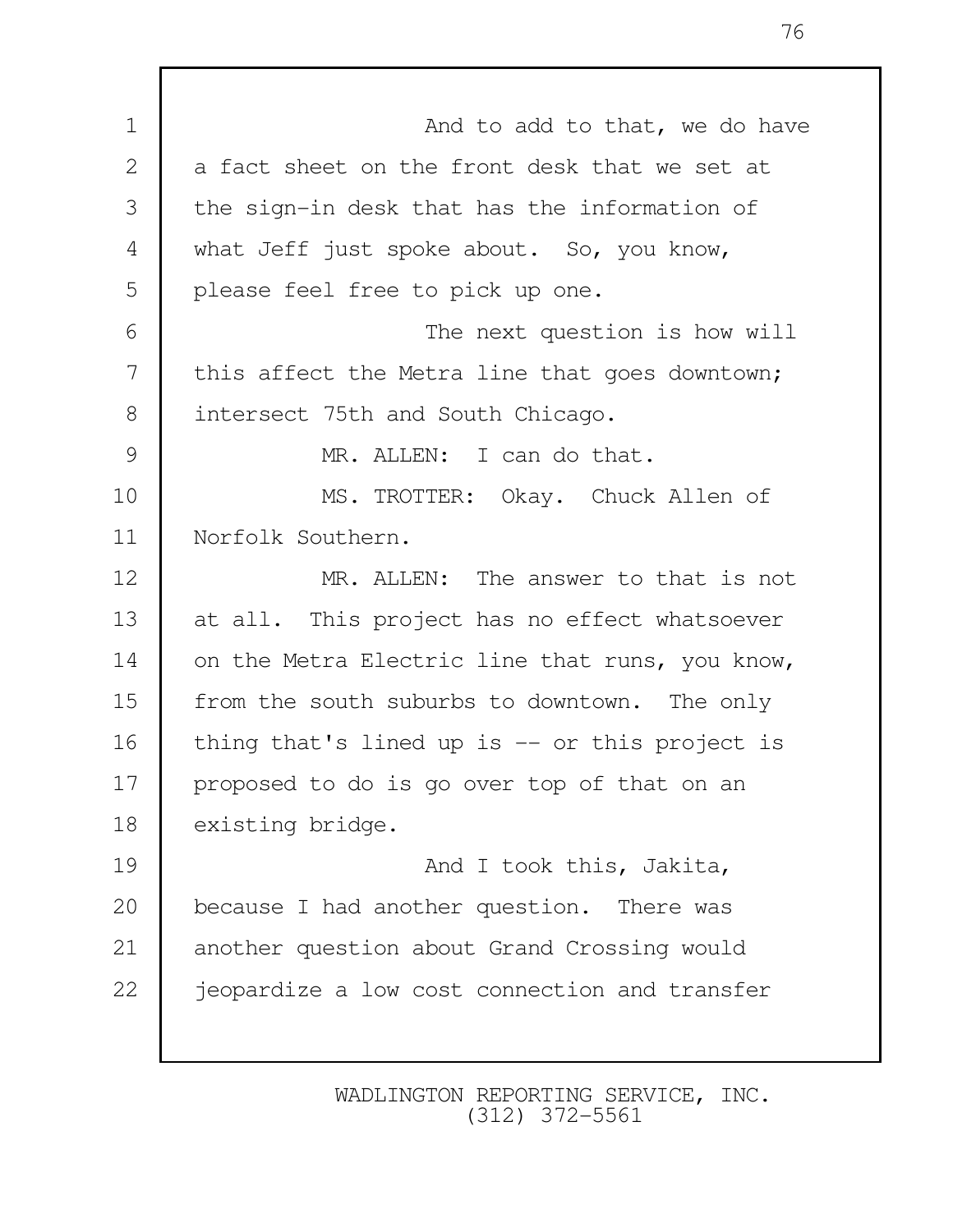1 between the Metra Electric district and the 2 extended north central service from O'Hare and 3 northern and western suburbs to McCormick Place. 4 No, it won't because this project does not 5 affect Metra Electric. 6 Now, I understand there is a 7 preliminary study going on to study a route, a 8 high speed route from O'Hare to downtown that 9 would go to McCormick Place. And if that did --10 if that was built, it did connect to McCormick 11 place, this project has no effect on the Metra 12 | Electric in getting to McCormick Place. 13 MS. TROTTER: The City Council 14 Committee on Transportation is holding its 15 meeting on Metra and its capital improvement 16 program. Can your public comment period be 17 extended in order to fully record the public's 18 interest in Metra programming? 19 This doesn't have anything to 20 do with that. So, no. I'm sorry. 21 | Since there will be funding 22  $\parallel$  for this project, it will -- will there be any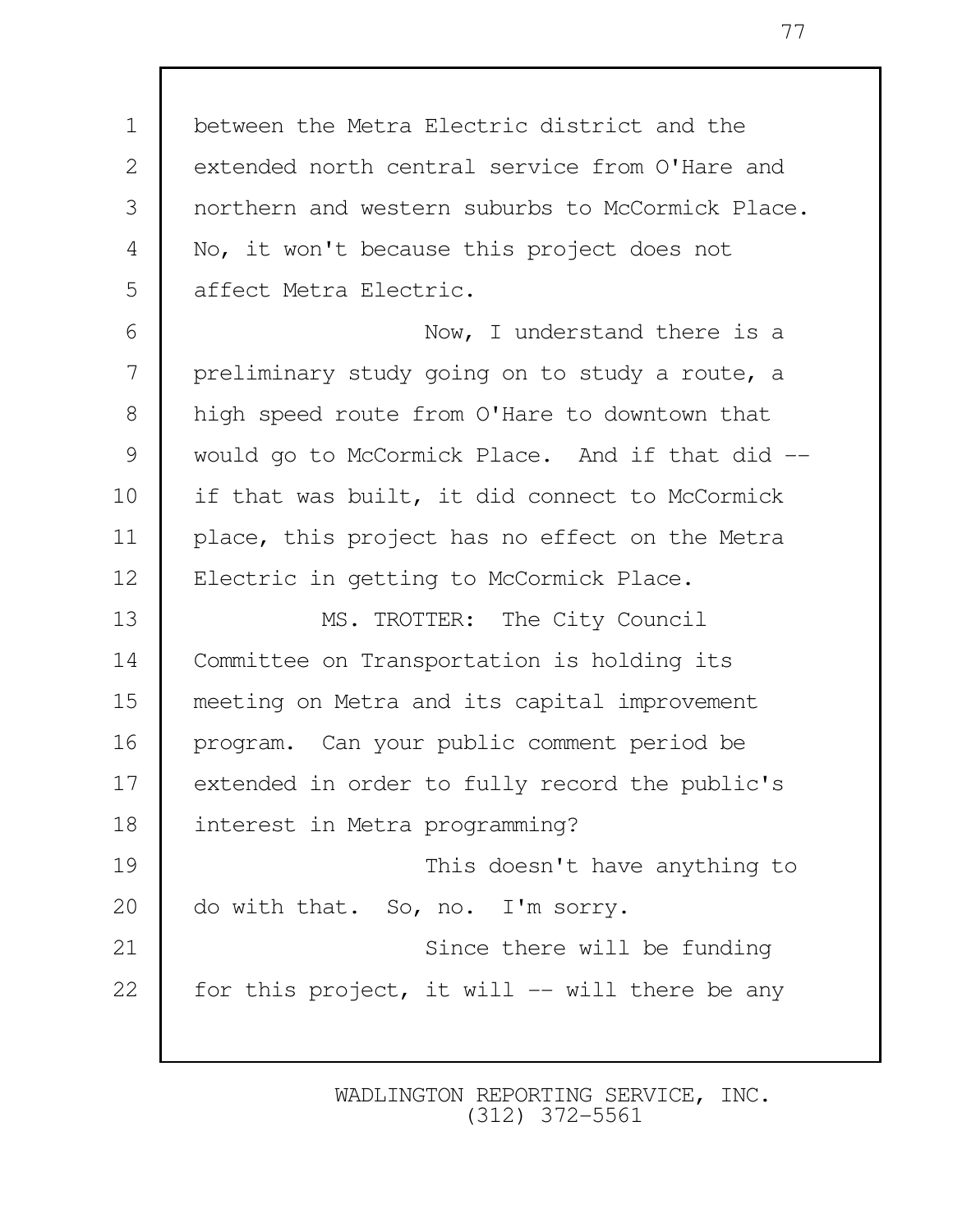1 funding toward regentrification for those 2 | communities being impacted by this project? 3 MR. PAKELTIS: The answer to that 4 question is no. Any types of -- any type of 5 mitigation for a property impact would be just 6 | related directly to displacements. 7 Mike, I don't know if you have 8 anything additional to add to that, but there 9 would be no -- there is no -- there is no 10 | funding towards regentrification. 11 Thank you. 12 I have got a couple here I 13 think I can run through as well. The first one, 14 is there a possibility that they will extend the 15 boundaries to 61st Street. Is the person who 16 asked that question here? 17 No. 2 Okay. I'm not sure I follow 18 that question. Could you elaborate? 19 The project just west of 20 the -- sorry. Just west of the Dan Ryan, the 21 project is around 61st Street. So is that --22  $\parallel$  I'm not sure I --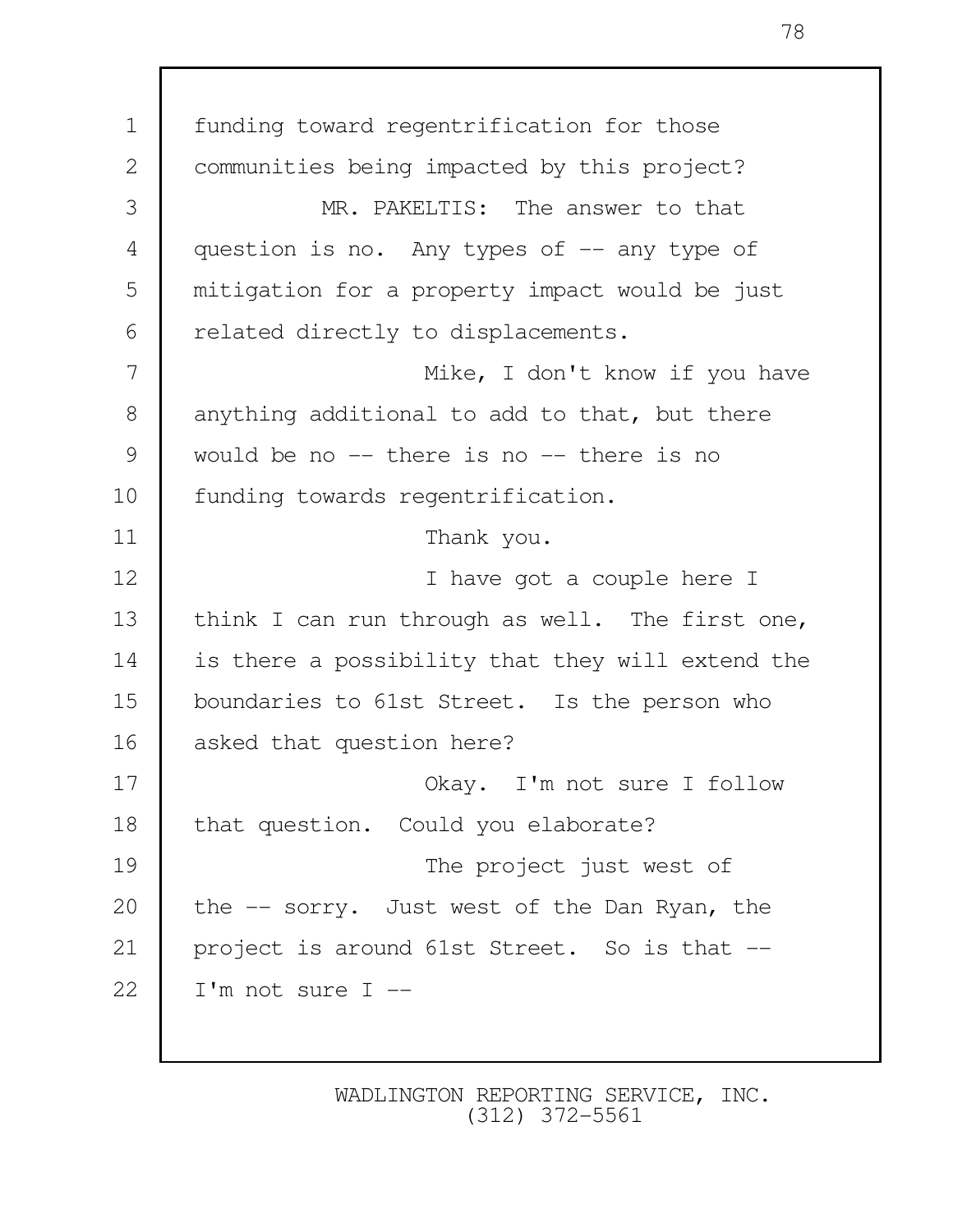1 AUDIENCE MEMBER: I heard the 2 | gentleman say it was Garfield south from Stewart 3 to Wallace to 60th Street. I'm at 61st Street, 4 Normal, which are -- which is between the two. 5 So that's my question.

6 | MR. PAKELTIS: Okay. Well, the answer 7 to your question is our project is very close to 8 that area and after the question-and-answer 9 session, we have got some aerial photography 10 | over there. If could you just pinpoint, we can 11 | talk right after. We can go to the map, and I 12 can show you exactly what my -- you know, based 13 on where we are what the potential impact might 14 be at that location. Is that okay? 15 AUDIENCE MEMBER: Sounds good. 16 MR. PAKELTIS: All right. Thank you. 17 **And then I've got a couple on** 18 this card. I'm concerned that the property 19 along the train tracks east of 75th and South 20 Chicago. Will the project damage the structure 21 of the property? 22 I'm not certain if this

> WADLINGTON REPORTING SERVICE, INC. (312) 372-5561

79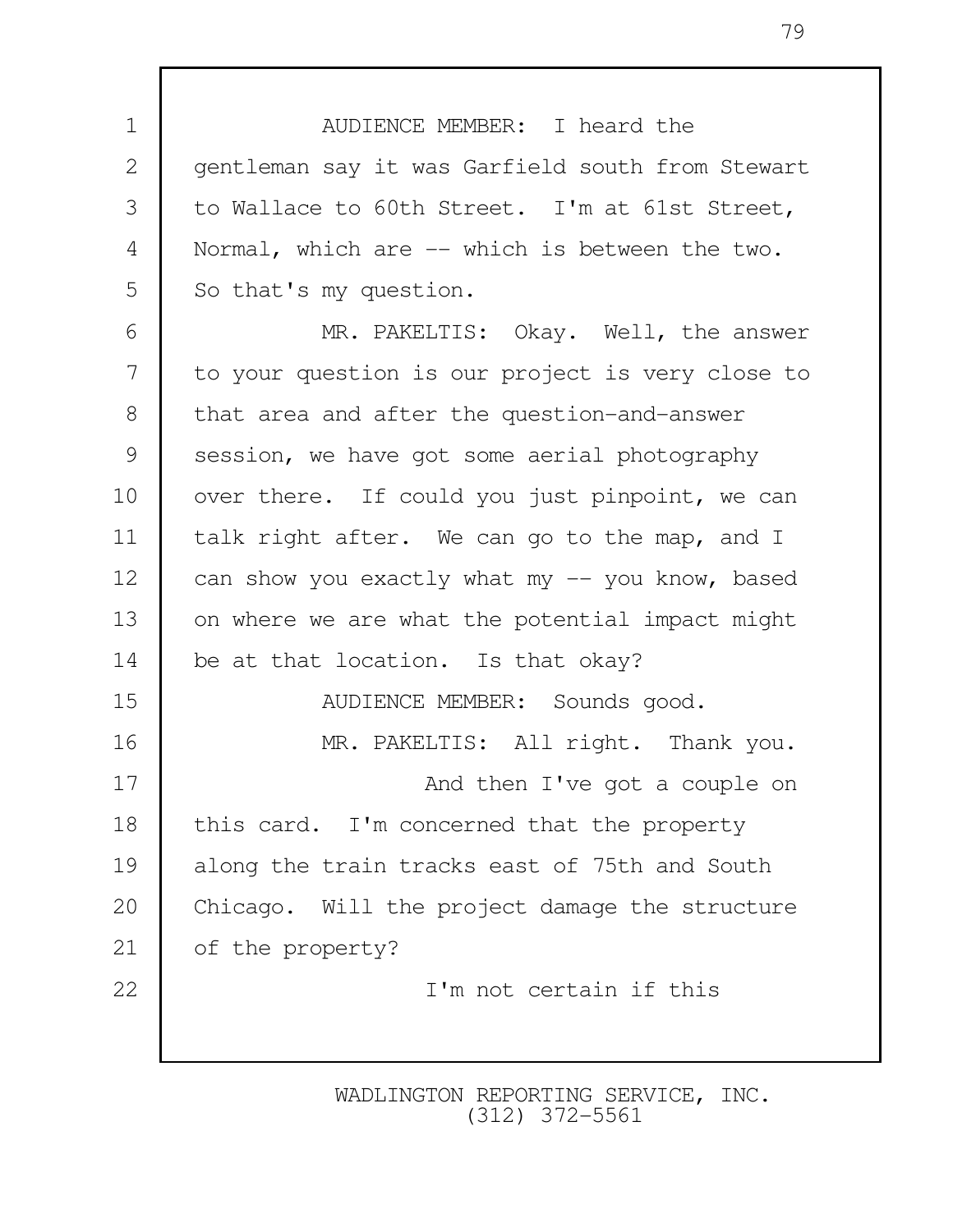| $\mathbf 1$ | question is related to vibration or if it's      |  |  |  |
|-------------|--------------------------------------------------|--|--|--|
| 2           | related to property acquisition.                 |  |  |  |
| 3           | In terms of property                             |  |  |  |
| 4           | acquisition, we don't anticipate property        |  |  |  |
| 5           | acquisition in that area. If it's related to     |  |  |  |
| 6           | vibration, as I mentioned earlier, we will       |  |  |  |
| 7           | conduct a vibration study as part of the project |  |  |  |
| $8\,$       | to identify any potential impact that the        |  |  |  |
| 9           | project will cause.                              |  |  |  |
| 10          | Another question on this card,                   |  |  |  |
| 11          | would the EIS report be available to the public. |  |  |  |
| 12          | The draft -- both the draft and the final        |  |  |  |
| 13          | Environmental Impact Statements will be          |  |  |  |
| 14          | available to the public. They will be posted on  |  |  |  |
| 15          | the website, and they will be available at local |  |  |  |
| 16          | libraries for review as well. So they will       |  |  |  |
| 17          | definitely be available to the public.           |  |  |  |
| 18          | And then the last question on                    |  |  |  |
| 19          | this card. The video stated that the CREATE      |  |  |  |
| 20          | project would create a public safety and how, if |  |  |  |
| 21          | SO.                                              |  |  |  |
| 22          | And as part of the CREATE                        |  |  |  |
|             |                                                  |  |  |  |
|             |                                                  |  |  |  |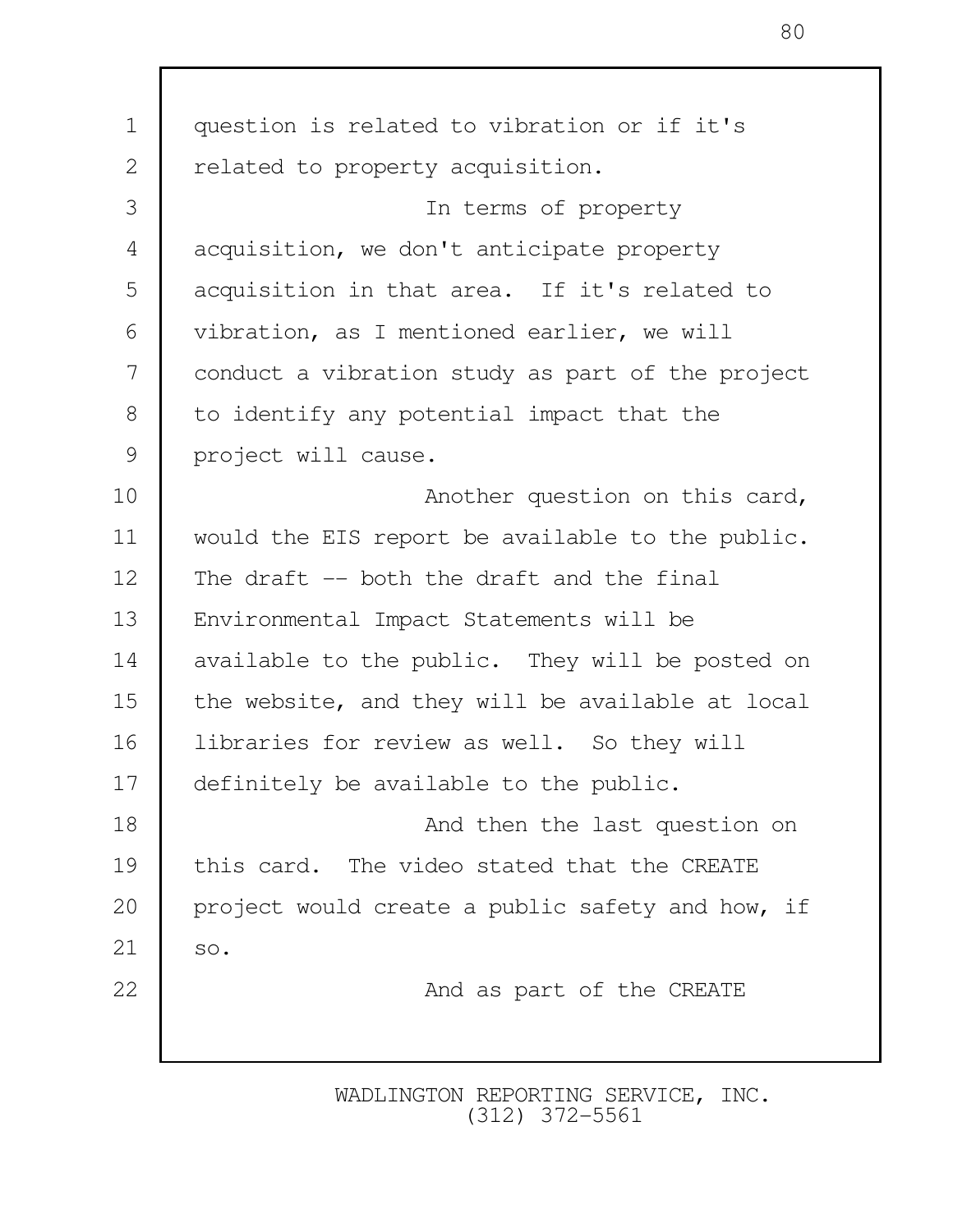| $\mathbf 1$ | program, a number of the projects would improve  |  |
|-------------|--------------------------------------------------|--|
| 2           | safety. As part of the CREATE program, there is  |  |
| 3           | various railroad and railroad signal             |  |
| 4           | improvements which will create a safer railroad. |  |
| 5           | In addition to that, there's also grade          |  |
| 6           | separation projects where currently roadways may |  |
| 7           | intersect at grade with railroad tracks where    |  |
| 8           | you have grades and flashing lights and so forth |  |
| 9           | and in those -- and in 25 locations grade        |  |
| 10          | separations are proposed where the roadway would |  |
| 11          | be separated from the railroad traffic and,      |  |
| 12          | that's certainly considered a safety improvement |  |
| 13          | as well.                                         |  |
| 14          | MS. TROTTER: One more.                           |  |
| 15          | MR. PAKELTIS: Thank you.                         |  |
| 16          | We need to know the result of                    |  |
| 17          | the Environmental Impact after report is         |  |
| 18          | finished. Public record once it's final. Oh,     |  |
| 19          | sorry.                                           |  |
| 20          | We need to know the results of                   |  |
| 21          | the Environmental Impact after report is         |  |
| 22          | finished. So, again, we'll be preparing what's   |  |
|             |                                                  |  |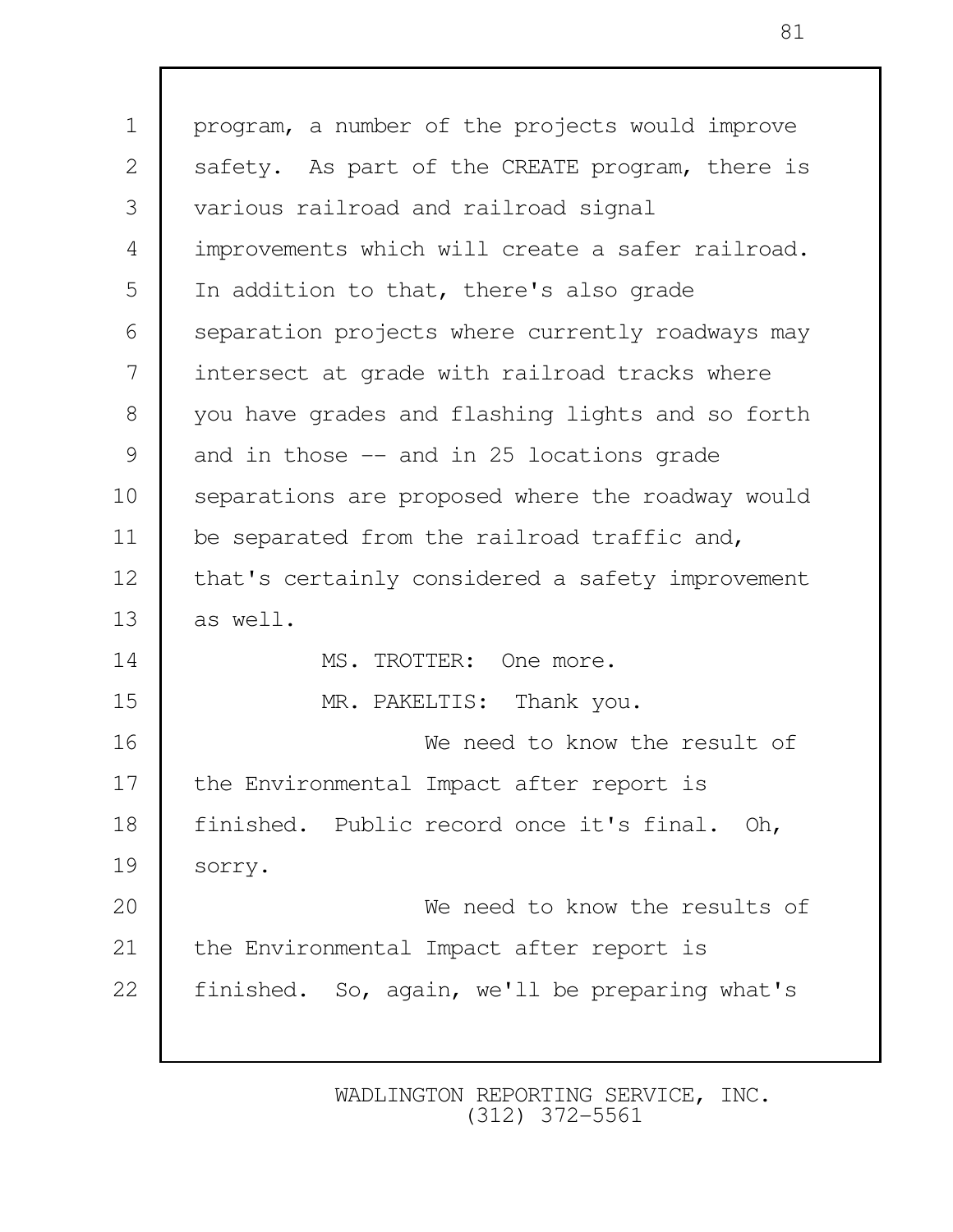| $\mathbf 1$    | called the draft Environmental Statement.       |  |  |
|----------------|-------------------------------------------------|--|--|
| $\mathbf{2}$   | There's an official notice                      |  |  |
| 3              | that is put out when the document is completed  |  |  |
| $\overline{4}$ | and it's out for public review. That public     |  |  |
| 5              | review period will start in advance of the      |  |  |
| 6              | public hearing that we currently identified for |  |  |
| 7              | March of -- approximately March of 2013. At the |  |  |
| $8\,$          | public hearings we'll have -- we'll have the    |  |  |
| 9              | document itself, as well as exhibit boards that |  |  |
| 10             | you see here available that will summarize the  |  |  |
| 11             | information contained in that document.         |  |  |
| 12             | Is this a followup to this                      |  |  |
| 13             | question?                                       |  |  |
| 14             | AUDIENCE MEMBER: Yes.                           |  |  |
| 15             | MR. PAKELTIS: Okay.                             |  |  |
| 16             | AUDIENCE MEMBER: What I want to know            |  |  |
| 17             | was that just for this particular project or    |  |  |
| 18             | would it be for all the projects that you're    |  |  |
| 19             | dealing with this?                              |  |  |
| 20             | MR. PAKELTIS: What we are talking               |  |  |
| 21             | about here tonight is for this particular       |  |  |
| 22             | project. So that -- the Grand Crossing -- the   |  |  |
|                |                                                 |  |  |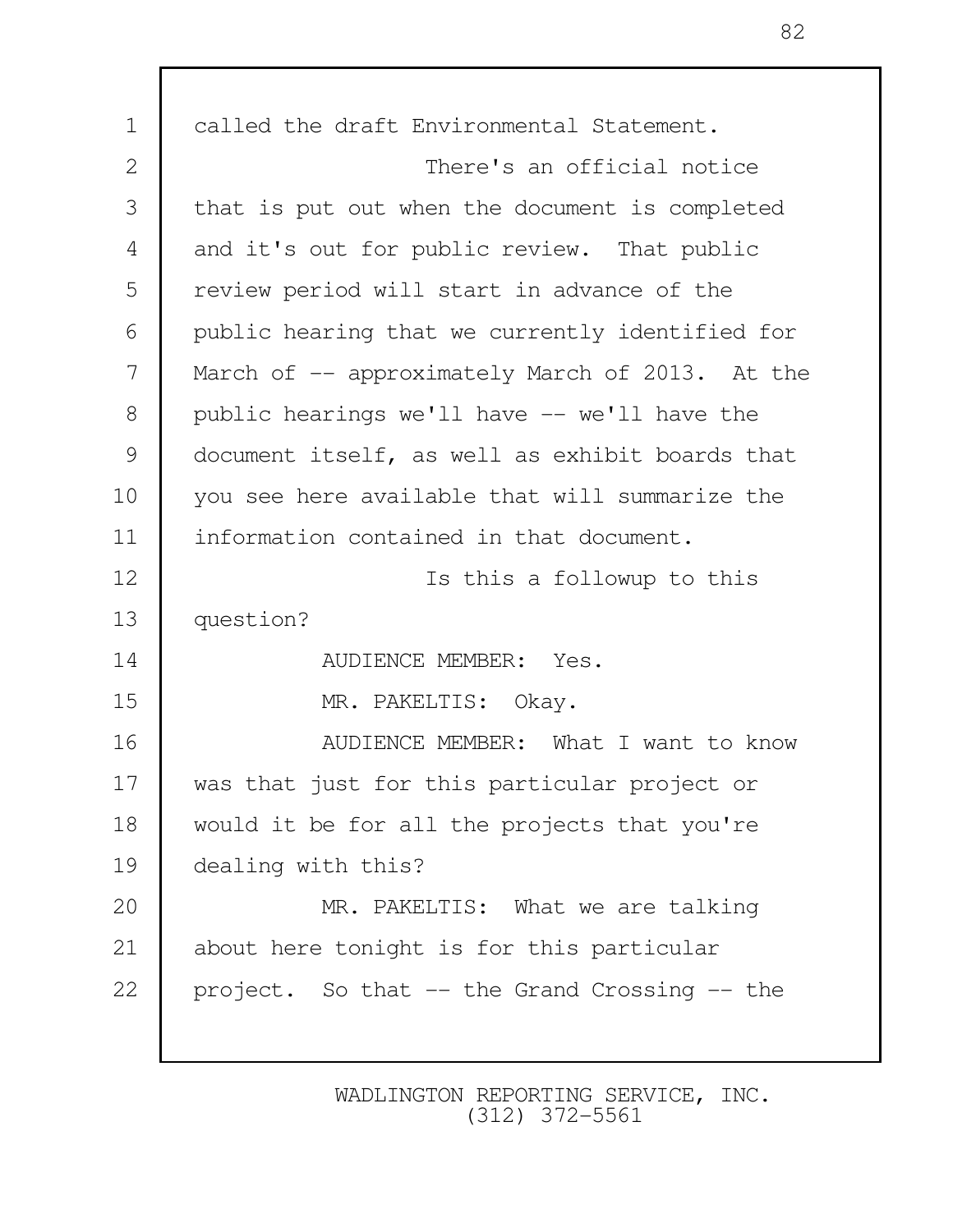1 | timeline we see here, the draft Environmental 2 | Impact Statement we are talking tonight is for 3 the Grand Crossing Rail Project. 4 Other projects are going 5 through different forms of study where there's 6 documents being prepared. But the information 7 presented here tonight in terms of timeline and 8 | documentation are related just to the Grand 9 Crossing Rail Project. 10 **AUDIENCE MEMBER:** I have a question. 11 MR. PAKELTIS: Is this a followup to 12 the question? 13 AUDIENCE MEMBER: No. 14 MR. PAKELTIS: I think we -- are we 15 through with the cards? 16 AUDIENCE MEMBER: She said I could ask 17 | my question. 18 MR. PAKELTIS: Sure. Okay. 19 **AUDIENCE MEMBER:** My question is, to 20 you or anyone on the panel there, would you guys 21 be satisfied and comfortable with an offer for 22 your property from the railroad? Would you be

> WADLINGTON REPORTING SERVICE, INC. (312) 372-5561

83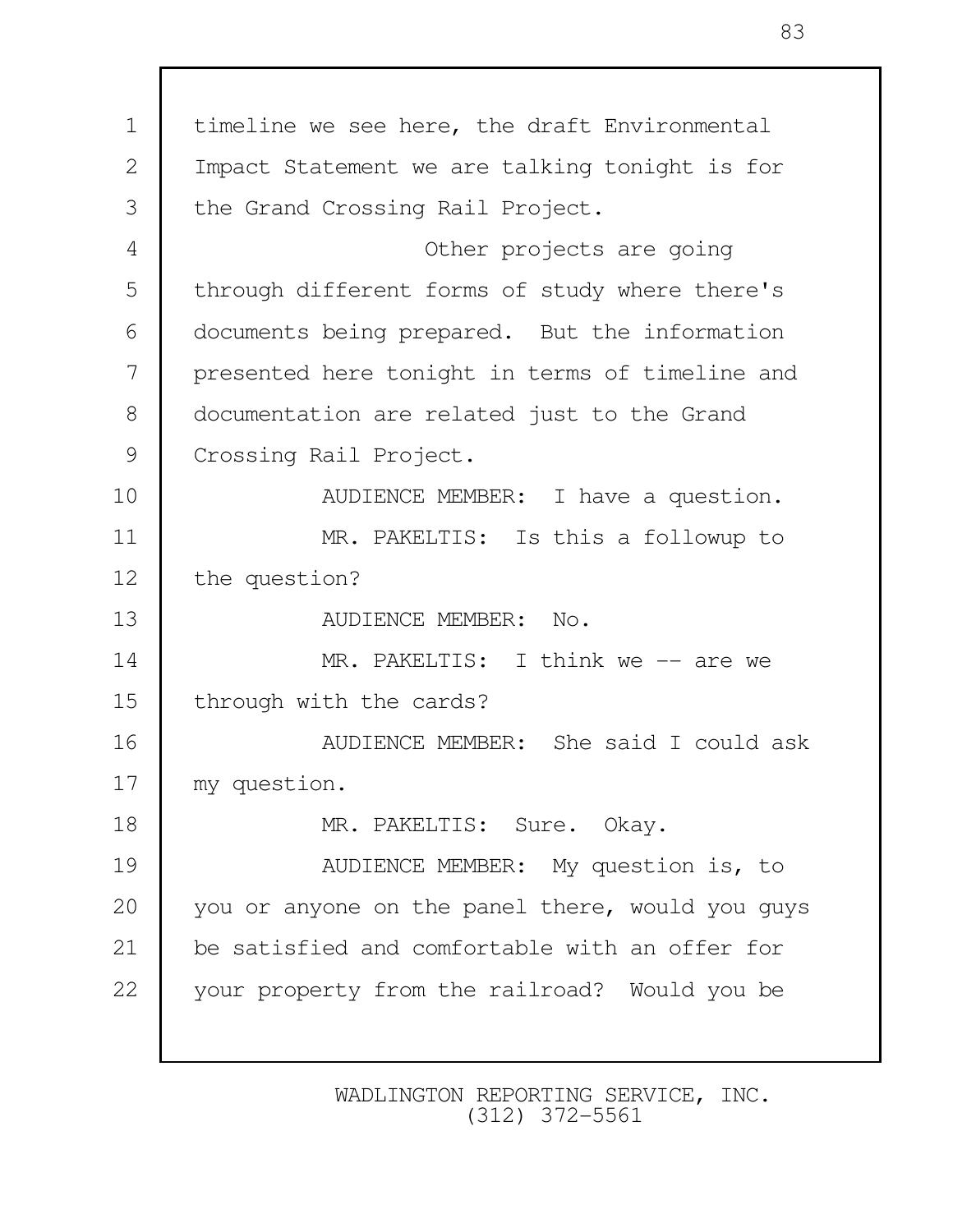1 comfortable with the offer? 2 | Contract The Sour property in the 2 | Contract The Internal Internal Internal Internal Internal Internal Internal Internal Internal Internal Internal Internal Internal Internal Internal Internal Internal Internal Inter 3 area that would be purchased, would you be 4 comfortable yourselves in that situation? 5 MR. HARRIS: The best way to answer  $6$  the question is that we would pay fair market 7 value for the property. 8 Whether I'm comfortable. 9 whether you're comfortable is not the way it 10 works. It's what's the fair market value of the 11 property is and that's just the way it works 12 out. 13 NUDIENCE MEMBER: My name is Beatrice. 14 I want to know exactly what 15 kind of jobs exactly would the railway be 16 offering to individuals and what kind of skill 17 set would they need to acquire those jobs? And 18 also, is it preferably better to apply directly 19 to the railway as opposed -- to the railway 20 companies for the job as opposed to going 21 | through other processes? 22 I'm looking for something in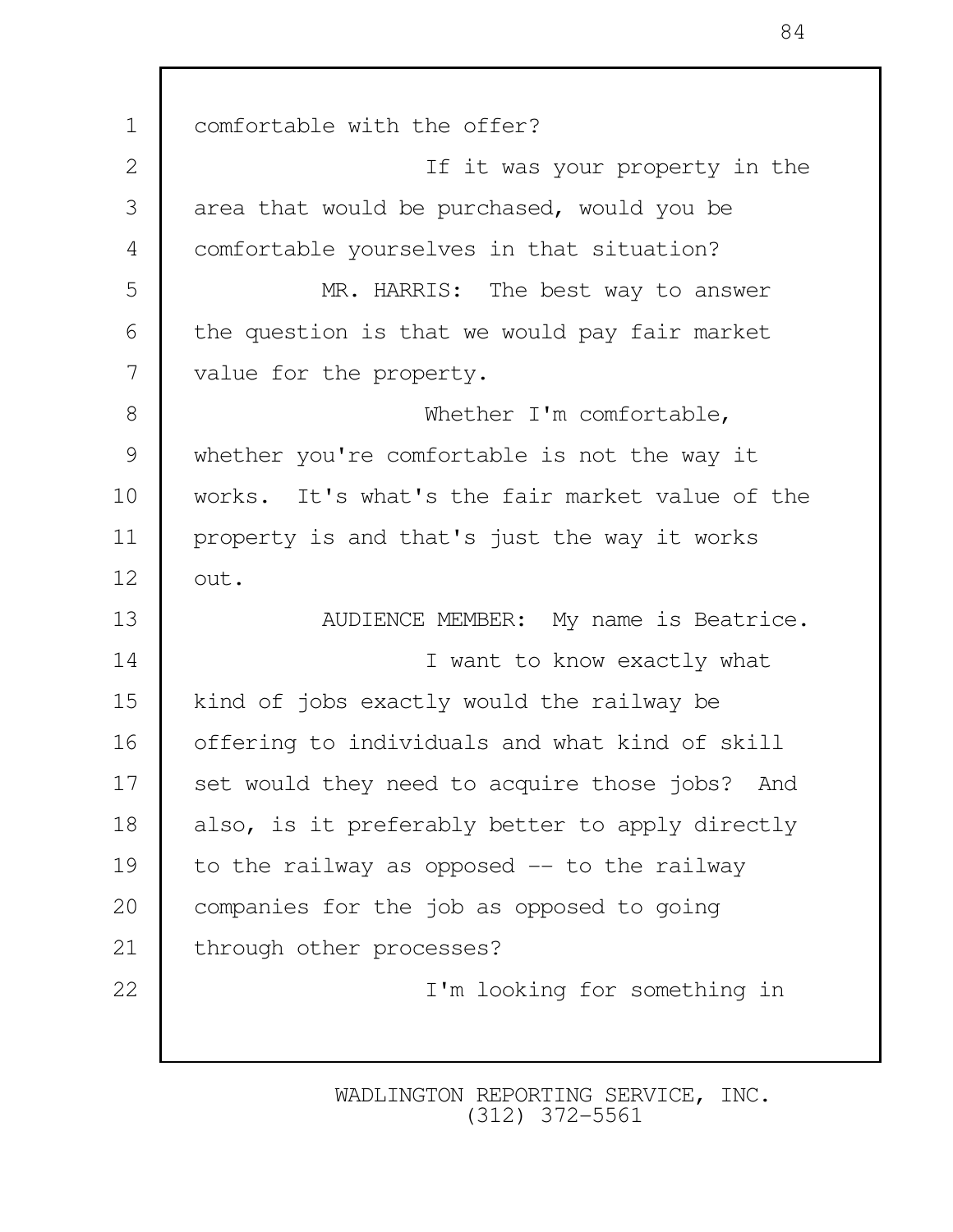| $\mathbf 1$    | the line of a job fair for the jobs. Because if  |
|----------------|--------------------------------------------------|
| $\mathbf{2}$   | we can do something like this, we can also do a  |
| 3              | job fair, and that's what I would like to know.  |
| $\overline{4}$ | MS. TROTTER: Are you speaking of jobs            |
| 5              | for this project, the Grand Crossing Rail        |
| 6              | Project?                                         |
| 7              | AUDIENCE MEMBER: For this job, yes,              |
| $8\,$          | and any jobs, yes.                               |
| $\mathcal{G}$  | MR. SMITH: The railroad -- we don't              |
| 10             | hire for just a specific -- you know, a specific |
| 11             | project. We hire on a rolling basis, and we --   |
| 12             | AUDIENCE MEMBER: What does that mean?            |
| 13             | MR. SMITH: On a rolling basis, so                |
| 14             | through attrition. So as employees are           |
| 15             | either -- through the normal process of, you     |
| 16             | know, people leaving for one reason or another   |
| 17             | or retiring, getting fired, positions are        |
| 18             | becoming $-$ become available, as is growth and  |
| 19             | demand, so you need additional positions.        |
| 20             | Because there's -- there's more rail traffic     |
| 21             | going through Chicago, greater need for          |
| 22             | maintenance, all of those sorts of things.       |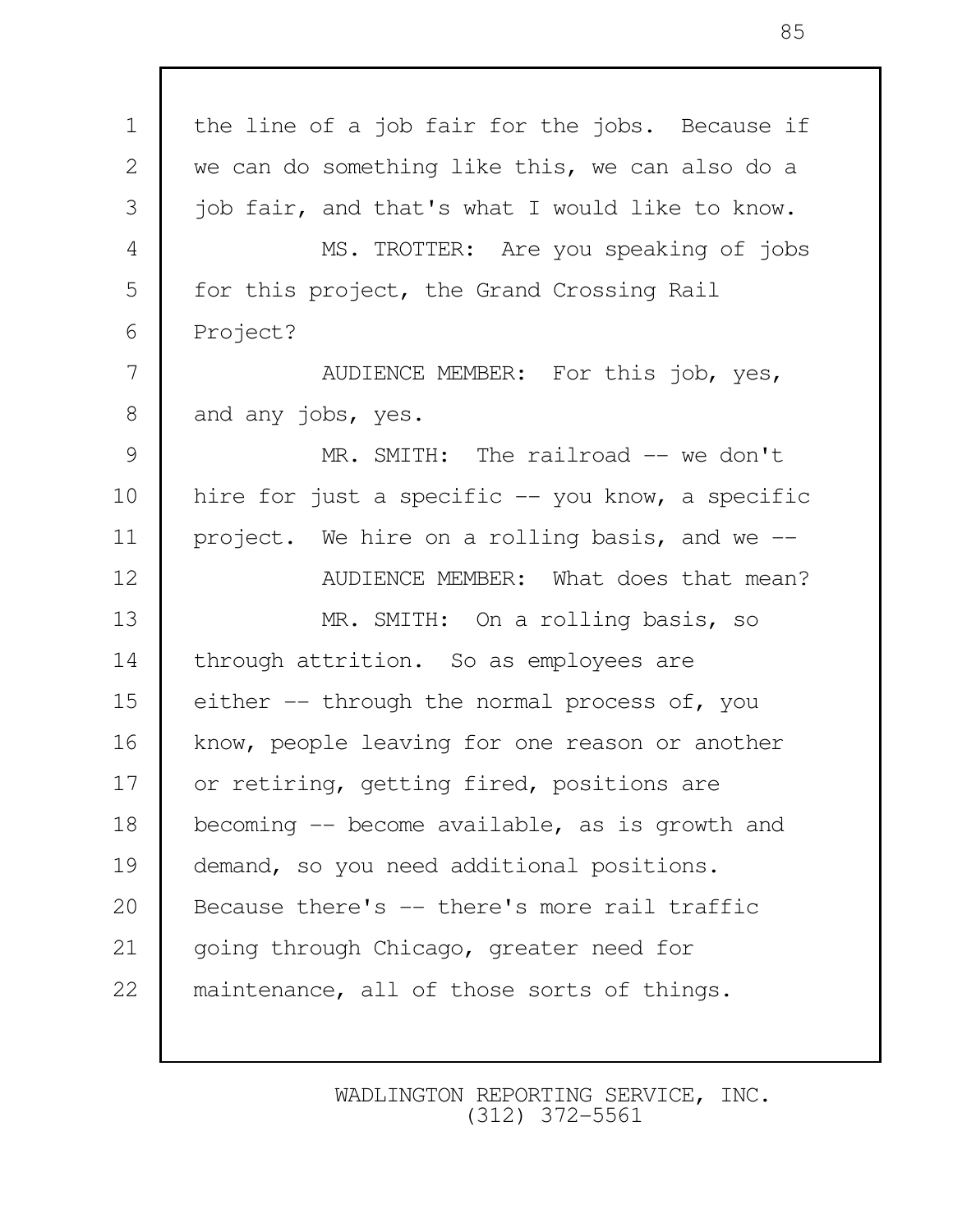1 So Norfolk Southern has in the 2 past two years hired, I would say, approximately 3 | 125 people here within just Chicago. And, you 4 know, if you look at our entire 22-state network 5 that we have, all the railroads are projected to 6 hire about 15,000 people for each of the next 7 several years. So that's just not working in 8 Chicago. That's throughout the country. But 9 Chicago is one of the hubs. 10 **And so the position that's** 11 most readily available where all of the 12 Tailroads always are hiring, and as it seems 13 like every month or two, is the conductor 14 position. It's an entry level position. If you 15 go to www.nscorp.com, there's a job seeker's web 16 page that you can click on. And there is a 17 | video that explains the conductor position, as 18 well as all the other trade positions that there 19 are, supervisory positions. 20 We have what's known as an 21 operations supervisory trainee program. So if 22 vou have supervisory experience, that's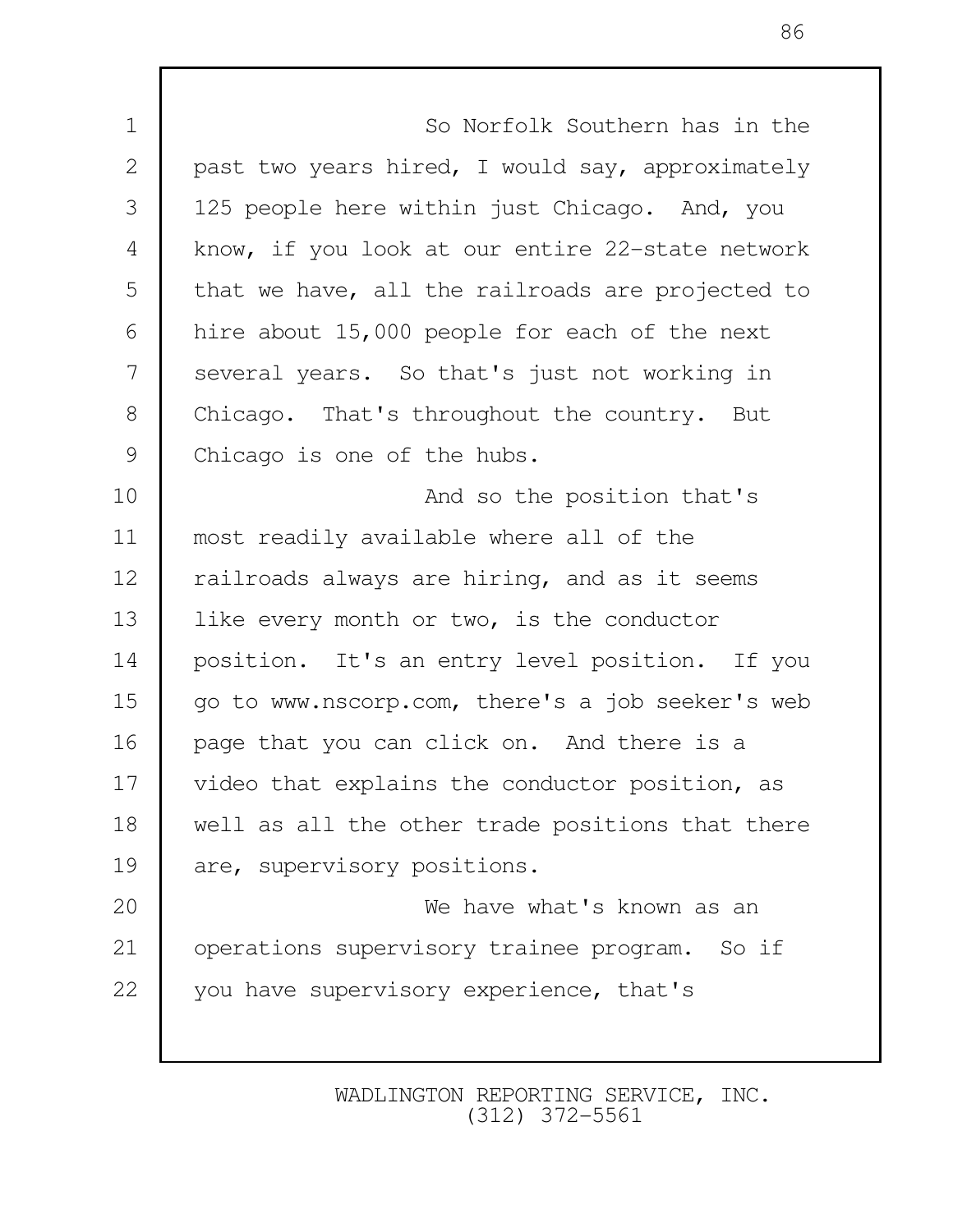1 Something to consider. We have a management 2 trainee program. Those are for college 3 graduates, and that's a longer, more extensive 4 program. And it's, you know, designed 5 Specifically for management. 6 But the entry level positions 7 are everything, as Chuck had mentioned 8 previously, from repairing freight cars, to the 9 track beds, to serving as a clerk, so more like 10 a secretarial position, working in dispatch. 11 All -- there are a whole number of positions 12 | that are always available. 13 **But the railroads can't say,** 14 you know, in one month we know what's going to 15 happen because we don't know who's going to 16 **l** leave the company, what the demand is going to 17 be. 18 So it's a point to always go 19 to all the railroad's websites, not just Norfolk 20 Southern, because there are always hundreds of 21 | positions that are available. Whether it's for 22 | Union Pacific, the NSF, CSX, NS, Canadian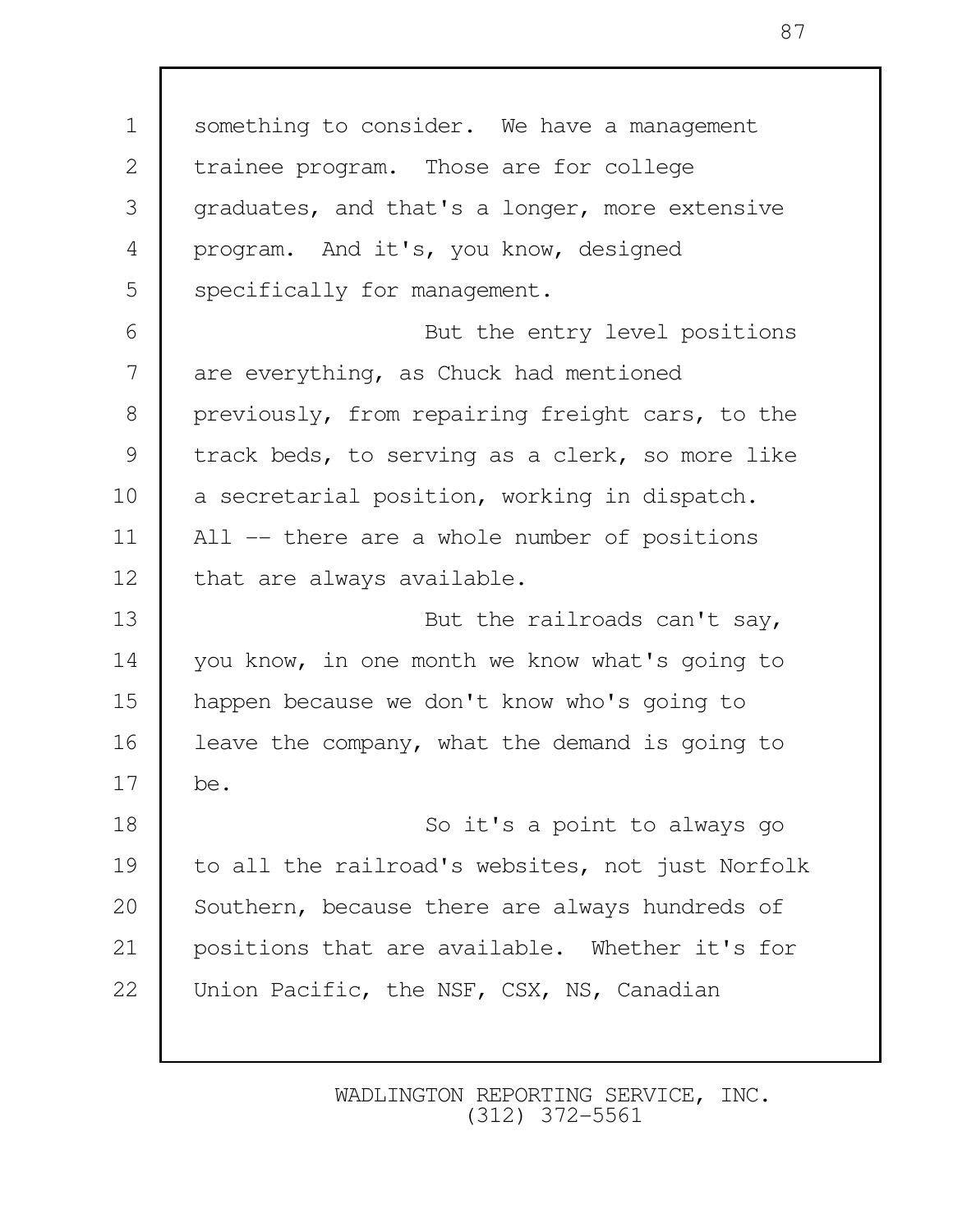1 National, Canadian Pacific, Amtrak, Metra. So 2 there are a whole bunch of resources out there. 3 It's just a matter of monitoring, applying and 4 looking at the description, looking for the 5 railroad. 6 95 percent of the positions, 7 90 are outside. So if you don't have outside 8 experience, you're kind of like working 9 construction. If you can't do math and, you 10 know, you have to develop that skill set to be 11 the most competitive. 12 **Because we have literally** 13 hundreds and hundreds of applicants at times for 14 one or two positions. But that shouldn't 15 discourage you. You should just, you know, 16 apply to as many of the positions that you can 17 | for what you feel suits you best, as well as 18 | look at all the rest of the suppliers, vendors 19 and contractors here in Chicago. There are more 20 than 140 within the State of Illinois. 21 So it's -- somebody has got to 22 provide us with, you know, our materials to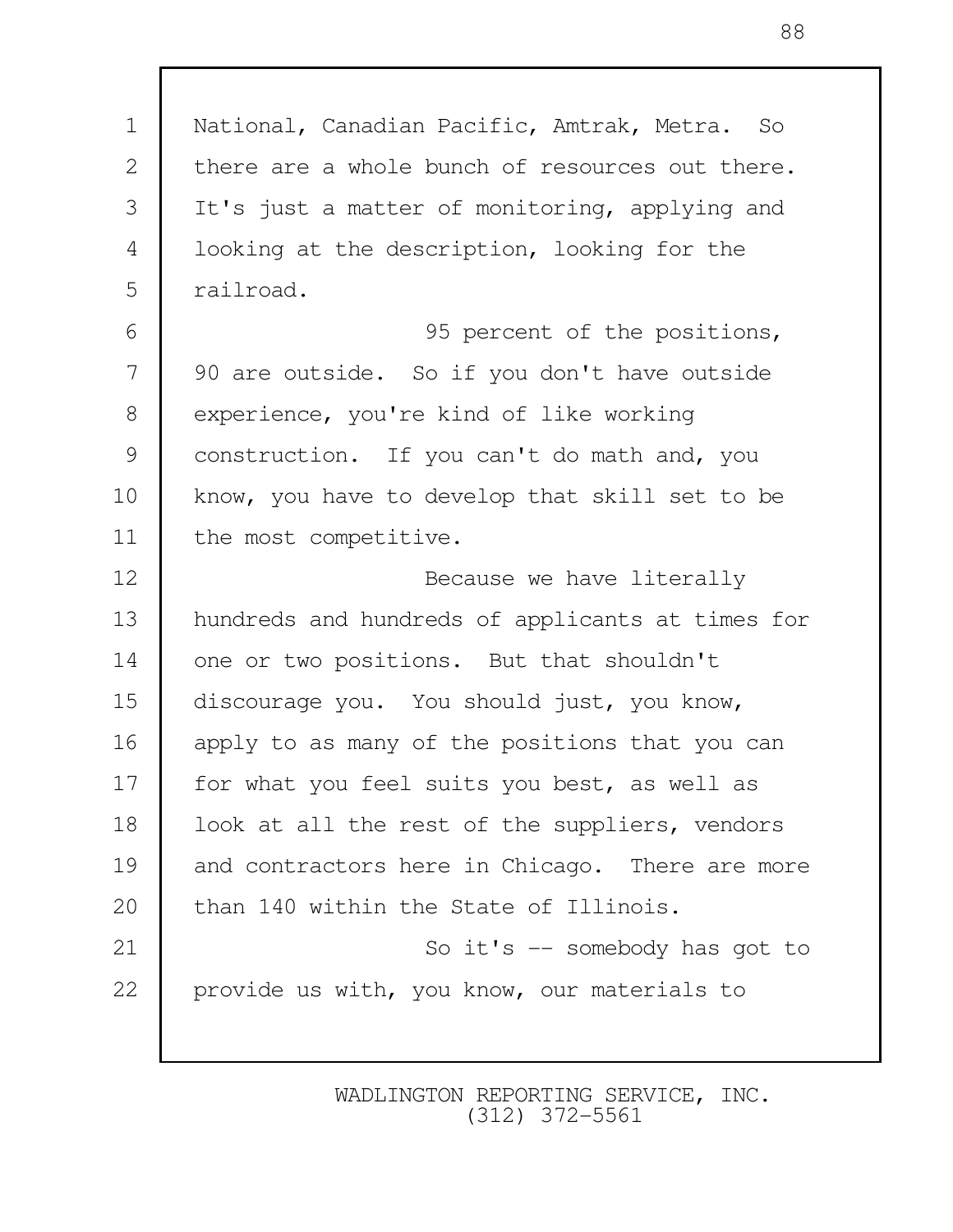1 maintain those track structures or to maintain 2 | our locomotives and our rail cars. So that's 3 something as well to consider. 4 So if you would like to speak 5 | further with me afterwards, I'll be available. 6 AUDIENCE MEMBER: And IDOT, is a job 7 | fair being considered? Thank you. 8 MS. TROTTER: Thank you, Herb. 9 We will be wrapping this up so 10 | that people can go home shortly after  $-$  I saw 11 | this lady in the back first. 12 NUDIENCE MEMBER: I just have a 13 suggestion. (Inaudible.) Do we have a flyer 14 that indicates all the job opportunities? 15 Because all of our communities have people who 16 need jobs but this is taking up a whole lot of 17 times. 18 MS. TROTTER: Well, we do. We have it 19 at the front desk. I'm sorry, the sign-in 20 table. 21 And as far as the railroad 22 | names, it's on CREATE program's website. It's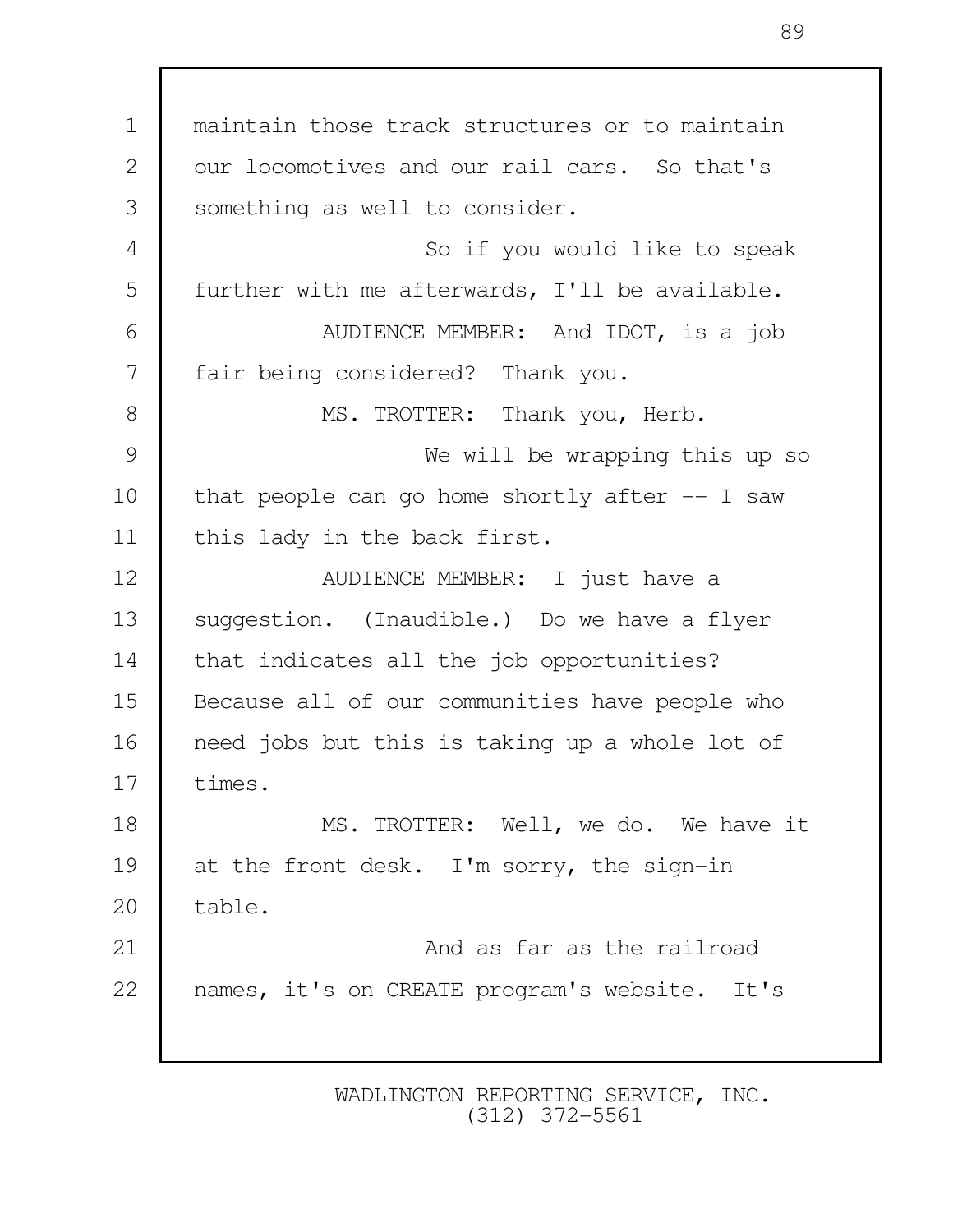1 also posted on the project website. 2 So, you know, I understand 3 everyone's concern here, major concern. I 4 seriously do. And we are addressing it to the 5 best of our ability. This is, unfortunately, 6 not a job fair. We are here to talk to you 7 about the project, the CREATE Grand Crossing 8 | Rail Project, and the first phase of that 9 project, the Environmental Impact Statement. 10 **And we are looking for your** 11 input on this project. I understand your 12 concerns in regard to jobs. There are none for 13 this particular phase of this project, and you 14 know I don't -- again, I can't say it too many 15 different ways. 16 NUDIENCE MEMBER: I truly -- not to 17 cut you off. 18 MS. TROTTER: But I do want to address 19 everyone's concerns to the best of, you know, 20 the ability that we can. We surely do want to 21 do that. But we don't want to keep continuing 22 to belabor it as well when there's not more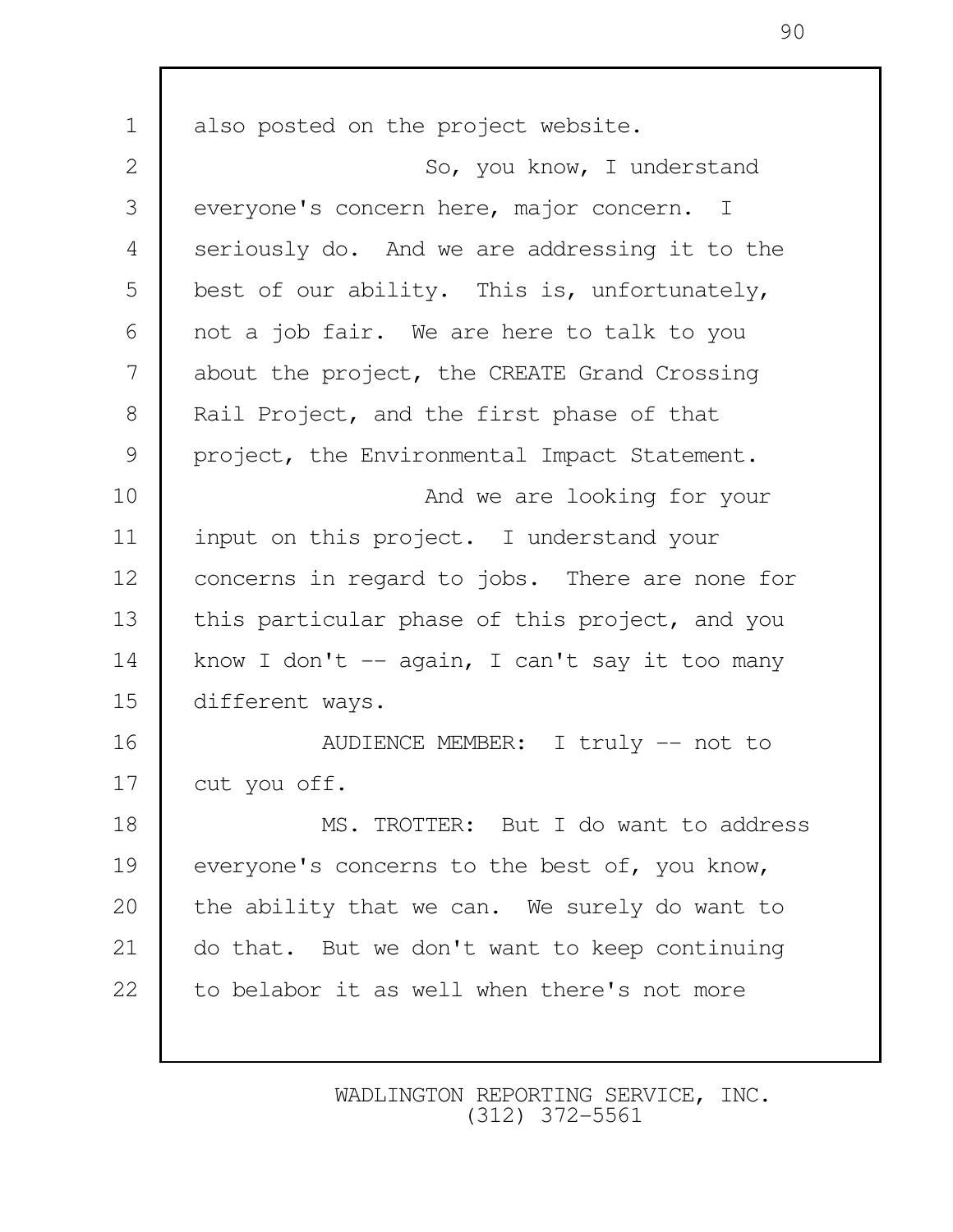1 information that we have to offer in regards to 2 a job on this project. 3 AUDIENCE MEMBER: That's not what I'm 4 asking you. You need to know about some 5 alternative routes after the EIS. 6 But I'm willing to -- if 7 there's some type of flyers, I will take --8 (inaudible) -- that we have in our community so 9 that we can pass this information on to those 10 that need to be employed, but you have got some 11 | folks here tonight that didn't get some answers. 12 MS. TROTTER: You are more than 13 welcome to take some of those flyers up there. 14 You're more than welcome to. And if you need 15 more, please let us know. 16 **I** AUDIENCE MEMBER: All we need to know 17 about are the alternative routes after the EIS. 18 That is all we want to know. 19 MS. TROTTER: Alternative routes, you 20 mean as far as streets or -- I'm sorry. 21 **AUDIENCE MEMBER:** Yes. If there is 22 Some interference while they are expanding, are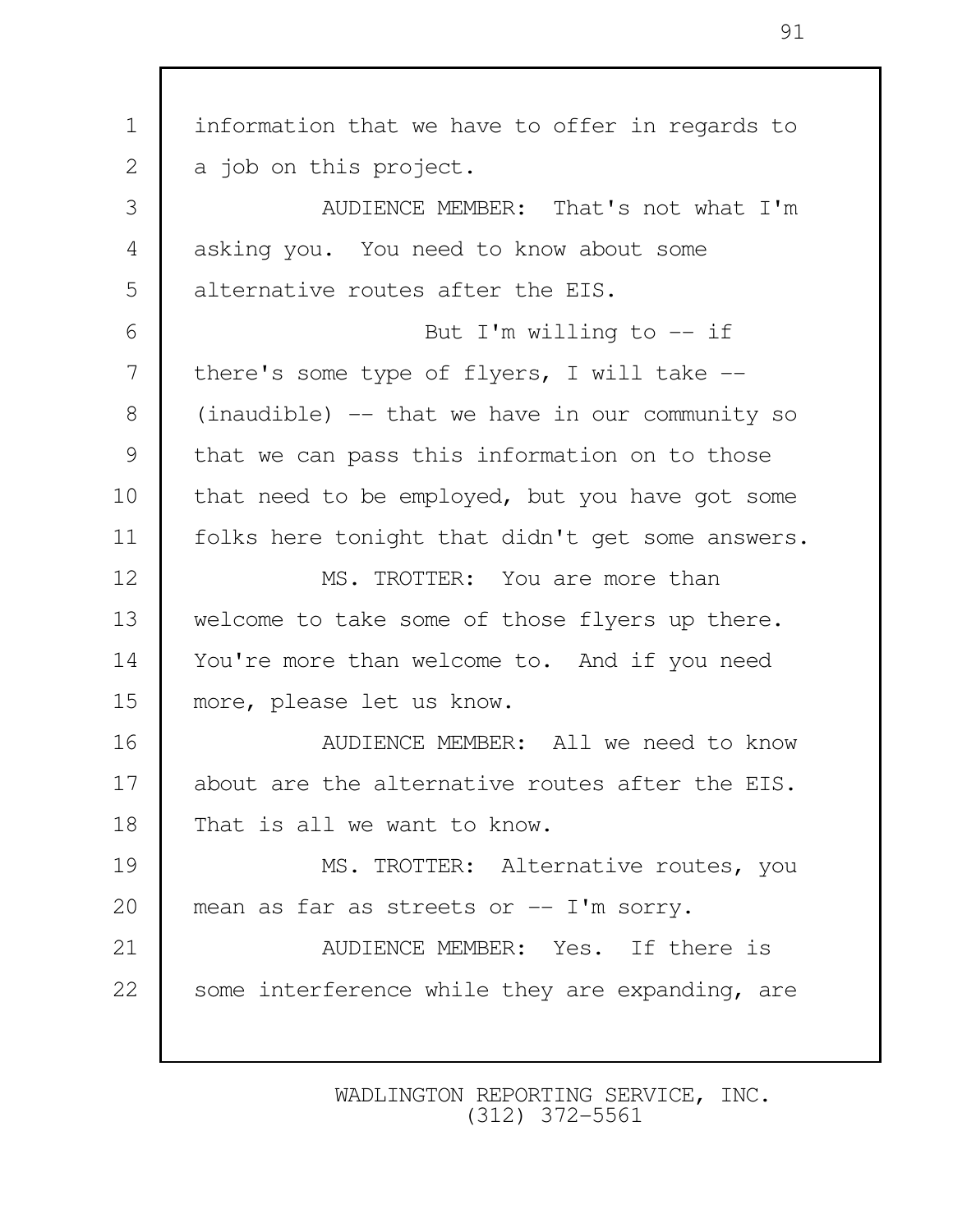1 | there going to be some alternative routes? 2 | MS. TROTTER: You want to answer that, 3 Tony. 4 MR. PAKELTIS: Yeah. I think your 5 question is related to potential detours as part  $6 \mid$  of the construction activity. 7 AUDIENCE MEMBER: Correct. 8 MR. PAKELTIS: The details of that --9 the details of those potential detours will not 10 be available as part of Phase I. That would be 11 after the other phases. 12 MS. TROTTER: Okay. Where's that 13 | lady? There you are, ma'am. 14 **AUDIENCE MEMBER:** My name is Lorraine 15 Mosley. 16 MS. TROTTER: Hello. 17 NUDIENCE MEMBER: I have a question, 18 if you can answer it. 19 Do you all have any idea as to 20 when people will be notified if their property 21 | is coming under the railroad? 22 MS. TROTTER: If it will be displaced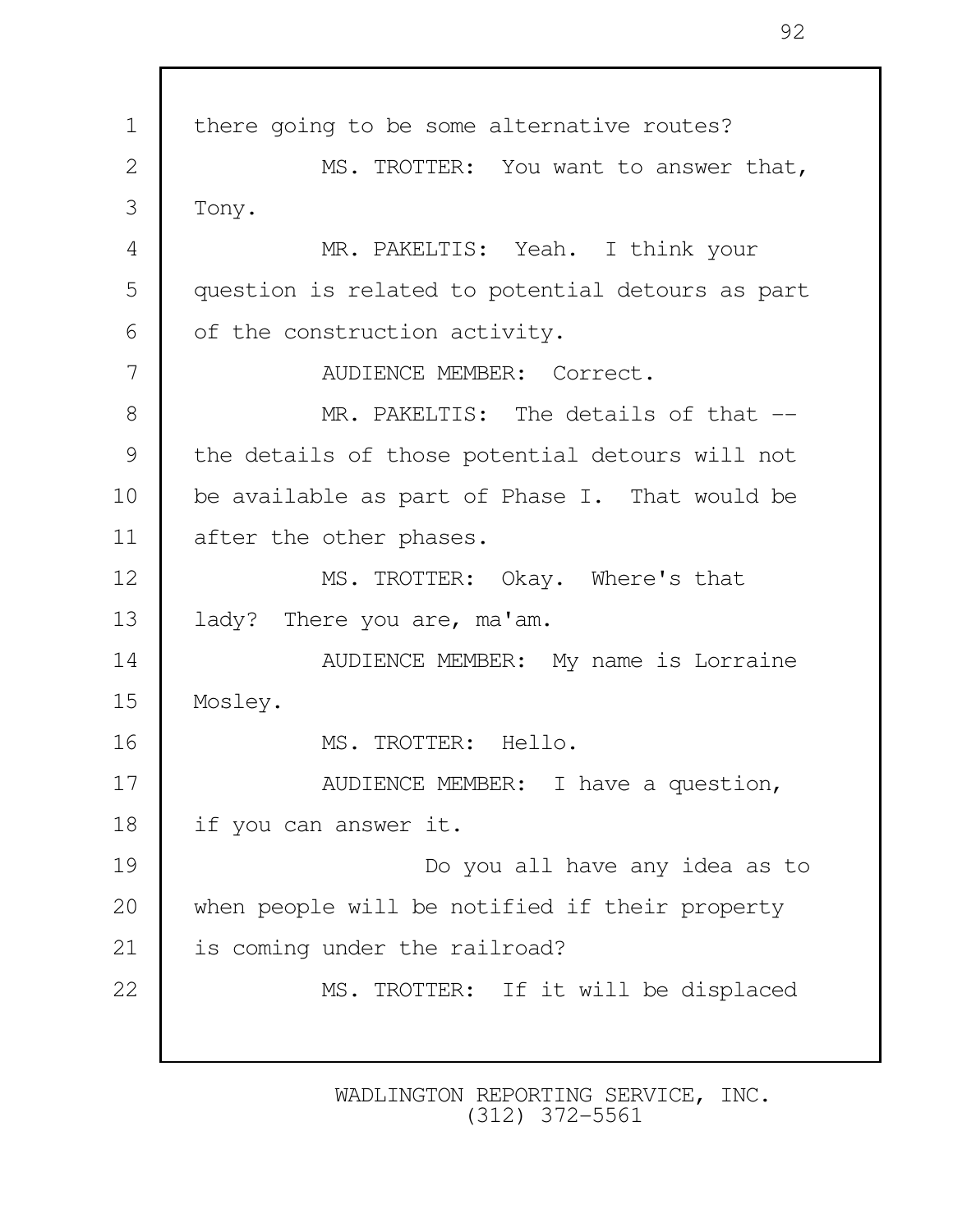1 as a result of the project? 2 **AUDIENCE MEMBER:** Do you all have any 3 idea as to when will we be notified if your 4 property will be affected by this railroad? 5 MR. PAKELTIS: As part of  $-$  in 6 advance of the public hearings, we will send out 7 notices of the hearing to those who would be 8 | potentially displaced by the project. 9 | AUDIENCE MEMBER: Do you all have any 10 idea as to when this would be? 11 MR. PAKELTIS: Well, we think the  $-$ 12 at this point we are estimating that the public 13 hearings are going to occur in March of 2013. 14 So it would be a little bit before that time. 15 AUDIENCE MEMBER: So like by 2013 we 16 Should know if our property is affected by this? 17 MR. PAKELTIS: That's when we'll 18 know -- that's when we'll have the detailed 19 information on the project. 20 **Again**, if you want to talk me 21 after the meeting, we can go to the maps. I 22 could probably give you an indication now if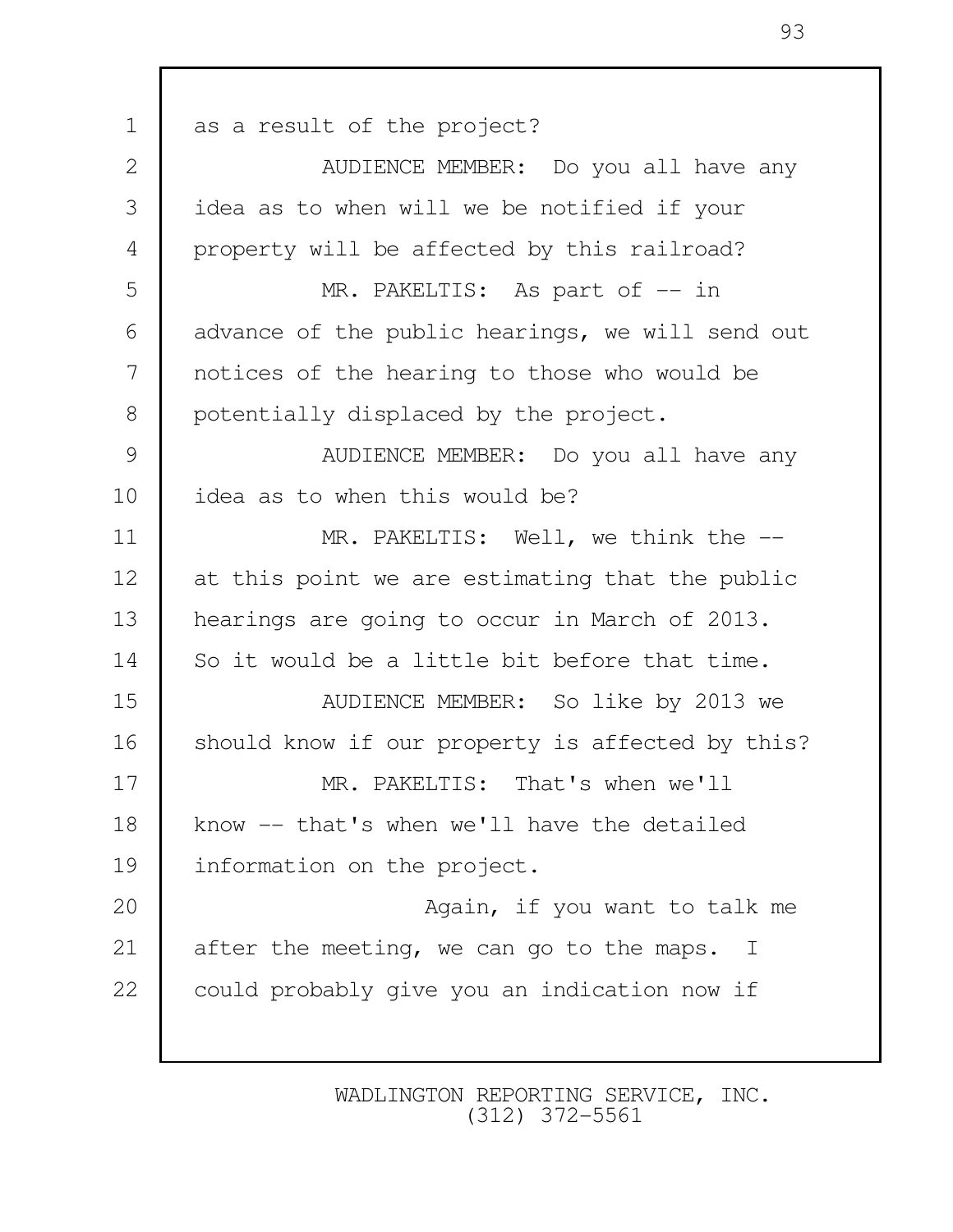1 you're potentially impacted. 2 | ALDERMAN COCHRAN: You acted like you 3 were hesitant to give it to me. Not in my 4 house. 5 Ma'am, the boards back there 6 have your homes on it. It should have a 7 depiction of where you live. 8 Just like he said, this 9 meeting is for information and to make those 10 clarifications for you. If you meet him back 11 | there by those boards, he can tell you where 12 your home is and it can demonstrate the levels 13  $\parallel$  and the grades as to if  $\parallel$  - and will it affect 14 you right next to the tracks. 15 Outside of that area, he may 16 or may not be able to answer those, but that's 17 why you're here tonight. That's one of the 18 reasons they are here tonight to try and clarify 19 that for you. 20 MS. TROTTER: Thank you very much. 21 **COLARGIST 21** Okay. That wraps it up for 22 this evening.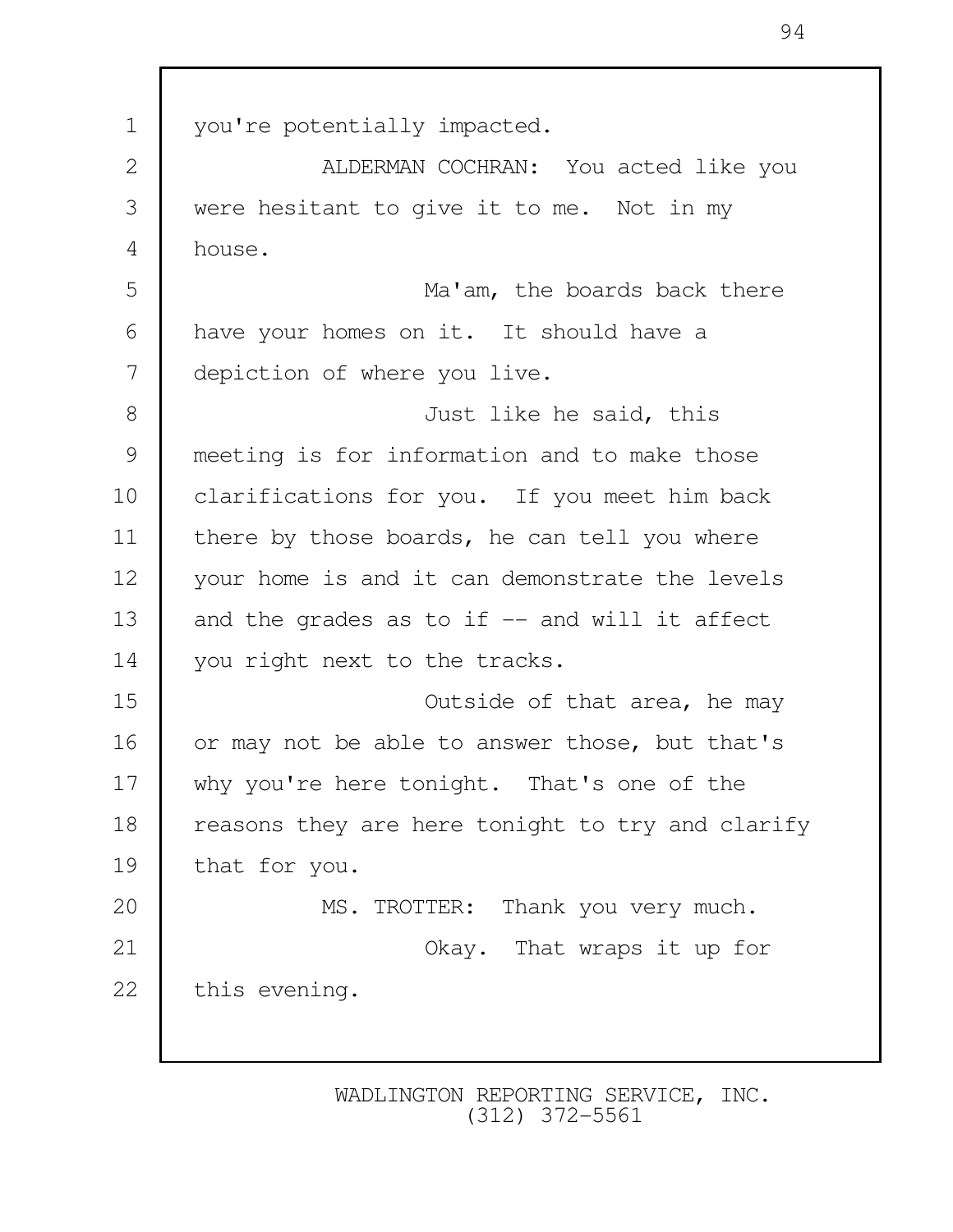| $\mathbf 1$    | AUDIENCE MEMBER: Hold on. I got a               |
|----------------|-------------------------------------------------|
| $\mathbf{2}$   | question. I got a question.                     |
| 3              | MS. TROTTER: I want to thank everyone           |
| $\overline{4}$ | for coming this evening. You're interrupting    |
| 5              | me. Excuse me.                                  |
| 6              | AUDIENCE MEMBER: Under the Open                 |
| 7              | Meetings Act I can ask a question.              |
| 8              | (Inaudible.)                                    |
| 9              | MS. TROTTER: What was your question?            |
| 10             | AUDIENCE MEMBER: Okay. Thank you                |
| 11             | very much. I figure I didn't get answered my    |
| 12             | question.                                       |
| 13             | Turn that sign around young                     |
| 14             | man back there. They have advisory boards.      |
| 15             | They asked her about advisory councils. You     |
| 16             | work for the Federal Government, sir. They      |
| 17             | refuse to tell us who is on the advisory        |
| 18             | council. They're saying that they represent us, |
| 19             | but we don't know who they are. They say that   |
| 20             | they want to know who's getting jobs, but the   |
| 21             | same people that they are talking about she     |
| 22             | never answered the question.                    |
|                |                                                 |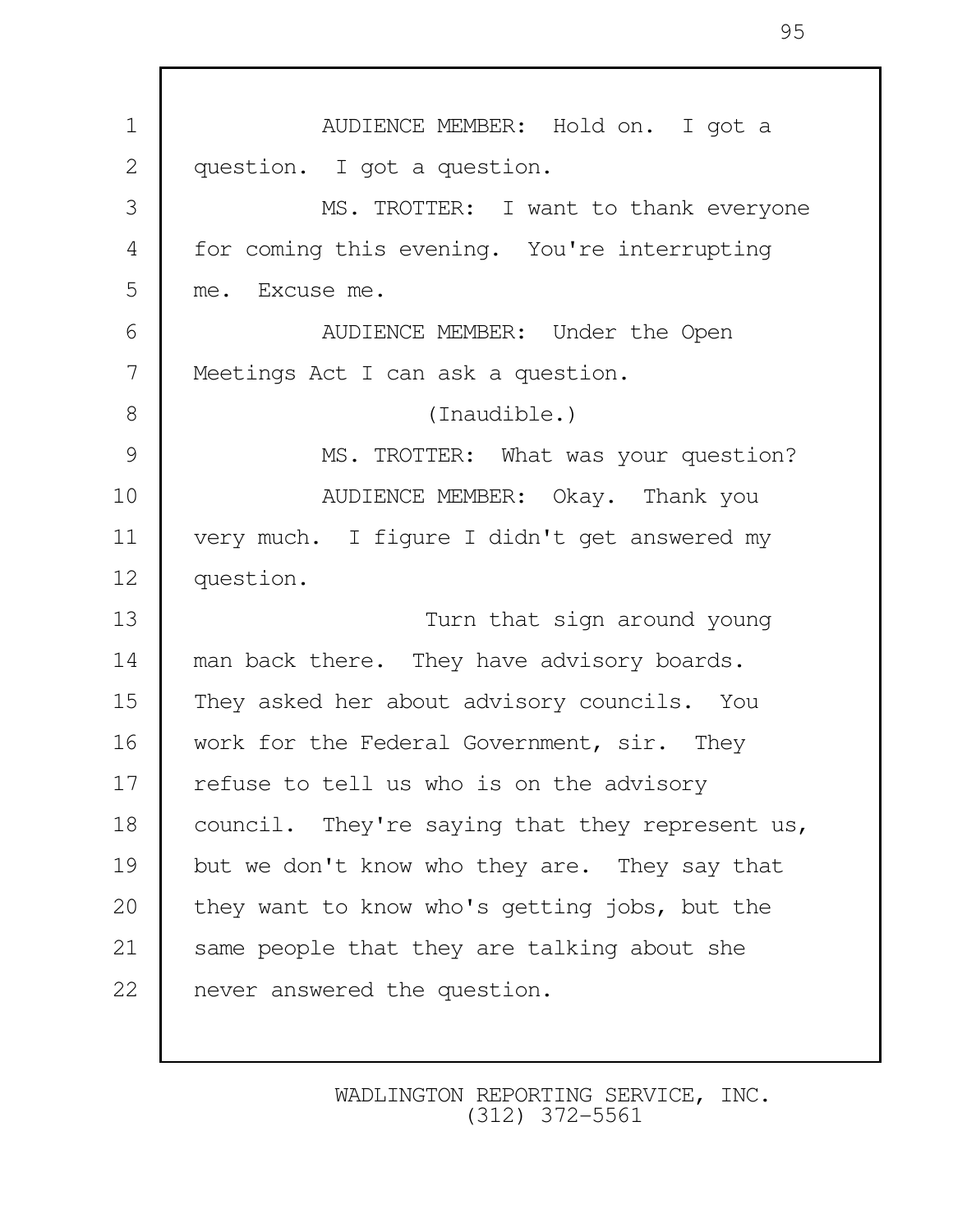1 Now the reason why they didn't 2 answer the question is because the community had 3 no input. Bring the boards up. Bring the board 4 up here. Bring it up here. 5 (WHEREUPON, several people 6 speaking at the same time.) 7 MS. TROTTER: Bring it on up here. 8 **B** AUDIENCE MEMBER: Bring the board up 9 here. Let me show you what we talking about. I 10 | don't want to be confused. 11 This is the community advisory 12 board. The community has no input. So whatever 13 the advice or whatever they are saying, the 14 | community is not a part of it. 15 MS. TROTTER: Are there any community 16 advisory group members here this evening? Oh, 17 there's one. There's two. There's three. 18 **AUDIENCE MEMBER:** We were not given an 19 opportunity to be a part of that advisory group. 20 We ask that it be disbanded. We're filing a 21 formal complaint saying they're running a sham 22 here.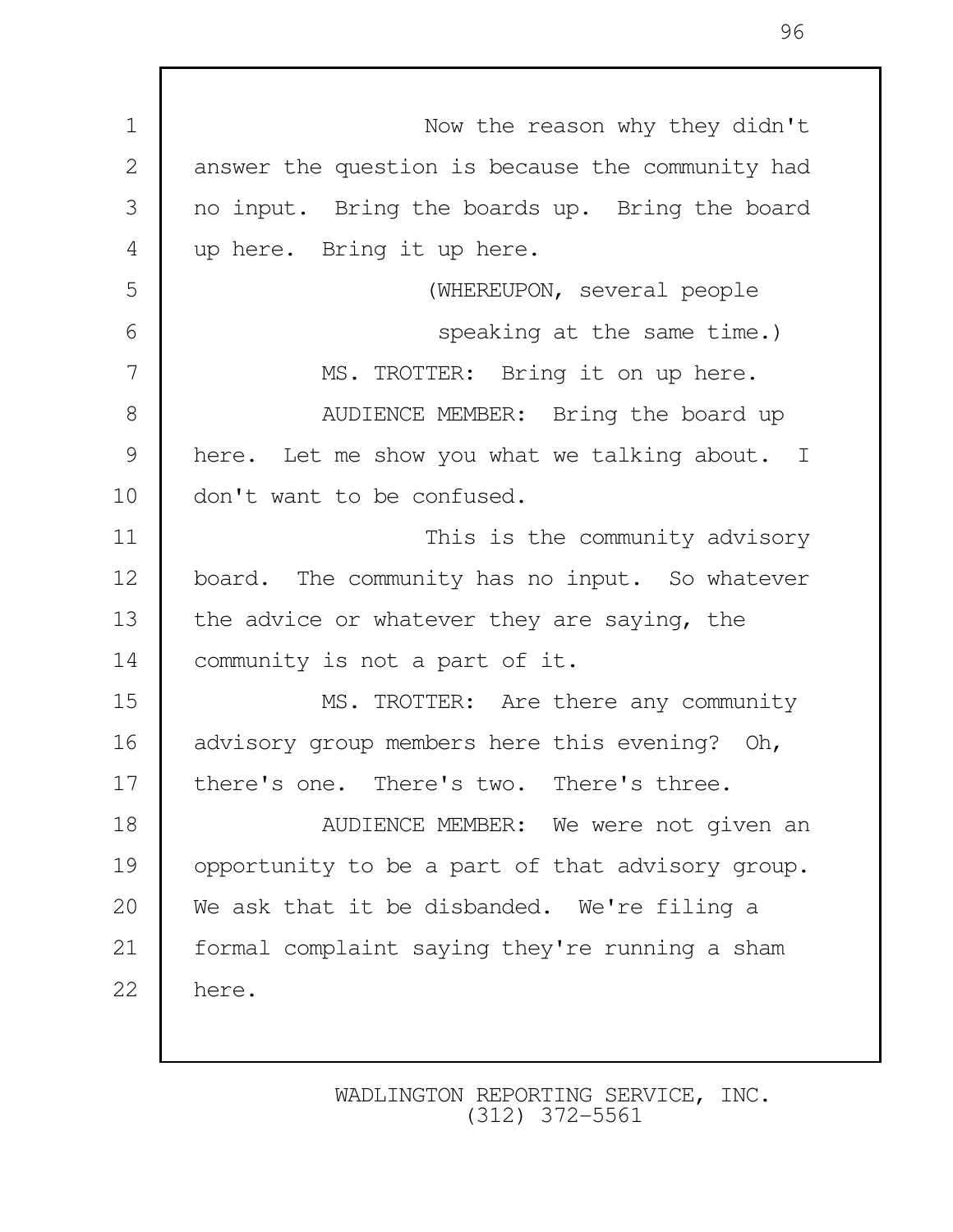| $\mathbf 1$  | Now, they have brought you in                   |
|--------------|-------------------------------------------------|
| $\mathbf{2}$ | this room. Now, you work for the Federal        |
| 3            | Government. You have to listen to what we are   |
| 4            | saying. If we are saying that there is a crime  |
| 5            | being committed where people has put a group    |
| 6            | together of people together who refused to hear |
| 7            | from our community, you are required by federal |
| $8\,$        | law to make sure that no one breaks the law.    |
| 9            | They're letting these people break the law.     |
| 10           | So we would like to ask that                    |
| 11           | we have a, you know, a personal meeting with    |
| 12           | you. I know you have a lot of business you got  |
| 13           | to take care of. But we're saying that the      |
| 14           | advisory is bogus. It's bogus. That's why we    |
| 15           | don't know nothing. It's bogus.                 |
| 16           | And so they have to open it up                  |
| 17           | and bring other groups in, sir. To have -- to   |
| 18           | bring other groups in. We really ask that this  |
| 19           | whole process stop. The whole process have to   |
| 20           | stop. Because what they're advising and what    |
| 21           | they're getting into is a bunch of window       |
| 22           | dressing. You work for the Federal Government.  |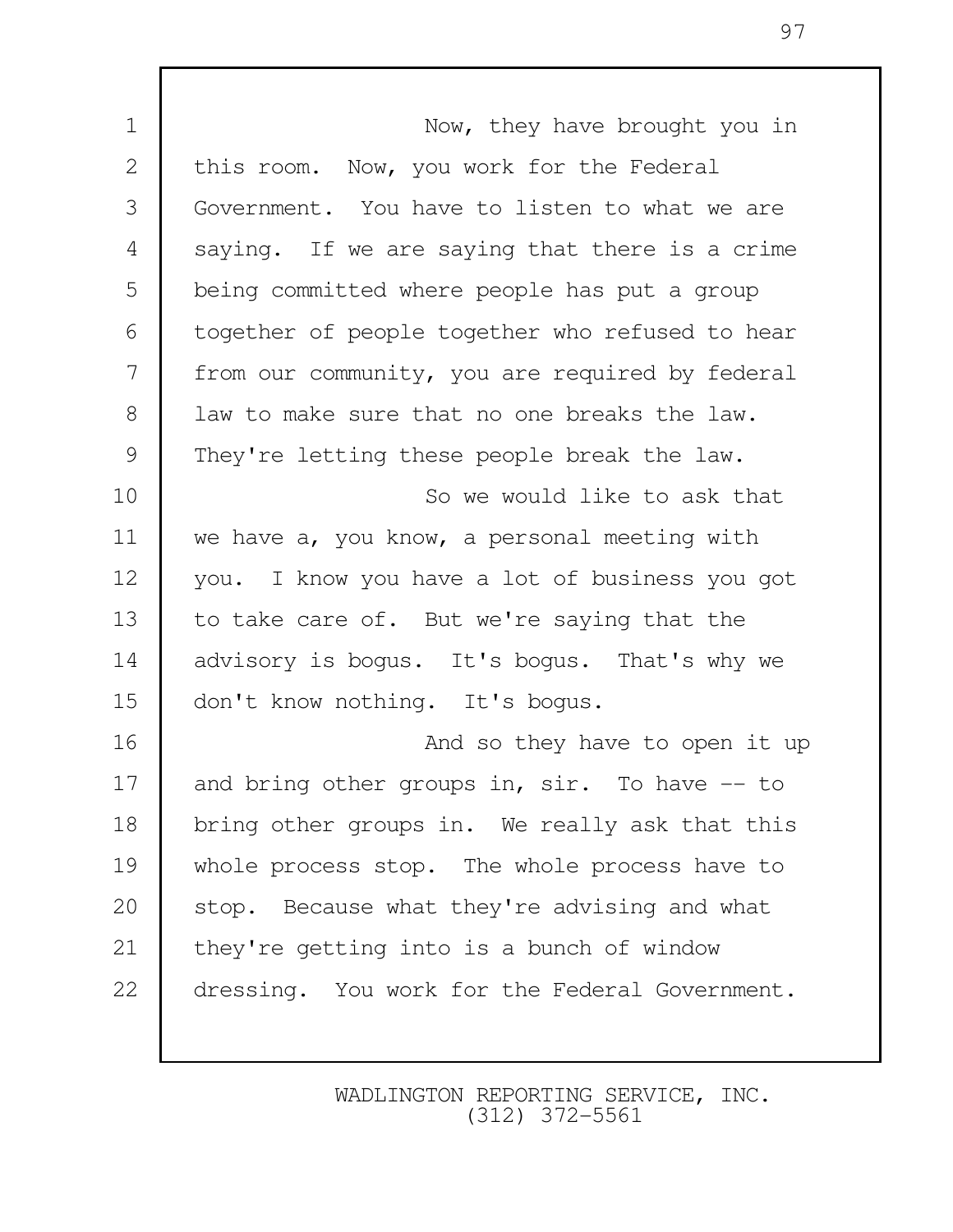| $\mathbf 1$  | You really need to be understood because you   |
|--------------|------------------------------------------------|
| $\mathbf{2}$ | work for the Federal Government.               |
| 3            | MR. BUSTAMANTE: Let me answer the              |
| 4            | question.                                      |
| 5            | First of all, an advisory                      |
| 6            | group is just one way to get public input.     |
| 7            | AUDIENCE MEMBER: Well, they not doing          |
| 8            | it.                                            |
| 9            | MR. BUSTAMANTE: The best way for us            |
| 10           | to get public input is right now at this       |
| 11           | meeting. Yes, I work for the Federal           |
| 12           | Government. We are going to take this input    |
| 13           | when it comes to the final EIS process. The    |
| 14           | Federal Government will get it approved or     |
| 15           | disapprove this process at the end of the day. |
| 16           | AUDIENCE MEMBER: That's right. It's            |
| 17           | federal funds, isn't it, sir?                  |
| 18           | MR. BUSTAMANTE: Yes. Mostly with the           |
| 19           | federal funds. It could be other funds from    |
| 20           | other sources.                                 |
| 21           | AUDIENCE MEMBER: Could we have your            |
| 22           | card before you leave, sir? Because I would    |
|              |                                                |

98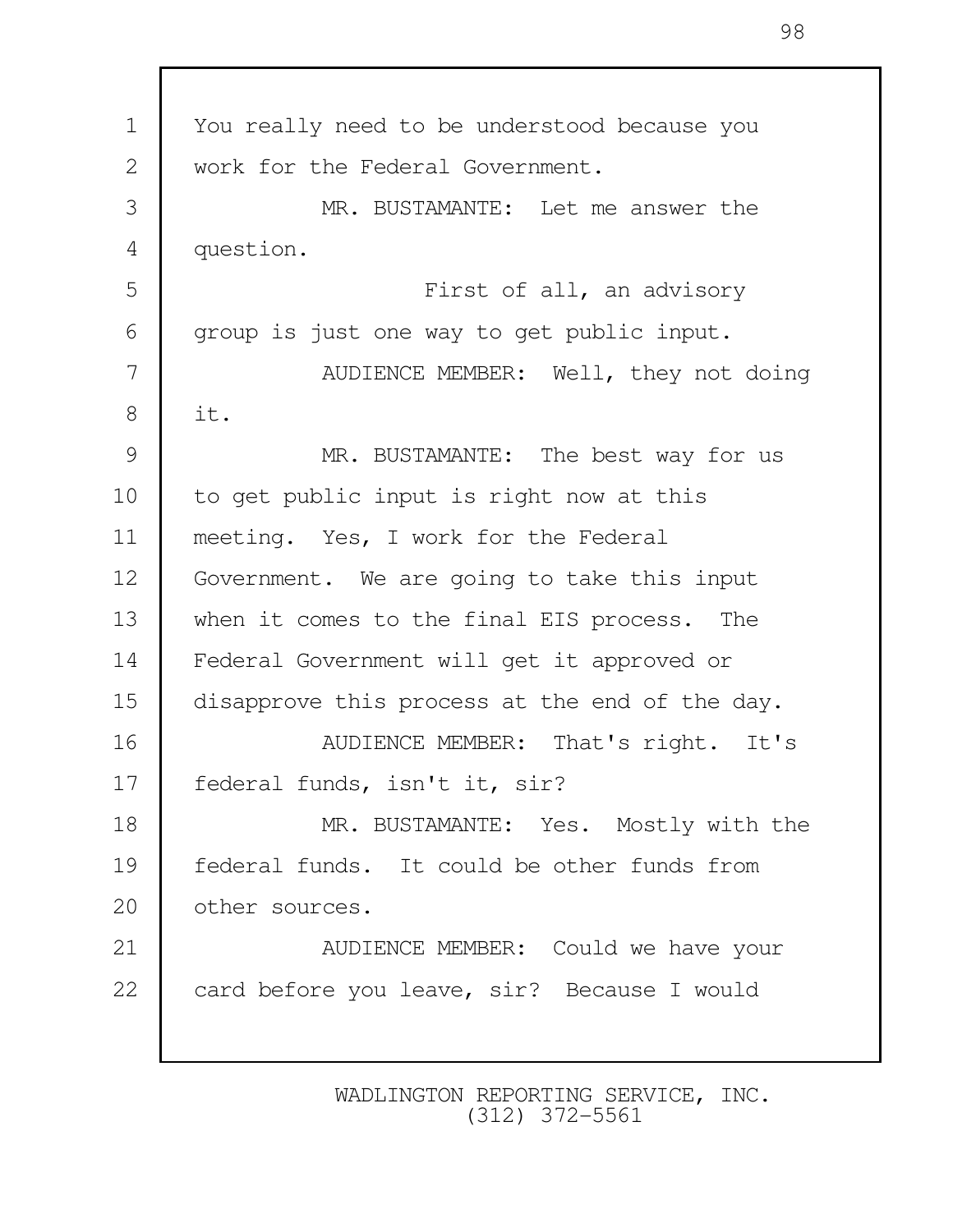1 | like to formally get in touch with you because 2 you at this meeting. We are saying that at this 3 meeting they're making it seem like they are -- 4 that we have input. We would like to be able to 5 make a formal complaint. 6 We also ask for federal 7 investigation on just how -- who is on that 8 board, how they got on the board, and why we 9 wasn't given an opportunity to bring our input. 10 Well, she didn't even want to 11 answer the question anyway. 12 MS. TROTTER: As I said, the 13 information -- 14 AUDIENCE MEMBER: I want to ask a 15 question. I said what I had to say to you. We 16 would like you to -- you don't have to answer 17 the question. 18 MS. TROTTER: The information will be 19 posted on the project website. 20 **AUDIENCE MEMBER:** Can I ask the 21 | question at first -- (inaudible). 22 MS. TROTTER: It will be posted on the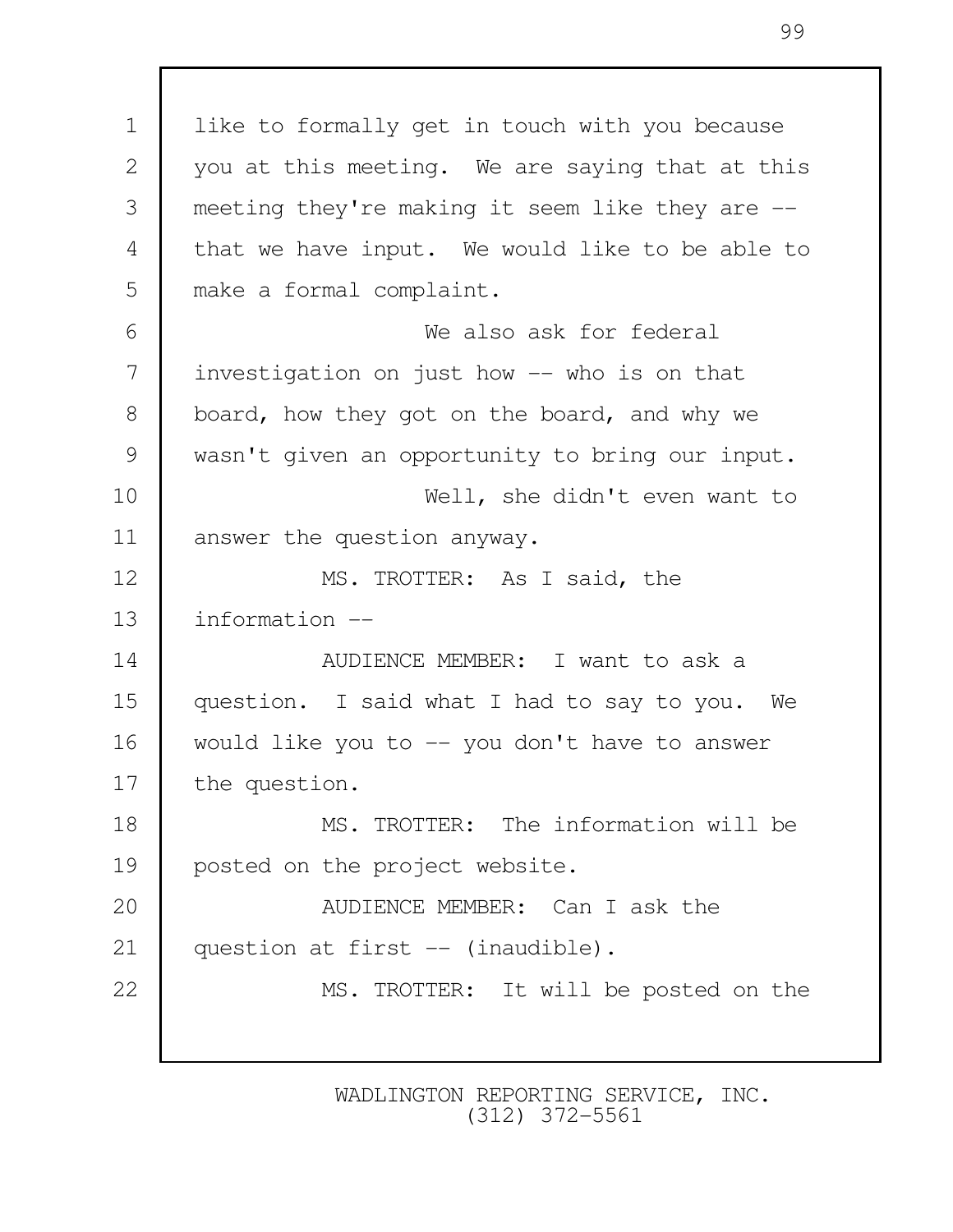1 | website. I suggest you go to the project 2 website. 3 AUDIENCE MEMBER: It's not on the 4 website. 5 MS. TROTTER: It's not as we speak. 6 No. 7 AUDIENCE MEMBER: Well, they asked you  $8$  a minute ago  $-$ 9 MS. TROTTER: Well, it will be on 10 there. Just be a little patient. 11 But thank you very much for 12 your comments and your time. I appreciate 13 everyone coming out this evening. Thank you 14 very much for attending and have a good evening. 15 16 (WHICH WERE ALL THE PROCEEDINGS HAD 17 IN THE ABOVE-ENTITLED MATTER.) 18 19 20 21 22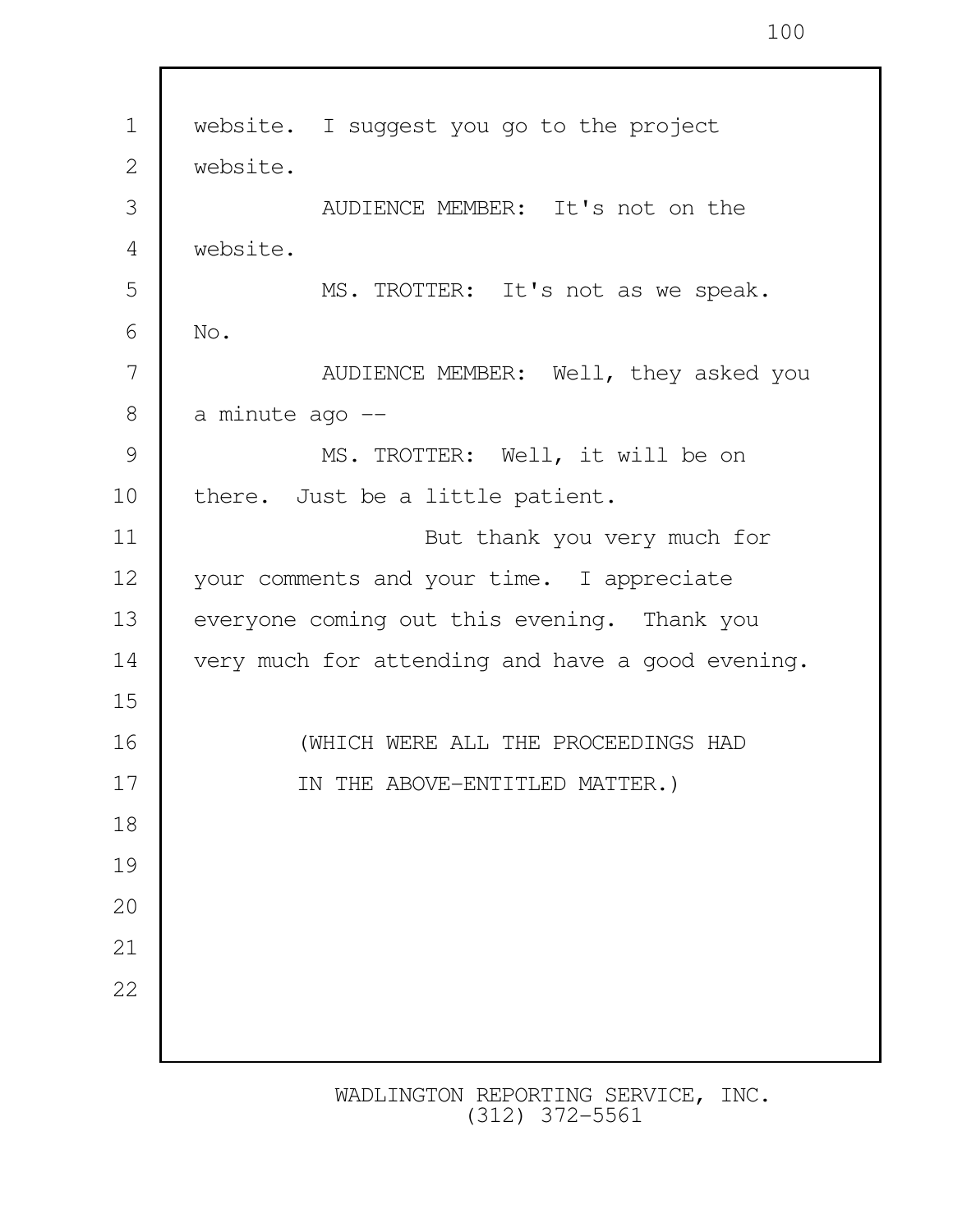| $\mathbf 1$ | STATE OF ILLINOIS                               |  |  |
|-------------|-------------------------------------------------|--|--|
| 2           | COUNTY OF C O O K                               |  |  |
| 3           |                                                 |  |  |
| 4           |                                                 |  |  |
| 5           | I, DONNA T. WADLINGTON, a                       |  |  |
| 6           | Certified Shorthand Reporter, doing business in |  |  |
| 7           | the County of Cook and State of Illinois, do    |  |  |
| 8           | hereby certify that I reported in machine       |  |  |
| 9           | shorthand the proceedings in the above entitled |  |  |
| 10          | cause.                                          |  |  |
| 11          | I further certify that the                      |  |  |
| 12          | foregoing is a true and correct transcript of   |  |  |
| 13          | said proceedings as appears from the            |  |  |
| 14          | stenographic notes so taken and transcribed by  |  |  |
| 15          | me this 11th day of June, 2012.                 |  |  |
| 16          |                                                 |  |  |
| 17          |                                                 |  |  |
| 18          |                                                 |  |  |
| 19          | DONNA T. WADLINGTON<br>CSR #084-02443           |  |  |
| 20          |                                                 |  |  |
| 21          |                                                 |  |  |
| 22          |                                                 |  |  |
|             |                                                 |  |  |
|             |                                                 |  |  |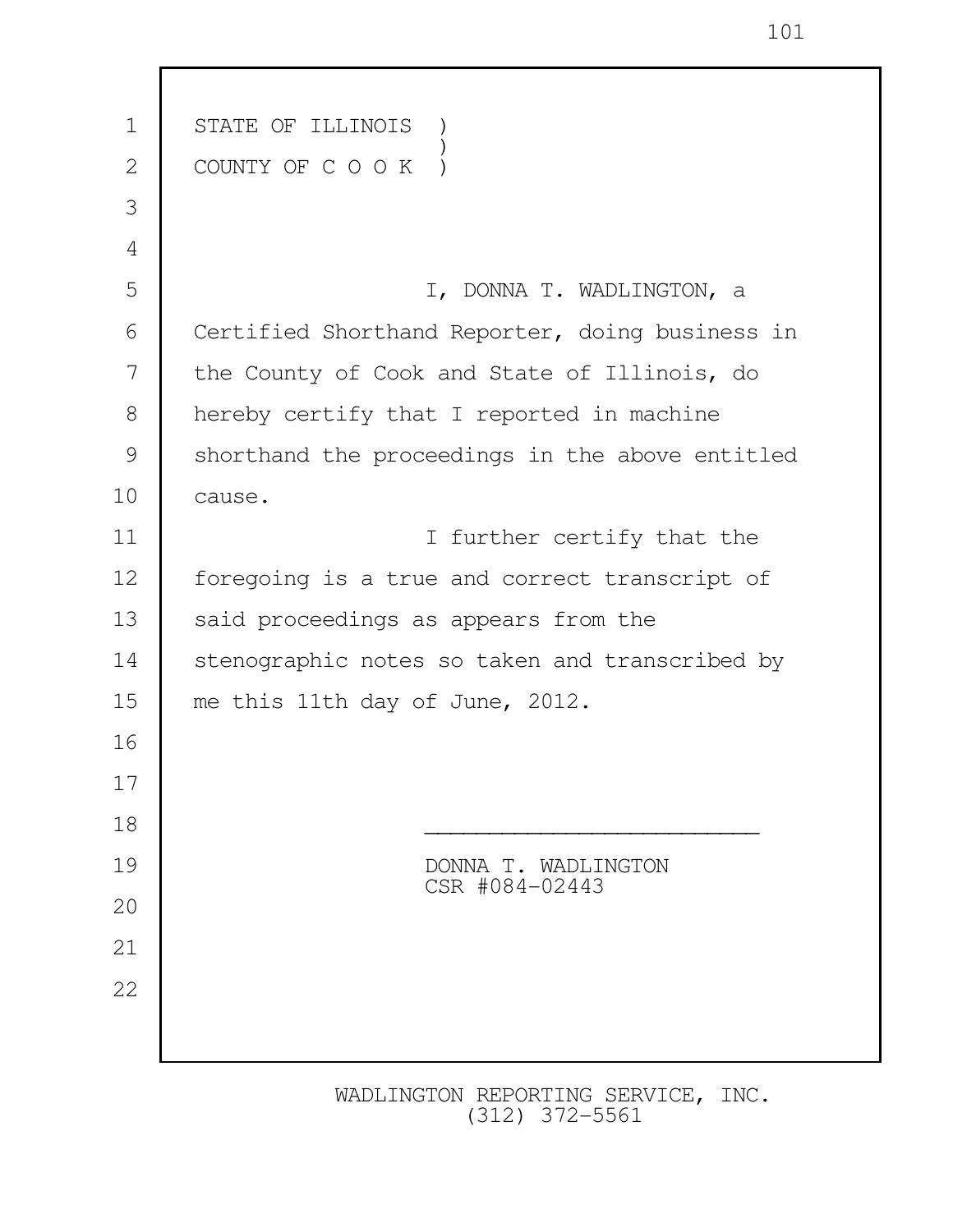| $\frac{1}{2}$                                          | <u>7:00 [4] 10/10 10/11 11/12 65/21</u>                                            | again [13] 5/2 13/2 24/18 37/1 41/22                                           |
|--------------------------------------------------------|------------------------------------------------------------------------------------|--------------------------------------------------------------------------------|
| \$130 [1] 27/22                                        | 8                                                                                  | 42/19 51/11 57/9 60/3 72/13 81/22<br>90/14 93/20                               |
| \$400 [1] 8/11                                         | 8th [2] 45/21 47/8                                                                 | age [3] 62/14 62/19 63/15                                                      |
| \$6,000 [1] 66/3                                       | 9                                                                                  | ago [1] 100/8                                                                  |
| \$92,000 [2] 27/17 28/1                                | 9 o'clock [1] 62/6                                                                 | agree [1] 45/20<br>ahead [1] 65/7                                              |
| 0                                                      | 90 [2] 63/11 88/7                                                                  | air [2] 30/9 58/22                                                             |
| 02443 [1] 101/19                                       | 95 percent [1] 88/6                                                                | alderman [17] 40/15 41/22 43/16 44/1                                           |
| 084-02443 [1] 101/19                                   | A                                                                                  | 45/7 45/21 46/9 46/13 46/19 47/1 47/14                                         |
| 1                                                      | a.m [4] 10/10 10/11 11/13 65/21                                                    | 49/1 49/2 50/9 53/13 74/5 74/8<br>alderman's [2] 42/21 46/9                    |
| 10 [1] 6/15                                            | ability [2] 90/5 90/20                                                             | aldermen [6] 36/14 37/3 44/2 44/11 45/3                                        |
| 11th [1] 101/15                                        | able [13] 5/13 8/6 9/10 9/14 12/12 13/17<br>30/7 56/10 70/22 71/7 71/11 94/16 99/4 | 45/7                                                                           |
| 12 [1] 35/21<br>125 [1] 86/3                           | about [50] 2/13 3/7 6/2 8/10 11/21 13/22 algebra [2] 7/14 69/6                     | alert [1] 10/8                                                                 |
| 140 [1] 88/20                                          | 17/21 19/22 23/4 28/8 32/6 35/11 35/13                                             | all [47] 6/11 6/18 7/14 7/22 9/19 10/5                                         |
| 1450 [2] 27/14 28/4                                    | 40/20 41/8 42/7 42/8 42/14 44/18 50/2                                              | 11/10 13/16 13/21 14/9 16/1 24/2 27/16                                         |
| 15,000 [1] 86/6<br>1500 [1] 26/21                      | 50/3 51/11 51/17 51/19 52/18 53/5 53/9<br>54/7 55/2 57/22 58/1 58/2 61/2 61/20     | 34/7 38/16 44/19 44/20 45/17 47/17<br>48/6 56/21 66/2 69/7 70/13 70/15 70/20   |
| 16th [1] 43/2                                          | 66/3 66/22 67/2 67/4 73/14 75/16 76/4                                              | 73/4 75/15 76/13 79/16 82/18 85/22                                             |
| $17$ [1] $1/15$                                        | 76/21 82/21 86/6 90/7 91/4 91/17 95/15                                             | 86/5 86/11 86/18 87/11 87/19 88/18                                             |
| $\overline{c}$                                         | 95/21 96/9<br>above [3] 74/19 100/17 101/9                                         | 89/14 89/15 91/16 91/18 92/19 93/2                                             |
| 20 [1] 7/9                                             | ABOVE-ENTITLED [1] 100/17                                                          | 93/9 98/5 100/16<br>Allen [3] 3/21 17/22 76/10                                 |
| 2012 [2] 1/15 101/15                                   | abutment [1] 74/17                                                                 | allow [1] 34/13                                                                |
| 2013 [4] 66/6 82/7 93/13 93/15<br>2014 [2] 25/15 72/7  | accelerated [1] 8/19<br>accept [1] 45/13                                           | allowing [1] 2/8                                                               |
| 2016 [1] 25/17                                         | accepted $[1]$ 54/8                                                                | alone [1] 69/8<br>along [9] 15/8 23/1 24/9 56/16 56/18                         |
| 201G [2] 13/14 66/10                                   | accepting [2] 16/18 44/15                                                          | 59/4 71/19 73/21 79/19                                                         |
| 2082 [2] 13/2 13/3                                     | acknowledge [1] 4/20                                                               | already [2] 35/16 60/22                                                        |
| 20th [4] 41/12 42/1 43/11 43/12<br>22-state [1] 86/4   | acquire [1] 84/17<br>acquisition [6] 3/17 25/11 72/4 80/2 80/4                     | also [20] 6/12 17/8 18/15 24/6 24/11<br>26/1 33/10 34/5 35/11 36/2 40/5 43/18  |
| 25 [1] 81/9                                            | 80/5                                                                               | 46/20 53/18 75/5 81/5 84/18 85/2 90/1                                          |
| 2802 [1] 70/13                                         | Act [1] 95/7                                                                       | 99/6                                                                           |
| S                                                      | acted [1] 94/2<br>active [1] 47/10                                                 | alternative [6] 72/6 72/14 91/5 91/17<br>91/19 92/1                            |
| 30 [3] 6/16 7/9 28/6                                   | activities [1] 41/8                                                                | alternatives [3] 18/8 26/11 60/2                                               |
| 311 [5] 43/12 73/17 74/4 75/6 75/16<br>32 [1] 63/20    | activity [2] 41/9 92/6                                                             | although $[1]$ 30/2                                                            |
| 32-week [8] 8/19 9/5 62/16 63/17 63/22                 | actuality $[1]$ 64/20<br>actually [5] 3/12 17/15 19/8 24/9 70/16                   | always [5] 57/19 86/12 87/12 87/18<br>87/20                                    |
| 64/15 64/20 64/22                                      | add [3] 34/21 76/1 78/8                                                            | am [3] 4/4 11/13 49/17                                                         |
| 33 [1] 27/20                                           | addition [1] 81/5                                                                  | Ambiguity [1] 72/16                                                            |
| 35 [1] 55/13<br>3901 [2] 65/6 66/10                    | additional [5] 3/8 4/17 30/12 78/8 85/19<br>address [8] 27/2 28/20 36/5 41/17 46/1 | American [4] 30/17 31/8 31/18 31/22<br>amount [2] 74/1 75/21                   |
| 39th [1] 13/12                                         | 46/11 71/22 90/18                                                                  | Amtrak [2] 4/8 88/1                                                            |
| 3D [1] 55/3                                            | addressed [3] 42/18 73/22 75/20                                                    | analyses [1] 59/22                                                             |
| $\overline{\mathcal{A}}$                               | addressing [1] 90/4<br>Administration [1] 4/4                                      | analysis [2] 25/1 30/9                                                         |
| 40 [1] 28/6                                            | advance [2] 82/5 93/6                                                              | and/or [1] 35/19<br>angles [1] 63/11                                           |
| 451-2802 [1] 70/13                                     | advice [1] 96/13                                                                   | another [15] 21/11 23/12 23/22 25/3                                            |
| 5                                                      | advise [1] 69/12<br>advisers [1] 36/10                                             | 42/20 42/21 43/6 45/7 45/18 62/13<br>72/11 76/20 76/21 80/10 85/16             |
| 5:00 [4] 10/10 10/11 11/13 65/21                       | advising [1] 97/20                                                                 | answer [35] 5/5 10/2 26/18 30/8 32/18                                          |
| 6                                                      | advisories [1] 36/10                                                               | 33/4 34/16 38/1 42/14 43/13 51/4 51/19                                         |
| 6/1/12 [1] 35/21                                       | advisory [13] 26/1 35/4 35/9 36/16 37/1<br>95/14 95/15 95/17 96/11 96/16 96/19     | 55/1 55/16 56/2 61/9 63/16 65/7 68/20<br>69/4 70/9 70/19 75/14 76/12 78/3 79/6 |
| 60th [3] 17/13 17/21 79/3                              | 97/14 98/5                                                                         | 79/8 84/5 92/2 92/18 94/16 96/2 98/3                                           |
| 61st [3] 78/15 78/21 79/3<br>63rd [3] 17/7 17/8 28/20  | aerial [1] 79/9                                                                    | 99/11 99/16                                                                    |
| 66 [1] 27/19                                           | Affairs [1] 4/8<br>affect [6] 54/17 56/7 57/14 76/7 77/5                           | answered [5] 55/21 60/22 64/11 95/11                                           |
| 6620 [1] 1/16                                          | 94/13                                                                              | 95/22<br>answers [3] 42/3 71/20 91/11                                          |
| 6:00 [3] 1/15 10/14 10/15                              | affected [4] 18/16 18/20 93/4 93/16                                                | anticipate [4] 25/14 25/16 26/4 80/4                                           |
| 6:30 [1] 10/15<br>6th [2] 43/1 47/12                   | affecting [1] 49/6<br>affluent [1] 69/12                                           | any [29] 2/15 4/20 15/19 15/22 16/8                                            |
| $\overline{7}$                                         | afford [2] 8/7 8/9                                                                 | 16/12 17/1 23/18 25/17 28/5 28/17 41/9<br>41/16 54/9 58/5 59/21 60/6 61/3 65/8 |
| 75 [1] 55/12                                           | African [4] 30/17 31/8 31/18 31/22                                                 | 75/4 77/22 78/4 78/4 80/8 85/8 92/19                                           |
| 75th [6] 17/5 18/15 20/15 20/19 76/8                   | African-American [4] 30/17 31/8 31/18<br>31/22                                     | 93/2 93/9 96/15                                                                |
| 79/19                                                  | after [14] 5/3 25/12 26/2 36/7 66/18 79/8                                          | anybody [7] 10/2 10/11 43/1 43/2 50/12<br>62/5 70/7                            |
| 76th [8] 18/3 18/4 18/13 19/3 19/7 19/9<br>20/16 20/19 | 79/11 81/17 81/21 89/10 91/5 91/17                                                 | anyone [12] 7/11 7/11 12/5 12/6 27/1                                           |
| 773 [1] 70/11                                          | 92/11 93/21<br>afterwards [1] 89/5                                                 | 34/10 34/21 62/20 66/7 66/9 70/16                                              |
| 773-451-2082 [2] 13/2 13/3                             |                                                                                    | 83/20                                                                          |
|                                                        |                                                                                    |                                                                                |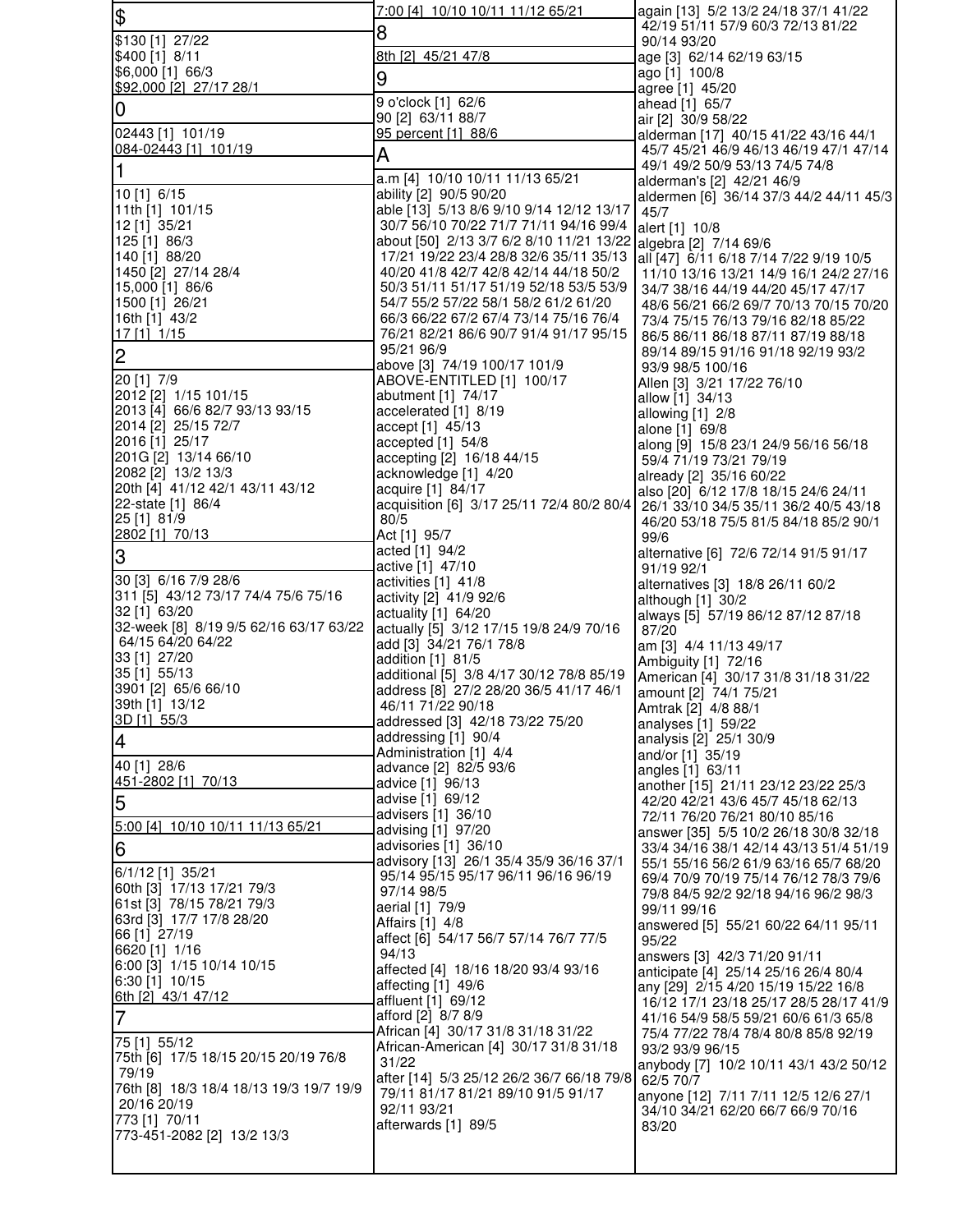A anything [3] 12/14 77/19 78/8 anytime [1] 43/10 anyway [1] 99/11 apiece [1] 8/11 appears [1] 101/13 Applause [4] 14/10 40/10 44/16 49/11 applicants [1] 88/13 application [5] 33/10 34/15 66/11 66/11 67/19 applications [1] 33/1 apply [3] 70/22 84/18 88/16 applying [1] 88/3 appreciate [4] 32/11 42/15 53/14 100/12 appropriated [1] 28/12 approved [1] 98/14 approximately [4] 17/10 27/18 82/7 86/2 approximation [1] 28/1 are [197] area [16] 17/5 17/16 19/4 19/17 23/18 30/6 32/1 33/2 42/12 46/13 56/5 72/17 79/8 80/5 84/3 94/15 areas [8] 18/19 18/20 34/4 42/17 43/9 44/2 54/11 59/3 around [12] 12/7 12/9 12/18 12/20 20/14 21/18 22/11 25/15 26/5 47/19 78/21 95/13 as [132] ask [25] 3/4 9/11 9/12 11/20 11/21 15/22 23/2 24/1 25/2 38/10 48/6 48/7 53/3 53/3 55/20 57/8 70/13 83/16 95/7 96/20 97/10 97/18 99/6 99/14 99/20 asked [6] 36/14 70/17 72/2 78/16 95/15 100/7 asking [7] 8/14 13/16 29/20 40/4 43/22 45/1 91/4 asks [1] 44/13 aspect [1] 57/16 assert [1] 53/6 associated [6] 23/16 24/15 26/22 50/15 58/5 73/5 assume [1] 73/2 at [81] 2/16 5/9 7/2 9/21 11/7 11/19 13/4 13/11 13/19 15/9 15/17 15/20 18/7 18/10 19/3 19/10 20/2 20/6 20/17 21/16 23/15 23/21 24/16 24/20 25/1 25/5 25/13 25/15 25/16 26/4 26/9 26/14 27/1 27/22 28/4 28/13 29/22 30/1 30/6 30/8 30/13 34/5 38/6 40/21 41/3 41/19 51/1 51/12 52/11 58/11 59/18 59/21 60/1 60/19 60/22 62/6 65/3 65/4 65/5 66/9 67/10 72/21 76/2 76/13 79/3 79/14 80/15 81/7 82/7 86/4 88/4 88/13 88/18 89/19 93/12 96/6 98/10 98/15 99/2 99/2 99/21 attend [1] 2/18 attending [2] 5/2 100/14 attention [3] 55/6 55/8 56/14 attitude [1] 48/21 attrition [1] 85/14 audience [2] 4/21 70/16 available [22] 15/2 25/1 25/9 26/14 30/11 33/2 33/21 51/8 54/2 59/17 59/18 80/11 80/14 80/15 80/17 82/10 85/18 86/11 87/12 87/21 89/5 92/10 Avalon [3] 19/3 19/19 24/8 awarded [1] 42/13 aware [1] 45/8 B back [11] 8/1 15/9 15/13 23/3 36/1 54/13 54/22 89/11 94/5 94/10 95/14 background [1] 71/3 bags [1] 12/12 barbecue [1] 11/3 based [5] 27/10 29/3 31/13 32/2 79/12 basically [2] 29/8 75/13 basis [3] 41/7 85/11 85/13 be [157] bear [1] 60/10 bears [1] 60/6 Beatrice [1] 84/13 because [63] 6/18 7/13 7/19 8/10 9/4 9/7 9/11 9/15 9/21 10/17 10/22 11/4 11/7 11/8 11/22 12/13 13/6 14/3 14/15 24/1 24/7 37/5 38/9 39/3 39/8 39/12 39/13 39/13 39/22 40/1 43/19 44/3 52/21 52/22 57/3 57/20 61/18 62/7 63/2 63/4 63/7 64/3 66/21 67/5 67/7 67/15 68/18 69/1 70/1 70/2 76/20 77/4 85/1 85/20 87/15 87/20 88/12 89/15 96/2 97/20 98/1 98/22 99/1 become [2] 67/2 85/18 becoming [1] 85/18 bed [1] 62/6 beds [1] 87/9 been [18] 6/15 8/20 19/22 35/19 41/1 41/3 42/9 42/13 43/17 49/3 54/8 56/12 57/1 58/6 59/15 60/17 60/22 64/21 before [13] 4/19 9/3 9/18 14/13 15/6 19/8 31/12 41/20 52/4 70/7 72/10 93/14 98/22 begin [1] 25/17 Beginnings [2] 1/16 2/7 being [11] 16/13 44/22 53/21 56/10 57/11 67/2 67/14 78/2 83/6 89/7 97/5 belabor [1] 90/22 believe [3] 18/5 19/6 35/22 below [2] 22/8 29/11 bending [1] 11/8 Bernardo [1] 4/3 besides [2] 17/2 51/2 best [9] 13/10 55/9 67/12 70/18 84/5 88/17 90/5 90/19 98/9 betcha [1] 52/5 better [5] 21/17 23/11 53/7 55/10 84/18 between [6] 17/9 17/20 18/10 19/18 77/1 79/4 bid [3] 29/22 31/11 31/17 bidding [1] 42/9 bids [3] 30/4 31/22 32/7 big [1] 51/15 billboard [1] 49/3 billboards [1] 54/12 bit [1] 93/14 blank [1] 14/14 blight [1] 72/19 block [1] 46/17 blueprint [1] 6/10 board [5] 96/3 96/8 96/12 99/8 99/8 boards [6] 54/22 82/9 94/5 94/11 95/14 96/3 bodies [1] 52/22 body [2] 10/2 62/8 bogus [3] 97/14 97/14 97/15 books [3] 8/10 8/10 65/18 boots [2] 8/16 65/19 both [2] 32/20 80/12 bottom [1] 72/21 boundaries [1] 78/15 box [1] 53/5 boy [2] 13/4 21/9 brainer [3] 8/5 11/17 11/17 break [1] 97/9 breakfast [2] 10/20 62/9

breaks [1] 97/8 Brian [1] 15/12 bridge [4] 22/3 22/9 74/17 76/18 bridges [1] 6/1 briefing [1] 15/4 bring [12] 8/14 10/19 10/21 66/19 96/3 96/3 96/4 96/7 96/8 97/17 97/18 99/9 broken [2] 8/20 27/19 Brooks [1] 2/7 brother [1] 48/14 brought [3] 43/19 56/14 97/1 buck [1] 72/18 budget [5] 27/11 27/15 51/1 51/2 57/21 build [1] 17/1 building [2] 69/8 69/9 buildings [1] 56/18 built [2] 51/1 77/10 bunch [2] 88/2 97/21 bus [2] 11/14 11/15 business [7] 29/9 31/13 32/4 32/10 44/19 97/12 101/6 businesses [2] 29/11 36/20 Bustamante [1] 4/3 but [61] 2/17 10/7 11/17 12/17 14/1 16/18 20/5 20/12 21/11 22/13 23/18 24/18 27/8 28/6 30/21 33/14 34/10 38/22 41/8 43/10 43/22 44/19 44/20 46/22 47/17 50/22 51/2 51/16 52/9 52/17 53/7 53/10 55/10 57/14 61/13 64/10 64/22 67/15 67/16 70/19 72/9 73/8 74/6 74/21 75/16 78/8 83/6 86/8 87/6 87/13 88/14 89/16 90/18 90/21 91/6 91/10 94/16 95/19 95/20 97/13 100/11 but in [1] 30/21 buying [1] 17/15  $\Gamma$ CAD [1] 37/11 calculating [1] 66/2 calculus [2] 7/15 69/6 calendar [1] 28/3 call [2] 13/10 17/7 called [2] 6/6 82/1 came [2] 27/15 31/4 campaign [2] 50/14 50/22 can [64] 7/11 10/8 17/17 22/5 23/2 25/19 27/2 32/3 32/4 32/9 33/1 35/4 36/2 36/7 38/2 42/4 42/13 42/18 44/4 48/8 49/4 49/19 50/3 51/7 51/17 51/20 52/14 54/18 55/10 55/16 55/20 56/20 60/12 61/18 62/8 62/10 62/20 63/1 64/4 64/12 70/9 74/3 75/6 75/7 75/9 76/9 77/16 78/13 79/10 79/11 79/12 85/2 85/2 86/16 88/16 89/10 90/20 91/9 92/18 93/21 94/11 94/12 95/7 99/20 can't [16] 8/7 8/9 20/2 20/3 23/8 27/12 31/1 47/21 49/8 68/10 71/9 71/10 72/20 87/13 88/9 90/14 Canadian [3] 18/10 87/22 88/1 cannot [9] 9/7 46/21 47/20 48/10 48/11 48/12 48/13 48/14 48/15 capital [1] 77/15 card [7] 6/14 14/14 32/10 79/18 80/10 80/19 98/22 cards [5] 11/14 11/15 26/18 71/16 83/15 care [4] 9/3 50/3 74/11 97/13 career [2] 12/1 67/6 Careers [6] 5/9 6/7 8/1 13/22 62/1 65/15 carpenter [2] 67/13 67/14 carpenters [1] 67/9 carpentry [1] 6/9 carrying [1] 53/1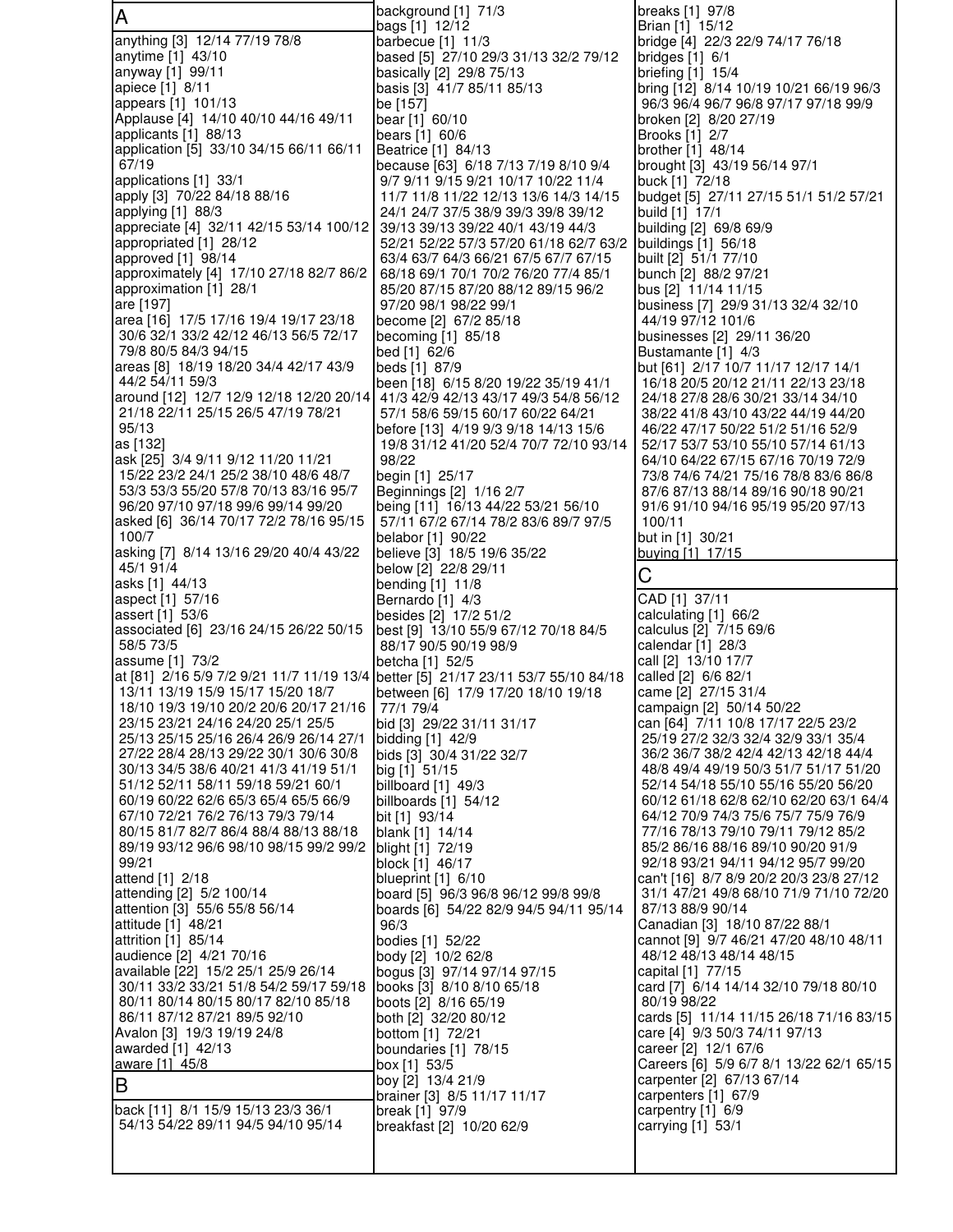C cars [4] 22/5 33/16 87/8 89/2 case [1] 75/19 cases [1] 72/4 cause [2] 80/9 101/10 Ccc [2] 13/5 51/20 ccc.edu [1] 13/5 CDOT [3] 20/12 20/12 73/1 CDOT's [1] 73/12 cellphone [1] 2/22 central [1] 77/2 certain [4] 7/21 11/9 29/11 79/22 certainly [2] 32/21 81/12 certified [2] 6/4 101/6 certify [2] 101/8 101/11 challenge [2] 44/10 45/13 challenging [1] 45/1 change [1] 16/14 changes [1] 16/12 charge [2] 7/12 29/18 charged [1] 50/20 Charlie [1] 4/7 check [2] 35/14 53/4 Chicago [19] 1/17 3/19 4/9 13/6 17/4 20/9 32/20 33/2 38/17 38/18 41/13 73/12 76/8 79/20 85/21 86/3 86/8 86/9 88/19 Chicago's [1] 73/13 chockful [1] 35/13 chosen [1] 36/10 Chuck [7] 3/21 17/2 17/22 33/18 34/2 76/10 87/7 Church [2] 1/16 2/7 circulation [1] 20/21 city [14] 3/19 13/5 13/7 20/9 20/13 20/14 22/11 37/14 41/12 45/8 73/13 75/7 75/10 77/13 City's [1] 73/17 claim [4] 73/21 74/7 74/9 75/18 clarifications [1] 94/10 clarify [1] 94/18 class [5] 8/18 62/10 63/22 65/13 68/2 clearance [2] 22/4 25/8 clearly [1] 22/15 clerk [1] 87/9 click [1] 86/16 close [3] 56/5 59/11 79/7 closed [2] 20/5 21/10 closing [4] 19/7 19/9 19/13 19/15 club [1] 46/18 coalition [1] 53/10 Cochran [4] 40/15 45/13 45/14 45/15 cohorts [1] 6/14 Coleman [1] 38/20 colleagues [1] 43/8 college [2] 68/15 87/2 Colleges [2] 13/5 13/7 columns [1] 74/18 come [27] 2/18 5/7 7/18 7/19 8/6 9/3 9/18 11/18 13/11 14/6 15/22 26/21 38/2 39/13 40/2 40/3 42/16 43/6 45/2 55/5 55/12 55/13 57/21 66/9 66/10 69/14 69/17 ComEd [1] 13/18 comes [3] 29/15 66/2 98/13 comfortable [8] 63/3 63/4 63/12 83/21 84/1 84/4 84/8 84/9 coming [6] 7/5 13/21 24/1 92/21 95/4 100/13 comment [3] 3/9 36/2 77/16 comments [4] 20/22 35/21 40/9 100/12 commitment [3] 30/16 30/19 31/8

committed [1] 97/5 Committee [1] 77/14 committees [1] 36/16 communicate [3] 5/18 44/1 44/11 communicating [2] 39/15 44/7 communication [8] 37/14 39/3 39/8 39/22 40/6 40/7 41/16 52/21 communications [1] 41/15 communities [4] 23/5 53/1 78/2 89/15 community [45] 4/9 16/15 20/18 20/19 20/21 21/5 21/6 21/11 21/20 24/5 25/22 26/9 29/13 35/3 35/8 36/9 36/12 36/16 36/20 37/1 37/19 37/20 41/1 42/17 47/6 47/20 48/1 48/2 48/2 48/9 49/7 51/15 54/16 54/17 54/20 55/7 55/19 57/12 91/8 96/2 96/11 96/12 96/14 96/15 97/7 companies [1] 84/20 company [1] 87/16 competitive [1] 88/11 complaint [2] 96/21 99/5 complete [1] 71/5 completed [2] 17/4 82/3 completion [2] 25/4 25/14 compliance [1] 29/1 complicated [1] 75/1 comprised [2] 63/20 69/8 concern [5] 37/18 46/10 51/15 90/3 90/3 CROSSING [15] 1/3 2/4 3/7 4/12 12/8 concerned [7] 39/12 51/14 57/20 57/22 58/1 58/2 79/18 concerns [5] 3/5 24/4 42/18 90/12 90/19 conditions [1] 23/18 conduct [5] 30/9 59/13 59/15 60/4 80/7 conducting [1] 25/6 conductor [2] 86/13 86/17 conductors [1] 33/15 confide [1] 43/19 conflict [1] 43/4 confused [1] 96/10 connect [3] 43/12 44/10 77/10 connection [3] 18/10 18/13 76/22 consider [3] 19/14 87/1 89/3 considerations [1] 21/2 considered [2] 81/12 89/7 considering [4] 18/2 18/14 18/17 19/8 constantly [1] 11/8 construct [1] 28/7 construction [31] 5/8 6/7 7/14 8/1 12/2 12/6 12/17 13/22 16/19 25/12 25/17 28/16 29/17 30/22 31/3 60/19 61/21 61/22 62/15 63/6 63/8 63/16 63/19 65/15 66/21 67/5 67/18 71/11 71/12 88/9 92/6 consultants [1] 4/11 contact [5] 10/1 12/22 28/17 41/17 66/14 contained [1] 82/11 contains [1] 41/5 content [1] 2/15 continue [1] 48/7 continuing [1] 90/21 contracting [1] 42/8 contractor [3] 6/18 71/6 71/9 contractors [9] 30/17 30/18 31/8 31/9 31/18 32/1 60/18 67/8 88/19 contracts [2] 28/18 42/13 conversation [1] 64/3 conversations [2] 3/3 3/4 Cook [1] 101/7 Cool [1] 14/8 copy [1] 38/15 core [1] 11/7 corner [5] 12/7 12/9 12/18 12/20 15/18 correct [2] 92/7 101/12

corrections [1] 40/20 cost [6] 28/15 58/11 58/17 60/7 65/21 76/22 costing [1] 8/10 costs [5] 58/14 58/21 60/10 65/11 66/2 could [16] 14/7 17/12 43/12 51/4 54/13 55/11 55/11 55/17 65/8 73/9 78/18 79/10 83/16 93/22 98/19 98/21 council [2] 77/13 95/18 councils [1] 95/15 country [1] 86/8 COUNTY [2] 101/2 101/7 couple [4] 26/1 60/16 78/12 79/17 course [2] 20/13 28/6 CPR [1] 15/14 create [38] 2/4 2/11 3/7 3/11 3/15 3/19 9/12 9/22 12/1 14/19 27/5 32/21 33/6 34/5 34/7 38/11 40/4 41/2 41/11 46/20 50/6 59/16 59/18 60/5 60/20 61/3 61/4 61/5 61/20 66/22 66/22 80/19 80/20 80/22 81/2 81/4 89/22 90/7 created [1] 6/6 creates [1] 27/18 crews [1] 60/19 crime [1] 97/4 criminal [2] 70/22 71/3 28/12 30/6 38/19 41/2 76/21 82/22 83/3 83/9 85/5 90/7 CSR [2] 1/21 101/19 CSX [1] 87/22 CTA [1] 65/19 curbs [2] 73/10 73/15 cure [1] 48/19 current [2] 6/14 30/5 currently [4] 17/6 72/9 81/6 82/6 cut [1] 90/17 D damage [3] 56/19 58/6 79/20 Dan [1] 78/20 dangerous [1] 10/7 Danielle [2] 3/14 16/15 dates [1] 35/15 Dawson [16] 5/9 7/3 7/9 7/18 8/2 13/6 13/11 13/19 14/2 14/6 60/19 62/18 65/4 65/5 69/14 69/17 day [8] 9/6 9/7 9/8 9/15 64/18 67/11 98/15 101/15 days [1] 10/9 DBE [2] 29/5 29/8 dealing [1] 82/19 December [2] 2/14 2/16 decided [2] 67/18 72/7 deck [1] 74/18 deficiency [2] 48/19 48/19 definitely [3] 10/20 34/3 80/17 degree [1] 63/11 deliver [1] 55/17 delivered [1] 54/6 demand [2] 85/19 87/16 demonstrate [1] 94/12 demonstration [1] 54/13 DEPARTMENT [8] 1/2 2/10 3/20 6/13 20/9 38/17 50/11 73/13 depend [7] 47/20 48/10 48/11 48/12 48/13 48/14 48/15 depends [1] 72/14 depiction [1] 94/7 depictions [1] 54/15 description [2] 33/11 88/4 design [2] 16/19 25/11 designed [2] 11/10 87/4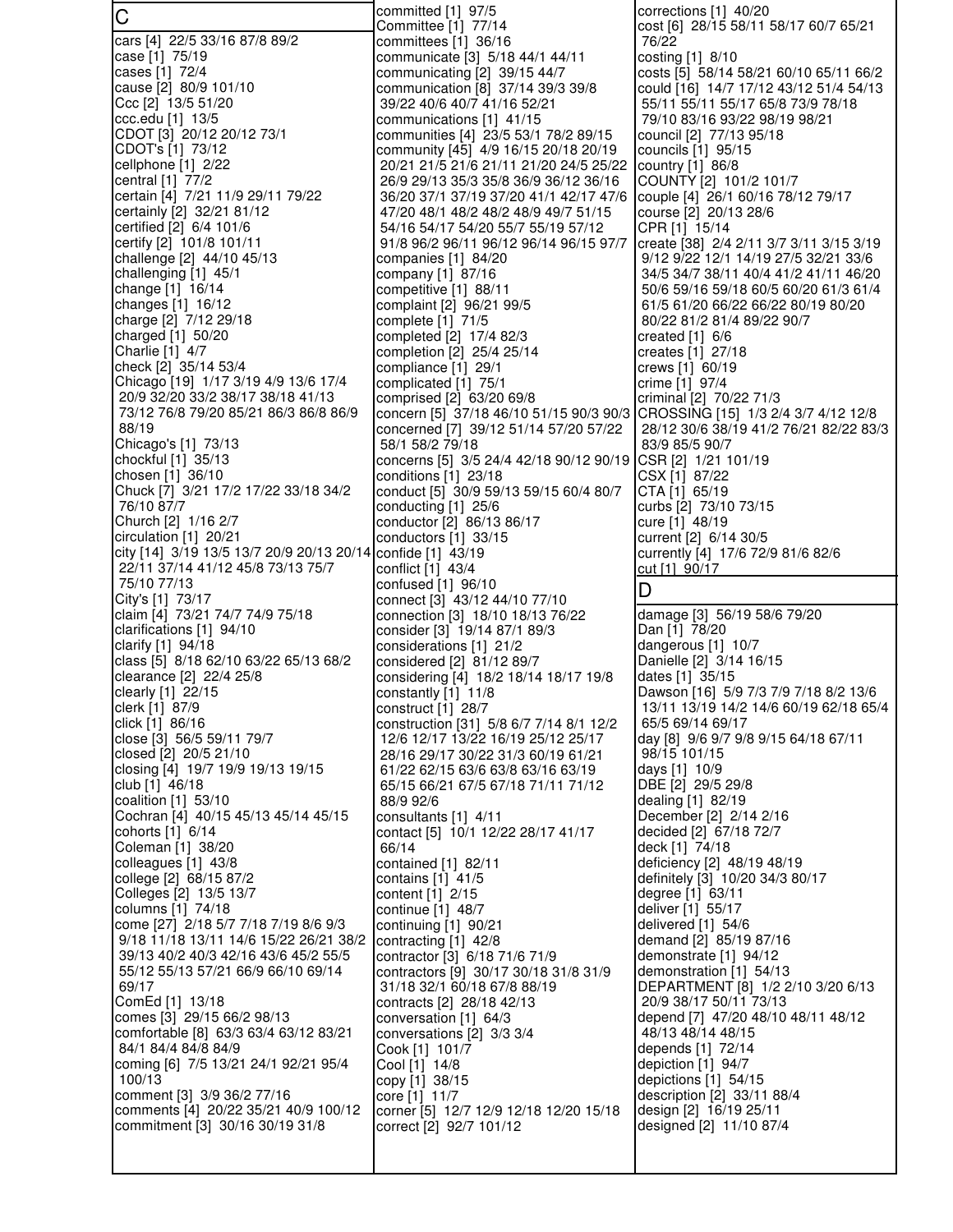D desk [4] 34/6 76/2 76/3 89/19 detailed [2] 33/11 93/18 details [4] 23/21 59/21 92/8 92/9 determine [4] 24/14 40/6 57/10 59/10 determined [1] 22/22 determining [2] 58/22 58/22 detours [2] 92/5 92/9 develop [1] 88/10 developed [1] 59/16 developers [1] 67/8 devices [2] 58/3 58/4 did [7] 26/20 32/14 40/2 53/5 53/16 77/9 77/10 didn't [6] 17/18 50/18 91/11 95/11 96/1 99/10 die [1] 10/3 different [7] 7/15 13/19 34/4 38/7 74/21 83/5 90/15 digging [1] 22/17 dip [1] 22/8 diploma [1] 14/4 dips [1] 22/12 direct [3] 27/9 27/20 33/20 directed [2] 73/17 75/6 direction [2] 33/9 69/1 directions [1] 34/9 directly [5] 24/8 28/20 38/5 78/6 84/18 disadvantaged [3] 29/9 31/13 32/4 disapprove [1] 98/15 disbanded [1] 96/20 discourage [1] 88/15 discuss [1] 30/12 discussed [1] 43/21 disgruntled [1] 70/8 dispatch [1] 87/10 displaced [2] 92/22 93/8 displacements [1] 78/6 disruptive [1] 3/3 disseminated [1] 54/8 district [1] 77/1 districts [3] 37/15 37/16 38/7 diverse [1] 36/19 divert [1] 20/6 divided [1] 27/22 do [72] 3/2 5/17 6/2 6/9 7/15 9/9 10/12 11/1 11/10 11/21 11/22 11/22 11/22 12/6 14/5 14/18 14/20 15/3 21/22 28/22 31/15 32/14 34/11 34/12 38/2 39/2 39/16 40/11 41/6 41/6 42/15 42/16 45/10 46/3 46/11 46/16 46/20 47/21 48/6 48/17 51/6 51/16 53/14 57/10 64/2 65/2 66/7 66/13 67/16 67/17 68/6 68/9 68/13 68/21 71/7 76/1 76/9 76/17 77/20 85/2 85/2 88/9 89/13 89/18 90/4 90/18 90/20 90/21 92/19 93/2 93/9 101/7 document [3] 82/3 82/9 82/11 documentation [1] 83/8 documents [1] 83/6 does [11] 5/22 6/16 6/20 16/22 32/13 34/21 35/3 55/13 66/4 77/4 85/12 doesn't [4] 61/13 71/8 71/10 77/19 dog [1] 11/3 doing [8] 8/4 33/13 45/15 45/17 57/9 67/15 98/7 101/6 dollar [1] 6/20 don't [41] 7/7 9/9 14/3 14/15 21/10 21/21 23/17 23/20 24/18 25/16 27/8 28/13 28/15 30/21 34/19 37/22 41/14 42/20 45/12 46/17 46/22 50/2 50/10 52/2 54/9 61/17 64/3 64/12 69/1 70/18 78/7 80/4 85/9 87/15 88/7 90/14 90/21 95/19 96/10 97/15 99/16 done [10] 6/5 7/8 42/4 48/20 51/6 57/1 59/4 62/12 66/1 75/3 Donna [3] 1/21 101/5 101/19 door [1] 11/19 dot [1] 13/7 down [8] 14/16 15/17 16/9 17/21 22/12 22/16 29/16 75/8 downloading [1] 54/2 downtown [3] 76/7 76/15 77/8 draft [6] 26/3 30/10 80/12 80/12 82/1 83/1 drain [1] 22/15 drainage [3] 23/15 73/10 73/16 drawings [2] 55/3 55/4 dressing [1] 97/22 Drive [1] 1/16 driver's [1] 14/4 due [1] 24/21 during [1] 7/22 E each [7] 28/3 33/7 33/11 40/22 44/7 67/10 86/6 earlier [9] 43/6 59/20 62/3 62/18 63/18 64/19 65/15 67/6 80/6 early [4] 24/22 26/15 62/9 72/7 east [3] 19/1 19/3 79/19 eat [1] 10/20 edu [1] 13/7 effect [3] 54/16 76/13 77/11 effective [5] 37/13 39/3 39/21 40/6 44/8 efficient [1] 48/9 effort [1] 39/18 efforts [1] 39/14 eight [3] 8/21 63/20 64/22 eight-week [1] 8/21 EIS [4] 80/11 91/5 91/17 98/13 either [2] 74/4 85/15 elaborate [1] 78/18 elect [1] 47/1 elected [10] 4/20 36/12 37/3 37/4 40/12 40/20 49/3 49/4 49/6 49/10 Electric [4] 76/14 77/1 77/5 77/12 electronic [2] 58/3 58/4 else [4] 9/15 12/4 12/14 51/20 email [7] 13/3 36/5 41/17 45/22 46/1 46/11 46/22 emails [1] 45/21 embankment [1] 74/13 embankments [1] 73/4 emergency [2] 15/7 15/12 employed [1] 91/10 employees [1] 85/14 employment [2] 33/1 33/8 encourage [4] 34/4 34/10 35/14 38/2 end [2] 67/11 98/15 energies [1] 39/14 enforcement [1] 38/14 engaged [1] 41/21 engineering [2] 25/7 59/5 Englewood [4] 17/2 26/22 27/3 30/3 Enjoy [1] 14/9 enough [2] 22/4 62/9 ensure [2] 28/22 41/18 enterprise [3] 29/9 31/13 32/5 entertain [1] 24/6 entire [1] 86/4 entitled [2] 100/17 101/9 entrance [7] 7/22 66/15 68/3 68/4 68/5 68/6 68/10 entry [2] 86/14 87/6 environmental [14] 24/13 24/21 25/8

 26/3 26/12 26/13 30/10 59/12 80/13 81/17 81/21 82/1 83/1 90/9 equivalent [2] 27/19 28/2 especially [1] 16/15 essentially [1] 63/21 estimate [1] 28/15 estimating [1] 93/12 evaluate [1] 24/13 evaluating [3] 18/17 20/2 60/2 evaluation [4] 20/5 23/15 26/10 60/3 evaluations [1] 56/17 even [12] 8/11 11/4 23/5 23/8 37/11 38/22 45/12 55/10 61/1 61/5 61/19 99/10 evening [12] 2/3 2/8 2/12 3/6 4/2 5/12 40/17 94/22 95/4 96/16 100/13 100/14 event [4] 2/8 15/11 43/6 43/7 eventually [1] 17/12 every [4] 27/17 57/15 62/7 86/13 everybody [2] 9/15 14/14 everybody's [2] 59/2 59/7 everyday [2] 10/20 10/22 everyone [9] 2/4 4/13 5/2 5/13 14/22 21/17 51/14 95/3 100/13 everyone's [2] 90/3 90/19 everything [3] 57/15 74/19 87/7 everywhere [1] 49/5 exactly [4] 38/4 79/12 84/14 84/15 exam [7] 7/22 66/15 68/3 68/4 68/6 68/6 68/11 excuse [4] 8/5 43/15 64/6 95/5 exhibit [1] 82/9 exist [1] 52/3 existing [1] 76/18 exits [1] 15/7 expanding [4] 17/3 17/7 17/9 91/22 expansion [1] 17/5 expected [1] 33/11 experience [3] 9/13 86/22 88/8 explain [2] 50/4 64/19 explaining [1] 63/18 explains [1] 86/17 extend [1] 78/14 extended [3] 17/13 77/2 77/17 extensive [2] 51/9 87/3 extinguisher [1] 15/9 extra [1] 48/18 F faced [1] 21/1 facilities [1] 73/5 fact [4] 9/21 40/12 52/22 76/2 factor [1] 7/6 fair [9] 52/8 52/8 64/13 84/6 84/10 85/1 85/3 89/7 90/6 fair being [1] 89/7 family [1] 12/14 far [19] 6/1 6/1 6/2 6/13 10/9 16/19 17/13 17/21 56/7 56/10 57/14 61/16 62/3 62/4 64/15 67/16 69/3 89/21 91/20 fast [1] 8/22 feasibility [1] 19/11 February [1] 25/15 federal [15] 4/4 4/5 27/10 71/7 71/8 95/16 97/2 97/7 97/22 98/2 98/11 98/14 98/17 98/19 99/6 feeding [1] 11/4 feel [3] 15/22 76/5 88/17 feet [1] 22/7 felonies [1] 70/21 felony [2] 71/4 71/13 few [3] 15/6 16/11 40/16 field [2] 7/1 8/14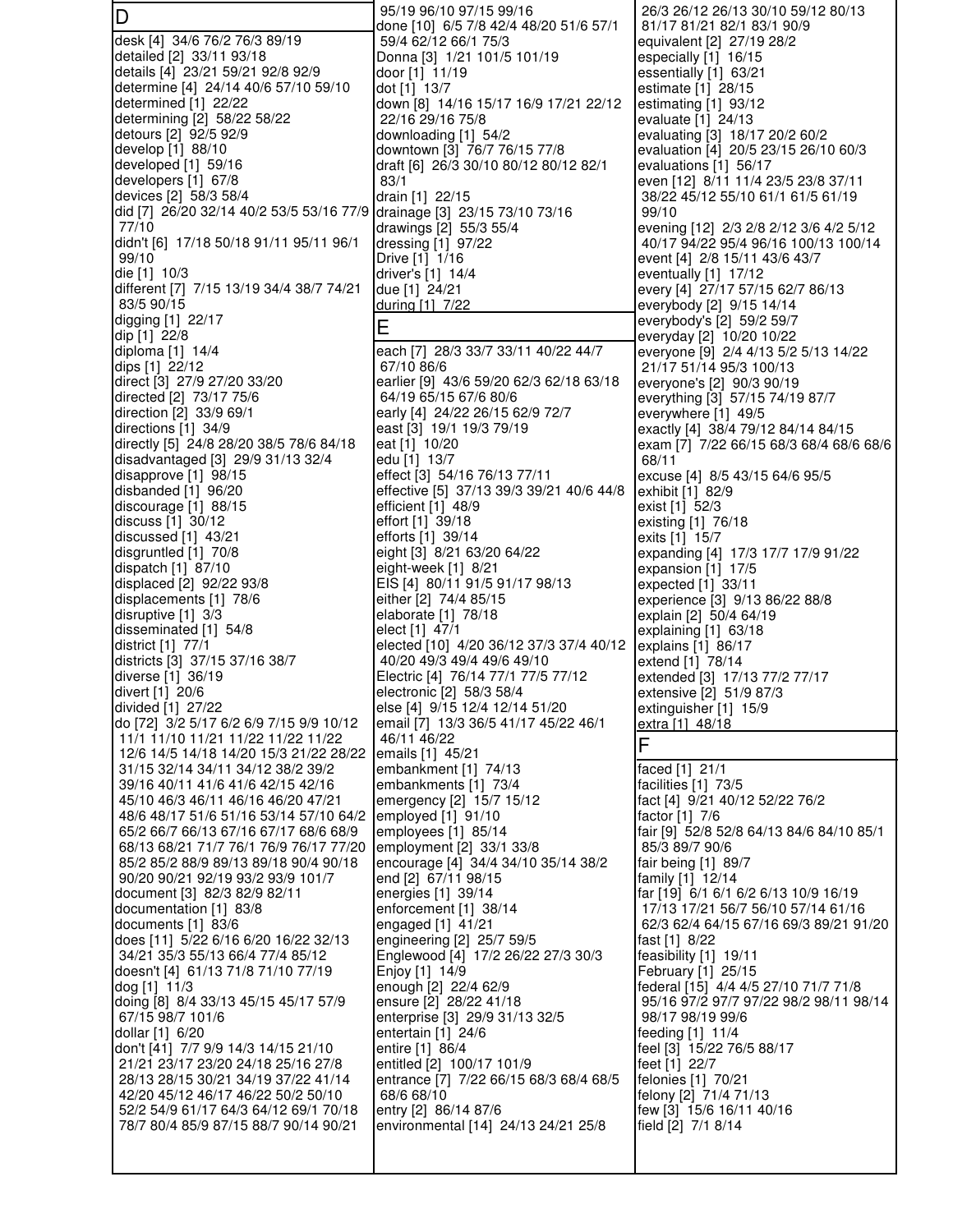| F                                                            | 64/2                                                                             | H                                                                             |
|--------------------------------------------------------------|----------------------------------------------------------------------------------|-------------------------------------------------------------------------------|
| figure [4] 75/1 75/8 75/9 95/11                              | get [54]  6/9 7/2 7/12 7/18 9/17 11/14<br>11/14 13/17 14/13 15/7 22/5 23/8 23/19 | had [13] 19/7 35/12 40/2 43/7 43/20                                           |
| filing [1] 96/20                                             | 25/19 35/4 39/9 39/15 41/15 41/17                                                | 43/21 60/13 62/2 76/20 87/7 96/2 99/15                                        |
| fill [2] 33/9 66/10                                          | 41/18 42/3 43/7 43/10 47/3 47/4 50/2                                             | 100/16                                                                        |
| final [4] 25/11 80/12 81/18 98/13                            | 50/10 50/18 51/2 51/9 52/19 54/19                                                | half [2] 10/17 10/18                                                          |
| finalized [1] 53/21<br>finally [1] 15/15                     | 55/22 57/9 59/2 59/7 61/22 62/7 62/9<br>62/10 62/22 63/1 66/20 69/1 71/5 73/20   | hallway [1] 15/17<br>hand [2] 45/18 50/20                                     |
| find [1] 23/12                                               | 75/6 75/18 91/11 95/11 98/6 98/10                                                | handing [1] 51/10                                                             |
| finding [1] 7/6                                              | 98/14 99/1                                                                       | hands [2] 14/15 67/19                                                         |
| fine [2] 7/18 12/14                                          | gets [4] 44/13 45/14 52/5 70/7                                                   | hands-on [1] 67/19                                                            |
| finish [5] 49/13 49/13 52/6 64/21 69/20                      | getting [17] 6/4 6/4 6/13 6/15 6/16 11/3                                         | happen [8] 7/20 12/7 40/3 45/10 45/11                                         |
| finished [2] 81/18 81/22<br>fire [2] 15/8 36/21              | 42/3 45/15 50/21 53/2 54/7 55/8 66/8<br>77/12 85/17 95/20 97/21                  | 52/11 57/6 87/15<br>happened [1] 57/5                                         |
| fired [1] 85/17                                              | give [12] 13/10 32/9 36/4 37/5 45/22                                             | happens [4] 10/1 12/9 43/5 57/20                                              |
| firms [2] 29/5 31/14                                         | 46/11 52/1 71/22 73/19 75/8 93/22 94/3                                           | happy [1] 36/4                                                                |
| first [13] 2/6 6/3 26/5 26/18 27/1 34/18                     | given [5] 10/4 28/5 65/20 96/18 99/9                                             | harm [1] 6/22                                                                 |
| 52/6 69/16 78/13 89/11 90/8 98/5 99/21<br>fitness [1] 11/7   | glad [5] 2/17 5/13 41/20 43/13 45/16<br>go [45] 2/20 6/2 7/12 8/1 9/8 10/22      | harp [1] 61/17<br>Harris [3] 3/16 45/21 71/22                                 |
| five [1] 66/3                                                | 12/13 13/20 14/8 15/5 15/17 22/3 22/12                                           | has [31] 3/1 6/5 8/2 9/15 14/2 14/6                                           |
| flashing [1] 81/8                                            | 23/12 25/10 26/17 27/7 31/16 31/21                                               | 14/14 19/21 20/4 21/13 39/1 42/9 43/16                                        |
| fliers [1] 41/6                                              | 32/6 33/9 34/4 34/8 35/14 40/5 48/18                                             | 49/3 53/4 54/8 55/14 56/22 57/21 60/21                                        |
| flood [1] 23/7                                               | 51/17 57/14 60/11 62/21 65/7 69/15                                               | 62/18 69/18 70/16 71/7 76/3 76/13                                             |
| flooding [1] 23/8<br>floor [2] 3/1 43/16                     | 70/3 74/10 75/6 75/8 75/15 76/17 77/9<br>79/11 86/15 87/18 89/10 93/21 100/1     | 77/11 86/1 88/21 96/12 97/5<br>hasn't [2] 57/5 61/5                           |
| flyer [1] 89/13                                              | goal [4] 29/5 29/8 29/9 31/13                                                    | have [142]                                                                    |
| flyers [5] 46/20 49/5 49/9 91/7 91/13                        | goes [7] 19/19 22/18 31/11 33/7 73/11                                            | haven't [3] 7/8 41/16 57/3                                                    |
| flyover [4] 26/22 27/4 28/21 30/3                            | 73/21 76/7                                                                       | having [2] 58/2 71/3                                                          |
| focus [3] 55/6 55/8 68/21                                    | going [82] 2/12 3/10 5/2 6/16 6/21 7/20                                          | he [4] 65/10 94/8 94/11 94/15                                                 |
| focused $[1]$ 3/5<br>folks [1] 91/11                         | 7/20 7/21 8/13 9/1 9/11 9/12 9/16 9/16<br>9/21 10/16 10/19 10/21 11/2 11/6 11/8  | head [1] 6/19<br>hear [10] 3/6 17/18 24/9 27/12 31/1                          |
| follow [8] 34/9 60/5 74/4 74/4 74/7 74/10                    | 11/20 11/20 12/11 12/11 13/20 20/4                                               | 51/13 53/5 64/4 64/12 97/6                                                    |
| 75/19 78/17                                                  | 22/15 23/11 24/6 24/11 24/12 25/18                                               | heard [2] 19/7 79/1                                                           |
| following [1] 59/17                                          | 26/17 27/7 41/9 45/5 45/10 45/11 45/13                                           | hearing [6] 1/10 42/7 42/8 53/9 82/6                                          |
| followup [3] 42/4 82/12 83/11                                | 45/14 47/5 48/1 48/20 52/1 52/4 55/7<br>55/8 55/18 56/5 56/7 57/1 60/2 60/4      | 93/7                                                                          |
| foregoing [1] 101/12<br>forever [1] 67/14                    | 60/4 60/12 62/6 62/7 66/12 66/13 66/14                                           | hearings [5] 26/2 26/15 82/8 93/6 93/13<br>heavy [1] 23/7                     |
| form [2] 36/2 40/5                                           | 66/16 66/17 66/18 67/7 67/11 67/13                                               | held [2] 35/10 41/1                                                           |
| formal [2] 96/21 99/5                                        | 67/16 68/22 71/21 74/7 74/8 77/7 83/4                                            | Hello [2] 4/7 92/16                                                           |
| formally $[1]$ 99/1                                          | 84/20 85/21 87/14 87/15 87/16 92/1                                               | help [2] 14/7 56/1                                                            |
| formed [1] 46/17<br>forms [1] 83/5                           | 93/13 98/12<br>gone [2] 40/21 43/20                                              | helpful [2] 21/16 74/6<br>her [4] 30/15 34/12 45/22 95/15                     |
| formula [2] 27/9 27/10                                       | good [11] 2/3 4/2 5/12 11/4 14/22 40/17                                          | Herb [2] 3/22 89/8                                                            |
| forth [2] 56/10 81/8                                         | 47/16 58/7 69/10 79/15 100/14                                                    | here [81] 2/8 3/9 4/5 4/5 4/9 5/7 13/21                                       |
| forward [9] 24/20 25/10 26/10 40/22                          | got [11] 51/22 52/6 78/12 79/9 79/17                                             | 14/19 15/8 15/9 15/13 16/11 26/8 27/1                                         |
| 57/8 60/12 60/13 68/7 70/2                                   | 88/21 91/10 95/1 95/2 97/12 99/8                                                 | 27/7 29/3 32/19 36/3 36/4 38/7 38/10                                          |
| found [1] 57/11<br>foundation [1] 56/20                      | gotten [3] 41/16 55/14 74/3<br>government [8] 4/8 75/7 95/16 97/3                | 38/10 38/15 38/21 39/9 39/11 39/13<br>39/13 39/15 39/19 40/1 40/3 40/12       |
| foundations [1] 57/14                                        | 97/22 98/2 98/12 98/14                                                           | 40/16 41/3 41/19 42/5 42/6 42/19 42/22                                        |
| free [8] 7/12 13/13 15/22 62/18 62/22                        | Governor [1] 26/20                                                               | 43/1 43/2 43/3 43/6 43/7 44/13 44/15                                          |
| 65/16 69/18 76/5                                             | grade [4] 63/5 81/5 81/7 81/9                                                    | 44/20 45/14 45/16 47/12 50/11 51/19                                           |
| freight [2] 33/16 87/8<br>Friday [3] 10/10 11/13 65/21       | grades [2] 81/8 94/13<br>graduates [1] 87/3                                      | 52/5 54/4 54/13 55/1 55/16 59/22 61/15<br>61/19 71/22 78/12 78/16 82/10 82/21 |
| front [4] 27/8 34/6 76/2 89/19                               | GRAND [15] 1/3 2/4 3/7 4/12 12/8 28/12                                           | 83/1 83/7 86/3 88/19 90/3 90/6 91/11                                          |
| full [3] 27/18 28/3 72/4                                     | 30/6 38/19 41/2 76/21 82/22 83/3 83/8                                            | 94/17 94/18 96/4 96/4 96/7 96/9 96/16                                         |
| full-time [1] 27/18                                          | 85/5 90/7                                                                        | 96/22                                                                         |
| fully [2] 45/8 77/17<br>funded [2] 27/17 34/20               | grandcrossingrailproject.com [1] 35/7                                            | Here's [1] 26/7                                                               |
| funding [11] 16/14 16/17 16/20 25/8                          | grass [1] 74/14<br>gray [1] 72/17                                                | hereby [1] 101/8<br>hesitant [1] 94/3                                         |
| 28/16 50/7 50/10 72/19 77/21 78/1                            | greater [1] 85/21                                                                | high [4] 9/22 10/2 14/4 77/8                                                  |
| 78/10                                                        | Greenwood [2] 19/2 19/18                                                         | highway [11] 4/4 5/8 6/7 8/1 13/22 60/18                                      |
| funds [3] 98/17 98/19 98/19                                  | ground [1] 74/19                                                                 | 61/22 62/15 63/16 63/19 65/15                                                 |
| further [4] 23/20 24/2 89/5 101/11<br>future [2] 35/15 35/18 | group [10] 26/1 35/4 35/5 35/9 36/16<br>36/19 96/16 96/19 97/5 98/6              | Highway/Construction [6] 5/8 6/7 8/1<br>13/22 61/22 65/15                     |
|                                                              | groups [3] 37/1 97/17 97/18                                                      | him [2] 46/4 94/10                                                            |
| G                                                            | growth [1] 85/18                                                                 | hire [4] 70/5 85/10 85/11 86/6                                                |
| Garfield [5] 17/9 17/16 17/19 17/20 79/2                     | guess [1] 29/20                                                                  | hired [3] 29/13 60/18 86/2                                                    |
| Gary [1] 38/20<br>Gas [1] 13/18                              | guidelines [2] 2/21 60/5                                                         | hiring [6] 32/17 33/20 34/1 34/3 51/12<br>86/12                               |
| GED [4] 14/2 14/3 14/4 14/5                                  | gutters [3] 72/20 73/10 73/15<br>guys [7] 5/13 5/14 60/16 63/14 64/4             | his [4] 2/7 36/4 40/13 45/15                                                  |
| generate [1] 55/4                                            | 64/10 83/20                                                                      | hold [3] 14/15 74/16 95/1                                                     |
| gentleman [1] 79/2                                           |                                                                                  | holding [1] 77/14                                                             |
| gentlemen [5] 40/18 52/16 52/16 54/4                         |                                                                                  | home [6] 36/5 59/2 72/5 72/8 89/10                                            |
|                                                              |                                                                                  |                                                                               |
|                                                              |                                                                                  |                                                                               |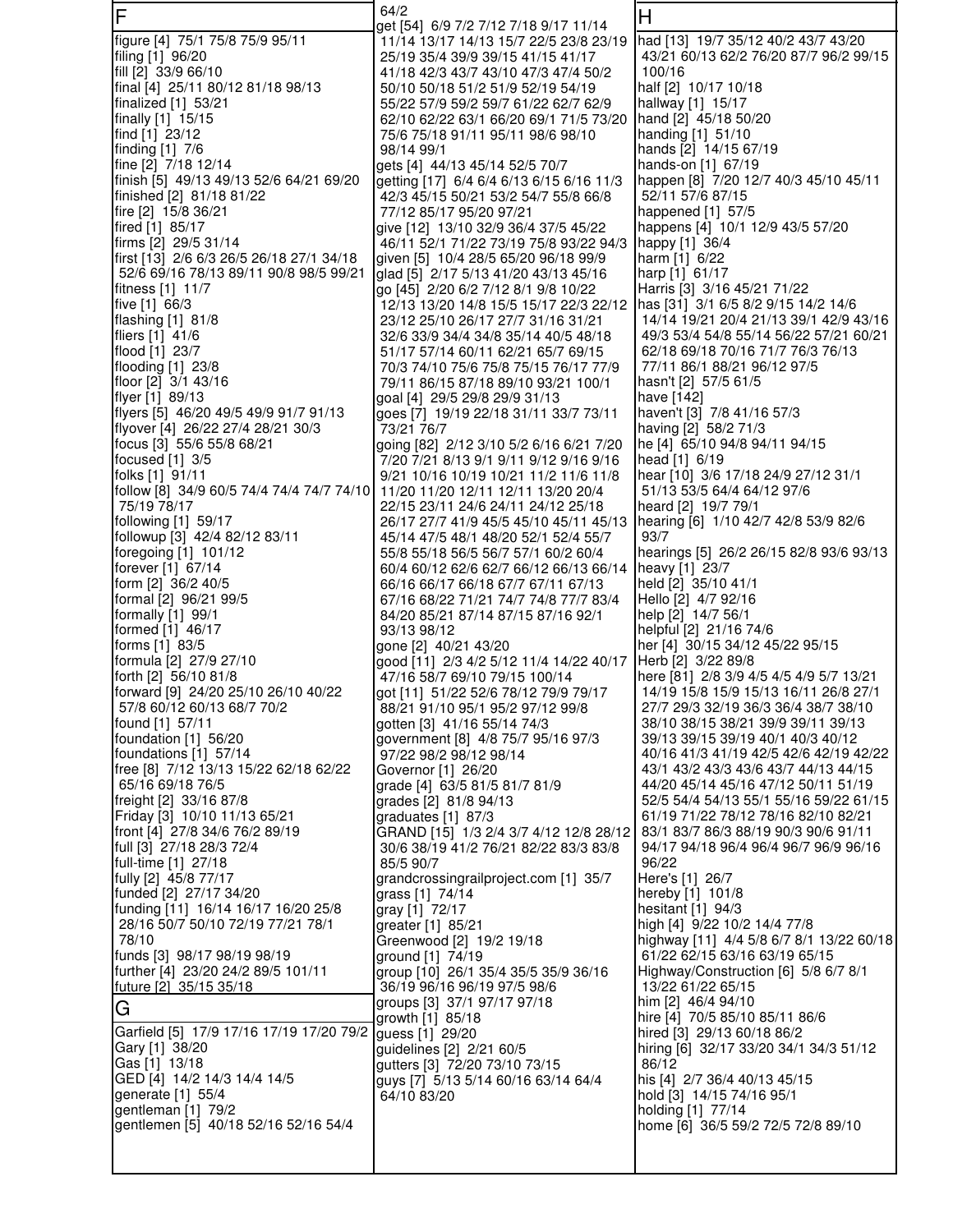| lН                                                                               | important [9] 21/6 21/19 21/20 39/6 39/7<br>39/7 41/12 42/11 44/12               | 27/10 29/3 29/15 30/1 33/4 35/12 36/21<br>37/6 39/6 39/7 39/7 41/15 45/10 48/20 |
|----------------------------------------------------------------------------------|----------------------------------------------------------------------------------|---------------------------------------------------------------------------------|
| home [1] 94/12                                                                   | improve [1] 81/1                                                                 | 51/8 52/11 53/12 57/6 57/16 58/13                                               |
| homes [10] 54/17 56/16 56/18 58/16                                               | improvement [3] 4/16 77/15 81/12                                                 | 62/19 63/22 64/19 64/21 65/16 65/20                                             |
| 59/1 59/2 71/21 72/3 72/13 94/6                                                  | improvements [2] 23/17 81/4                                                      | 68/3 68/5 70/10 73/9 74/1 74/6 74/16                                            |
| hone [1] 7/8<br>honors [1] 14/20                                                 | in [191]<br>inaudible [15] 22/19 27/13 38/19 38/20                               | 75/1 75/11 80/1 80/5 81/18 82/4 84/10<br>86/14 87/4 87/18 87/21 88/3 88/21      |
| Hopefully [1] 29/14                                                              | 40/14 43/21 44/15 44/17 56/9 61/7 68/1                                           | 89/22 89/22 97/14 97/15 98/16 100/3                                             |
| horizontal [1] 5/20                                                              | 89/13 91/8 95/8 99/21                                                            | 100/5                                                                           |
| hot [1] 11/3                                                                     | included [2] 19/6 35/9                                                           | items [1] 15/6                                                                  |
| hour [2] 10/17 10/18<br>house [10] 12/7 12/9 12/19 12/20 27/16                   | includes [1] 27/9<br>including [5] 4/18 8/11 29/10 29/10                         | its [3] 4/18 77/14 77/15<br>itself [1] 82/9                                     |
| 56/7 56/8 57/16 59/7 94/4                                                        | 38/18                                                                            |                                                                                 |
| how [44] 6/2 7/1 7/15 11/13 13/15 19/22                                          | Indiana [1] 33/3                                                                 |                                                                                 |
| 20/6 21/5 21/18 26/20 28/11 29/6 29/12<br>32/6 34/16 36/9 37/13 39/3 39/20 39/21 | indicated [1] 36/1                                                               | jacket [1] 45/6                                                                 |
| 40/6 44/12 47/7 47/11 51/5 51/8 51/17                                            | indicates [1] 89/14<br>indication $[1]$ 93/22                                    | Jakita [3] 2/9 52/17 76/19<br>January [1] 66/6                                  |
| 52/13 53/5 54/7 54/16 54/19 55/7 55/18                                           | indirect [2] 27/9 27/21                                                          | Jeff [5] 3/18 20/8 72/22 75/22 76/4                                             |
| 56/6 57/10 60/17 65/11 70/18 72/11                                               | individuals [8] 5/19 6/9 37/10 38/13 39/1                                        | jeopardize [1] 76/22                                                            |
| 76/6 80/20 99/7 99/8                                                             | 47/19 67/8 84/16                                                                 | job [28] 6/12 7/2 9/8 10/7 10/13 10/18                                          |
| However [1] 74/12<br>hubs [1] 86/9                                               | industry [7] 12/18 63/8 66/21 67/5 67/18<br>71/11 71/12                          | 11/1 12/1 12/19 27/19 28/2 34/8 34/14<br>45/15 45/17 52/7 52/8 67/6 67/12 84/20 |
| hundreds [3] 87/20 88/13 88/13                                                   | influence [1] 72/12                                                              | 85/1 85/3 85/7 86/15 89/6 89/14 90/6                                            |
|                                                                                  | inform [2] 47/22 48/9                                                            | 91/2                                                                            |
| l'd [3] 24/1 42/15 45/19                                                         | information [42] 12/22 18/6 21/5 31/17                                           | jobs [26] 26/21 27/6 27/10 28/4 28/11<br>29/19 33/2 33/5 33/5 33/12 33/21 34/1  |
| I'll [3] 13/2 26/11 89/5                                                         | 32/8 34/19 35/6 35/11 35/13 36/1 36/11<br>37/2 37/5 41/5 41/10 41/17 41/18 45/16 | 39/16 42/7 42/14 51/12 51/18 52/2                                               |
| I'm [92] 2/9 2/9 2/11 2/17 3/10 3/14 3/15                                        | 47/3 47/4 47/19 47/21 48/4 48/5 48/8                                             | 84/15 84/17 85/1 85/4 85/8 89/16 90/12                                          |
| 3/15 3/16 3/16 3/18 3/18 4/7 4/8 4/10<br>4/10 5/7 5/13 5/20 7/6 7/21 8/13 9/11   | 51/17 54/1 55/9 55/11 55/17 55/22 56/1                                           | 95/20                                                                           |
| 9/12 9/16 10/19 10/21 11/20 11/20                                                | 73/18 76/3 82/11 83/6 91/1 91/9 93/19<br>94/9 99/13 99/18                        | Josh [1] 51/10<br>jot [1] 14/16                                                 |
| 12/11 13/11 13/13 13/20 27/7 31/3                                                | informed [2] 46/18 48/2                                                          | jotted [1] 16/9                                                                 |
| 34/16 38/4 38/18 38/20 39/5 39/10 40/4                                           | informing [2] 41/7 46/1                                                          | June [1] 101/15                                                                 |
| 41/19 41/20 42/7 42/8 43/7 43/22 45/1<br>45/5 45/12 45/16 45/20 47/9 52/13       | Infrastructure [1] 57/19<br>initial [1] 40/2                                     | just [41] 14/1 15/5 15/17 17/4 19/18<br>22/17 28/14 37/6 43/5 44/21 45/20       |
| 53/17 57/18 57/22 58/1 58/2 61/2 61/14                                           | injure [1] 6/21                                                                  | 47/22 48/10 53/6 60/2 60/22 63/2 64/10                                          |
| 63/6 66/1 66/13 66/13 66/16 66/17                                                | input [15] 3/2 4/17 16/18 21/16 54/5                                             | 64/13 71/15 73/21 75/16 76/4 78/5                                               |
| 66/18 67/7 67/13 67/13 67/15 67/16<br>67/17 68/15 69/4 69/6 70/12 71/21          | 54/19 55/2 90/11 96/3 96/12 98/6 98/10                                           | 78/19 78/20 79/10 82/17 83/8 84/11                                              |
| 77/20 78/17 78/22 79/3 79/18 79/22                                               | 98/12 99/4 99/9<br>inquire [1] 38/5                                              | 85/10 86/3 86/7 87/19 88/3 88/15 89/12<br><u>94/8 98/6 99/7 100/10</u>          |
| 84/8 84/22 89/19 91/3 91/6 91/20                                                 | inside [1] 74/17                                                                 | K                                                                               |
| I've [2] 31/12 79/17<br>idea [3] 92/19 93/3 93/10                                | insight [1] 54/19                                                                | keep [3] 12/5 48/2 90/21                                                        |
| identified [2] 60/8 82/6                                                         | instance [1] 13/17<br>Institute [3] 5/10 13/12 65/5                              | keeping [1] 71/16                                                               |
| identify [1] 80/8                                                                | instruct [2] 10/19 10/21                                                         | kind [8] 6/22 10/4 23/3 24/19 57/11                                             |
| IDOT [17] 3/15 3/17 4/11 6/5 6/8 8/2 8/8   intend [1] 17/1                       |                                                                                  | 84/15 84/16 88/8                                                                |
| 8/12 8/15 8/16 20/11 28/22 29/7 32/9<br>33/19 65/17 89/6                         | interest [2] 5/15 77/18<br>interested [4] 5/19 33/8 34/11 66/7                   | King [1] 1/16<br>knocking [1] 11/19                                             |
| IDOT's [1] 33/20                                                                 | interests [2] 4/5 67/1                                                           | know [107]                                                                      |
| if [90] 3/12 4/21 7/8 7/17 8/6 8/9 9/7                                           | interference [1] 91/22                                                           | knowing [1] 7/14                                                                |
| 11/11 11/18 12/5 12/13 12/19 13/1 14/3<br>14/15 15/19 16/13 19/12 19/12 20/4     | internally [1] 29/7<br>interrupt $[1]$ 3/2                                       | knowledge [1] 59/7<br>known [1] 86/20                                           |
| 20/4 21/9 22/1 22/3 22/10 24/14 24/16                                            | interrupting [1] 95/4                                                            |                                                                                 |
| 25/8 33/8 35/16 38/22 42/14 42/20                                                | intersect [2] 76/8 81/7                                                          |                                                                                 |
| 43/20 44/3 46/8 46/8 46/12 47/3 48/18<br>50/18 51/22 54/22 56/19 57/16 58/5      | interview [2] 66/19 68/7<br>into [14] 7/5 8/20 13/20 23/19 24/11                 | lab [9] 7/10 7/10 62/15 62/18 62/21<br>62/22 68/12 69/16 69/18                  |
| 59/1 60/7 64/4 64/12 69/9 72/5 73/9                                              | 25/10 27/7 51/1 57/10 59/1 66/8 66/20                                            | Labor [1] 6/13                                                                  |
| 73/14 73/22 74/7 74/12 74/12 74/13                                               | 71/5 97/21                                                                       | ladies [4] 40/18 52/15 52/16 54/3                                               |
| 75/11 75/19 77/9 77/10 78/7 79/10<br>79/22 80/1 80/5 80/20 84/2 85/1 86/4        | introduce [3] 3/10 3/13 67/7<br>investigation [1] 99/7                           | lady [2] 89/11 92/13<br>landers [1] 17/5                                        |
| 86/14 86/21 88/7 88/9 89/4 91/6 91/14                                            | invited [1] 38/1                                                                 | last [4] 48/4 70/21 71/14 80/18                                                 |
| 91/21 92/18 92/20 92/22 93/3 93/16                                               | involved [6] 7/13 18/4 28/9 42/1 50/12                                           | Laughter $[1]$ 36/6                                                             |
| 93/20 93/22 94/10 94/13 97/4<br>II [2] 25/10 34/20                               | 56/12<br>involves [2] 22/13 63/9                                                 | law [6] 38/14 50/17 50/20 97/8 97/8 97/9<br>leader [1] 44/3                     |
| III [4] 25/12 29/17 52/4 52/5                                                    | is [274]                                                                         | leadership [2] 44/8 44/14                                                       |
| ILLINOIS [8] 1/2 1/17 2/10 33/3 50/11                                            | isn't [2] 19/12 98/17                                                            | learn [3] 9/4 64/17 64/18                                                       |
| 88/20 101/1 101/7                                                                | issue [11] 43/9 56/13 59/11 71/2 71/3                                            | learned [1] 9/14                                                                |
| impact [17] 24/14 24/21 26/3 26/12<br>26/13 30/11 55/7 55/19 59/13 78/5          | 71/4 73/14 75/10 75/11 75/11 75/12<br>issues [1] 75/15                           | learning $[1]$ 9/6<br>leave [4] 11/1 43/7 87/16 98/22                           |
| 79/13 80/8 80/13 81/17 81/21 83/2 90/9                                           | it [118]                                                                         | leaving [1] 85/16                                                               |
| impacted [3] 44/2 78/2 94/1                                                      | it's [72] 7/10 7/12 7/12 8/5 8/19 10/4                                           | left [2] 15/8 15/16                                                             |
| impacts [2] 24/15 60/7<br>importance [1] 20/20                                   | 10/9 11/17 11/18 12/18 13/10 16/7 19/2<br>20/1 21/10 22/15 22/16 27/4 27/10      | legally [1] 72/17<br>legislative [1] 36/13                                      |
|                                                                                  |                                                                                  |                                                                                 |
|                                                                                  |                                                                                  |                                                                                 |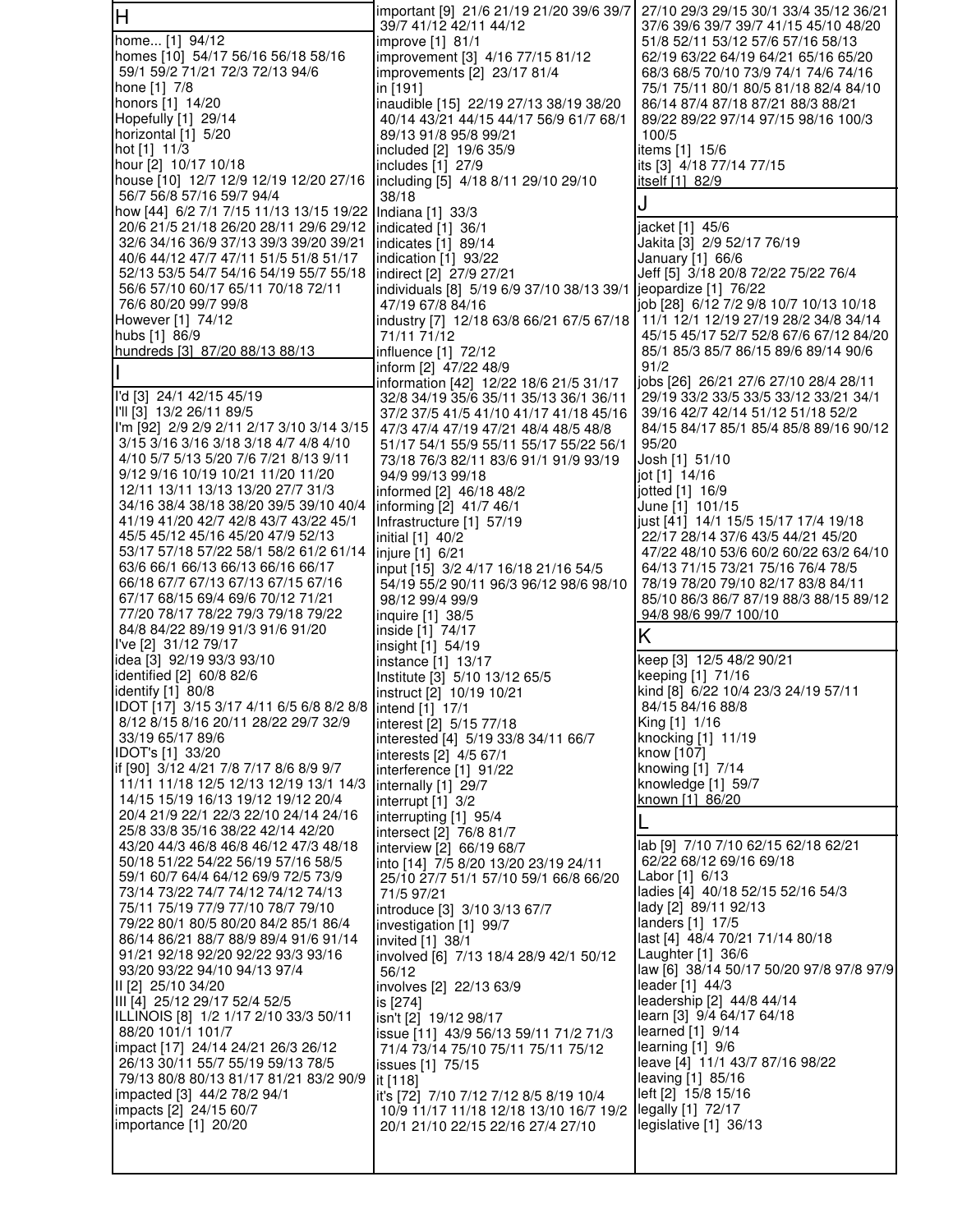|                                                                                                         | M                                                                                 | microphone $[1]$ 50/19<br>middle [1] 31/19                                      |
|---------------------------------------------------------------------------------------------------------|-----------------------------------------------------------------------------------|---------------------------------------------------------------------------------|
| less [1] 50/3                                                                                           | ma'am [3] 64/14 92/13 94/5                                                        | might [6] 21/8 21/12 28/6 38/5 74/15                                            |
| let [23] 14/1 14/7 29/21 44/11 46/10<br>49/13 49/13 49/22 50/4 50/13 50/13                              | Mabina [6] 5/6 5/8 13/9 67/21 67/22<br>70/17                                      | 79/13<br>Mike [3] 71/22 72/15 78/7                                              |
| 50/19 53/2 53/3 58/4 58/19 58/20 65/7                                                                   | machine [2] 15/10 101/8                                                           | million [1] 27/22                                                               |
| 66/14 70/11 91/15 96/9 98/3<br>let's [7] 7/22 9/22 13/16 55/6 55/15                                     | made [2] 63/5 74/7<br>mailboxes [1] 46/21                                         | mind [3] 8/3 12/5 64/2<br>minorities [1] 29/10                                  |
| 60/11 71/6                                                                                              | main [3] 7/6 13/21 61/21                                                          | minority [3] 29/1 30/18 31/9                                                    |
| lettering [1] 26/9                                                                                      | maintain [6] 33/15 33/16 33/16 33/17                                              | minute [1] 100/8                                                                |
| letters [1] 55/12<br>letting [1] 97/9                                                                   | 89/1 89/1<br>maintenance [3] 72/19 73/7 85/22                                     | misdemeanor $[1]$ 71/12<br>miss [2] 9/7 9/8                                     |
| level [5] 36/13 36/14 74/19 86/14 87/6                                                                  | major [1] 90/3                                                                    | missed [3] 24/1 31/19 65/14                                                     |
| levels [3] 30/6 58/5 94/12<br>libraries [1] 80/16                                                       | make [23] 5/14 6/22 14/14 23/11 23/16<br>40/19 42/2 42/4 45/3 46/4 46/4 46/13     | missing [1] 9/15<br>mitigate [1] 24/17                                          |
| Library [1] 38/19                                                                                       | 46/22 51/5 57/1 59/5 62/9 68/22 70/2                                              | mitigation [3] 60/6 60/9 78/5                                                   |
| license [1] 14/5<br>life $[1]$ 9/2                                                                      | 71/15 94/9 97/8 99/5<br>making [2] 44/9 99/3                                      | moderator [3] 49/15 49/16 49/17<br>Monday [3] 10/10 11/13 65/20                 |
| light [2] 51/16 55/18                                                                                   | man [2] 57/18 95/14                                                               | monitoring [1] 88/3                                                             |
| lighting [2] 73/11 73/16                                                                                | management [4] 27/11 27/15 87/1 87/5                                              | Monte [1] 4/8                                                                   |
| lights $[1]$ 81/8<br>like [36] 20/19 21/4 21/10 22/2 24/1 25/2 manner [2] 2/20 40/5                     | manager [2] 2/11 3/15                                                             | month [3] 74/2 86/13 87/14<br>more [17] 25/19 25/19 26/1 47/1 54/10             |
| 39/16 40/16 45/19 46/19 48/22 49/7                                                                      | many [10] 22/7 28/11 29/12 47/7 47/11                                             | 55/19 55/20 64/4 81/14 85/20 87/3 87/9                                          |
| 49/21 53/11 54/14 56/6 56/8 57/13<br>64/10 66/7 68/1 74/3 85/2 85/3 86/13                               | 52/13 60/17 69/2 88/16 90/14<br>map [1] 79/11                                     | 88/19 90/22 91/12 91/14 91/15<br>Mosley [1] 92/15                               |
| 87/9 88/8 89/4 93/15 94/2 94/8 97/10                                                                    | maps [1] 93/21                                                                    | most [5] 32/19 38/2 42/17 86/11 88/11                                           |
| 99/1 99/3 99/4 99/16<br>limit [1] 62/15                                                                 | March [4] 18/7 82/7 82/7 93/13<br>Margerite [3] 15/1 15/1 15/3                    | Mostly [1] 98/18<br>mouth [1] 53/9                                              |
| line [8] 17/10 17/11 17/12 33/10 73/18                                                                  | market [2] 84/6 84/10                                                             | move [9] 8/22 24/20 54/10 60/12 60/13                                           |
| 76/7 76/14 85/1                                                                                         | Mary [1] 13/4                                                                     | 68/7 70/2 71/21 72/3                                                            |
| lined [1] 76/16<br>lines [2] 58/1 58/2                                                                  | materials [3] 3/9 35/12 88/22<br>math [25] 6/11 7/8 7/9 7/10 7/10 7/13            | moves [1] 57/7<br>moving [4] 23/1 25/9 26/10 71/19                              |
| link [1] 33/6                                                                                           | 7/18 7/19 62/3 62/15 62/18 62/21 62/21                                            | Ms [1] 44/13                                                                    |
| links [3] 32/20 32/21 34/8<br>list [4] 34/6 37/7 37/10 61/18                                            | 62/22 63/9 63/13 66/16 68/12 68/13<br>68/16 69/3 69/13 69/15 69/18 88/9           | much [11] 14/12 40/8 47/22 57/16 61/17<br>65/11 71/18 94/20 95/11 100/11 100/14 |
| listen [3] 47/17 54/4 97/3                                                                              | matter [5] 40/12 74/2 75/14 88/3 100/17                                           | multitude [2] 34/3 36/22                                                        |
| literally [1] 88/12<br>little [6] 23/20 37/18 37/21 46/19 93/14                                         | may [10] 1/15 4/21 12/10 14/16 22/20<br>55/4 55/5 81/6 94/15 94/16                | must [1] 34/20<br>my [34] 4/2 8/14 11/19 12/22 13/1 13/3                        |
| 100/10                                                                                                  | maybe [2] 21/7 74/2                                                               | 13/8 13/21 32/9 41/5 41/18 43/8 44/9                                            |
| live [4] 24/7 32/1 56/4 94/7                                                                            | Mayor's [1] 48/13                                                                 | 47/10 48/4 51/2 51/3 53/7 53/8 56/7                                             |
| lives [2] 21/18 48/15<br>Liz [1] 37/9                                                                   | McCormick [4] 77/3 77/9 77/10 77/12<br>McNuckle [1] 15/13                         | 56/8 57/10 57/21 66/9 67/19 70/10 79/5<br>79/12 83/17 83/19 84/13 92/14 94/3    |
| local [3] 20/13 36/13 80/15                                                                             | me [42] 7/19 8/14 8/15 11/12 13/10                                                | 95/11                                                                           |
| located [2] 15/16 65/5<br>location [5] 17/14 20/7 73/19 75/9 79/14   43/15 45/10 46/1 49/13 49/13 49/22 | 13/11 14/7 14/7 27/8 36/7 42/15 43/12                                             | myself [1] 40/20                                                                |
| locations [1] 81/9                                                                                      | 50/4 50/13 52/10 53/2 53/3 53/17 58/19                                            | N                                                                               |
| locomotives [2] 33/17 89/2<br>logistical [1] 15/6                                                       | 58/20 64/4 64/6 64/12 65/7 67/13 68/21<br>70/11 70/13 89/5 93/20 94/3 95/5 95/5   | name [5] 4/3 13/8 67/20 84/13 92/14<br>names [3] 37/7 37/10 89/22               |
| long [1] 72/10                                                                                          | 96/9 98/3 101/15                                                                  | Nancy [1] 13/4                                                                  |
| longer [1] 87/3<br>look [8] 7/21 19/10 20/6 23/15 24/16                                                 | mean [11]  5/22 6/17 6/20 10/19 21/22<br>55/13 61/13 71/9 71/10 85/12 91/20       | National [2] 18/11 88/1<br>nature [4] 73/19 75/9 75/14 75/17                    |
| 68/17 86/4 88/18                                                                                        | means [8] 6/20 8/21 9/7 21/22 22/1                                                | necessary [2] 6/11 23/17                                                        |
| looked [3] 9/21 53/15 53/15                                                                             | 22/13 45/2 64/16                                                                  | need [33] 4/16 6/11 7/1 7/5 8/16 8/22                                           |
| looking [13] 11/7 12/19 18/9 24/20 27/22 measured [1] 56/20<br>30/14 60/22 69/5 69/6 84/22 88/4 88/4    | measures [1] 57/11                                                                | 9/2 9/10 9/17 12/12 14/3 14/7 22/21<br>39/20 46/3 46/12 46/22 52/21 55/22       |
| 90/10                                                                                                   | media [2] 50/14 50/22                                                             | 62/2 70/9 75/19 81/16 81/20 84/17                                               |
| Lorraine [1] 92/14<br>lost [1] 69/1                                                                     | meet [3] 25/22 63/11 94/10<br>meeting [26] 2/13 2/16 2/19 2/21 4/14               | 85/19 85/21 89/16 91/4 91/10 91/14<br>91/16 98/1                                |
| lot [16] 7/4 7/7 9/20 11/19 13/19 14/6                                                                  | 26/9 34/13 35/9 35/10 36/8 37/11 40/1                                             | needed [2] 29/4 31/14                                                           |
| 22/18 23/7 29/14 42/7 42/8 51/8 62/11<br>63/9 89/16 97/12                                               | 40/2 46/2 53/6 53/16 53/20 54/4 54/18<br>77/15 93/21 94/9 97/11 98/11 99/2 99/3   | needs [6] 4/18 22/16 22/22 42/5 49/20<br>62/12                                  |
| lots [1] 74/21                                                                                          | meetings [13] 2/14 18/7 25/19 35/11                                               | neighborhood [3] 17/2 21/7 57/10                                                |
| Louisiana [1] 12/11<br>love [3] 21/9 41/16 67/17                                                        | 35/15 35/19 40/21 41/1 41/20 42/11                                                | network [3] 47/18 48/6 86/4                                                     |
| lovely [1] 14/19                                                                                        | 43/18 50/18 95/7<br>member [2] 15/12 42/21                                        | never [1] 95/22<br>nevertheless [1] 69/9                                        |
| low [1] 76/22                                                                                           | members [2] 3/11 96/16                                                            | new [5] 1/16 2/7 2/15 18/10 22/2                                                |
| lower [5] 18/13 19/12 20/4 21/2 21/3<br>lowered [2] 22/21 23/6                                          | mentioned [7] 19/18 31/12 59/20 62/20<br>67/5 80/6 87/7                           | newsletter [2] 39/17 53/15<br>newsletters [1] 41/7                              |
| lowering [7] 18/17 19/11 21/22 21/22                                                                    | message [2] 54/6 55/14                                                            | next [20] 6/15 15/10 24/22 26/5 26/15                                           |
| 22/1 22/13 23/4<br>lunch [4] 10/16 10/18 10/20 10/22                                                    | Metra [13] 17/11 28/17 28/19 30/2 50/12<br>76/7 76/14 77/1 77/5 77/11 77/15 77/18 | 33/19 41/4 42/5 42/6 42/11 42/16 45/2<br>52/12 65/8 65/12 66/5 70/15 76/6 86/6  |
| luring [1] 18/3                                                                                         | 88/1                                                                              | 94/14                                                                           |
|                                                                                                         | Michael [1] 3/16                                                                  | night [1] 62/7                                                                  |
|                                                                                                         |                                                                                   |                                                                                 |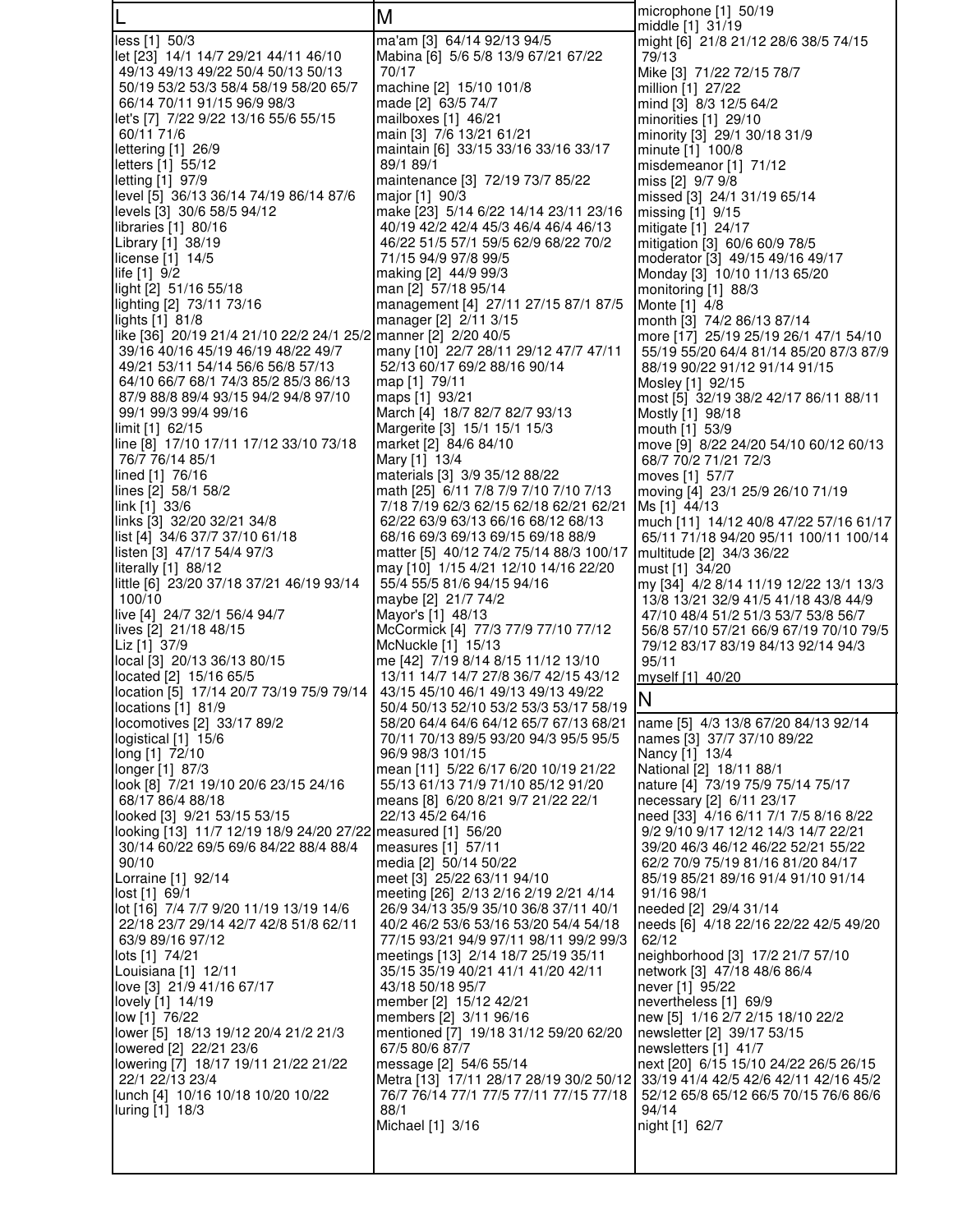| N                                                                               | 11/9 12/21 13/8 16/7 16/22 23/1 30/14                                                                           | owns [1] 20/13                                                                  |
|---------------------------------------------------------------------------------|-----------------------------------------------------------------------------------------------------------------|---------------------------------------------------------------------------------|
|                                                                                 | 32/11 35/2 43/3 43/17 45/17 47/8 47/16                                                                          | P                                                                               |
| no [35] 7/12 8/5 8/5 11/2 11/17 11/17<br>21/12 28/19 35/1 35/18 38/3 44/18 45/5 | 49/22 50/21 56/4 56/11 56/21 56/22<br>57/7 58/9 58/19 60/11 60/15 61/8 62/12                                    | p.m [5] 1/15 10/10 10/11 11/13 65/21                                            |
| 47/13 49/8 59/3 59/8 61/9 62/19 63/15                                           | 62/17 63/9 63/13 66/17 66/21 67/1                                                                               | pace [1] 25/16                                                                  |
| 69/22 75/14 76/13 77/4 77/11 77/20                                              | 67/18 69/7 70/18 71/14 71/19 72/2                                                                               | Pacific [2] 87/22 88/1                                                          |
| 78/4 78/9 78/9 78/9 83/13 96/3 96/12                                            | 72/16 76/10 78/17 79/6 79/14 82/15                                                                              | pack [1] 12/12                                                                  |
| 97/8 100/6                                                                      | 83/18 92/12 94/21 95/10                                                                                         | page [3] 33/1 34/8 86/16                                                        |
| no-brainer [3] 8/5 11/17 11/17                                                  | on [142]                                                                                                        | paid [3] 44/22 44/22 45/14                                                      |
| noise [6] 24/5 24/10 24/13 24/15 24/17                                          | once [8] 64/20 64/21 69/20 71/4 71/5                                                                            | painting [1] 72/20                                                              |
| 56/9<br>none [2] 65/22 90/12                                                    | 74/6 75/8 81/18<br>one [36] 7/6 9/5 9/6 9/15 11/5 15/20                                                         | Pakeltis [2] 4/10 36/4<br>panel [2] 14/19 83/20                                 |
| Norfolk [13] 3/22 4/1 16/22 17/10 18/1                                          | 20/3 27/18 28/5 32/14 40/22 42/16                                                                               | paper [1] 13/1                                                                  |
| 18/11 32/13 32/16 32/17 32/22 76/11                                             | 43/18 47/20 48/4 52/19 56/13 64/17                                                                              | Park [1] 41/3                                                                   |
| 86/1 87/19                                                                      | 64/18 67/10 67/17 67/17 70/9 70/9                                                                               | parking [1] 13/13                                                               |
| normal [3] 29/2 79/4 85/15                                                      | 70/21 76/5 78/13 81/14 85/16 86/9                                                                               | Parsons [1] 4/11                                                                |
| normally [2] 9/4 64/17                                                          | 87/14 88/14 94/17 96/17 97/8 98/6                                                                               | part [32] 18/9 18/12 20/5 20/22 23/14<br>24/13 24/22 25/21 25/21 27/4 29/2 30/9 |
| north [5] 18/4 18/15 18/20 18/21 77/2<br>north/south [1] 18/21                  | one-on-one [2] 67/17 70/9<br>ones [2] 6/15 53/1                                                                 | 31/10 49/7 50/7 58/13 58/17 58/21                                               |
| northern $[1]$ 77/3                                                             | ongoing $[1]$ 61/7                                                                                              | 59/12 59/16 60/1 60/8 68/19 72/5 80/7                                           |
| not [95] 2/15 3/2 7/17 8/6 8/11 11/1 11/3 only [10] 11/18 12/2 14/2 16/17 17/14 |                                                                                                                 | 80/22 81/2 92/5 92/10 93/5 96/14 96/19                                          |
| 11/4 12/1 12/2 12/7 12/13 12/18 12/20                                           | 41/8 48/20 57/13 71/4 76/15                                                                                     | particular [6] 29/6 34/1 40/21 82/17                                            |
| 13/17 13/20 14/2 19/7 21/3 22/4 22/16                                           | open [5] 7/10 21/13 62/19 95/6 97/16                                                                            | 82/21 90/13                                                                     |
| 23/12 27/7 30/7 30/18 31/3 31/9 34/16                                           | operates $[1]$ 20/13                                                                                            | parties [1] 73/9                                                                |
| 35/19 37/4 38/4 38/10 39/1 39/2 40/2<br>41/8 43/20 44/7 44/8 44/15 44/21 44/22  | operations [1] 86/21<br>opportunities [1] 89/14                                                                 | partner [1] 20/12<br>partnered [1] 75/4                                         |
| 44/22 45/5 45/10 45/11 45/12 46/3                                               | opportunity [3] 3/8 96/19 99/9                                                                                  | partners [1] 14/19                                                              |
| 46/12 47/13 50/9 51/2 51/12 52/13 53/8                                          | opposed [2] 84/19 84/20                                                                                         | pass [5] 65/19 68/4 68/6 68/10 91/9                                             |
| 53/16 55/13 55/14 57/13 59/1 59/2                                               | option [1] 19/6                                                                                                 | passing [1] 72/18                                                               |
| 59/21 61/1 61/8 64/8 64/8 64/19 67/6                                            | or [55] 4/20 6/22 11/3 12/6 12/14 14/4                                                                          | past [4] 7/9 35/11 40/22 86/2                                                   |
| 67/16 69/12 71/3 71/4 72/13 73/22                                               | 19/1 20/3 20/4 21/3 21/3 26/20 28/2                                                                             | Pastor [1] 2/6                                                                  |
| 75/20 76/12 77/4 78/17 78/22 79/22<br>84/9 86/7 87/19 90/6 90/16 90/22 91/3     | 28/5 28/6 28/16 33/12 34/5 34/7 34/14<br>35/19 35/19 40/5 41/17 44/14 48/4                                      | patient [1] 100/10<br>pavement [1] 22/7                                         |
| 92/9 94/3 94/16 96/14 96/18 98/7 100/3                                          | 54/17 55/21 58/22 66/8 71/12 72/13                                                                              | paving [1] 22/17                                                                |
| 100/5                                                                           | 73/21 74/2 74/4 74/14 74/15 74/16                                                                               | pay [2] 49/21 84/6                                                              |
| notes [4] 42/20 46/12 55/20 101/14                                              | 74/18 74/18 75/10 75/18 76/16 80/1                                                                              | paying [5] 8/8 8/12 8/15 8/16 65/17                                             |
| nothing [2] 12/15 97/15                                                         | 82/17 83/20 85/16 85/17 86/13 88/14                                                                             | pen [1] 13/1                                                                    |
| notice [3] 22/10 50/18 82/2<br>notices [9] 48/4 50/6 50/15 50/16 50/17          | 89/1 91/20 94/16 96/13 98/14                                                                                    | people [45] 7/7 21/8 28/9 29/12 33/15<br>36/20 36/22 38/12 39/15 41/7 41/9      |
| 50/21 51/3 51/6 93/7                                                            | order [6] 6/12 34/20 68/18 68/21 69/5<br>77/17                                                                  | 41/14 42/12 42/16 45/22 46/17 46/18                                             |
| notification [1] 47/14                                                          | organization [1] 47/15                                                                                          | 47/1 47/7 47/11 48/15 50/10 53/8 53/8                                           |
| notified [5] 47/8 47/12 47/14 92/20 93/3                                        | organizations [1] 36/21                                                                                         | 55/1 55/12 55/13 55/16 58/16 60/17                                              |
| now [44] 3/12 5/11 6/14 7/22 8/13 8/18                                          | originally [2] 43/21 63/21                                                                                      | 61/19 64/4 64/11 70/21 85/16 86/3 86/6                                          |
| 8/20 9/6 9/11 10/9 12/22 13/15 13/20                                            | OSHA [3] 6/14 6/15 6/16                                                                                         | 89/10 89/15 92/20 95/21 96/5 97/5 97/6                                          |
| 16/2 16/7 16/16 20/4 22/8 23/5 23/6<br>24/7 26/10 28/15 29/16 34/1 40/1 49/18   | other [27] 11/11 15/19 20/3 24/4 37/3                                                                           | 97/9                                                                            |
| 50/13 51/10 51/13 52/3 59/2 60/21 62/4                                          | 44/1 44/7 44/11 45/3 45/7 46/7 46/16<br>46/18 54/10 61/18 61/20 64/4 65/8 70/8                                  | people's [1] 46/21<br>Peoples [1] 13/18                                         |
| 66/6 66/12 70/20 73/6 77/6 93/22 96/1                                           | 83/4 84/21 86/18 92/11 97/17 97/18                                                                              | per [3] 29/3 29/4 66/3                                                          |
| 97/1 97/2 98/10                                                                 | 98/19 98/20                                                                                                     | percent [3] 27/20 27/20 88/6                                                    |
| NS [1] 87/22                                                                    | others [2] 38/21 48/8                                                                                           | percentage [2] 32/5 70/6                                                        |
| NSF [1] 87/22                                                                   | our [46] 2/8 2/14 5/8 14/18 15/12 17/7                                                                          | perception [1] 53/8                                                             |
| nuisance [1] 21/10<br>number [13] 13/1 27/14 28/8 36/5 61/17                    | 23/5 23/6 23/14 24/5 26/10 29/2 29/8<br>31/10 33/6 37/18 39/14 39/15 41/8                                       | period [2] 77/16 82/5<br>person [7] 43/16 44/21 66/3 69/12 72/2                 |
| 70/10 73/21 73/21 74/9 75/18 75/19                                              | 42/17 43/4 44/7 46/22 48/9 49/6 52/19                                                                           | 75/7 78/15                                                                      |
| 81/1 87/11                                                                      | 52/21 55/6 55/7 55/8 57/11 60/8 71/21                                                                           | personal [2] 9/2 97/11                                                          |
| $\overline{O}$                                                                  | 72/3 72/13 79/7 86/4 88/22 89/2 89/2                                                                            | personally [3] 33/9 37/22 39/10                                                 |
| o'clock [1] 62/6                                                                | 89/15 90/5 91/8 93/16 97/7 99/9                                                                                 | pertains [1] 73/3                                                               |
| O'Hare [2] 77/2 77/8                                                            | out [53] 2/18 5/14 6/22 8/13 10/22 24/21 phase [21] 16/17 25/6 25/10 25/12<br>27/19 29/21 31/11 33/9 34/2 35/14 | 25/14 29/16 29/17 29/17 34/18 34/18                                             |
| obtain [1] 4/17                                                                 | 36/11 37/5 37/9 41/6 41/6 43/11 45/16                                                                           | 34/19 51/12 52/2 52/3 52/5 52/6 52/12                                           |
| occur [2] 26/2 93/13                                                            | 45/21 46/12 46/19 48/3 49/5 49/8 50/2                                                                           | 72/9 90/8 90/13 92/10                                                           |
| occurs [1] 56/19                                                                | 50/17 50/21 51/3 51/9 52/19 53/2 53/10                                                                          | phases [1] 92/11                                                                |
| off [1] 90/17                                                                   | 53/17 54/7 55/9 55/11 55/12 55/14                                                                               | phone [3] 13/1 36/5 70/10                                                       |
| offer [3] 83/21 84/1 91/1                                                       | 57/21 59/11 61/22 66/2 66/10 75/1 75/8                                                                          | photography [1] 79/9                                                            |
| offering [1] 84/16<br>office [7] 27/11 27/15 41/19 42/21 46/9                   | 75/10 82/3 82/4 84/12 88/2 93/6 100/13<br>outdoors [1] 64/3                                                     | physical [2] 11/6 73/4<br>pick [2] 16/10 76/5                                   |
| 48/13 66/9                                                                      | outreach $[1]$ 2/11                                                                                             | picked [1] 38/15                                                                |
| offices [3] 37/19 37/21 38/16                                                   | outside [4] 15/16 88/7 88/7 94/15                                                                               | pictures [1] 56/17                                                              |
| official [2] 40/12 82/2                                                         | over [8] 2/20 15/6 22/3 28/6 43/6 58/6                                                                          | pinpoint [1] 79/10                                                              |
| officials [7] 4/20 36/12 37/4 37/14 38/22                                       | 76/17 79/10                                                                                                     | place [6] 42/10 54/20 57/2 77/3 77/9                                            |
| 40/20 44/14<br>Oh [2] 81/18 96/16                                               | overview [1] 4/15<br>own [3] 8/14 46/4 58/16                                                                    | 77/12<br>place, [1] 77/11                                                       |
| okay [55] 5/1 8/8 8/12 9/9 10/8 10/16                                           | owned [1] 29/10                                                                                                 | place, this [1] 77/11                                                           |
|                                                                                 |                                                                                                                 |                                                                                 |
|                                                                                 |                                                                                                                 |                                                                                 |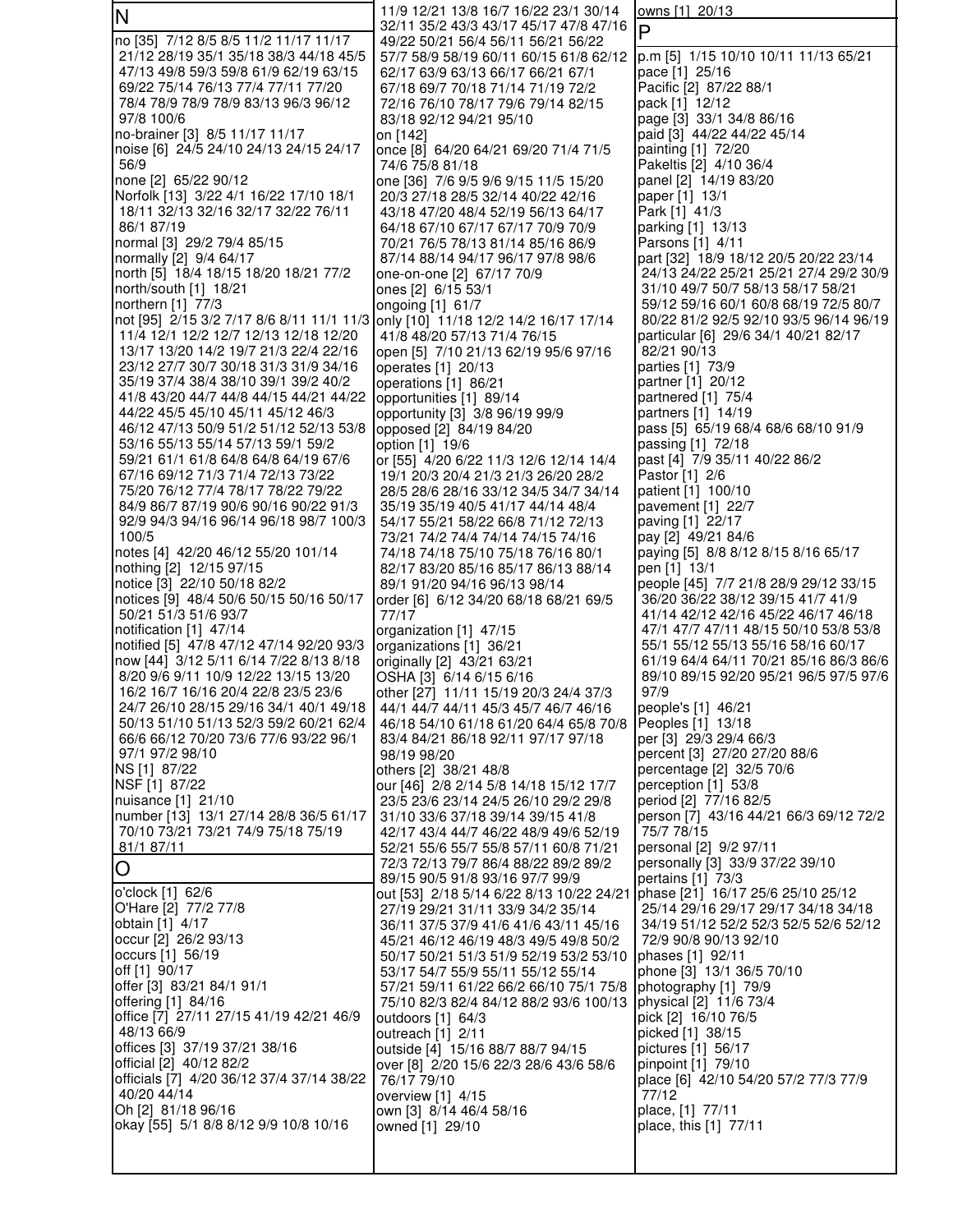| lΡ                                                                             | 62/1 62/5 62/16 63/17 63/20 64/1 64/16                                           | $\overline{R}$                                                              |
|--------------------------------------------------------------------------------|----------------------------------------------------------------------------------|-----------------------------------------------------------------------------|
| placed [2] 29/5 61/19                                                          | 64/20 64/21 65/1 65/16 65/16 66/8<br>67/16 68/19 69/6 69/21 71/1 71/6 77/16      | rail [10] 1/3 2/5 3/7 4/12 83/3 83/9 85/5                                   |
| plan [1] 12/5                                                                  | 81/1 81/2 86/21 87/2 87/4                                                        | 85/20 89/2 90/8                                                             |
| planning [2] 16/17 28/14                                                       | program's [1] 89/22                                                              | railroad [23] 6/1 18/10 19/19 22/2 22/3                                     |
| play [1] 20/19                                                                 | programming [1] 77/18                                                            | 73/3 74/19 75/2 75/5 75/10 75/11 75/11                                      |
| played [1] 16/5<br>please [10] 2/22 3/1 3/2 4/22 5/6 43/11                     | programs [2] 3/19 60/19<br>progresses [1] 23/20                                  | 81/3 81/3 81/4 81/7 81/11 83/22 85/9<br>88/5 89/21 92/21 93/4               |
| 48/5 64/7 76/5 91/15                                                           | project [96] 1/3 2/5 3/5 3/7 3/11 3/11                                           | railroad's [3] 33/7 74/20 87/19                                             |
| plumb [1] 63/5                                                                 | 4/12 4/15 4/17 9/22 12/2 12/2 12/8                                               | railroads [11] 30/1 32/19 34/3 34/6                                         |
| plumbers $[1]$ 67/10                                                           | 12/11 15/12 16/13 16/14 16/18 16/21                                              | 51/18 73/5 74/22 75/4 86/5 86/12 87/13                                      |
| plumbing [2] 6/10 57/15<br>plus [1] 28/7                                       | 18/16 20/11 23/20 24/11 24/16 24/20<br>25/4 25/9 25/22 27/4 27/22 28/5 28/12     | railway [4] 18/11 84/15 84/19 84/19<br>railways [1] 54/15                   |
| point [11] 25/13 26/4 28/14 29/22 30/1                                         | 28/21 29/4 29/19 29/21 30/3 30/10                                                | railyard [1] 17/1                                                           |
| 51/11 52/18 52/22 55/15 87/18 93/12                                            | 30/16 30/19 31/7 31/11 35/12 35/13                                               | railyards [1] 17/4                                                          |
| pointed [3] 34/2 37/9 53/17                                                    | 41/2 41/11 41/12 45/8 51/13 52/2 54/6                                            | Railyway [1] 18/11                                                          |
| police [3] 36/21 37/15 38/17<br>politely [1] 60/13                             | 58/14 58/17 58/21 60/1 60/7 60/9 60/20<br>61/20 66/22 67/1 71/7 71/8 72/12 76/13 | rains [1] 23/7<br>raised [1] 38/9                                           |
| pollution [1] 56/9                                                             | 76/16 77/4 77/11 77/22 78/2 78/19                                                | range [1] 18/8                                                              |
| portion [1] 25/6                                                               | 78/21 79/7 79/20 80/7 80/9 80/20 82/17                                           | ranges [1] 33/14                                                            |
| portions [1] 16/20                                                             | 82/22 83/3 83/9 85/5 85/6 85/11 90/1                                             | rate [2] 37/13 39/8                                                         |
| position [8] 11/21 12/13 30/12 86/10<br>86/14 86/14 86/17 87/10                | 90/7 90/8 90/9 90/11 90/13 91/2 93/1<br>93/8 93/19 99/19 100/1                   | rating [1] 39/21<br>reach [1] 43/11                                         |
| positions [10] 85/17 85/19 86/18 86/19                                         | project's [1] 4/16                                                               | read [2] 24/2 72/21                                                         |
| 87/6 87/11 87/21 88/6 88/14 88/16                                              | project-related [2] 3/5 60/7                                                     | readily [1] 86/11                                                           |
| possibility [2] 72/8 78/14                                                     | projected [1] 86/5                                                               | reading [2] 6/10 66/17                                                      |
| possibly [1] 55/9<br>post [1] 36/2                                             | projection [1] 25/4<br>projects [9] 6/3 12/6 27/17 61/18 61/21                   | readings $[1]$ 58/3<br>ready [4] 7/17 63/1 70/11 70/12                      |
| posted [11] 33/5 35/8 35/19 37/11 53/17                                        | 81/1 81/6 82/18 83/4                                                             | real [3] 11/1 42/10 71/5                                                    |
| 53/19 53/22 80/14 90/1 99/19 99/22                                             | property [16] 17/15 25/11 75/5 78/5                                              | reality [1] 55/18                                                           |
| potential [5] 18/17 79/13 80/8 92/5 92/9                                       | 79/18 79/21 80/2 80/3 80/4 83/22 84/2                                            | really [13] 21/16 52/1 53/14 54/5 63/14                                     |
| potentially [3] 22/20 93/8 94/1<br>PowerPoint [1] 5/3                          | 84/7 84/11 92/20 93/4 93/16<br>proposed [2] 76/17 81/10                          | 68/19 68/20 69/11 70/1 70/1 70/3 97/18<br>98/1                              |
| practical $[1]$ 19/12                                                          | protocol $[1]$ 29/3                                                              | reason [10] 13/21 37/17 38/8 39/22 49/8                                     |
| Prairie [1] 17/8                                                               | provide [3] 4/15 20/21 88/22                                                     | 61/14 63/3 63/7 85/16 96/1                                                  |
| pre [1] 29/5                                                                   | provided $[1]$ 37/2                                                              | reasonable [2] 74/1 75/20<br>reasons [2] 21/14 94/18                        |
| pre-qualified [1] 29/5<br>preceding [1] 48/4                                   | public [27] 1/10 4/17 7/11 18/7 26/2<br>26/14 35/11 35/20 38/18 53/20 54/2       | rebid [1] 28/18                                                             |
| preferably [1] 84/18                                                           | 62/20 69/19 77/16 80/11 80/14 80/17                                              | rebuilt [2] 22/2 22/6                                                       |
| preliminary [2] 25/7 77/7                                                      | 80/20 81/18 82/4 82/4 82/6 82/8 93/6                                             | receive [1] 11/15                                                           |
| prep [2] 62/1 62/11<br>prepare [1] 26/11                                       | 93/12 98/6 98/10<br>public's [1] 77/17                                           | received [1] 57/4<br>recognize [1] 7/7                                      |
| prepared [1] 83/6                                                              | publication [1] 26/3                                                             | recommendations [1] 36/15                                                   |
| preparing [1] 81/22                                                            | purchased [1] 84/3                                                               | record [3] 70/22 77/17 81/18                                                |
| prequalification [1] 68/2<br>prequalified [1] 31/15                            | purpose [4] 2/13 4/14 4/16 4/18<br>put [19] 9/13 24/11 28/15 29/21 31/22         | rectify [1] 56/10<br>red [2] 26/8 26/8                                      |
| presence [2] 37/21 44/9                                                        | 32/3 32/4 46/19 46/21 49/3 50/19 55/11                                           | redo [1] 2/14                                                               |
| present [3] 2/15 26/14 40/13                                                   | 55/11 56/16 59/1 59/3 59/6 82/3 97/5                                             | refer [2] 62/5 66/8                                                         |
| presentation [7] 3/9 5/3 5/4 14/17 15/21                                       | putting [3] 31/17 32/7 53/10                                                     | referring [1] 12/5                                                          |
| 16/2 16/5<br>presented [4] 2/16 16/13 18/6 83/7                                | Q                                                                                | reflective [1] 36/22<br>refrain $[1]$ 3/2                                   |
| preserve [1] 21/19                                                             | qualifications [4] 29/4 31/14 33/12 33/22 refuse [1] 95/17                       |                                                                             |
| pretty [2] 33/10 51/9                                                          | qualified [1] 29/5                                                               | refused [1] 97/6                                                            |
| previously [1] 87/8<br>private [3] 17/15 37/5 37/6                             | quality [2] 30/9 58/22<br>qualms [1] 44/18                                       | regard [1] 90/12<br>regarding [1] 47/5                                      |
| probably [3] 52/9 70/20 93/22                                                  | quarter [3] 26/5 28/2 28/3                                                       | regards [1] 91/1                                                            |
| problem [10] 61/8 64/8 64/9 73/22 74/13 question [63] 5/4 18/5 23/3 23/22 25/3 |                                                                                  | regentrification [2] 78/1 78/10                                             |
| 75/9 75/15 75/17 75/17 75/20                                                   | 26/16 27/1 30/8 30/15 31/4 31/6 38/9                                             | regulations [1] 32/3                                                        |
| problems [1] 73/20<br>procedures [1] 59/14                                     | 43/11 51/5 53/3 54/1 57/8 58/8 60/21<br>61/9 62/13 63/16 68/20 69/4 70/15        | related [12] 3/5 18/6 18/7 60/7 74/13<br>75/5 78/6 80/1 80/2 80/5 83/8 92/5 |
| proceed [1] 34/20                                                              | 70/17 70/19 71/15 71/20 72/11 73/2                                               | relates [1] 20/15                                                           |
| proceedings [3] 100/16 101/9 101/13                                            | 76/6 76/20 76/21 78/4 78/16 78/18 79/5                                           | Relations [1] 4/9                                                           |
| proceeds [1] 2/19<br>process [18] 17/6 23/10 30/2 31/10                        | 79/7 79/8 80/1 80/10 80/18 82/13 83/10<br>83/12 83/17 83/19 84/6 92/5 92/17 95/2 | relationship [1] 39/11<br>relocated [1] 72/13                               |
| 34/15 42/1 42/9 56/12 57/2 57/7 66/11                                          | 95/2 95/7 95/9 95/12 95/22 96/2 98/4                                             | remain [2] 3/5 21/13                                                        |
| 68/10 72/6 85/15 97/19 97/19 98/13                                             | 99/11 99/15 99/17 99/21                                                          | remember [1] 13/15                                                          |
| 98/15                                                                          | question-and-answer [1] 79/8                                                     | removing [1] 54/17                                                          |
| processes [1] 84/21<br>productive [1] 2/19                                     | questions [25] 11/20 14/16 14/21 15/20<br>15/22 16/8 26/19 42/2 42/14 43/14      | repairing [1] 87/8<br>repeat [2] 13/2 17/17                                 |
| program [54] 3/11 3/15 4/6 5/9 5/15 5/19                                       | 51/19 54/22 55/4 55/16 55/20 56/2                                                | replaced $[1]$ 57/21                                                        |
| 6/6 6/7 7/6 8/2 8/19 8/20 8/21 9/4 9/6                                         | 60/13 60/16 64/11 65/8 65/9 70/8 70/14                                           | replacing [1] 22/14                                                         |
| 9/19 11/9 11/17 13/18 14/1 14/2 14/5<br>33/7 51/20 52/13 59/16 59/18 61/3 61/6 | 71/20 75/5                                                                       | report [4] 35/4 80/11 81/17 81/21<br>reported [2] 1/21 101/8                |
|                                                                                |                                                                                  |                                                                             |
|                                                                                |                                                                                  |                                                                             |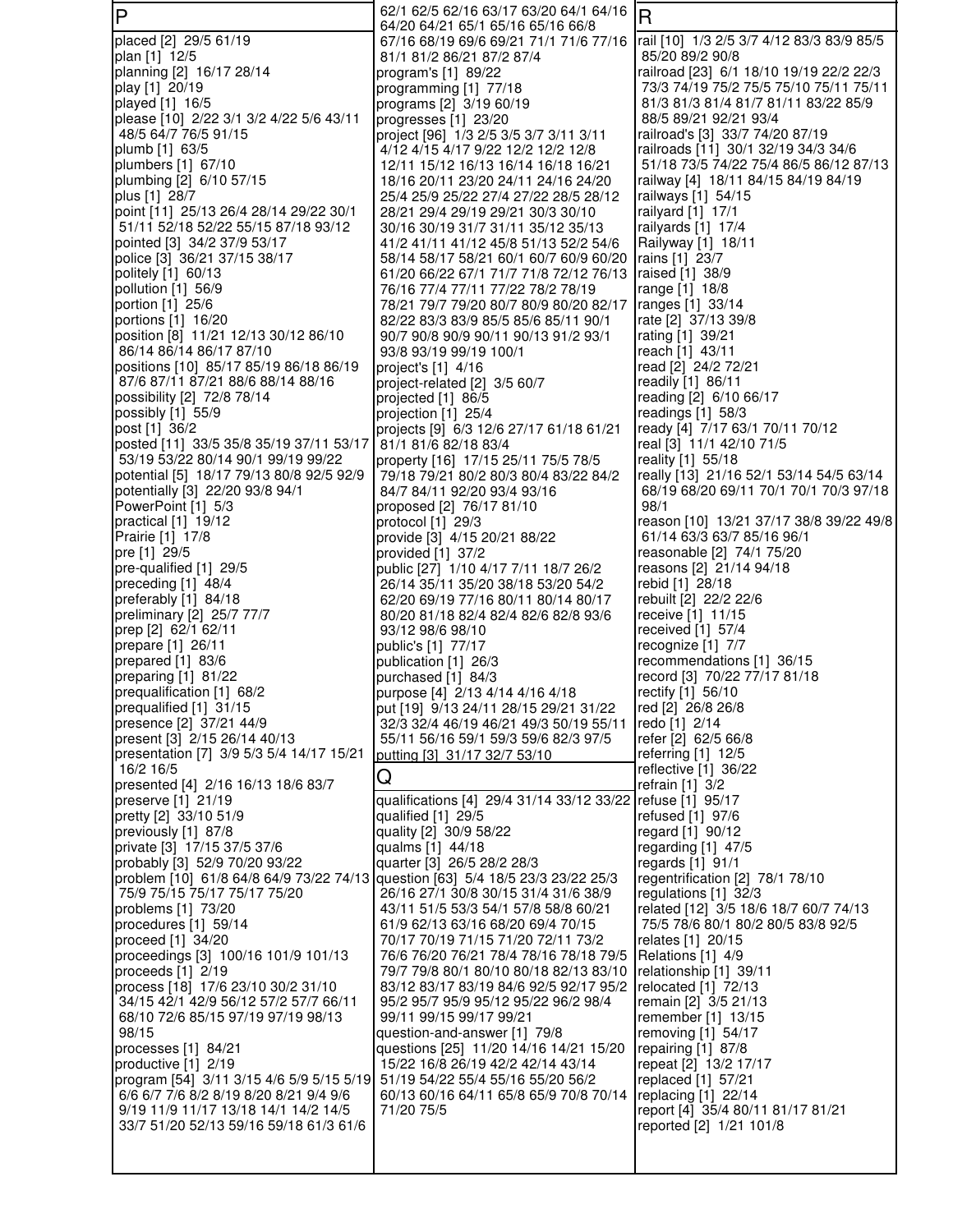| $\overline{\mathsf{R}}$                                                       | 95/21 96/6<br>satisfied [1] 83/21                                               | shorter [1] 75/13<br>shorthand [2] 101/6 101/9                                  |
|-------------------------------------------------------------------------------|---------------------------------------------------------------------------------|---------------------------------------------------------------------------------|
| Reporter [1] 101/6                                                            | saw [1] 89/10                                                                   | shortly [1] 89/10                                                               |
| represent [3] 3/21 44/5 95/18                                                 | say [27] 8/9 9/14 9/22 11/16 13/17 20/3                                         | Shoshi [11] 5/6 5/6 5/7 13/8 13/9 14/11                                         |
| representation [3] 37/18 38/3 38/14                                           | 21/8 21/12 39/3 40/16 41/4 45/9 45/20                                           | 34/12 60/12 60/14 67/21 71/17                                                   |
| representative [4] 38/6 44/4 44/4 48/12                                       | 49/19 49/20 52/10 52/14 55/4 58/15                                              | Shoshiwa [3] 30/15 51/18 70/17                                                  |
| representatives [3] 38/17 39/2 43/3<br>representing [1] 4/5                   | 58/20 71/6 79/2 86/2 87/13 90/14 95/19<br>99/15                                 | shot [1] 63/4<br>should [12] 32/8 35/22 36/3 36/15 39/17                        |
| reps [1] 37/15                                                                | saying [11] 23/4 38/20 53/14 58/16                                              | 44/8 54/16 73/17 75/15 88/15 93/16                                              |
| requested $[1]$ 35/21                                                         | 95/18 96/13 96/21 97/4 97/4 97/13 99/2                                          | 94/6                                                                            |
| requests [1] 52/19                                                            | says [4] 8/7 38/16 53/5 61/6                                                    | shouldn't [1] 88/14                                                             |
| required [5] 33/22 51/5 52/12 60/9 97/7                                       | schedule [1] 44/19                                                              | show [2] 79/12 96/9                                                             |
| requirements [1] 50/16<br>requires [1] 47/18                                  | scheduled [2] 35/16 35/20<br>schedules [2] 43/4 44/20                           | shown [1] 59/22<br>side [6] 3/3 13/13 15/8 16/10 30/22 31/3                     |
| reroute [1] 21/3                                                              | scheduling [1] 43/9                                                             | sidewalks [2] 73/10 73/15                                                       |
| rerouted $[1]$ 19/22                                                          | schematic [1] 55/3                                                              | sign [9] 6/20 15/21 52/20 53/4 53/19                                            |
| residential $[1]$ 17/15                                                       | school [3] 8/6 14/4 36/21                                                       | 53/19 76/3 89/19 95/13                                                          |
| residents [1] 36/20                                                           | score [1] 7/21                                                                  | sign-in [7] 15/21 52/20 53/4 53/19 53/19                                        |
| resources $[1]$ 88/2<br>respect $[1]$ 3/1                                     | search [1] 33/1<br>secretarial [1] 87/10                                        | 76/3 89/19<br>signal [2] 33/15 81/3                                             |
| respectful [1] 2/20                                                           | Secretary [1] 26/21                                                             | signs [1] 49/4                                                                  |
| respond [2] 37/19 37/20                                                       | see [18] 26/8 33/10 34/12 36/7 39/2                                             | silence [1] 2/22                                                                |
| responding [1] 14/20                                                          | 39/16 41/20 48/18 49/8 53/11 53/16                                              | similar [1] 30/2                                                                |
| response [1] 72/17<br>responses [1] 19/6                                      | 54/12 54/21 57/11 58/5 63/21 82/10<br>83/1                                      | simple [1] 22/17                                                                |
| responsibility [5] 45/6 47/22 50/7 73/12                                      | seeing [1] 6/19                                                                 | simply [1] 38/9<br>since [2] 44/9 77/21                                         |
| 74/20                                                                         | seek [1] 36/11                                                                  | sir [8] 40/16 43/22 56/3 68/19 95/16                                            |
| responsible [8] 46/4 46/5 46/13 47/1                                          | seeker's [1] 86/15                                                              | 97/17 98/17 98/22                                                               |
| 72/18 73/6 73/9 75/2                                                          | seeking [2] 16/20 51/18                                                         | sister [1] 48/14                                                                |
| rest [1] 88/18                                                                | seem [1] 99/3                                                                   | site [9] 6/12 7/2 9/8 10/13 10/18 11/2                                          |
| restrictions [2] 62/19 63/15<br>restrooms [1] 15/15                           | seems [2] 38/11 86/12<br>seen [1] 41/19                                         | 56/17 56/19 59/4<br>sitting [2] 15/13 50/11                                     |
| result [2] 81/16 93/1                                                         | selected [2] 72/5 72/14                                                         | situation [3] 38/11 44/6 84/4                                                   |
| results [2] 24/22 81/20                                                       | self [1] 46/4                                                                   | six [1] 37/16                                                                   |
| resume [1] 9/12                                                               | sell [3] 9/11 67/11 67/14                                                       | skill [2] 84/16 88/10                                                           |
| resumes $[1]$ 9/16                                                            | Senator [1] 48/11                                                               | skills [1] 7/13                                                                 |
| retaining [1] 74/15<br>retiring [1] 85/17                                     | Senators [1] 38/16<br>send [8] 41/6 41/6 46/11 48/3 49/4 49/8                   | sloped [2] 74/14 74/14<br>Smith [1] 3/22                                        |
| review [5] 3/8 4/15 80/16 82/4 82/5                                           | 50/17 93/6                                                                      | so [168]                                                                        |
| reviewed [1] 53/21                                                            | sending [1] 44/3                                                                | so-and-so [1] 11/2                                                              |
| right [34] 5/11 6/14 7/22 9/19 10/5 10/5                                      | sense [1] 21/17                                                                 | solution [2] 30/5 46/16                                                         |
| 11/10 14/9 15/9 15/13 15/16 16/1 16/16<br>28/14 29/16 43/16 45/17 49/18 51/10 | sensitive [1] 42/17<br>sensor [1] 57/4                                          | some [22] 6/22 18/6 21/7 21/8 22/11<br>38/21 40/5 40/19 42/2 42/12 43/17 45/3   |
| 51/13 56/13 56/21 62/4 66/6 68/4 68/22                                        | sensors [1] 56/16                                                               | 51/19 56/13 79/9 91/4 91/7 91/10 91/11                                          |
| 69/21 70/15 70/20 79/11 79/16 94/14                                           | sent [3] 35/22 36/3 45/21                                                       | 91/13 91/22 92/1                                                                |
| 98/10 98/16                                                                   | separate [1] 27/4                                                               | somebody [2] 42/19 88/21                                                        |
| rights [1] 73/3<br>road [2] 6/2 29/16                                         | separated [1] 81/11                                                             | somebody's [1] 50/20                                                            |
| roadway [1] 81/10                                                             | separation [1] 81/6<br>separations [1] 81/10                                    | someone [7] 3/1 8/7 16/9 44/12 44/14<br>63/4 63/5                               |
| roadways [2] 54/15 81/6                                                       | serious [1] 11/18                                                               | someplace [1] 22/16                                                             |
| role [1] 20/18                                                                | seriously [1] 90/4                                                              | something [24] 12/4 18/14 19/13 20/1                                            |
| rolling [2] 85/11 85/13                                                       | service [1] 77/2                                                                | 22/21 23/19 24/6 24/10 24/19 39/17                                              |
| roofing [1] 57/15<br>room [13] 7/11 12/6 13/13 15/9 15/16                     | serving [1] 87/9<br>session [2] 66/5 79/9                                       | 39/18 48/22 49/6 50/5 52/4 52/12 57/19<br>62/2 63/13 72/20 84/22 85/2 87/1 89/3 |
| 62/20 63/3 63/4 63/5 66/9 66/10 69/8                                          | set [9] 27/6 29/5 29/7 31/12 31/12 59/14   sometimes [4] 41/14 43/4 46/17 74/22 |                                                                                 |
| 97/2                                                                          | 76/2 84/17 88/10                                                                | somewhere [1] 11/12                                                             |
| roughly [2] 19/18 28/8                                                        | sets [1] 29/8                                                                   | sooner [1] 25/17                                                                |
| route [3] 23/12 77/7 77/8                                                     | seven [1] 37/15                                                                 | sorry [9] 5/7 5/20 39/5 64/6 77/20 78/20                                        |
| routes [4] 91/5 91/17 91/19 92/1<br>run [3] 24/9 74/15 78/13                  | several [2] 86/7 96/5<br>sewage [1] 57/15                                       | 81/19 89/19 91/20<br>sorts [1] 85/22                                            |
| running [1] 96/21                                                             | sewer [1] 58/1                                                                  | Sounds [1] 79/15                                                                |
| runs [1] 76/14                                                                | sewers [2] 22/14 23/11                                                          | source [1] 47/20                                                                |
| Ryan [1] 78/20                                                                | sham [1]  96/21                                                                 | sources [1] 98/20                                                               |
| $\overline{S}$                                                                | share [6] 48/5 48/7 51/20 52/20 56/1<br>74/22                                   | south [14] 1/16 17/9 17/13 17/16 17/19                                          |
| S-h-o-s-h-i [2] 13/9 67/22                                                    | shared [1] 62/2                                                                 | 17/20 18/4 18/21 65/6 66/10 76/8 76/15<br>79/2 79/19                            |
| safe [2] 6/21 7/1                                                             | she [8] 5/10 23/3 46/20 49/19 49/19                                             | Southern [13] 3/22 4/1 17/1 17/10 18/1                                          |
| safer [1] 81/4                                                                | 83/16 95/21 99/10                                                               | 18/11 32/13 32/16 32/17 32/22 76/11                                             |
| safety [5] 15/3 15/6 80/20 81/2 81/12                                         | She's [1] 5/8                                                                   | 86/1 87/20                                                                      |
| said [7] 17/20 31/20 83/16 94/8 99/12<br>99/15 101/13                         | shed [1] 55/17<br>sheet [3] 53/4 53/19 76/2                                     | speak [6] 5/10 7/19 13/11 49/22 89/4<br>100/5                                   |
| Sam [1] 13/3                                                                  | sheets [2] 52/20 53/19                                                          | speaking [4] 3/4 62/17 85/4 96/6                                                |
| same [7] 30/1 43/8 48/7 49/9 49/12                                            | shifting [1] 56/8                                                               | specialty [1] 29/6                                                              |
|                                                                               |                                                                                 |                                                                                 |
|                                                                               |                                                                                 |                                                                                 |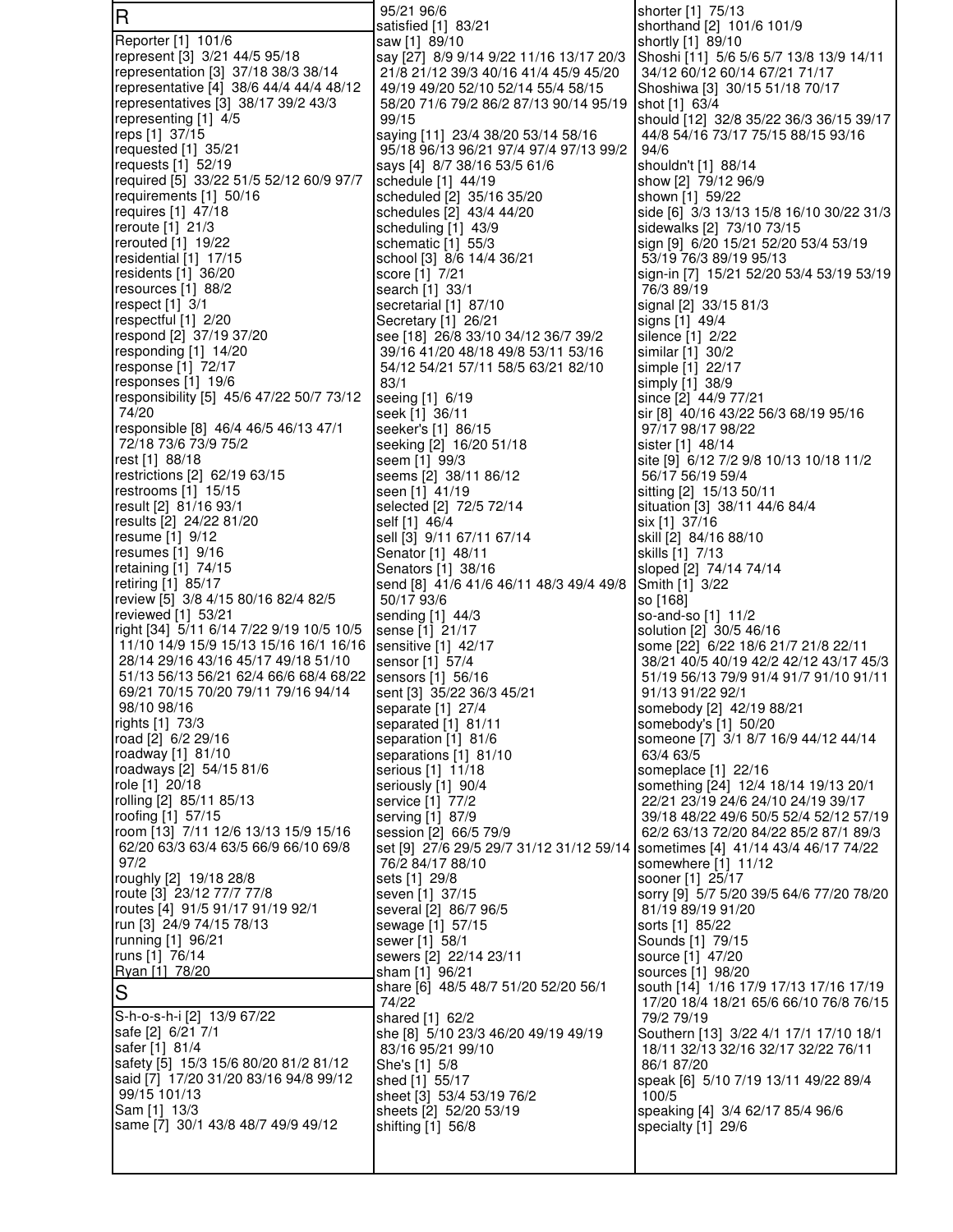| S                                                                           | summary [2] 35/9 53/20                                                            | 21/11 24/9 24/15 25/8 27/1 28/4 28/5<br>28/8 29/22 32/4 32/20 33/6 33/21 34/10     |
|-----------------------------------------------------------------------------|-----------------------------------------------------------------------------------|------------------------------------------------------------------------------------|
| specific [5] 29/4 33/5 75/16 85/10 85/10                                    | supervisory [3] 86/19 86/21 86/22<br>suppliers [1] 88/18                          | 35/8 35/18 37/17 37/20 38/3 39/1 42/9                                              |
| specifically [6] 30/8 30/18 31/9 34/18                                      | supporting [1] 39/18                                                              | 43/3 44/21 45/3 46/1 50/2 52/4 52/7                                                |
| 59/4 87/5                                                                   | supports [1] 74/18                                                                | 52/8 54/18 54/22 55/3 56/13 59/14                                                  |
| specifics [2] 27/7 30/13                                                    | supposed [1] 11/14                                                                | 59/14 60/7 61/1 61/20 62/14 62/18                                                  |
| speed [1] 77/8                                                              | sure [20] 14/14 31/3 34/16 38/4 42/2                                              | 63/15 70/8 76/20 77/6 77/21 77/22 78/8                                             |
| spending [1] 27/18<br>spoke [1] 76/4                                        | 42/4 43/8 52/13 53/17 57/1 59/5 68/22<br>70/2 71/15 73/20 75/18 78/17 78/22       | 78/9 78/9 78/14 79/10 81/2 83/20 86/16<br>86/18 87/11 87/20 88/2 88/2 88/19        |
| sponsoring [2] 6/8 65/17                                                    | 83/18 97/8                                                                        | 90/12 91/13 91/21 92/1 92/13 94/5                                                  |
| spreading [1] 47/19                                                         | surely [1] 90/20                                                                  | 94/11 95/14 96/15 97/4 100/10                                                      |
| Spruce [1] 7/18                                                             | system [1] 33/16                                                                  | there'll [1] 15/20                                                                 |
| squared [1] 63/10                                                           |                                                                                   | there's [27] 12/10 12/15 13/12 22/4                                                |
| Sriver [3] 3/18 20/8 72/22                                                  |                                                                                   | 22/10 22/17 37/7 37/10 38/21 42/20                                                 |
| stable [1] 63/10<br>staff [4] 2/7 4/20 39/1 42/21                           | table [6] 15/21 27/2 40/5 51/1 51/8<br>89/20                                      | 45/17 62/11 68/12 73/8 73/14 74/21                                                 |
| stage [2] 21/17 59/21                                                       | take [14] 45/6 55/2 58/17 65/2 65/8                                               | 81/5 82/2 83/5 85/20 85/20 86/15 90/22<br>91/7 96/17 96/17 96/17                   |
| stand [4] 3/12 4/22 44/5 45/3                                               | 67/19 70/3 70/10 72/6 72/8 91/7 91/13                                             | these [22] 7/15 13/16 21/6 21/13 21/18                                             |
| standards [2] 59/5 59/6                                                     | 97/13 98/12                                                                       | 37/19 37/21 38/7 38/13 40/21 40/22                                                 |
| standing $[1]$ 53/7                                                         | taken [3] 9/3 74/11 101/14                                                        | 42/13 50/17 54/12 54/19 55/1 55/1                                                  |
| stands [2] 13/5 24/7                                                        | takes [2] 28/7 32/22                                                              | 55/20 56/18 64/11 69/7 97/9                                                        |
| start [7] 4/19 5/3 16/11 60/2 62/6 66/4                                     | taking [6] 42/10 42/20 54/20 63/22 64/2<br>89/16                                  | they [63] 3/3 3/12 6/5 8/4 8/15 15/17                                              |
| 82/5<br>started [3] 14/13 15/7 61/5                                         | talk [8] 2/13 13/22 50/13 61/20 70/9                                              | 16/9 20/20 21/12 21/18 27/8 33/12<br>33/21 35/16 35/17 36/17 37/1 38/1             |
| starts [2] 34/15 66/6                                                       | 79/11 90/6 93/20                                                                  | 38/10 38/14 39/17 44/21 46/11 46/12                                                |
| state [18] 13/12 33/3 36/13 37/4 37/14                                      | talked [1] 70/16                                                                  | 47/4 54/14 55/4 57/9 58/5 59/18 64/12                                              |
| 38/16 38/16 41/13 48/11 48/11 50/17                                         | talking [5] 61/2 82/20 83/2 95/21 96/9                                            | 65/17 67/11 69/20 73/6 73/16 74/8                                                  |
| 50/20 65/6 66/10 86/4 88/20 101/1                                           | tangents $[1]$ 69/2                                                               | 74/10 74/22 75/6 78/14 80/14 80/15                                                 |
| 101/7                                                                       | task [1] 71/16                                                                    | 80/16 84/17 91/22 94/18 95/14 95/15                                                |
| state-elected [1] 37/4<br>stated [2] 72/9 80/19                             | taxes [1] 49/21<br>team [2] 3/11 15/12                                            | 95/16 95/18 95/19 95/19 95/20 95/21<br>96/1 96/13 97/1 97/16 98/7 99/3 99/8        |
| statement [11] 4/18 24/14 24/21 26/4                                        | technical [4] 5/10 13/11 21/2 65/5                                                | 100/7                                                                              |
| 26/12 26/13 30/11 59/13 82/1 83/2 90/9                                      | tell [8] 8/15 11/12 12/10 14/8 20/3 62/6                                          | they're [10] 6/19 8/14 36/19 44/3 95/18                                            |
| Statements [1] 80/13                                                        | 94/11 95/17                                                                       | 96/21 97/9 97/20 97/21 99/3                                                        |
| statistics [1] 53/11                                                        | telling [1] 39/9                                                                  | thing [8] 11/11 41/4 46/7 48/7 49/13                                               |
| stay [2] 55/15 64/5<br>steel [1] 8/16                                       | terms [8] 30/20 30/21 31/2 54/5 60/6<br>63/7 80/3 83/7                            | 61/21 68/14 76/16                                                                  |
| stenographic [1] 101/14                                                     | test [3] 66/15 66/16 66/17                                                        | things [16] 6/11 7/4 9/20 11/5 13/19<br>21/4 24/19 43/18 43/20 47/5 48/16          |
| step [3] 6/3 48/18 52/11                                                    | than [5] 25/17 64/5 88/20 91/12 91/14                                             | 54/20 56/14 69/7 74/3 85/22                                                        |
| steps [1] 51/6                                                              | thank [30] 2/6 4/13 5/1 5/12 14/11 16/1                                           | think [11] 10/12 32/19 32/20 42/10 55/2                                            |
| Stewart [4] 3/14 17/11 17/20 79/2                                           | 26/6 28/10 33/18 40/8 43/14 46/6 49/1                                             | 60/21 65/14 78/13 83/14 92/4 93/11                                                 |
| still [7] 16/19 18/2 18/14 20/1 22/21 51/2                                  | 50/8 58/7 64/14 71/17 71/18 72/15                                                 | think the $[1]$ 93/11                                                              |
| 53/21<br>stimulus [1] 27/17                                                 | 75/22 78/11 79/16 81/15 89/7 89/8<br>94/20 95/3 95/10 100/11 100/13               | this [157]                                                                         |
| stimulus-funded [1] 27/17                                                   | Thanks [1] 20/8                                                                   | those [39] 3/4 6/3 16/8 16/20 21/15 25/1<br>33/5 34/1 43/13 50/16 50/21 51/5 53/11 |
| stipend [2] 11/15 65/20                                                     | that [427]                                                                        | 54/21 55/1 55/3 55/3 58/2 58/3 59/2                                                |
| stop [2] 97/19 97/20                                                        | that's [64] 7/17 8/11 8/20 9/1 11/3 12/14                                         | 59/6 59/17 59/22 60/10 68/10 73/15                                                 |
| street [27] 17/7 17/13 18/3 18/4 18/15                                      | 12/15 12/19 13/2 13/9 14/18 21/15                                                 | 78/1 81/9 84/17 85/22 87/2 89/1 91/9                                               |
| 18/18 19/3 19/7 19/9 19/11 19/13 20/16                                      | 21/19 22/12 22/21 23/18 23/19 24/18                                               | 91/13 92/9 93/7 94/9 94/11 94/16                                                   |
| 20/16 21/3 21/3 21/9 21/12 21/13 22/6<br>22/7 22/11 23/16 28/21 78/15 78/21 | 24/19 27/19 27/21 28/1 29/6 34/10 38/2<br>38/11 39/18 39/22 42/9 46/14 56/5 57/8  | though [1] 61/19                                                                   |
| 79/3 79/3                                                                   | 58/7 61/14 62/2 62/7 63/13 64/18 66/9                                             | thought [2] 19/22 61/12<br>thousand [1] 55/12                                      |
| streets [12] 18/3 18/22 20/13 20/19 21/6                                    | 66/15 67/17 71/14 72/7 72/14 73/17                                                | three [3] 8/10 37/15 96/17                                                         |
| 21/9 21/18 49/9 49/14 73/10 73/15                                           | 74/9 76/16 79/5 81/12 84/11 85/3 86/7                                             | threshold [1] 29/11                                                                |
| 91/20                                                                       | 86/8 86/10 86/22 87/3 89/2 91/3 93/17                                             | through [20] 9/16 10/10 11/13 23/8                                                 |
| stretch [1] 48/18                                                           | 93/18 94/16 94/17 97/14 98/16                                                     | 26/18 27/16 30/2 30/4 47/13 50/20 59/4                                             |
| stringent [1] 13/16<br>strip [1] 50/7                                       | their [17] 3/1 4/20 34/7 34/8 34/9 37/5<br>39/1 39/16 39/17 40/5 42/18 50/7 56/14 | 65/20 75/15 78/13 83/5 83/15 84/21<br>85/14 85/15 85/21                            |
| strong [2] 68/13 68/16                                                      | 67/12 70/22 73/6 92/20                                                            | throughout [2] 15/21 86/8                                                          |
| structure [3] 63/10 74/16 79/20                                             | theirs [1] 64/12                                                                  | Thursday [1] 1/15                                                                  |
| structures [1] 89/1                                                         | them [21] 7/16 8/8 22/12 27/8 29/7 37/2                                           | ticket [2] 73/20 75/18                                                             |
| student [1] 68/15                                                           | 38/10 39/2 39/10 39/15 39/16 44/5                                                 | time [31] 2/18 10/12 16/8 20/2 20/17                                               |
| study [11] 20/17 25/7 25/15 28/14 59/14                                     | 44/11 44/12 46/10 46/11 47/4 50/17                                                | 23/21 25/1 25/5 27/18 28/5 29/15 30/8                                              |
| 59/15 60/8 77/7 77/7 80/7 83/5<br>stuff [1] 22/14                           | 59/17 62/6 67/10<br>themselves [3] 3/13 28/20 37/4                                | 30/13 40/3 42/5 42/6 42/16 45/2 52/12<br>54/10 56/13 57/6 62/10 62/11 66/1 71/4    |
| submit [1] 41/9                                                             | then [24] 7/19 9/9 17/8 18/15 25/11                                               | 74/1 75/21 93/14 96/6 100/12                                                       |
| subsidiary [1] 13/6                                                         | 26/12 26/14 26/18 38/18 44/4 44/9                                                 | timeline [5] 26/7 59/22 61/1 83/1 83/7                                             |
| suburbs [2] 76/15 77/3                                                      | 46/12 60/9 62/8 62/10 62/22 65/8 66/18                                            | timely [1] 2/20                                                                    |
| suggest [2] 38/4 100/1                                                      | 70/3 74/3 75/7 75/18 79/17 80/18                                                  | times [3] 26/1 88/13 89/17                                                         |
| suggestion [1] 89/13                                                        | theories $[1]$ 7/15<br>there [91] 2/11 5/4 5/18 7/2 7/4 7/12                      | today [5] 2/18 41/3 54/4 62/4 62/21                                                |
| suits [1] 88/17<br>summaries [1] 37/11                                      | 7/20 8/5 9/13 9/20 10/22 11/2 11/14                                               | toe [1] 8/16<br>together [6] 7/13 9/18 28/15 62/8 97/6                             |
| summarize [1] 82/10                                                         | 11/19 14/8 15/8 16/10 16/12 16/14 21/8                                            | 97/6                                                                               |
|                                                                             |                                                                                   |                                                                                    |
|                                                                             |                                                                                   |                                                                                    |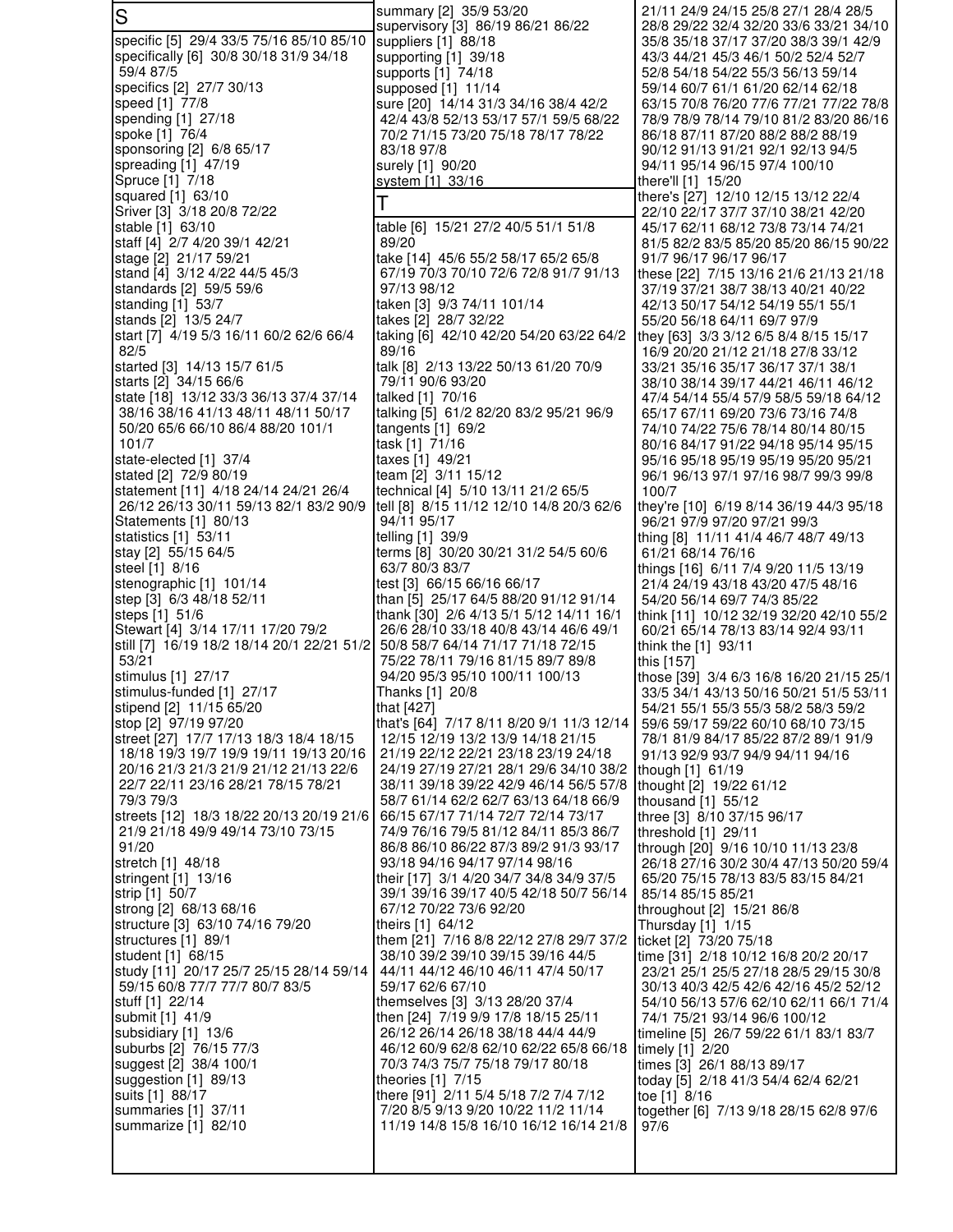| İΤ                                                                        | us [22] 2/8 15/20 21/16 34/13 37/3<br>37/19 37/20 39/9 39/18 40/2 41/10          | 43/20 49/9 52/18 62/8 62/10 63/1 63/11<br>73/3 84/5 84/9 84/11 98/6 98/9        |
|---------------------------------------------------------------------------|----------------------------------------------------------------------------------|---------------------------------------------------------------------------------|
| told [1] 13/15                                                            | 43/11 50/1 50/3 52/20 58/4 69/1 88/22                                            | ways [5] 24/16 52/13 52/18 72/10 90/15                                          |
| tomorrow [2] 12/12 62/21                                                  | 91/15 95/17 95/18 98/9                                                           | we [248]                                                                        |
| tonight [9] 5/14 16/13 46/2 82/21 83/2<br>83/7 91/11 94/17 94/18          | USDOT [1] 4/4<br>use [1] 27/8                                                    | we'd [1] 21/9<br>we'll [9] 23/19 43/13 59/17 60/4 81/22                         |
| Tony [5] 4/10 14/21 18/4 36/3 92/3                                        | useful [1] 20/17                                                                 | 82/8 82/8 93/17 93/18                                                           |
| too [11] 8/15 8/17 22/18 24/1 24/4 46/7                                   | uses [1] 21/18                                                                   | we're [11] 25/6 25/18 26/17 52/1 52/22                                          |
| 49/22 57/16 61/17 69/2 90/14                                              | using [2] 59/9 63/6                                                              | 55/8 60/1 60/1 61/19 96/20 97/13                                                |
| took [2] 2/17 76/19<br>tools [3] 8/14 11/21 65/19                         | usually [2] 22/13 74/1<br>utility [1] 22/18                                      | we've [3] 35/12 51/22 52/5<br>wearing [1] 45/6                                  |
| top [3] 6/19 22/3 76/17                                                   | V                                                                                | web [1] 86/15                                                                   |
| touch [2] 46/8 99/1                                                       |                                                                                  | website [25] 32/9 32/21 32/22 33/6                                              |
| toward [1] 78/1<br>towards [1] 78/10                                      | value [2] 84/7 84/10<br>various [3] 41/19 48/16 81/3                             | 33/20 34/5 34/7 34/9 35/7 37/8 37/12<br>41/5 53/12 53/16 53/20 53/22 55/21      |
| track [2] 87/9 89/1                                                       | vehicles [1] 22/4                                                                | 59/19 80/15 89/22 90/1 99/19 100/1                                              |
| tracks [9] 19/20 22/2 30/6 33/17 56/6                                     | vending [1] 15/10                                                                | 100/2 100/4                                                                     |
| 74/22 79/19 81/7 94/14<br>trade [6] 6/10 7/7 7/9 62/3 67/13 86/18         | vendors [1] 88/18<br>Verde [1] 4/8                                               | websites [3] 33/8 34/7 87/19<br>week [9] 8/19 8/21 9/5 62/16 63/17              |
| traffic [5] 20/6 21/4 21/11 81/11 85/20                                   | very [21] 5/15 14/11 20/16 39/7 40/8                                             | 63/22 64/15 64/20 64/22                                                         |
| train [4] 10/8 56/5 74/14 79/19                                           | 41/11 42/1 47/9 47/16 51/15 51/15 56/5                                           | weekly [1] 41/7                                                                 |
| trained [2] 6/9 15/14                                                     | 71/18 74/6 75/1 75/16 79/7 94/20 95/11                                           | weeks [6] 9/5 63/20 63/21 64/17 64/22                                           |
| trainee [2] 86/21 87/2<br>training [30] 5/9 5/18 6/4 6/7 7/2 7/5 8/2      | 100/11 100/14<br>vested [1] 5/14                                                 | 74/2<br>weight [1] 53/2                                                         |
| 8/19 8/21 9/3 9/5 9/13 9/18 11/6 14/1                                     | viaduct [2] 73/11 73/16                                                          | welcome [4] 2/4 64/5 91/13 91/14                                                |
| 60/19 62/1 62/14 62/16 62/22 63/17                                        | viaducts [5] 22/11 23/6 23/9 23/13 73/4                                          | welder [2] 67/2 67/3                                                            |
| 63/19 64/1 64/16 64/20 64/22 65/16<br>65/16 65/18 71/1                    | vibrating $[1]$ 57/16<br>vibration [9] 56/7 56/15 57/4 58/4 59/13                | welders [1] 67/10<br>welding [1] 6/10                                           |
| trains [1] 24/9                                                           | 60/5 80/1 80/6 80/7                                                              | well [36] 3/22 7/3 11/10 16/7 16/16 17/3                                        |
| transcribed $[1]$ 101/14                                                  | vibrations [1] 59/12                                                             | 18/18 21/8 21/12 24/12 25/5 27/3 27/5                                           |
| transcript $[1]$ 101/12<br>transfer $[1]$ 76/22                           | vibrator [2] 59/3 59/8<br>vibrators $[1]$ 59/1                                   | 29/15 32/2 32/10 40/11 46/15 51/7 53/2<br>65/19 78/13 79/6 80/16 81/13 82/9     |
| TRANSPORTATION [8] 1/2 2/10 3/20                                          | video [3] 16/4 80/19 86/17                                                       | 86/18 88/17 89/3 89/18 90/22 93/11                                              |
| 20/10 26/21 50/12 73/13 77/14                                             | view [1] 54/2                                                                    | 98/7 99/10 100/7 100/9                                                          |
| trees [1] 74/14                                                           | virtual [1] 5/20                                                                 | were [11] 5/13 18/16 21/10 36/9 37/2                                            |
| trigonometry [1] 69/7<br>Trotter [2] 2/9 44/13                            | vital [2] 21/12 54/5<br><u>voltage [2] 10/1 10/2</u>                             | 37/2 47/8 47/12 94/3 96/18 100/16<br>west [4] 19/1 19/3 78/19 78/20             |
|                                                                           |                                                                                  |                                                                                 |
| trucks [1] 22/5                                                           |                                                                                  | western [2] 17/6 77/3                                                           |
| true [2] 46/14 101/12                                                     | W                                                                                | what [95] 5/17 5/22 6/5 6/8 6/16 6/20                                           |
| truly [1] 90/16                                                           | Wabash [1] 13/13                                                                 | 8/2 8/2 8/4 8/7 8/9 9/4 9/9 9/14 10/1                                           |
| try [1] 94/18<br>trying [1] 64/19                                         | Wadlington [3] 1/21 101/5 101/19<br>wake [1] 62/8                                | 10/6 10/12 11/21 14/7 17/7 18/3 18/19<br>18/20 18/21 19/11 20/16 21/19 21/21    |
| tuckpointing [1] 56/8                                                     | walk [1] 49/9                                                                    | 21/22 22/12 23/3 25/3 28/22 30/5 30/16                                          |
| tuition [2] 8/8 65/18                                                     | walked [1] 49/14                                                                 | 30/19 31/5 31/7 31/20 33/2 33/12 33/22                                          |
| Turn [1] 95/13<br>two [11] 9/5 28/7 37/15 64/17 70/8 73/8                 | Wallace [3] 17/11 17/21 79/3<br>walls [7] 54/18 56/20 72/20 74/15 74/15          | 33/22 34/13 35/17 39/10 45/19 46/3<br>46/15 49/19 51/6 52/10 53/14 54/13        |
| 79/4 86/2 86/13 88/14 96/17                                               | 74/17 74/17                                                                      | 54/14 54/15 55/2 57/11 63/18 63/21                                              |
| type [6] 11/9 21/15 43/8 60/6 78/4 91/7                                   | want [67] 2/6 5/17 5/17 10/6 11/21                                               | 64/16 64/16 64/18 66/6 66/13 66/22                                              |
| types [1] 78/4<br>typically [2] 10/17 73/8                                | 11/22 12/4 14/13 14/16 15/5 24/2 34/21<br>38/5 40/19 41/4 42/2 43/10 45/10 47/17 | 67/2 67/17 68/13 69/4 69/11 70/3 74/9<br>75/2 75/3 75/8 75/14 76/4 79/12 79/13  |
|                                                                           | 49/4 49/5 49/7 49/10 49/12 49/14 50/1                                            | 82/16 82/20 84/14 84/16 85/3 85/12                                              |
| U                                                                         | 50/3 54/9 54/10 55/22 56/1 56/2 56/6                                             | 87/16 88/17 91/3 95/9 96/9 97/3 97/20                                           |
| under [5] 22/8 22/12 73/16 92/21 95/6                                     | 56/15 56/17 57/8 61/17 61/22 62/5 63/7<br>63/14 64/10 64/11 66/19 66/20 67/1     | 97/20 99/15<br>what's [13] 7/13 7/20 28/1 33/11 35/8                            |
| underneath [4] 19/19 22/5 22/14 73/11                                     | 67/4 68/13 68/20 69/1 70/1 70/3 70/14                                            | 48/1 67/20 70/5 75/17 81/22 84/10                                               |
| underpass [1] 72/18                                                       | 74/8 82/16 84/14 90/18 90/20 90/21                                               | 86/20 87/14                                                                     |
| understand [14] 9/17 10/7 20/18 21/5<br>47/17 54/9 60/15 63/8 63/13 63/15 | 91/18 92/2 93/20 95/3 95/20 96/10<br>99/10 99/14                                 | whatever [5] 9/1 33/21 51/20 96/12<br>96/13                                     |
| 69/22 77/6 90/2 90/11                                                     | wanted [3] 14/1 23/3 71/15                                                       | whatsoever [2] 65/22 76/13                                                      |
| understandable [2] 5/16 12/16                                             | wants [1] 65/10                                                                  | when [49] 3/1 9/8 10/1 10/22 11/16 21/1                                         |
| understanding [1] 25/20<br>understood [1] 98/1                            | ward [13] 40/13 41/8 41/12 41/18 42/1<br>43/2 43/2 43/12 43/13 45/21 47/8 47/10  | 23/6 23/7 27/21 29/14 30/10 31/11                                               |
| unfortunate [1] 41/15                                                     | 47/12                                                                            | 34/14 34/14 34/19 35/3 38/9 39/2 39/8<br>39/13 40/7 41/9 42/16 44/13 44/20 45/2 |
| unfortunately [1] 90/5                                                    | was [24] 2/15 16/5 17/22 23/4 25/9 25/9                                          | 49/4 49/5 49/9 52/5 52/10 52/11 54/21                                           |
| union [2] 67/9 87/22                                                      | 30/2 30/14 33/19 35/10 38/9 43/19 46/1<br>47/14 53/16 62/17 63/18 64/18 76/20    | 57/9 57/21 58/15 63/22 65/12 66/4                                               |
| until [2] 57/6 72/7<br>lup [34] 5/7 7/18 14/15 14/19 16/10 26/7           | 77/10 79/2 82/17 84/2 95/9                                                       | 66/14 70/11 82/3 90/22 92/20 93/3<br>93/10 93/17 93/18 98/13                    |
| U.S [1] 6/13<br>26/21 27/7 36/2 38/15 44/13 49/3 52/1                     | Washington [1] 41/2                                                              | when we'll [1] 93/17                                                            |
| 54/18 55/5 62/8 74/4 74/4 74/7 74/10<br>74/16 75/19 76/5 76/16 89/9 89/16 | wasn't [2] 74/10 99/9                                                            | whenever $[1]$ 48/3                                                             |
| 91/13 94/21 96/3 96/4 96/4 96/7 96/8                                      | waste [1] 54/9<br>watch [1] 14/17                                                | where [40] 6/8 14/8 14/18 19/16 19/16<br>19/19 19/21 22/8 22/11 24/7 24/14      |
| 97/16                                                                     | water [2] 22/15 58/1                                                             | 25/13 31/3 31/16 31/21 35/3 35/10                                               |
| upkeep [2] 72/18 73/6                                                     | way [18] 11/9 20/3 27/6 29/15 42/16                                              | 35/16 35/17 35/22 36/18 44/6 53/16                                              |